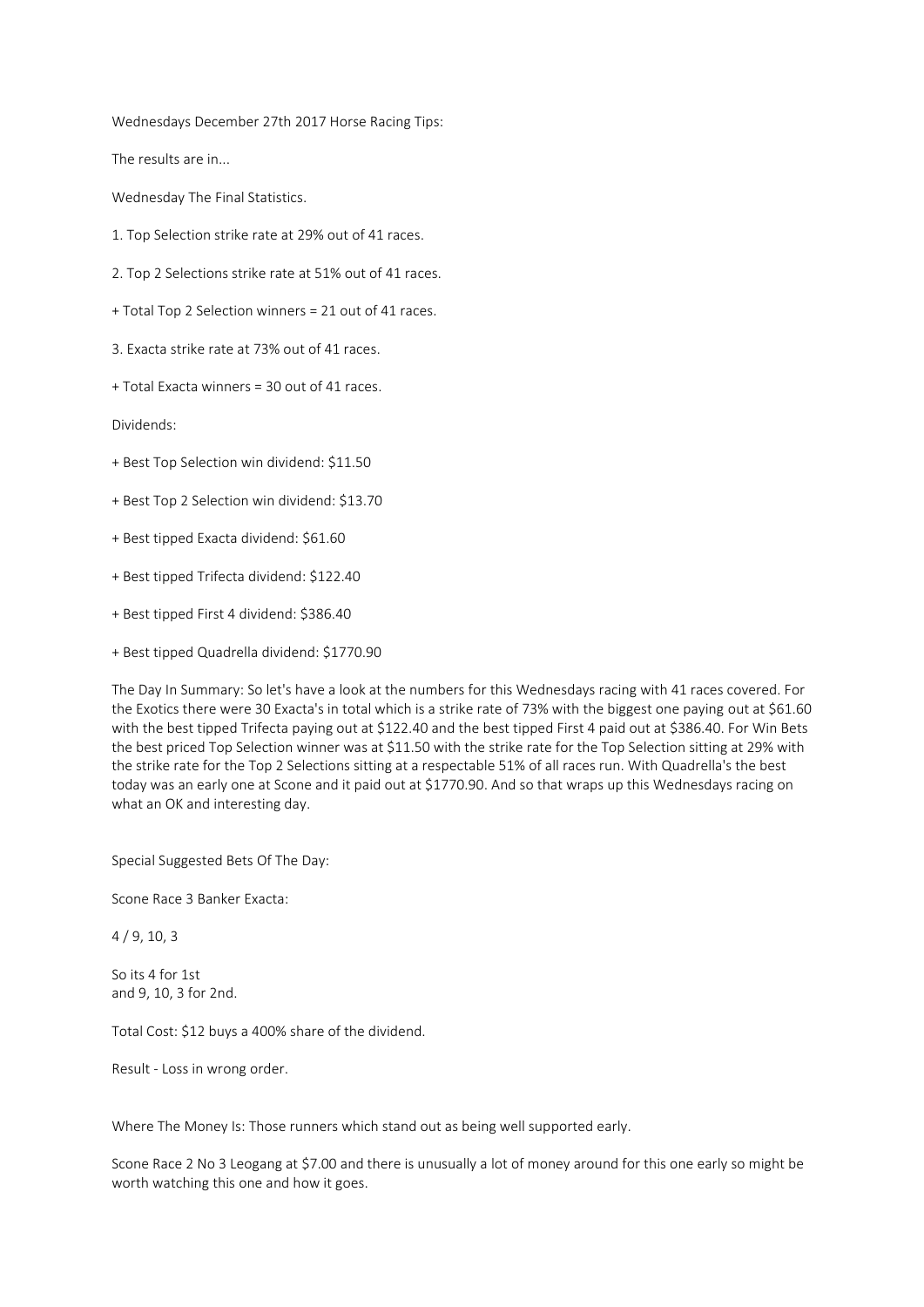Result - Finished 1st

Best Longshot's Of The Day:

Scone Race 5 No 6 Born In Barcelona at \$10.00 and this one is the biggest priced roughie I could find and there is enough early money support to maybe take it a little more seriously than normally.

Best Quaddie Of The Day:

Scone Quadrella:

Race 4: 11, 4, 9, 1 Race 5: 6, 11, 7, 4 Race 6: 4, 3, 5, 7 Race 7: 1, 9, 7, 6

Total Cost: \$13 buys a 5% share of the dividend.

Today's Race Tips:

Ipswich Race Tips:

Race 1: 4, 1, 5, 3 - Winner (1) \$1.30 Exacta \$1.90 Trifecta \$12.50 First 4 \$8.80 Race 2: 3, 2, 5 - Winner (2) \$1.50 Exacta \$2.20 Trifecta \$2.00 Race 3: 4, 8, 7, 5 - Winner (2) \$2.60 Exacta \$8.80 Trifecta \$29.70 First 4 \$30.40 Race 4: 5, 10, 3, 12 - Winner (2) \$2.10 Exacta \$17.00 Trifecta \$19.10 First 4 \$41.80 Race 5: 6, 8, 12, 1 - 3rd and 4th - Loss Race 6: 3, 13, 7, 1 - 2nd and 3rd - Loss Race 7: 3, 12, 10, 6 - Winner (3) \$3.50 Exacta \$4.20 Trifecta \$10.40 First 4 \$11.00 Race 8: 2, 7, 4, 5 - Winner (2) \$2.10 Exacta \$3.10 Trifecta \$6.80 First 4 \$6.60 Race 9: 7, 6, 2, 5 - Winner (1) \$1.70 Exacta \$2.00 Trifecta \$4.30 First 4 \$4.00

Scone Race Tips:

Race 1: 9, 8, 4, 3 - Winner (2) \$2.90 Exacta \$6.30 Race 2: 3, 8, 10, 9 - Winner (1) \$11.50 Exacta \$33.90 Trifecta \$79.10 Race 3: 4, 9, 10, 3 - Winner (3) \$8,30 Exacta \$20.70 Race 4: 11, 4, 9, 1 - Winner (3) \$4.10 Exacta \$21.60 Trifecta \$77.30 Early Quadrella \$1770.90 Race 5: 6, 11, 7, 4 - 4th - Loss Race 6: 4, 3, 5, 7 - Winner (1) \$2.00 Exacta \$10.20 Trifecta \$33.10 Race 7: 1, 9, 7, 6 - Winner (4) \$6.00 Exacta \$18.90

Mornington Race Tips:

Race 1: 6, 5, 2, 3 - Winner (2) \$2.60 Exacta \$4.30 Trifecta \$11.70 Race 2: 7, 8, 4, 6 - 2nd - Loss Race 3: 2, 4, 5, 1 - Winner (4) \$3.50 Exacta \$13.70 Trifecta \$77.10 First 4 \$85.20 Race 4: 10, 2, 7, 4 - Winner (4) \$6.70 Exacta \$25.80 Trifecta \$122.40 Race 5: 4, 1, 7, 8 - Winner (3) \$3.20 Exacta \$9.90 Race 6: 5, 4, 1, 2 - Winner (2) \$3.10 Race 7: 8, 10, 12, 4 - Winner (1) \$3.60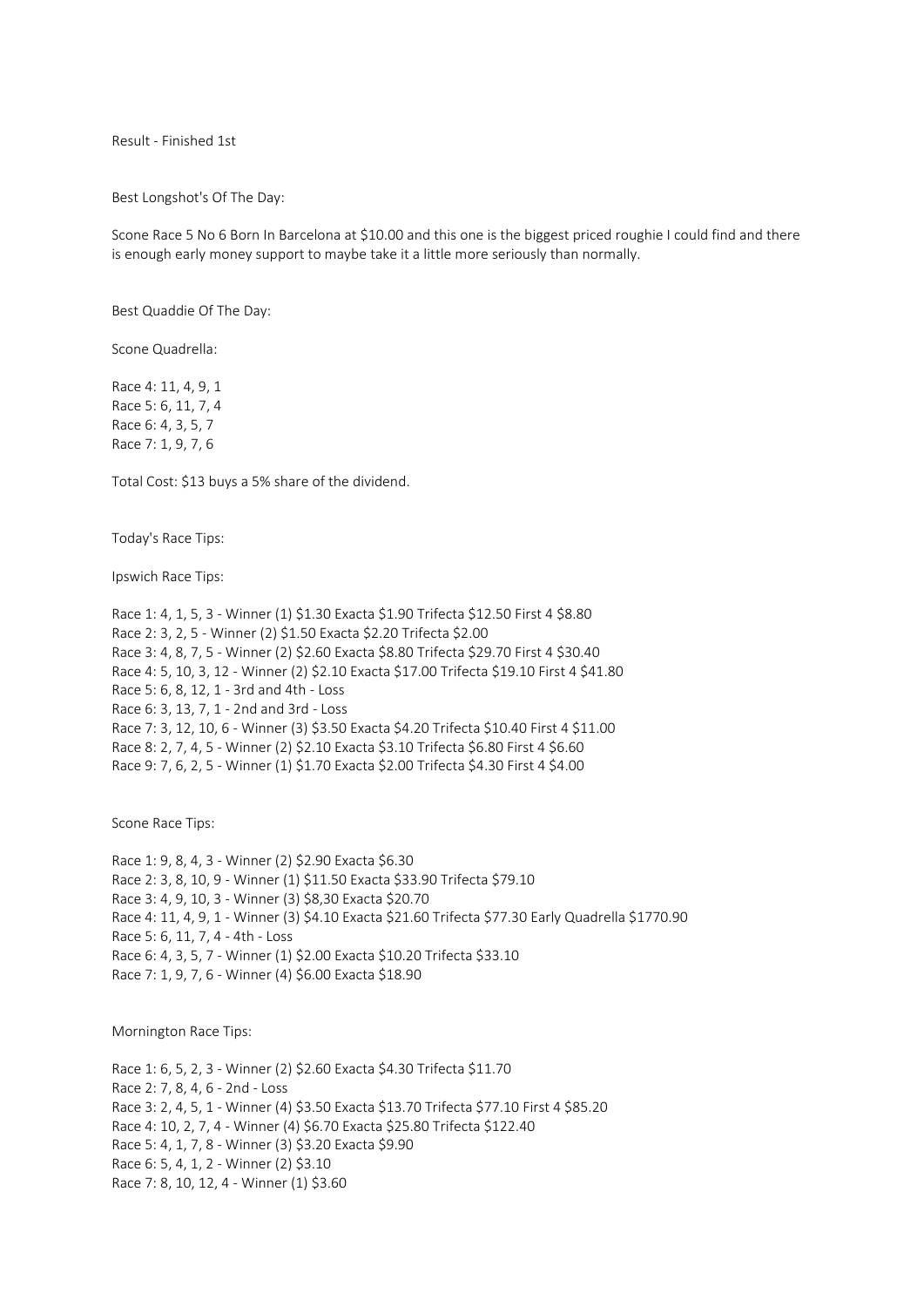Race 8: 7, 6, 2, 8 - Winner (1) \$2.10 Exacta \$46.10 Trifecta \$118.50 First 4 \$309.20 Quadrella \$122.40

Penola Race Tips:

```
Race 1: 7, 8, 2, 4 - Winner (1) $3.40 Exacta $9.00
Race 2: 6, 8, 10, 1 - Winner (3) $8.20 Exacta $27.10 Trifecta $107.20
Race 3: 9, 1, 6, 3 - 2nd, 3rd and 4th - Loss
Race 4: 5, 6, 15, 3 - Winner (1) $4.60 Exacta $35.30
Race 5: 4, 1, 7, 2 - Winner (3) $4.60 Exacta $33.80 Trifecta $118.10 First 4 $386.40
Race 6: 1, 7, 5, 10 - Winner (3) $7.10 Exacta $25.80
Race 7: 4, 9, 3, 2 - Winner (2) $13.70 Exacta $30.60
Race 8: 14, 2, 10, 7 - Loss
```
Geraldton Race Tips:

Race 1: 4, 7, 1, 2 - Winner (1) \$2.20 Exacta \$13.10 Race 2: 6, 8, 3, 10 - Winner (1) \$2.30 Race 3: 5, 10, 12, 7 - Winner (1) \$2.60 Exacta \$61.60 Race 4: 1, 2, 3, 5 - Winner (4) \$7.30 Exacta \$47.40 Trifecta \$68.70 Race 5: 3, 2, 7, 5 - Winner (2) \$2.30 Exacta \$13.70 Trifecta \$30.30 Early Quadrella \$337.30 Race 6: 2, 4, 5, 9 - Winner (1) \$1.80 Exacta \$4.60 Trifecta \$22.30 Race 7: 3, 1, 5, 4 - Winner (3) \$7.10 Exacta \$32.10 Trifecta \$94.20 Race 8: 2, 4, 3, 7 - 2nd and 3rd - Loss Race 9: 4, 3, 10, 8 - Winner (3) \$17.40

Wednesdays December 20th 2017 Horse Racing Tips:

The results are in...

Wednesday The Final Statistics.

- 1. Top Selection strike rate at 30% out of 57 races.
- 2. Top 2 Selections strike rate at 49% out of 57 races.
- + Total Top 2 Selection winners = 28 out of 57 races.
- 3. Exacta strike rate at 49% out of 57 races.
- + Total Exacta winners = 28 out of 57 races.

Dividends:

- + Best Top Selection win dividend: \$6.60
- + Best Top 2 Selection win dividend: \$7.90
- + Best tipped Exacta dividend: \$315.10
- + Best tipped Trifecta dividend: \$442.40
- + Best tipped First 4 dividend: \$647.20
- + Best tipped Quadrella dividend: \$1658.40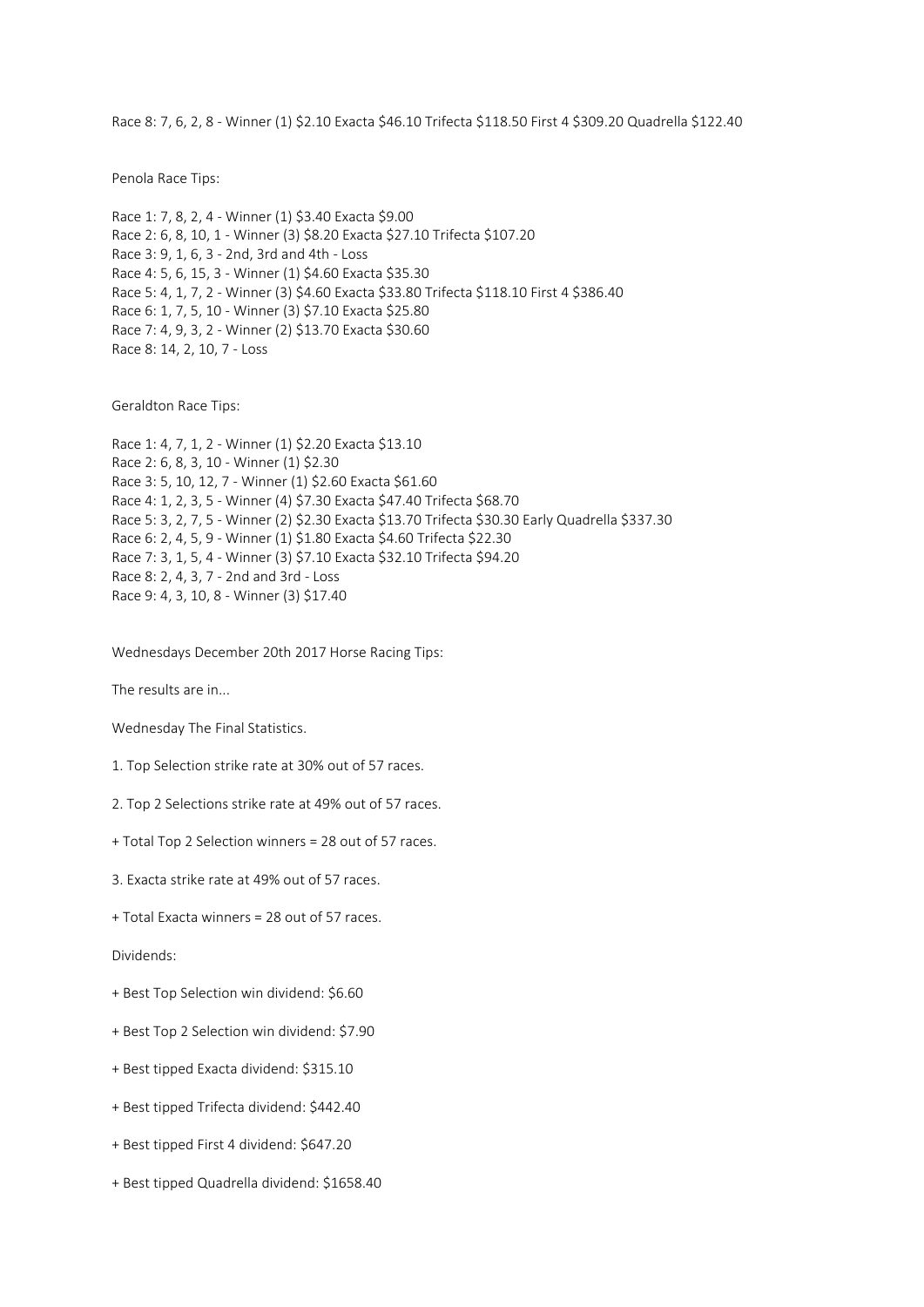The Day In Summary: So let's have a look at the numbers for this Wednesdays racing with 57 races covered. For the Exotics there were 28 Exacta's in total which is a strike rate of 49% with the biggest one paying out at \$315.10 with the best tipped Trifecta paying out at \$442.40 and the best tipped First 4 paid out at \$647.20. For Win Bets the best priced Top Selection winner was at \$6.60 with the strike rate for the Top Selection sitting at 30% with the strike rate for the Top 2 Selections sitting at a respectable 49% of all races run. With Quadrella's the best today was a main one at Strathalbyn and it paid out at \$1658.40. And so that wraps up this Wednesdays racing on what an OK and somewhat interesting day at different points.

Special Suggested Bets Of The Day:

Doomben Race 6 Banker Exacta:

 $1/9, 6, 8$ 

So its 1 for 1st and 9, 6, 8 for 2nd.

Tottal Cost: \$12 buys a 400% share of the dividend.

Where The Money Is: Those runners which stand out as being well supported early.

Sandown Race 8 No 10 It's A Shame Billy at 12.00 and there is solid support for this one early which might be worth noticing.

Best Longshot's Of The Day:

Nothing to report today.

Best Quaddie Of The Day:

Doomben Quadrella:

Race 6: 1, 9, 6, 8 Race 7: 2, 9, 8, 5 Race 8: 7, 2, 10, 8 Race 9: 8, 10, 1, 12

Total Cost: \$13 buys a 5% share of the dividend.

Today's Race Tips:

Echuca Race Tips:

Race 1: 9, 4, 6, 8 - Winner (4) \$2.30 Exacta \$14.20 Race 2: 11, 3, 5, 13 - Winner (4) \$10.80 Exacta \$19.80 Trifecta \$120.80 Race 3: 7, 8, 4, 5 - Winner (2) \$3.20 Race 4: 10, 2, 9, 4 - Winner (1) \$1.70 Early Quadrella \$153.40 Race 5: 1, 5, 2, 6 - Winner (1) \$3.30 Exacta \$16.70 Trifecta \$52.80 Race 6: 1, 2, 5, 4 - 2nd and 4th - Loss Race 7: 3, 9, 8, 7 - Winner (1) \$2.20 Exacta \$22.90 Race 8: 8, 3, 9, 2 - Loss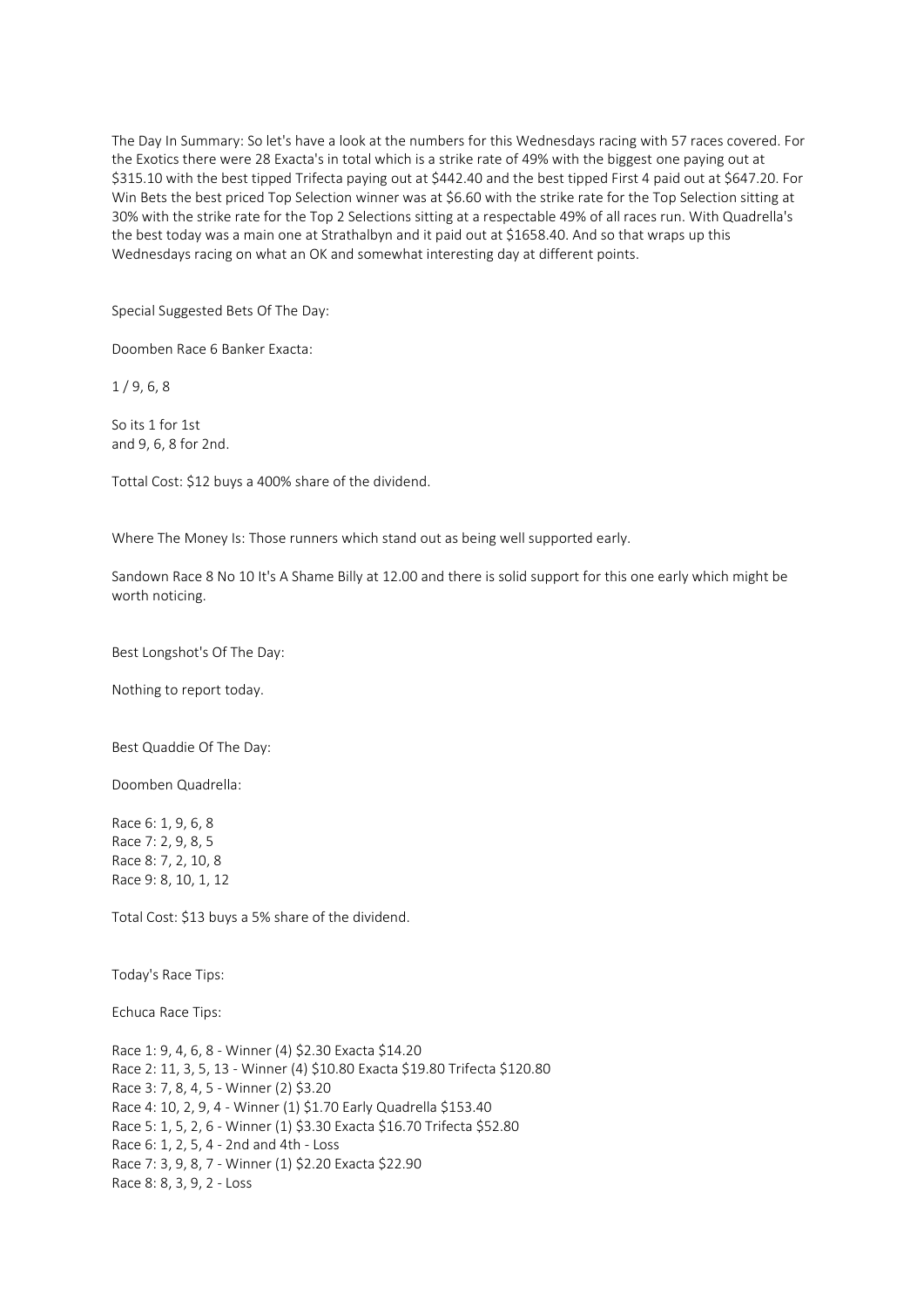Doomben Race Tips:

Race 1: 5, 9, 2, 7 - Winner (2) \$3.90 Exacta \$19.00 Race 2: 7, 5, 11, 9 - 2nd - Loss Race 3: 2, 6, 7, 5 - Winner (1) \$2.00 Exacta \$8.10 Race 4: 2, 5, 9, 1 - Winner (1) \$2.40 Race 5: 4, 7, 2, 9 - Winner (4) \$5.90 Race 6: 1, 9, 6, 8 - 3rd and 4th - Loss Race 7: 2, 9, 8, 5 - Winner (3) \$5.80 Race 8: 7, 2, 10, 8 - Winner (4) \$6.60 Exacta \$32.90 Trifecta \$114.30 First 4 \$647.20 Race 9: 8, 10, 1, 12 - Winner (1) \$1.90

Canterbury Race Tips:

Race 1: 2, 3, 1, 5 - Winner (3) \$2.30 Exacta \$3.20 Trifecta \$8.10 First 4 \$6.40 Race 2: 7, 1, 4, 3 - Winner (1) \$3.20 Exacta \$8.90 Trifecta \$23.50 Race 3: 3, 6, 7, 1 - Winner (3) \$5.50 Race 4: 6, 4, 2, 1 - Winner (2) \$4.10 Exacta \$9.80 Early Quadrella \$224.50 Race 5: 4, 7, 1, 6 - 2nd, 3rd and 4th - Loss Race 6: 7, 3, 2, 1 - Winner (3) \$4.10 Race 7: 6, 1, 2, 8 - 2nd and 3rd - Loss

Sandown Race Tips:

Race 1: 11, 7, 9, 8 - Winner (1) \$5.10 Exacta \$24.00 Race 2: 3, 1, 4, 8 - Winner (2) \$2.10 Exacta \$7.40 Trifecta \$18.80 Race 3: 5, 13, 10, 8 - Winner (2) \$4.90 Race 4: 9, 6, 8, 7 - Winner (1) \$2.20 Exacta \$6.80 Trifecta \$38.50 Early Quadrella \$176.00 Race 5: 4, 5, 3, 8 - 2nd and 3rd - Loss Race 6: 6, 11, 12, 13 - 3rd and 4th - Loss Race 7: 1, 3, 4, 7 - Winner (2) \$2.50 Race 8: 10, 2, 7, 8 - Loss

Strathalbyn Race Tips:

Race 1: 5, 7, 6, 1 - Winner (2) \$7.90 Exacta \$27.80 Trifecta \$61.00 First 4 \$215.80 Race 2: 6, 8, 2, 5 - Winner (3) \$2.90 Exacta \$5.10 Trifecta \$16.30 Race 3: 5, 4, 3, 8 - Winner (1) \$3.70 Race 4: 2, 1, 4, 5 - Winner (2) \$3.90 Early Quadrella \$745.30 Race 5: 4, 1, 2, 3 - Winner (2) \$2.10 Exacta \$8.00 Trifecta \$20.30 First 4 \$39.80 Race 6: 2, 5, 6, 3 - Winner (4) \$3.20 Exacta \$11.70 Race 7: 6, 7, 11, 1 - Winner (3) \$9.80 Exacta \$98.80 Trifecta \$442.40 Race 8: 9, 4, 10, 12 - Winner (4) \$23.80 Exacta \$315.10 Quadrella \$1658.40

Ascot Race Tips:

Race 1: 10, 1, 2, 11 - Winner (2) \$3.10 Exacta \$11.30 Race 2: 7, 8, 6, 3 - Winner (1) \$6.60 Exacta \$63.00 Trifecta \$317.30 Race 3: 3, 1, 4, 9 - Winner (1) \$2.10 Exacta \$6.90 Race 4: 3, 5, 1, 2 - Winner (3) \$9.30 Exacta \$72.90 Trifecta \$131.80 Early Quadrella \$639.80 Race 5: 4, 1, 8, 6 - Winner (1) \$3.80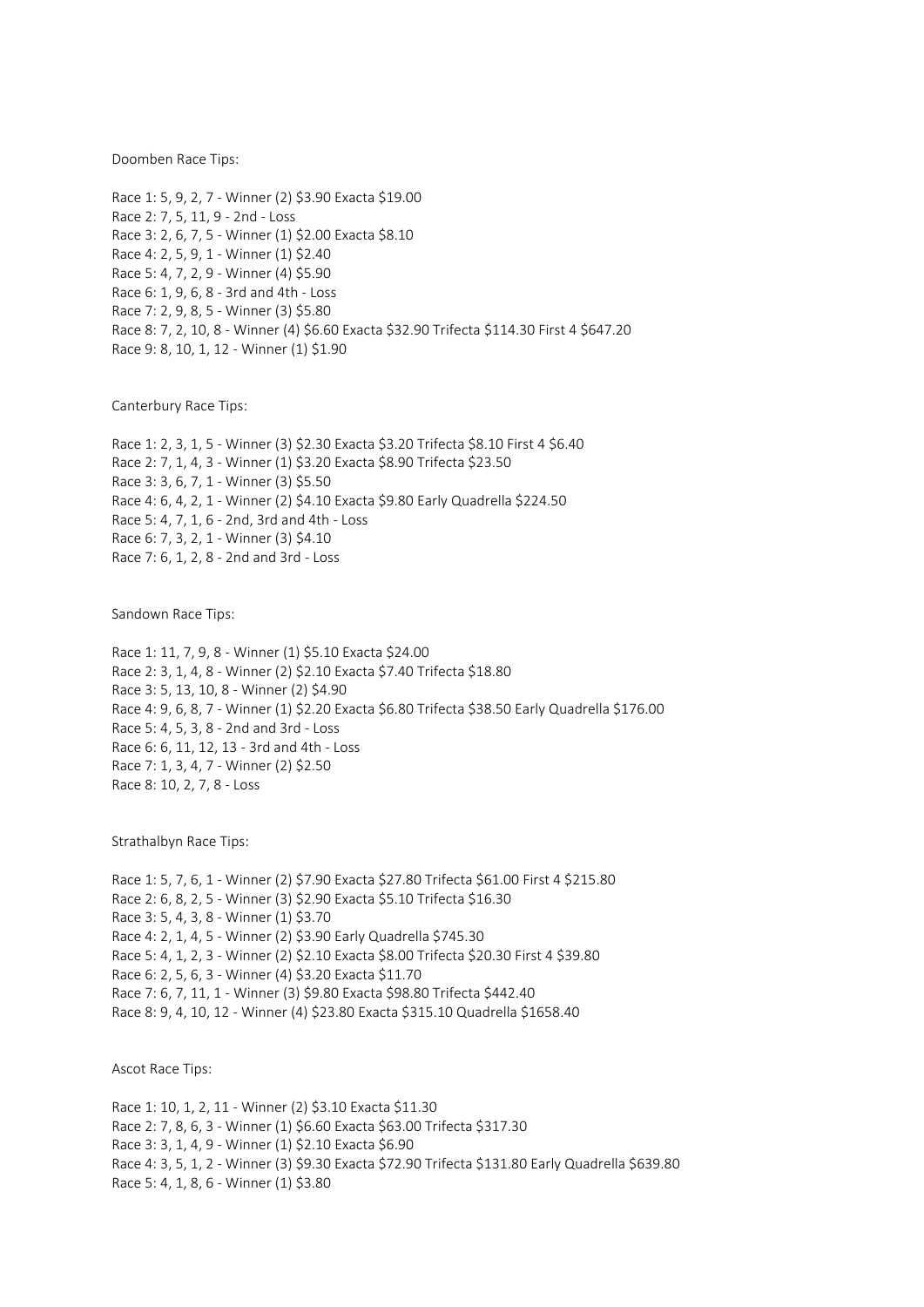Race 6: 8, 2, 7, 6 - 3rd - Loss Race 7: 2, 10, 9, 5 - Winner (1) \$3.20 Exacta \$29.60 Trifecta \$156.90 Race 8: 12, 1, 11, 8 - 3rd - Loss

Launceston Race Tips:

Race 1: 8, 11, 2, 3 - 2nd, 3rd and 4th - Loss Race 2: 3, 2, 1, 5 - Winner (1) \$1.30 Exacta \$2.80 Race 3: 6, 1, 3, 9 - 2nd, 3rd and 4th - Loss Race 4: 12, 11, 2, 10 - 2nd and 4th - Loss Race 5: 1, 4, 2, 3 - Winner (1) \$1.90 Exacta \$9.20 Race 6: 1, 4, 8, 5 - Winner (3) \$15.70 Race 7: 3, 5, 6, 4 - Winner (3) \$6.00 Race 8: 3, 2, 5, 8 - Winner (2) \$5.60 Exacta \$5.80 Race 9: 4, 1, 2, 10 - Winner (1) \$1.80 Quadrella \$1537.60

Wednesdays December 13th 2017 Horse Racing Tips:

The results are in...

Wednesday The Final Statistics.

1. Top Selection strike rate at 35% out of 46 races.

2. Top 2 Selections strike rate at 54% out of 46 races.

+ Total Top 2 Selection winners = 25 out of 46 races.

3. Exacta strike rate at 57% out of 46 races.

+ Total Exacta winners = 26 out of 46 races.

Dividends:

- + Best Top Selection win dividend: \$7.00
- + Best Top 2 Selection win dividend: \$8.90
- + Best tipped Exacta dividend: \$157.90
- + Best tipped Trifecta dividend: \$377.40
- + Best tipped First 4 dividend: \$1696.60
- + Best tipped Quadrella dividend: \$877.70

The Day In Summary: So let's have a look at the numbers for this Wednesdays racing with 46 races covered. For the Exotics there were 26 Exacta's in total which is a strike rate of 57% with the biggest one paying out at \$157.90 with the best tipped Trifecta paying out at \$377.40 and the best tipped First 4 paid out at \$1696.60. For Win Bets the best priced Top Selection winner was at \$7.00 with the strike rate for the Top Selection sitting at 35% with the strike rate for the Top 2 Selections sitting at a respectable 54% of all races run. With Quadrella's the best today was an early one at Balaklava and it paid out at \$877.70. And so that wraps up this Wednesdays racing on what seemed to be a bit of a fun and enjoyable day.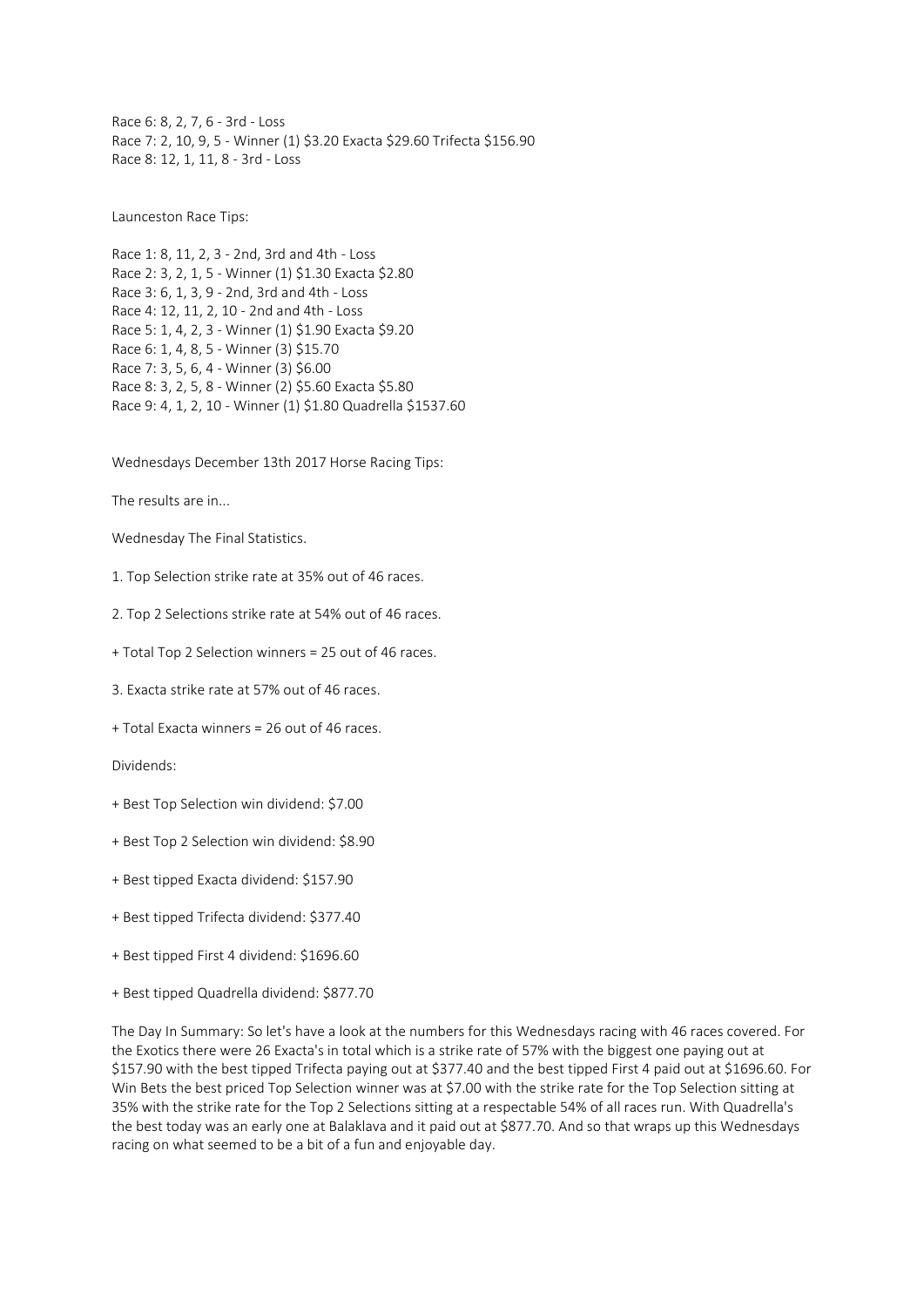Special Suggested Bets Of The Day:

Launceston Race 4 Banker Exacta:

5 / 2, 4, 3

So its 5 for 1st and 2, 4, 3 for 2nd.

Total Cost: \$12 buys a 400% share of the dividend.

Where The Money Is: Those runners which stand out as being well supported early.

Mornington Race 7 No 9 Raindrops On Roses at \$8.50 and there is solid support for this one early which may prove a little interesting.

Result - A Winner as Finished 1st

Best Longshot's Of The Day:

Nothing to report today.

Best Quaddie Of The Day:

Gold Coast Quadrella:

Race 5: 4, 13, 9, 16 Race 6: 9, 1, 4, 6 Race 7: 7, 3, 1, 4 Race 8: 5, 3, 11, 7

Total Cost: \$13 buys a 5% share of the dividend.

Today's Race Tips:

Gold Coast Race Tips:

Race 1: 5, 8, 2, 1 - Winner (3) \$4.00 Exacta \$23.40 Race 2: 6, 5, 9, 2 - Winner (1) \$2.30 Exacta \$9.20 Race 3: 5, 2, 4, 1 - Winner (3) \$4.10 Exacta \$11.80 Race 4: 6, 7, 1, 8 - Winner (2) \$3.20 Exacta \$16.30 Trifecta \$32.80 Early Quadrella \$241.60 Race 5: 4, 13, 9, 16 - Winner (2) \$8.00 Exacta \$25.50 Race 6: 9, 1, 4, 6 - 2nd, 3rd and 4th - Loss Race 7: 7, 3, 1, 4 - Winner (4) \$4.20 Exacta \$19.90 Race 8: 5, 3, 11, 7 - Winner (1) \$3.20

Wyong Race Tips:

Race 1: 1, 4, 3, 2 - Winner (1) \$1.20 Exacta \$3.60 Race 2: 5, 6, 1, 3 - Winner (1) \$1.30 Race 3: 2, 5, 3, 4 - Winner (1) \$3.10 Exacta \$10.40 Race 4: 2, 4, 8, 3 - Winner (1) \$2.20 Exacta \$18.70 Early Quadrella \$13.60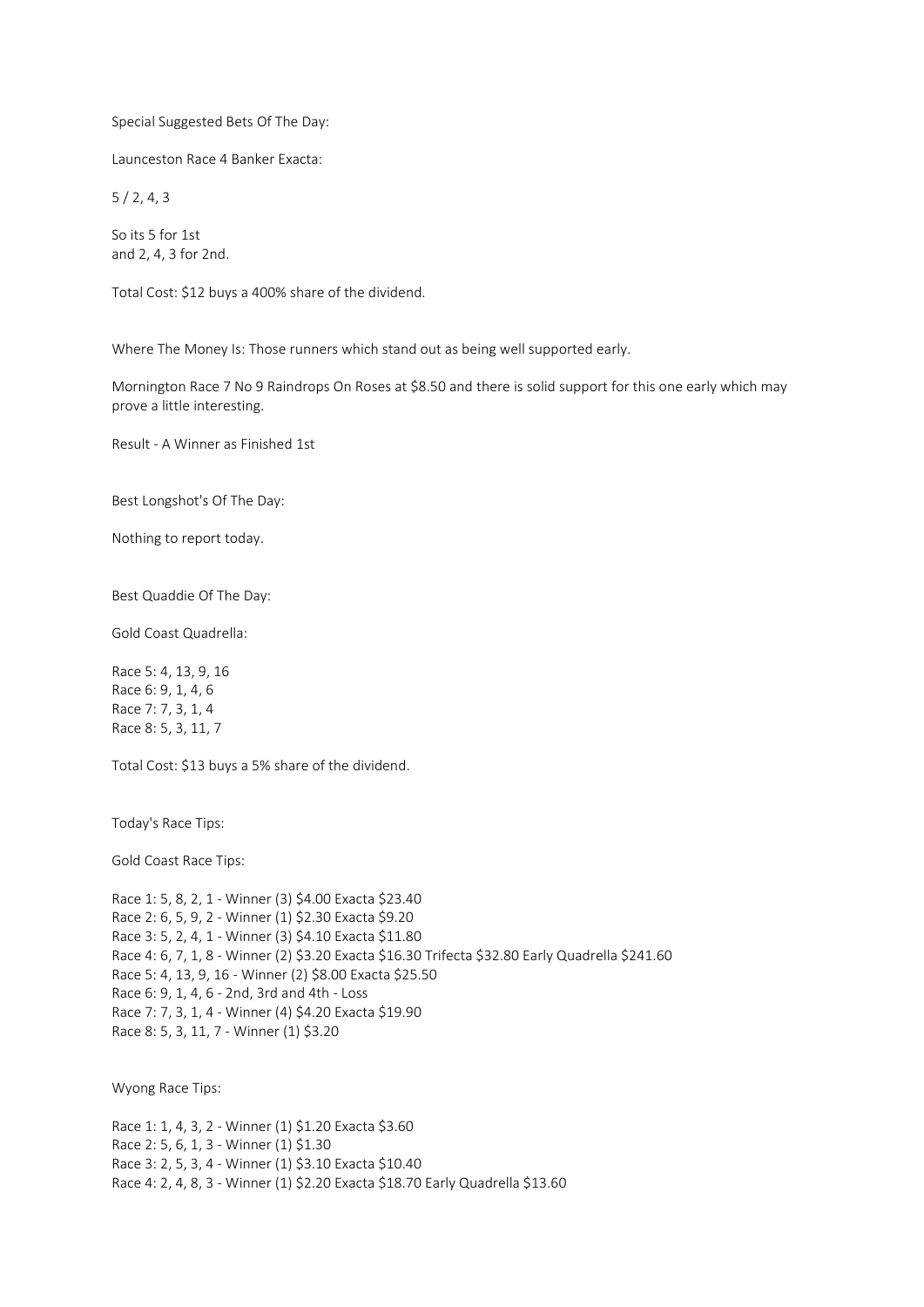Race 5: 2, 6, 1, 9 - 2nd, 3rd and 4th - Loss Race 6: 1, 2, 6, 5 - 3rd - Loss Race 7: 2, 4, 6, 1 - 2nd and 3rd - Loss

Mornington Race Tips:

Race 1: 2, 3, 5, 7 - Winner (3) \$4.90 Exacta \$19.20 Race 2: 7, 3, 6, 4 - Winner (2) \$5.60 Exacta \$10.00 Race 3: 1, 5, 3, 4 - Winner (1) \$1.90 Exacta \$3.00 Trifecta \$7.40 First 4 \$6.60 Race 4: 3, 2, 1, 6 - Winner (3) \$5.30 Early Quadrella \$275.00 Race 5: 9, 10, 7, 6 - 2nd - Loss Race 6: 13, 4, 12, 7 - Winner (1) \$2.40 Race 7: 9, 8, 3, 7 - Winner (1) \$6.20 Exacta \$54.00 Race 8: 12, 5, 7, 17 - Winner (1) \$2.40 Exacta \$8.70

Balaklava Race Tips:

Race 1: 1, 6, 5, 3 - Winner (2) \$3.30 Exacta \$3.60 Trifecta \$14.00 Race 2: 2, 5, 6, 7 - Winner (3) \$12.80 Exacta \$55.30 Trifecta \$107.50 First 4 \$375.20 Race 3: 1, 2, 3, 9 - Winner (2) \$4.80 Exacta \$157.90 Trifecta \$184.30 First 4 \$550.80 Race 4: 1, 6, 5, 4 - Winner (2) \$4.00 Exacta \$12.40 Trifecta \$38.30 First 4 \$37.60 Early Quadrella \$877.70 Race 5: 7, 11, 5, 10 - Winner (3) \$6.20 Race 6: 3, 5, 1, 6 - Winner (3) \$2.40 Exacta \$15.40 Trifecta \$32.60 Race 7: 1, 9, 6, 8 - Winner (2) \$6.90 Exacta \$46.50 Race 8: 1, 3, 9, 6 - Winner (1) \$3.40 Exacta \$8.20 Quadrella \$273.50

Ascot Race Tips:

Race 1: 8, 12, 7, 1 - Winner (1) \$7.00 Exacta \$94.80 Trifecta \$581.20 Race 2: 5, 10, 13, 11 - 2nd and 3rd - Loss Race 3: 12, 3, 2, 7 - 2nd and 4th - Loss Race 4: 5, 10, 3, 1 - Winner (2) \$7.70 Exacta \$78.50 Trifecta \$377.40 First 4 \$1696.60 Race 5: 3, 5, 7, 6 - Winner (1) \$1.80 Race 6: 9, 3, 10, 5 - 4th - Loss Race 7: 9, 2, 7, 5 - Winner (2) \$8.90 Race 8: 10, 2, 12, 8 - Winner (4) \$5.60

Launceston Race Tips:

Race 1: 6, 8, 11, 5 - 3rd and 4th - Loss Race 2: 10, 11, 12, 5 - 4th - Loss Race 3: 9, 3, 4, 10 - Winner (1) \$5.60 Exacta \$15.70 Race 4: 5, 2, 4, 3 - 2nd and 4th - Loss Race 5: 5, 6, 2, 4 - Winner (3) \$6.00 Exacta \$31.90 Trifecta \$269.80 Race 6: 6, 3, 4, 5 - Winner (1) \$2.10 Exacta \$9.20 Trifecta \$70.80 First 4 \$134.00 Race 7: 2, 5, 1, 8 - Winner (1) \$2.10 - L/S No's 2, 5, & 8

Wednesdays December 6th 2017 Horse Racing Tips:

The results are in...

Wednesday The Final Statistics.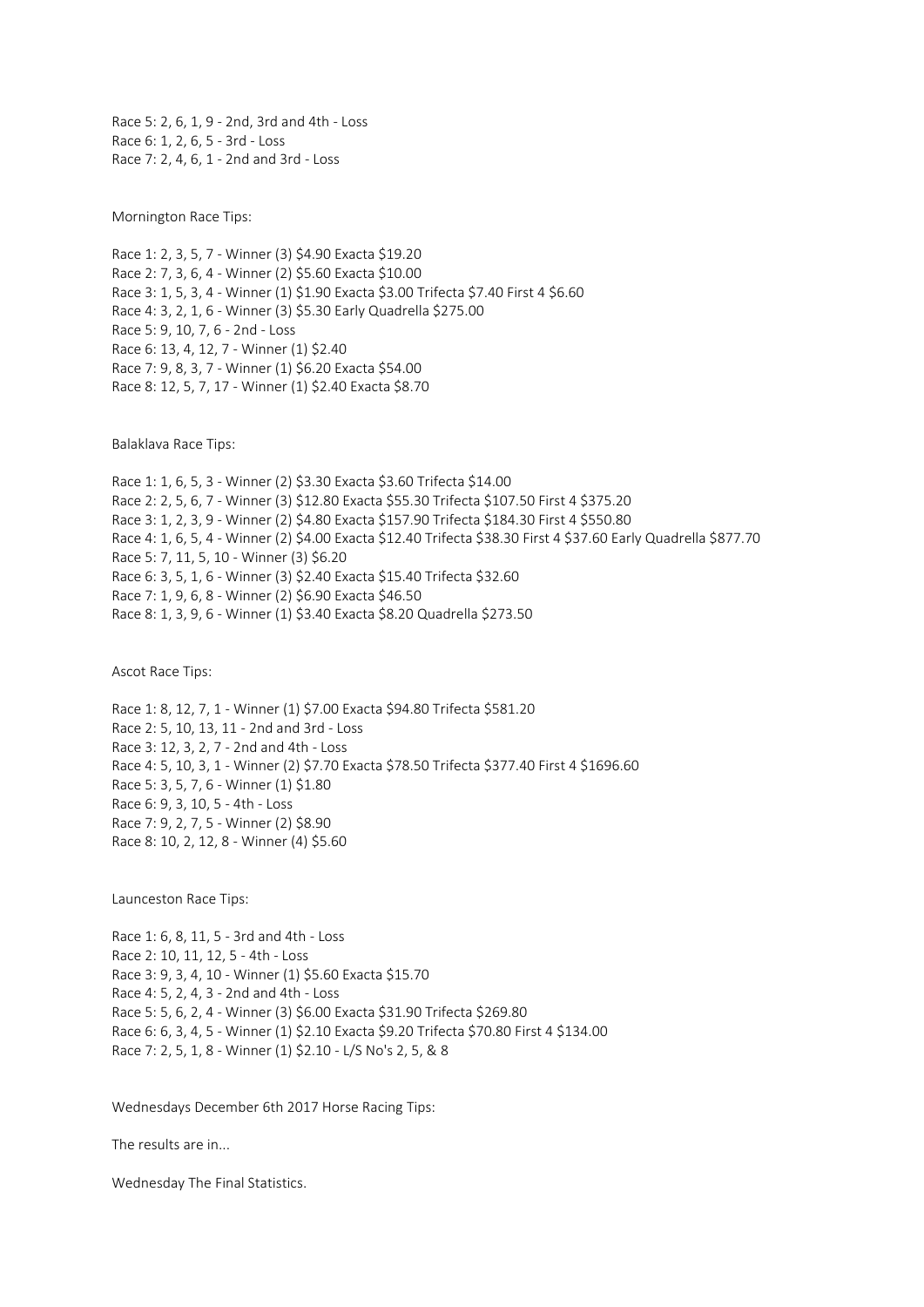- 1. Top Selection strike rate at 29% out of 48 races.
- 2. Top 2 Selections strike rate at 58% out of 48 races.
- + Total Top 2 Selection winners = 28 out of 48 races.
- 3. Exacta strike rate at 60% out of 48 races.
- + Total Exacta winners = 29 out of 48 races.

Dividends:

- + Best Top Selection win dividend: \$5.70
- + Best Top 2 Selection win dividend: \$11.00
- + Best tipped Exacta dividend: \$93.20
- + Best tipped Trifecta dividend: \$335.70
- + Best tipped First 4 dividend: \$290.20
- + Best tipped Quadrella dividend: \$1794.80

The Day In Summary: So let's have a look at the numbers for this Wednesdays racing with 48 races covered. For the Exotics there were 29 Exacta's in total which is a strike rate of 60% with the biggest one paying out at \$93.20 with the best tipped Trifecta paying out at \$335.70 and the best tipped First 4 paid out at \$290.20. For Win Bets the best priced Top Selection winner was at \$5.70 with the strike rate for the Top Selection sitting at an OK 29% with the strike rate for the Top 2 Selections sitting at a respectable 58% of all races run. With Quadrella's the best today was a main one at Bendigo and it paid out at \$1794.80. And so that wraps up this Wednesdays racing on an eventful and mostly exciting afternoon and evening of racing.

Special Suggested Bets Of The Day:

Strathalbyn Race 3 Banker Exacta:

5 / 12, 7, 9

So its 5 for 1st and 12, 7, 9 for 2nd.

Total Cost: \$12 buys a 400% share of the dividend.

Where The Money Is: Those runners which stand out as being well supported early.

Bendigo Race 5 No 9 Flirtatious Femme at \$10.00 solid early support which marks it one to maybe keep an eye on.

Ipswich Race 10 No 1 Blackjack Bella at \$5.50 and there is quite of a lot of money that has been put on this one early so might be worth noting as the price may shorten closer to race time.

Best Longshot's Of The Day: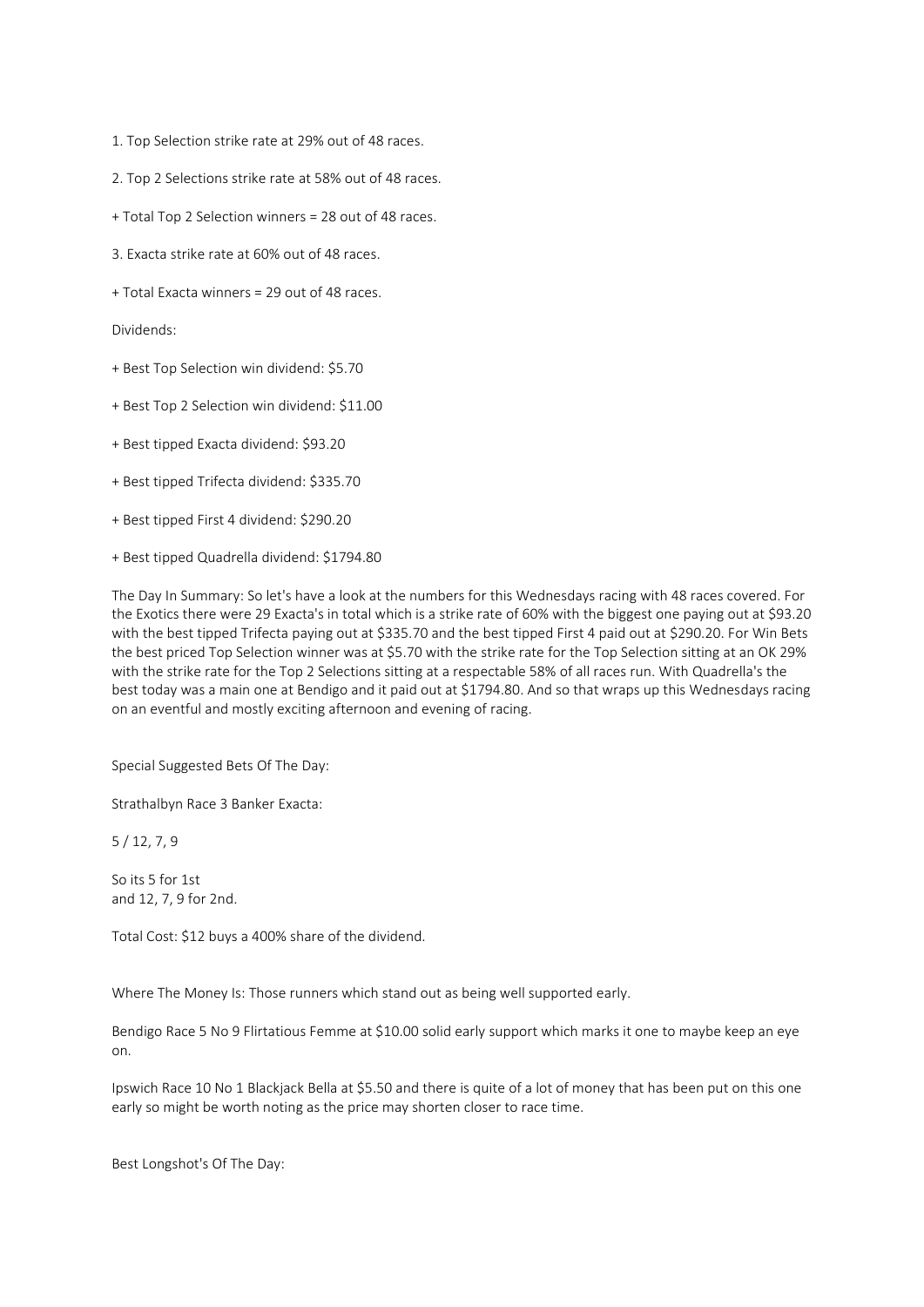Nothing to report today.

Best Quaddie Of The Day:

Bendigo Quadrella:

Race 5: 9, 7, 5, 10 Race 6: 7, 4, 5, 10 Race 7: 13, 7, 5, 15 Race 8: 3, 18, 6, 10

Total Cost: \$13 buys a 5% share of the dividend.

Result - A winner and paid out at \$1794.80 for 100%

Today's Race Tips:

Ipswich Race Tips:

Race 1: 1, 3, 6, 4 - Winner (3) \$5.40 Exacta \$22.90 Race 2: 3, 1, 2, 6 - Winner (2) \$4.00 Exacta \$23.20 Race 3: 1, 3, 4, 2 - Winner (1) \$2.20 Exacta \$6.10 Trifecta \$15.10 Race 4: 2, 1, 4, 5 - Winner (4) \$4.70 Exacta \$9.30 Trifecta \$20.10 Race 5: 5, 2, 1, 4 - Winner (2) \$3.80 Exacta \$14.70 Trifecta \$24.70 Race 6: 1, 2, 6, 3 - Winner (2) \$2.20 Exacta \$12.10 Trifecta \$23.50 First 4 \$20.60 Early Quadrella \$413.60 Race 7: 4, 7, 3, 9 - Winner (2) \$6.80 Exacta \$26.10 Race 8: 3, 9, 2, 8 - 2nd, 3rd and 4th - Loss Race 9: 6, 5, 4, 7 - Winner (1) \$2.40 Exacta \$6.90 Trifecta \$34.00 Race 10: 1, 8, 6, 9 - 3rd - Loss

Warwick Farm Race Tips:

Race 1: 7, 4, 6, 5 - Winner (1) \$1.70 Exacta \$3.30 Trifecta \$3.70 First 4 \$6.40 Race 2: 1, 7, 2, 3 - Winner (3) \$2.40 Exacta \$11.20 Trifecta \$33.80 Race 3: 1, 2, 4, 5 - 2nd, 3rd and 4th - Loss Race 4: 1, 6, 7, 4 - Winner (3) \$8.30 Race 5: 7, 5, 3, 6 - Winner (4) \$4.30 Race 6: 1, 2, 4, 5 - Winner (1) \$1.90 Exacta \$8.70 Trifecta \$31.60 Race 7: 10, 7, 11, 8 - Winner (4) \$2.80 Quadrella \$518.40

Bendigo Race Tips:

Race 1: 4, 3, 10, 1 - Winner (2) \$5.10 Race 2: 7, 8, 10, 9 - 2nd, 3rd and 4th - Loss Race 3: 6, 9, 11, 2 - 2nd and 4th - Loss Race 4: 6, 2, 7, 1 - Winner (2) \$5.50 Race 5: 9, 7, 5, 10 - Winner (4) \$5.20 Race 6: 7, 4, 5, 10 - Winner (3) \$5.30 Exacta \$39.30 Trifecta \$57.70 Race 7: 13, 7, 5, 15 - Winner (2) \$11.00 Exacta \$46.30 Trifecta \$252.70 Race 8: 3, 18, 6, 10 - Winner (4) \$8.40 Quadrella \$1794.80

Strathalbyn Race Tips: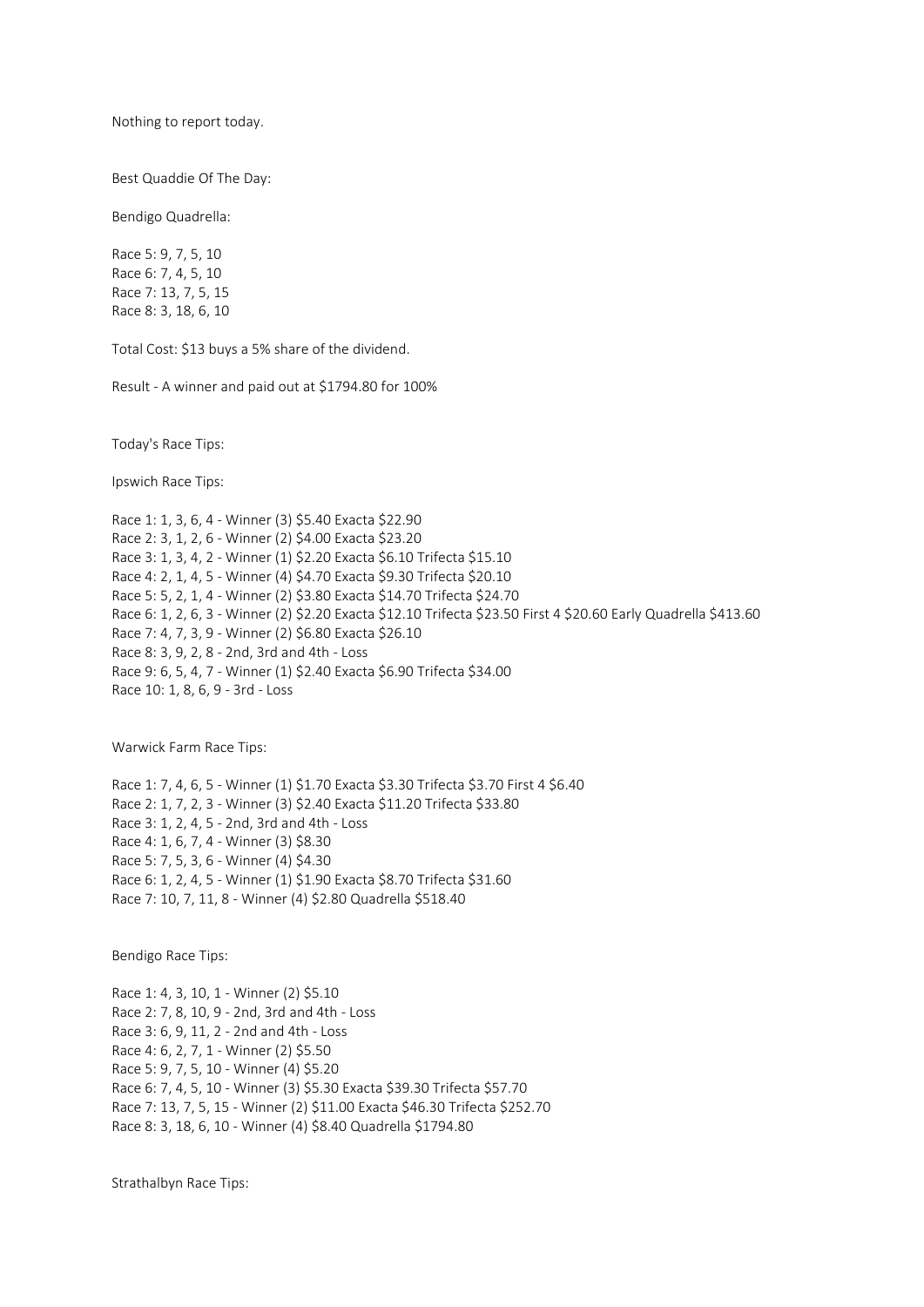Race 1: 3, 6, 5, 1 - Winner (1) \$1.30 Exacta \$7.40 Race 2: 7, 8, 4, 1 - Winner (1) \$1.60 Exacta \$6.20 Race 3: 5, 12, 7, 9 - 2nd - Loss Race 4: 4, 1, 3, 2 - Winner (2) \$2.60 Exacta \$7.50 Trifecta \$32.20 Race 5: 1, 6, 3, 4 - Winner (2) \$4.00 Race 6: 4, 6, 2, 8 - Winner (3) \$8.10 Exacta \$60.00 Race 7: 6, 2, 10, 8 - Winner (1) \$5.70 Exacta \$30.50 Quadrella \$510.50

Bunbury Race Tips:

Race 1: 1, 3, 2, 6 - Winner (2) \$3.20 Exacta \$6.20 Trifecta \$28.90 Race 2: 1, 2, 5, 3 - Winner (1) \$2.70 Race 3: 9, 2, 10, 7 - Winner (1) \$4.10 Exacta \$11.10 Trifecta \$45.90 First 4 \$111.40 Race 4: 1, 9, 8, 11 - Winner (4) \$5.10 Exacta \$22.00 Trifecta \$43.50 First 4 \$290.20 Early Quadrella \$305.80 Race 5: 2, 4, 6, 7 - Winner (1) \$1.60 Exacta \$3.10 Race 6: 2, 10, 8, 3 - 2nd and 4th - Loss Race 7: 9, 10, 12, 5 - Loss Race 8: 5, 4, 9, 7 - Winner (2) \$5.40 Exacta \$93.20 Trifecta \$335.70

Launceston Race Tips:

Race 1: 3, 6, 4, 7 - Winner (2) \$2.60 Exacta \$6.20 Trifecta \$12.70 First 4 \$5.00 Race 2: 1, 11, 8, 7 - Winner (1) \$1.30 Exacta \$2.20 Race 3: 2, 6, 5, 9 - Winner (1) \$2.60 Race 4: 1, 4, 10, 2 - Winner (1) \$1.80 Early Quadrella \$29.80 Race 5: 6, 2, 1, 5 - Winner (2) \$2.80 Exacta \$9.40 Trifecta \$39.00 First 4 \$34.40 Race 6: 1, 4, 5, 6 - Winner (2) \$5.10 Exacta \$6.80 Race 7: 3, 4, 7, 1 - Winner (1) \$2.20 Exacta \$4.80 Trifecta \$6.70 Race 8: 2, 3, 9, 5 - Winner (4) \$3.10 Exacta \$7.70 Quadrella \$121.10

Wednesdays November 29th 2017 Horse Racing Tips:

The results are in...

Wednesday The Final Statistics.

1. Top Selection strike rate at 38% out of 48 races.

2. Top 2 Selections strike rate at 58% out of 48 races.

+ Total Top 2 Selection winners = 28 out of 48 races.

3. Exacta strike rate at 56% out of 48 races.

+ Total Exacta winners = 27 out of 48 races.

Dividends:

- + Best Top Selection win dividend: \$6.50
- + Best Top 2 Selection win dividend: \$8.00
- + Best tipped Exacta dividend: \$87.80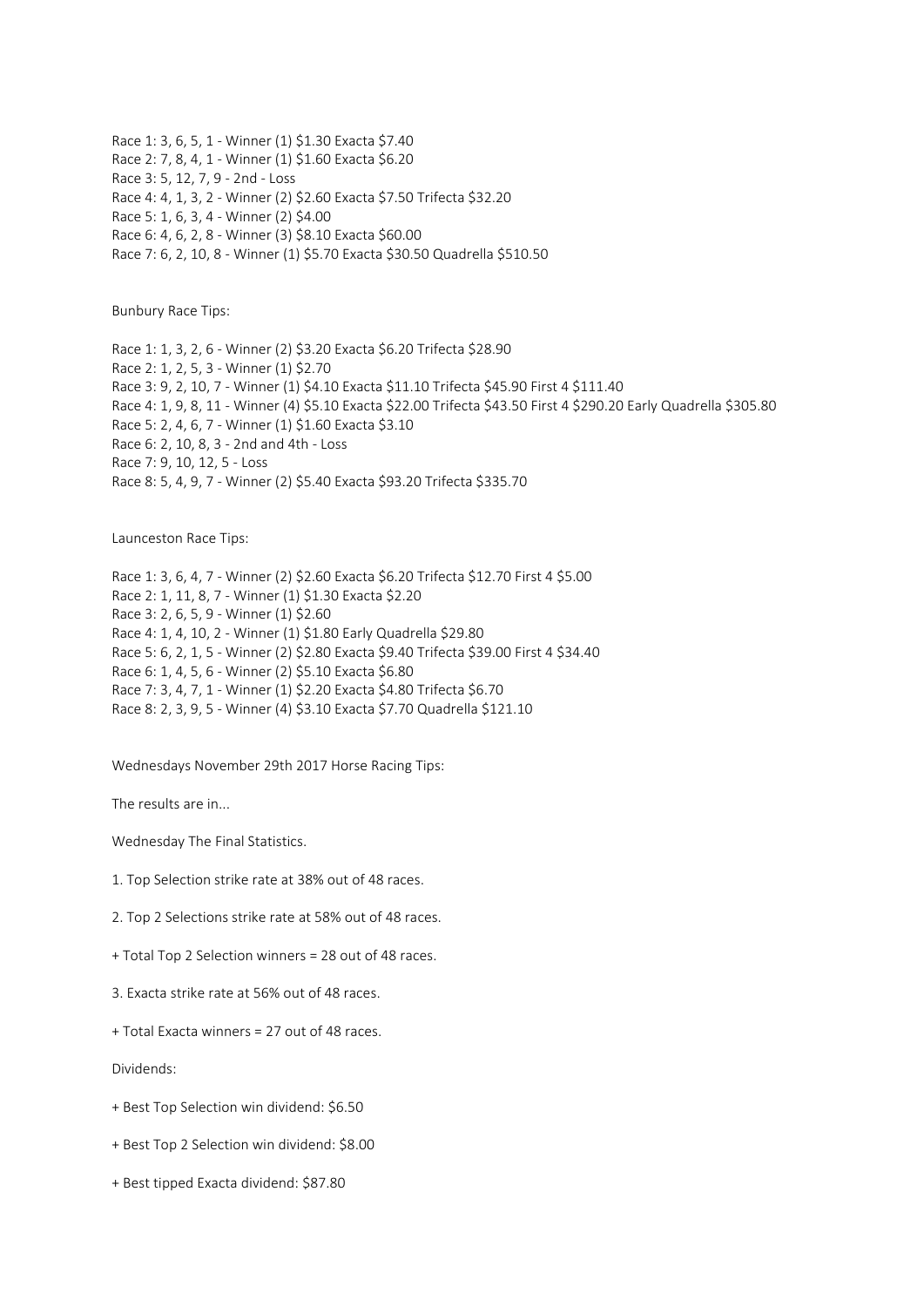+ Best tipped Trifecta dividend: \$585.20

+ Best tipped First 4 dividend: \$3869.50

+ Best tipped Quadrella dividend: \$1844.60

The Day In Summary: So let's have a look at the numbers for this Wednesdays racing with 48 races covered. For the Exotics there were 27 Exacta's in total which is a strike rate of 56% with the biggest one paying out at \$87.80 with the best tipped Trifecta paying out at \$585.20 and the best tipped First 4 paid out at \$3869.50. For Win Bets the best priced Top Selection winner was at \$6.50 with the strike rate for the Top Selection sitting at a nice 38% with the strike rate for the Top 2 Selections sitting at a very nice 58% of all races run. With Quadrella's the best today was and early one at Sandown and that paid out at a healthy \$1844.60. And so that wraps up this Wednesdays racing on what was a long and mostly enjoyable fun day.

Special Suggested Bets Of The Day:

Gold Coast Race 4 Banker Exacta:

5 / 9, 3, 8

So its 5 for 1st and 9, 3, 8 for 2nd.

Total Cost: \$12 buys a 400% share of the dividend.

Where The Money Is: Those runners which stand out as being well supported early.

Sandown Race 8 No 6 Hectopascal at \$6.00 solid support for this one early and is at a decent quote.

Best Longshot's Of The Day:

Will be posted shortly...

Best Quaddie Of The Day:

Sandown Quadrella:

Race 5: 7, 9, 12, 8 Race 6: 13, 9, 7, 11 Race 7: 6, 13, 8, 3 Race 8: 6, 1, 12, 5

Total Cost: \$13 buys a 5% share of the dividend.

Result - A winner and paid out at \$372.40 for 100%

Today's Race Tips:

Gold Coast Race Tips:

Race 1: 4, 1, 5, 6 - Winner (2) \$3.10 Exacta \$13.10 Trifecta \$105.10 First 4 \$258.60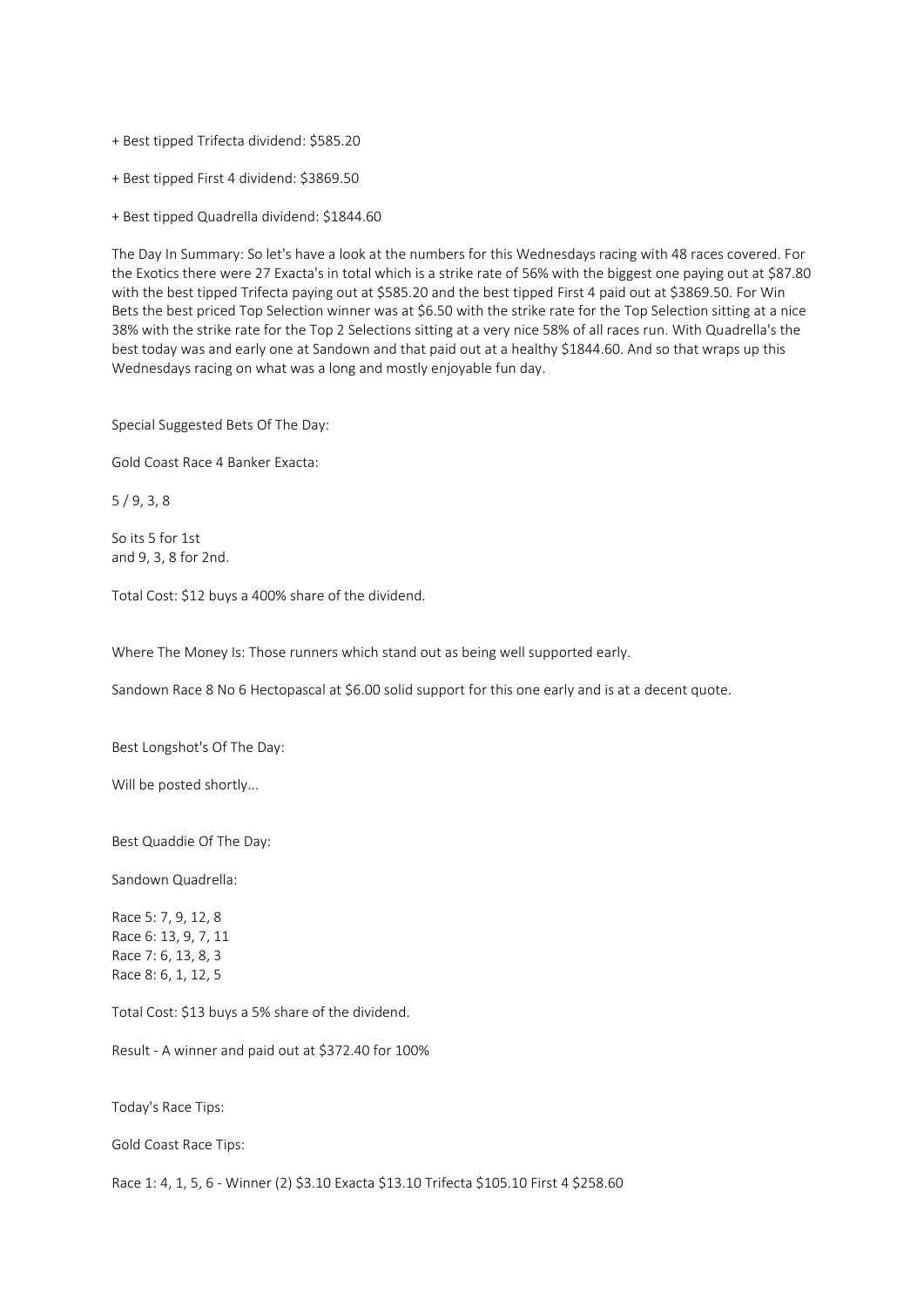Race 2: 9, 14, 11, 8 - 2nd - Loss Race 3: 7, 2, 10, 6 - Winner (3) \$12.00 Exacta \$48.50 Trifecta \$276.50 Race 4: 5, 9, 3, 8 - Winner (1) \$1.90 Race 5: 2, 1, 5, 3 - Winner (1) \$3.00 Exacta \$8.20 Trifecta \$22.10 Race 6: 3, 5, 2, 15 - Winner (3) \$4.90 Race 7: 2, 1, 5, 7 - Winner (1) \$1.50 Exacta \$2.90 Trifecta \$8.60 First 4 \$15.60 Race 8: 6, 5, 1, 2 - DH - Winner (1) \$1.20 & (2) \$3.20 Exacta \$16.20 Trifecta \$43.10 Race 9: 14, 6, 5, 10 - Winner (4) \$10.80 Exacta \$87.80 Trifecta \$585.20 First 4 \$3869.60 Quadrella \$357.00 & \$187.60

Sandown Race Tips:

Race 1: 12, 7, 16, 9 - Winner (4) \$5.70 Race 2: 9, 6, 3, 8 - Winner (2) \$3.70 Exacta \$20.10 Race 3: 10, 3, 9, 2 - Winner (1) \$4.10 Exacta \$30.30 Trifecta \$95.50 First 4 \$397.20 Race 4: 6, 12, 3, 4 - Winner (4) \$11.90 Exacta \$78.10 Trifecta \$361.80 First 4 \$690.20 Early Quadrella \$1844.60 Race 5: 7, 9, 12, 8 - Winner (1) \$6.50 Race 6: 13, 9, 7, 11 - Winner (3) \$2.80 Race 7: 6, 13, 8, 3 - Winner (2) \$4.30 Exacta \$32.90 Trifecta \$185.80 Race 8: 6, 1, 12, 5 - Winner (2) \$4.30 Quadrella \$372.40

Wyong Race Tips:

Race 1: 1, 3, 4, 6 - 2nd, 3rd and 4th - Loss Race 2: 7, 8, 1, 2 - Winner (1) \$5.00 Exacta \$19.50 Trifecta \$54.20 First 4 \$180.60 Race 3: 4, 2, 5, 6 - 2nd, 3rd and 4th - Loss Race 4: 4, 6, 3, 1 - Winner (3) \$4.60 Race 5: 5, 2, 7, 3 - Winner (2) \$4.70 Race 6: 4, 3, 5, 8 - Winner (4) \$7.50 Race 7: 9, 8, 3, 4 - Winner (3) \$5.80 Quadrella \$877.80

Gawler Race Tips:

Race 1: 2, 1, 3, 4 - Winner (1) \$1.80 Exacta \$3.90 Trifecta \$16.80 First 4 \$20.20 Race 2: 2, 1, 6, 7 - Winner (1) \$2.90 Exacta \$5.30 Trifecta \$7.90 First 4 \$18.00 Race 3: 2, 4, 1, 5 - Winner (4) \$3.90 Exacta \$10.70 Race 4: 1, 3, 2, 6 - Winner (1) \$1.80 Exacta \$6.20 Trifecta \$10.30 Early Quadrella \$191.60 Race 5: 1, 2, 3, 7 - Winner (2) \$1.70 Exacta \$3.00 Trifecta \$19.00 First 4 \$61.20 Race 6: 1, 7, 5, 4 - Winner (1) \$2.10 Exacta \$7.50 Trifecta \$23.50 First 4 \$58.40 Race 7: 3, 7, 6, 2 - Winner (1) \$5.60 Exacta \$51.80 Trifecta \$117.60 Race 8: 1, 4, 5, 2 - Winner (2) \$3.90 Exacta \$29.80 Quadrella \$191.60

Northam Race Tips:

Race 1: 3, 1, 4, 2 - Winner (4) \$1.90 Exacta \$10.30 Trifecta \$26.30 First 4 \$48.80 Race 2: 1, 3, 5, 6 - 2nd, 3rd and 4th - Loss Race 3: 8, 1, 7, 4 - Winner (1) \$1.80 Exacta \$4.40 Trifecta \$15.60 Race 4: 14, 11, 2, 10 - Winner (2) \$3.30 Exacta \$19.50 Trifecta \$124.30 Race 5: 5, 4, 1, 6 - 2nd, 3rd and 4th - Loss Race 6: 6, 4, 5, 1 - Winner (4) \$2.90 Exacta \$17.80 Race 7: 1, 2, 11, 8 - Winner (1) \$2.00 Exacta \$4.70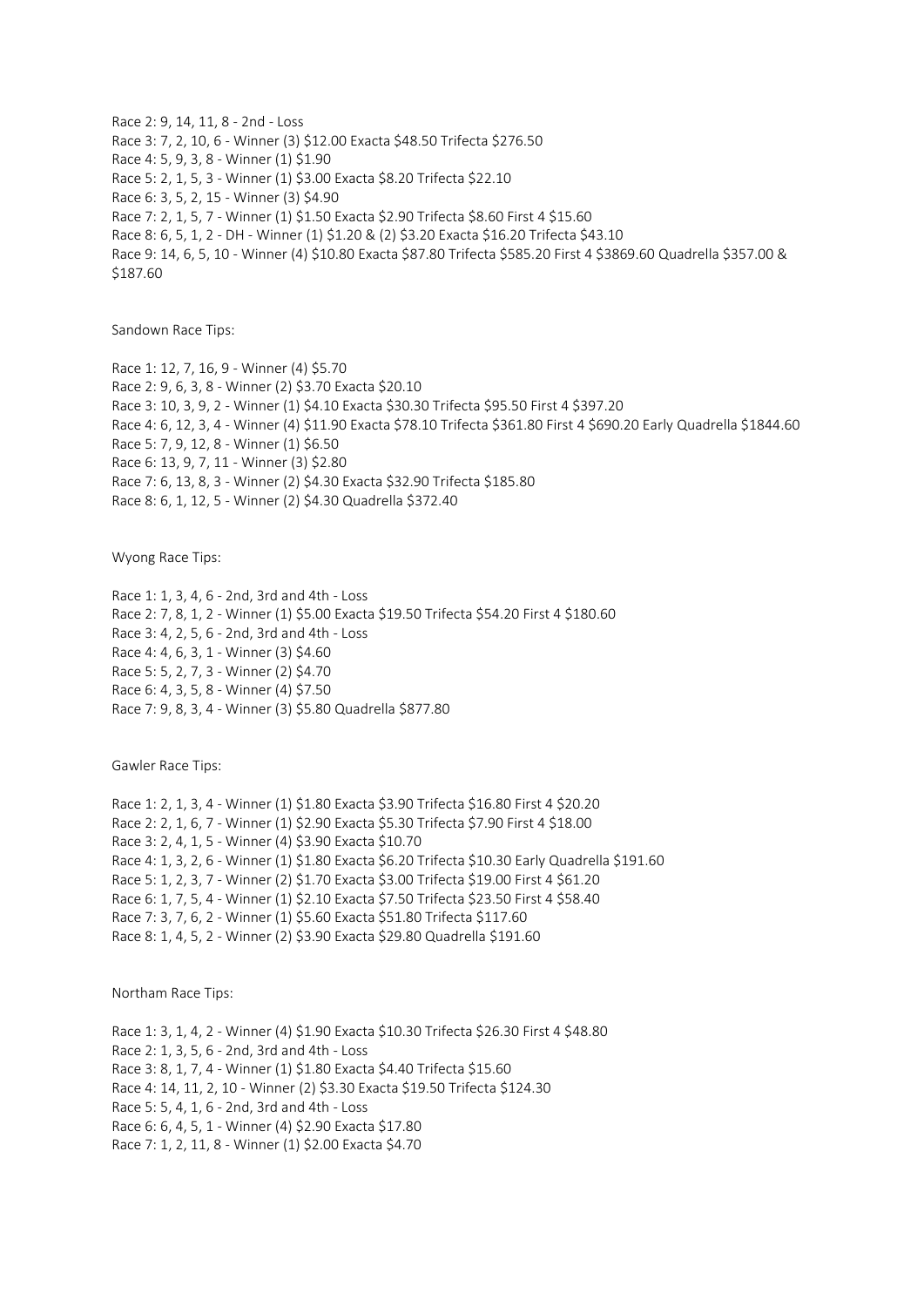Launceston Race Tips:

Race 1: 1, 11, 4, 2 - Winner (2) \$8.00 Race 2: 6, 2, 1, 11 - Winner (1) \$2.00 Exacta \$5.30 Trifecta \$24.90 Race 3: 13, 11, 8, 12 - Winner (1) \$2.50 Race 4: 5, 10, 4, 8 - 2nd - Loss Race 5: 5, 6, 1, 4 - Winner (3) \$4.30 Exacta \$24.00 Race 6: 2, 8, 6, 1 - Winner (3) \$5.00 Race 7: 6, 1, 5, 8 - Winner (1) \$5.20 Exacta \$39.00 Trifecta \$226.80 First 4 \$654.80 Race 8: 3, 11, 9, 7 - 2nd and 4th - Loss Race 9: 1, 2, 6, 7 - Winner (1) \$2.20

Wednesdays November 22nd 2017 Horse Racing Tips:

The results are in...

Wednesday The Final Statistics.

1. Top Selection strike rate at 25% out of 48 races.

2. Top 2 Selections strike rate at 48% out of 48 races.

+ Total Top 2 Selection winners = 23 out of 48 races.

3. Exacta strike rate at 54% out of 48 races.

+ Total Exacta winners = 26 out of 48 races.

Dividends:

- + Best Top Selection win dividend: \$4.10
- + Best Top 2 Selection win dividend: \$6.20
- + Best tipped Exacta dividend: \$38.30
- + Best tipped Trifecta dividend: \$167.00
- + Best tipped First 4 dividend: \$336.80
- + Best tipped Quadrella dividend: \$1169.80

The Day In Summary: So let's have a look at the numbers for this Wednesdays racing with 48 races covered. For the Exotics there are 26 Exacta's in total which is a strike rate of 54% with the best one paying out at \$38.30 with the best tipped Trifecta paying out at \$167.00 and the best tipped First 4 paid out at \$336.80. For Win Bets the best priced Top Selection winner was at \$4.10 with the strike rate for the Top Selection sitting at little low today at 25% with the strike rate for the Top 2 Selections sitting high at 48% of all races run., With Quadrella's the best today was a main one and it paid out at \$1169.80. And so that wraps up this Wednesdays racing and it was little a bit interesting at different times throughout today.

Special Suggested Bets Of The Day:

Ascot Race 3 Banker Exacta:

3 / 6, 8, 10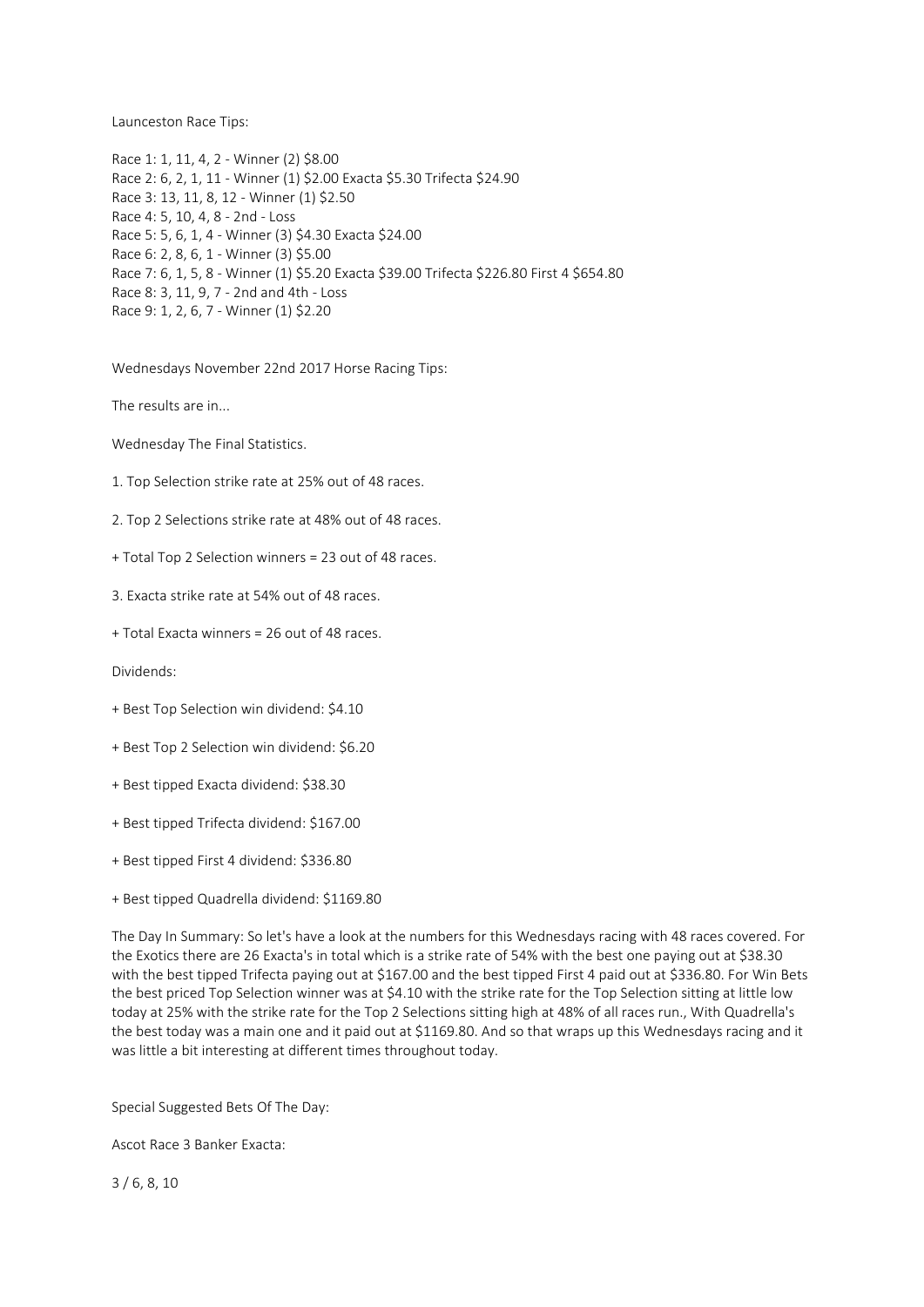So its 3 for 1st and 6, 8, 10 for 2nd.

Total Cost: \$12 buys a 400% share of the dividend.

Where The Money Is: Those runners which stand out as being well supported early.

Nothing to report.

Best Longshot's Of The Day:

Nothing to report.

Best Quaddie Of The Day:

Sandown Quadrella:

Race 5: 9, 10, 1, 8 Race 6: 7, 8, 4, 6 Race 7: 6, 1, 8, 4 Race 8: 1, 7, 10, 12

Total Cost: \$13 buys a 5% share of the dividend.

Today's Race Tips:

Ipswich Race Tips:

Race 1: 1, 3, 8, 5 - Winner (2) \$3.60 Exacta \$11.20 Race 2: 7, 11, 12, 6 - Winner (1) \$1.40 Race 3: 12, 6, 16, 13 - Winner (4) \$9.70 Exacta \$14.50 Race 4: 2, 5, 4, 6 - Winner (2) \$3.30 Exacta \$16.70 Trifecta \$60.60 First 4 \$196.80 Race 5: 1, 7, 4, 9 - Winner (2) \$4.60 Early Quadrella \$311.00 Race 6: 6, 7, 4, 2 - Winner (2) \$2.30 Exacta \$10.80 Race 7: 3, 7, 5, 10 - Winner (3) \$5.30 Race 8: 10, 7, 8, 4 - 3rd and 4th - Loss Race 9: 2, 12, 3, 5 - 2nd and 4th - Loss

Canterbury Race Tips:

Race 1: 8, 2, 6, 3 - Winner (2) \$5.10 Exacta \$32.00 Trifecta \$83.30 Race 2: 1, 2, 3, 5 - Winner (1) \$1.50 Exacta \$4.30 Race 3: 3, 1, 4, 2 - Winner (2) \$3.10 Exacta \$14.50 Trifecta \$46.60 Race 4: 2, 5, 7, 1 - Winner (4) \$6.70 Exacta \$38.30 Trifecta \$133.40 First 4 \$336.80 Early Quadrella \$248.30 Race 5: 5, 8, 2, 1 - Winner (2) \$6.20 Race 6: 5, 1, 6, 9 - Winner (3) \$2.80 Exacta \$6.70 Trifecta \$40.00 First 4 \$96.00 Race 7: 3, 10, 9, 6 - Winner (3) \$4.60 Quadrella \$1169.90

Sandown Race Tips: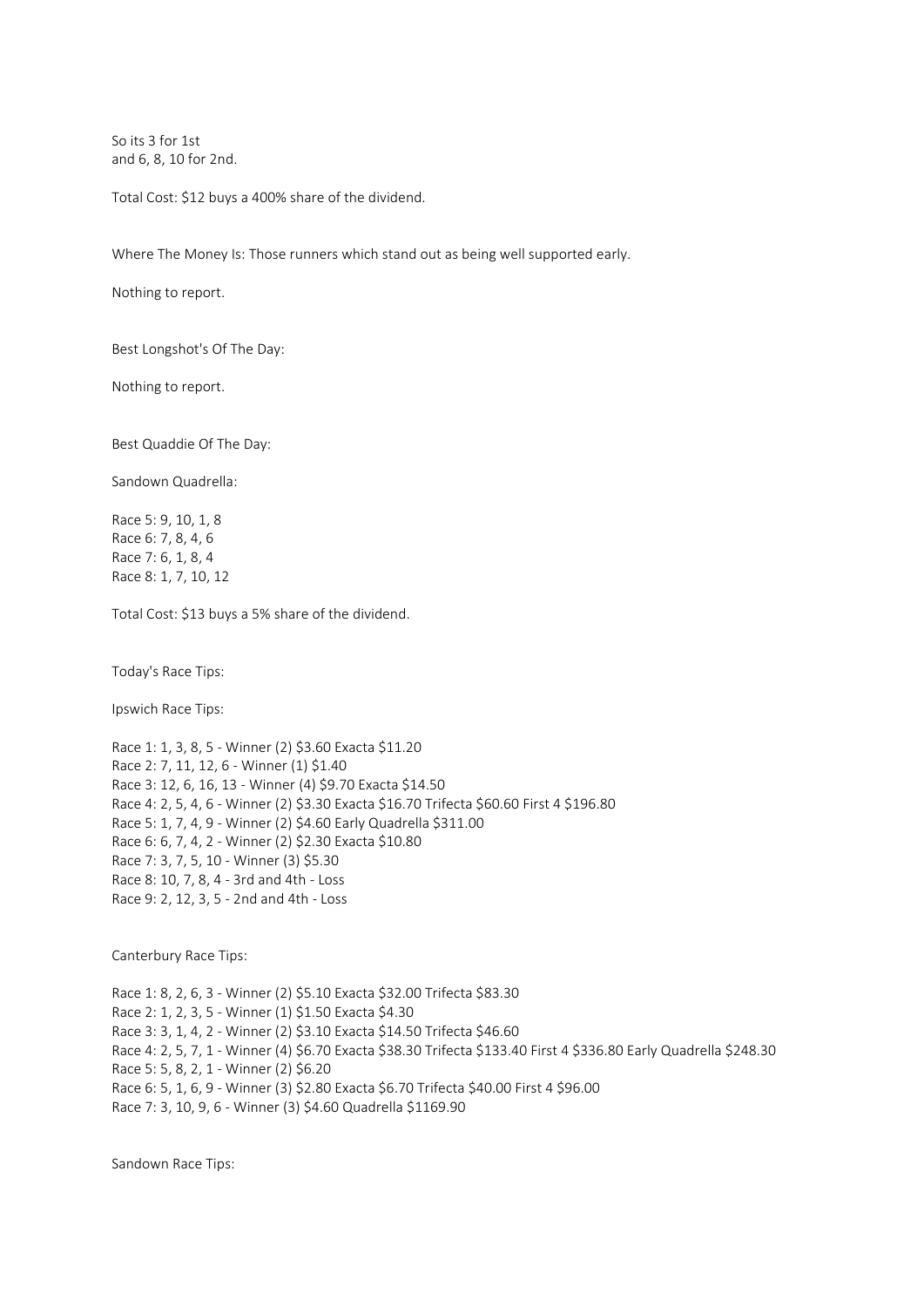Race 1: 7, 6, 9, 4 - Winner (2) \$4.40 Exacta \$6.20 Race 2: 4, 3, 1, 2 - Winner (1) \$4.10 Exacta \$11.20 Trifecta \$30.10 First 4 \$46.80 Race 3: 2, 3, 6, 10 - 3rd and 4th - Loss Race 4: 2, 7, 10, 11 - Winner (3) \$5.00 Exacta \$33.70 Trifecta \$167.00 Race 5: 9, 10, 1, 8 - Winner (4) \$8.30 Exacta \$24.40 Trifecta \$87.20 Race 6: 7, 8, 4, 6 - Winner (2) \$2.90 Exacta \$10.40 Trifecta \$57.10 First 4 \$226.40 Race 7: 6, 1, 8, 4 - Winner (4) \$8.70 Race 8: 1, 7, 10, 12 - 2nd - Loss

Balaklava Race Tips:

Race 1: 5, 1, 3, 2 - Loss Race 2: 5, 7, 9, 1 - Winner (1) \$3.90 Exacta \$14.50 Trifecta \$25.00 Race 3: 4, 1, 3, 10 - Winner (3) \$5.20 Exacta \$25.10 Race 4: 3, 6, 2, 5 - Winner (3) \$5.00 Exacta \$10.50 Trifecta \$57.20 Race 5: 1, 7, 3, 4 - Winner (1) \$1.80 Exacta \$5.10 Race 6: 6, 7, 1, 2 - Winner (1) \$4.00 Exacta \$26.90 Race 7: 1, 2, 10, 6 - 3rd - Loss Race 8: 2, 5, 4, 6 - 2nd and 4th - Loss

Ascot Race Tips:

Race 1: 7, 6, 1, 4 - Winner (1) \$2.90 Exacta \$10.70 Trifecta \$30.90 First 4 \$77.20 Race 2: 6, 1, 4, 9 - 2nd and 3rd - Loss Race 3: 3, 6, 8, 10 - Winner (1) \$2.10 Race 4: 8, 9, 10, 7 - 2nd and 4th - Loss Race 5: 5, 1, 9, 3 - 2nd - Loss Race 6: 7, 8, 1, 10 - Winner (2) \$5.70 Exacta \$19.10 Trifecta \$87.90 Race 7: 2, 6, 5, 10 - 3rd and 4th - Loss Race 8: 8, 2, 1, 12 - Winner (3) \$4.00 Exacta \$17.80 Race 9: 6, 2, 9, 10 - Loss

Launceston Race Tips:

Race 1: 11, 2, 7, 3 - Winner (3) \$5.20 Race 2: 7, 4, 11, 9 - Winner (2) \$4.20 Exacta \$10.60 Race 3: 9, 4, 6, 10 - Winner (4) \$10.70 Exacta \$37.00 Race 4: 1, 6, 5, 4 - Winner (1) \$2.30 Exacta \$6.60 Early Quadrella \$342.20 Race 5: 1, 10, 7, 5 - Winner (1) \$2.70 Race 6: 6, 7, 2, 8 - Winner (1) \$2.10 Race 7: 2, 3, 4, 6 - Winner (1) \$2.10 Exacta \$6.60 Trifecta \$14.10 Quadrella \$36.40

Wednesdays November 15th 2017 Horse Racing Tips:

The results are in...

Wednesday The Final Statistics.

1. Top Selection strike rate at 41% out of 39 races.

2. Top 2 Selections strike rate at 56% out of 39 races.

+ Total Top 2 Selection winners = 22 out of 39 races.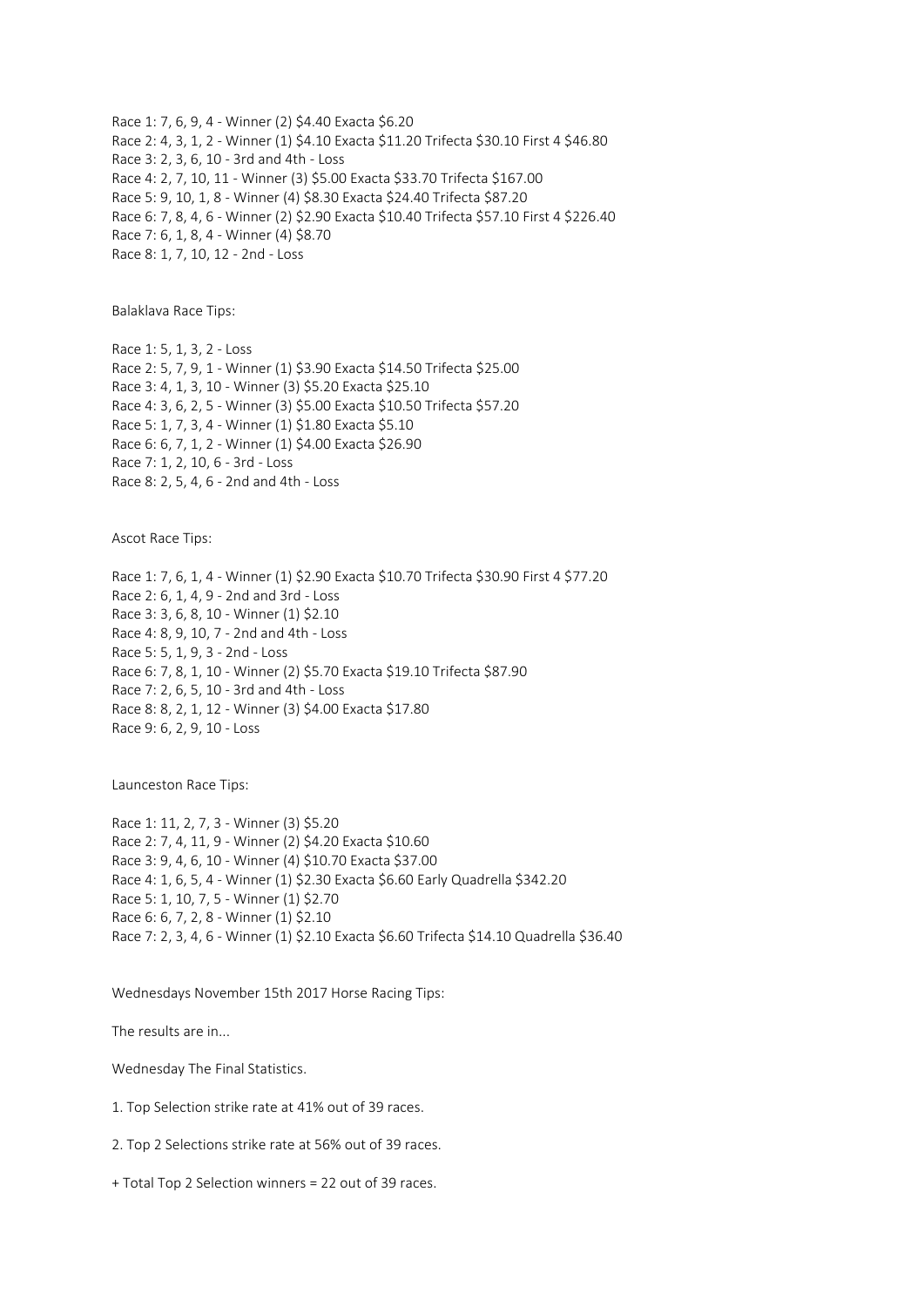3. Exacta strike rate at 49% out of 39 races.

+ Total Exacta winners = 19 out of 39 races.

Dividends:

- + Best Top Selection win dividend: \$3.50
- + Best Top 2 Selection win dividend: \$3.90
- + Best tipped Exacta dividend: \$77.20
- + Best tipped Trifecta dividend: \$349.10
- + Best tipped First 4 dividend: \$1572.20
- + Best tipped Quadrella dividend: \$110.10

The Day In Summary: So let's have a look at the numbers for this Wednesdays racing with 39 races covered. For the Exotics there were 19 Exacta's in total which is a strike rate of 49% with the biggest one paying out at \$77.20 with the best tipped Trifecta paying out at \$349.10 and the best tipped First 4 paid out at \$1572.20. For Win Bets the best priced Top Selection winner was at \$3.50 with the strike rate for the Top Selection sitting at 41% with the strike rate for the Top 2 Selections sitting at 56% of all races run. With Quadrella's the best today paid out at \$110.10. And so that wraps up this Wednesdays racing and it proved to be a bit of an interesting day.

Special Suggested Bets Of The Day:

Ipswich Race 8 Banker Exacta:

6 / 7, 8, 12

So its 6 for 1st and 7, 8, 12 for 2nd.

Total Cost: \$12 buys a 400% share of the dividend.

Bunbury Race 2 Banker Exacta:

3 / 7, 9, 8

So its 3 for 1st and 7, 9, 8 for 2nd.

Total Cost: \$12 buys a 400% share of the dividend.

Where The Money Is: Those runners which stand out as being well supported early.

Hawkesbury Race 7 No 7 D'Beak at \$7.00 and there is quite a good deal of support for this one early which may make it worth watching a little closely.

Best Longshot's Of The Day: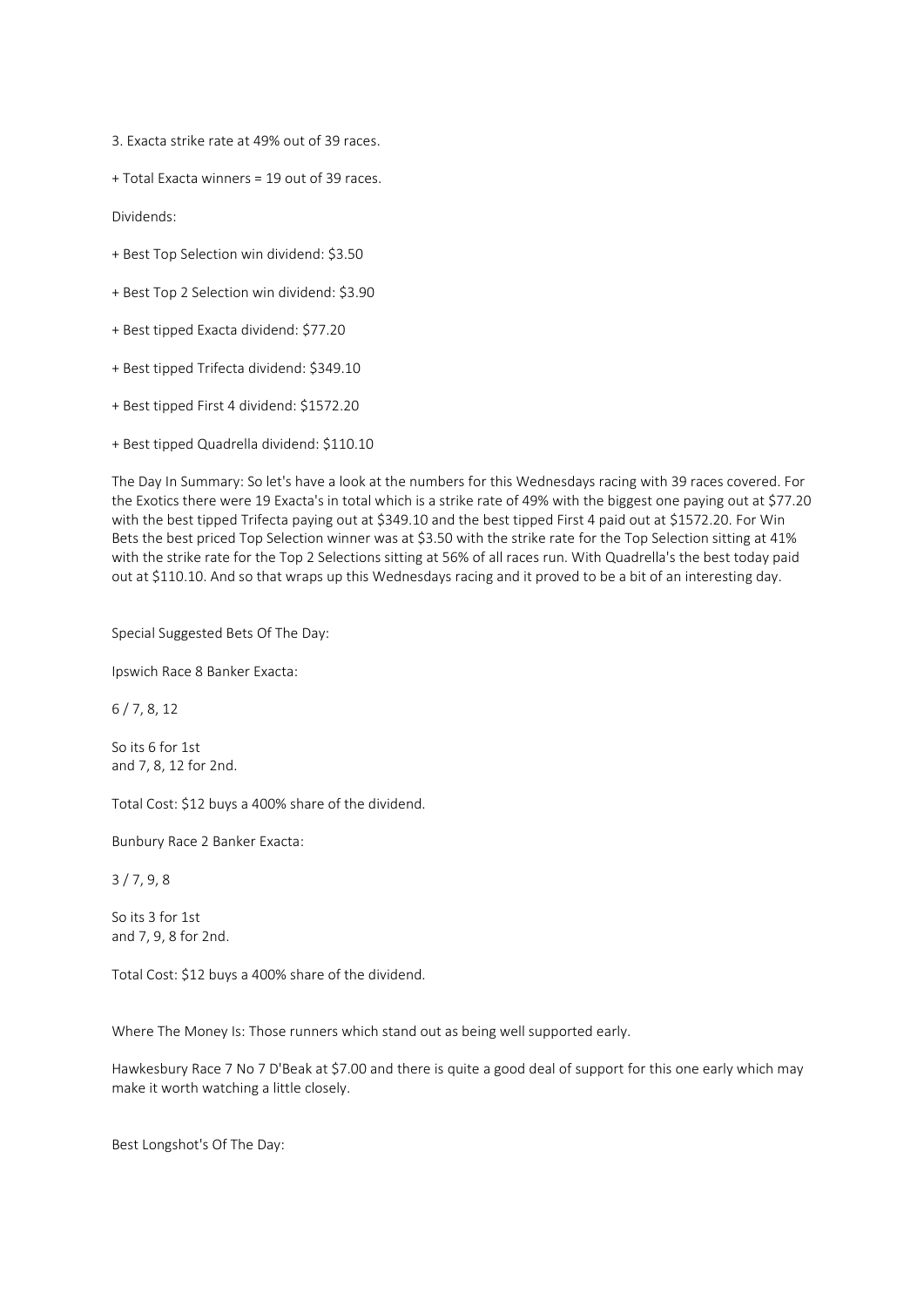Bunbury Race 4 No 7 Baggy Eyes at \$41.00 and there is not a huge amount of support for this one, but there is some, so might be worth a sneaky place bet at the odds.

Best Quaddie Of The Day:

Bunbury Quadrella:

Race 5: 7, 6, 8, 3 Race 6: 7, 4, 9, 1 Race 7: 11, 4, 7, 10 Race 8: 7, 3, 11, 2

Total Cost: \$13 buys a 5% share of the dividend.

Today's Race Tips:

Ipswich Race Tips:

Race 1: 3, 5, 2, 6 - Winner (2) \$3.70 Race 2: 1, 3, 2, 6 - 2nd, 3rd and 4th - Loss Race 3: 1, 3, 6, 2 - Winner (4) \$13.90 Exacta \$33.90 Trifecta \$78.80 First 4 \$269.80 Race 4: 4, 5, 3, 8 - Winner (3) \$7.50 Exacta \$77.30 Trifecta \$349.10 First 4 \$1572.20 Race 5: 11, 1, 9, 13 - 2nd and 4th - Loss Race 6: 6, 7, 4, 2 - Winner (3) \$7.80 Race 7: 2, 4, 8, 3 - Winner (1) \$1.90 Exacta \$5.40 Race 8: 6, 7, 8, 12 - Winner (1) \$2.50

Hawkesbury Race Tips:

Race 1: 1, 5, 7, 3 - Winner (1) \$3.50 Exacta \$9.20 Race 2: 8, 3, 10, 5 - Winner (1) \$2.30 Race 3: 1, 4, 8, 5 - Winner (1) \$3.20 Exacta \$5.90 Trifecta \$30.00 Race 4: 9, 10, 2, 4 - 2nd and 4th - Loss Race 5: 7, 4, 1, 3 - Winner (2) \$2.20 Exacta \$9.00 Trifecta \$21.20 First \$102.00 Race 6: 10, 2, 4, 8 - Winner (2) \$3.90 Exacta \$23.80 Trifecta \$79.40 Race 7: 7, 4, 5, 2 - Winner (4) \$3.20

Sale Race Tips:

Race 1: 3, 5, 2, 4 - 2nd, 3rd and 4th - Loss Race 2: 2, 1, 3, 5 - Winner (1) \$2.30 Exacta \$13.70 Trifecta \$36.40 Race 3: 5, 7, 6, 2 - Winner (2) \$2.10 Exacta \$7.10 Trifecta \$25.30 Race 4: 10, 4, 11, 8 - Winner (1) \$2.10 Race 5: 2, 4, 5, 3 - Winner (2) \$3.10 Exacta \$19.00 Trifecta \$26.70 First 4 \$58.00 Race 6: 4, 6, 5, 3 - Winner (4) \$3.70 Race 7: 3, 4, 2, 8 - Winner (1) \$1.50 Exacta \$6.40 Trifecta \$12.10 First 4 \$13.20 Race 8: 7, 3, 5, 4 - Winner (3) \$4.50 Exacta \$18.80 Trifecta \$45.40 First 4 \$46.20 Quadrella \$104.00

Murray Bridge Race Tips:

Meeting abandoned due to the state of the track.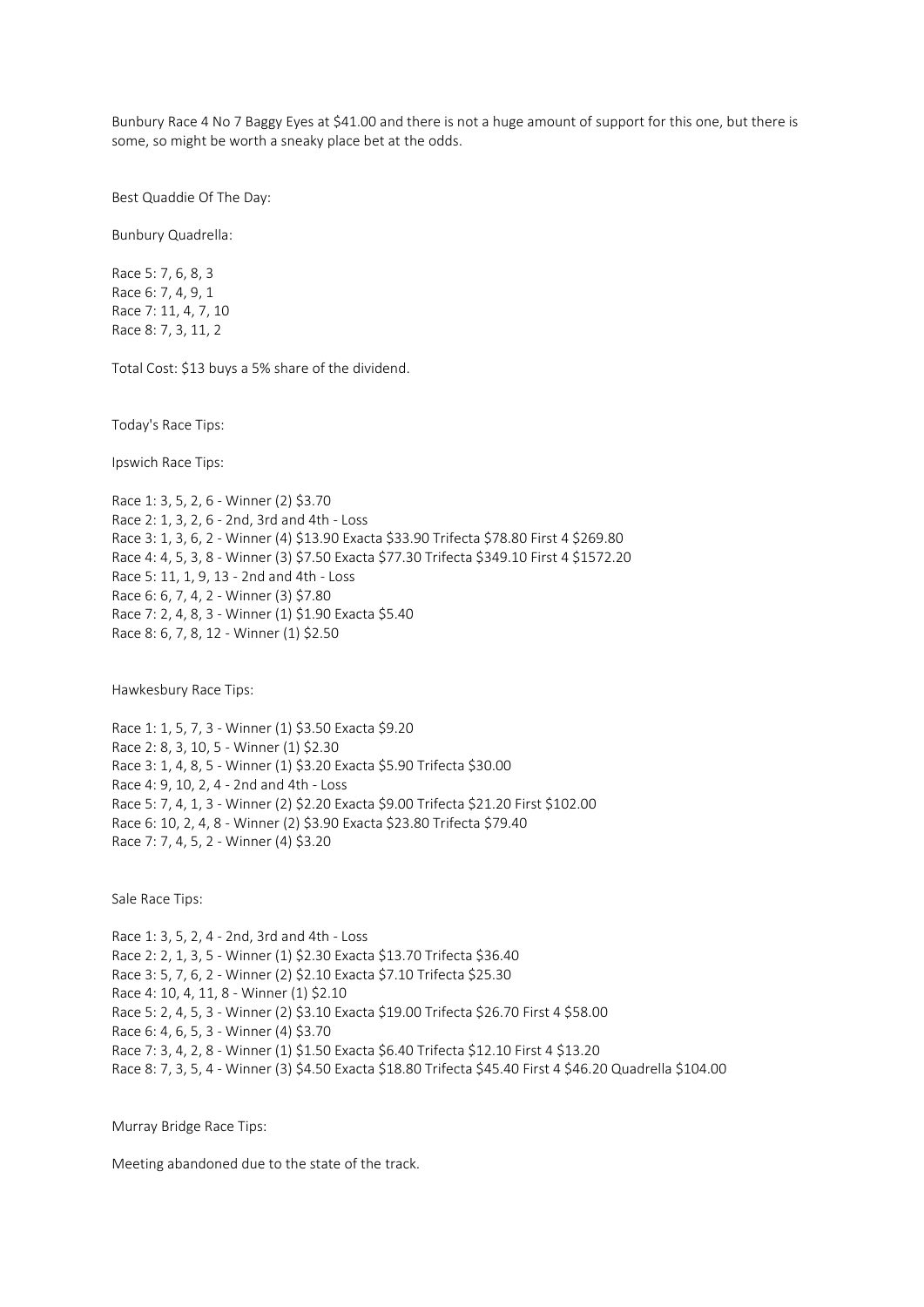Bunbury Race Tips:

Race 1: 9, 11, 1, 10 - Winner (4) \$10.50 Race 2: 3, 7, 9, 8 - Winner (1) \$1.60 Race 3: 1, 3, 8, 7 - Winner (1) \$2.30 Exacta \$18.20 Trifecta \$33.00 Race 4: 5, 2, 7, 10 - Winner (1) \$1.90 Early Quadrella \$110.10 Race 5: 7, 6, 8, 3 - 2nd and 3rd - Loss Race 6: 7, 4, 9, 1 - 2nd and 3rd - Loss Race 7: 11, 4, 7, 10 - 3rd - Loss Race 8: 7, 3, 11, 2 - Winner (2) \$1.80 Exacta \$6.90

Launceston Race Tips:

Race 1: 11, 2, 12, 7 - Winner (3) \$7.60 Race 2: 8, 3, 4, 12 - Winner (1) \$3.40 Exacta \$27.60 Trifecta \$130.70 Race 3: 3, 2, 7, 1 - Winner (1) \$2.20 Exacta \$18.50 Trifecta \$22.00 Race 4: 9, 7, 5, 4 - 2nd and 3rd - Loss Race 5: 6, 1, 7, 3 - Winner (1) \$2.20 Exacta \$9.20 Race 6: 7, 10, 1, 2 - Winner (1) \$2.50 Exacta \$27.60 Race 7: 1, 4, 5, 6 - Winner (1) \$2.20 Exacta \$8.30 Race 8: 8, 1, 4, 5 - 2nd, 3rd and 4th - Loss

Wednesdays November 8th 2017 Horse Racing Tips:

The results are in...

Wednesday The Final Statistics.

1. Top Selection strike rate at 30% out of 33 races.

2. Top 2 Selections strike rate at 42% out of 33 races.

+ Total Top 2 Selection winners = 14 out of 33 races.

3. Exacta strike rate at 64% out of 33 races.

+ Total Exacta winners = 21 out of 33 races.

Dividends:

- + Best Top Selection win dividend: \$4.50
- + Best Top 2 Selection win dividend: \$5.60
- + Best tipped Exacta dividend: \$40.20
- + Best tipped Trifecta dividend: \$272.40
- + Best tipped First 4 dividend: \$394.20
- + Best tipped Quadrella dividend: \$4543.20

The Day In Summary: So let's have a look at the numbers for this Wednesdays racing with 33 races covered. For the Exotics there were 21 Exacta's in total which is a strike rate of 64% with the biggest one paying out at \$40.20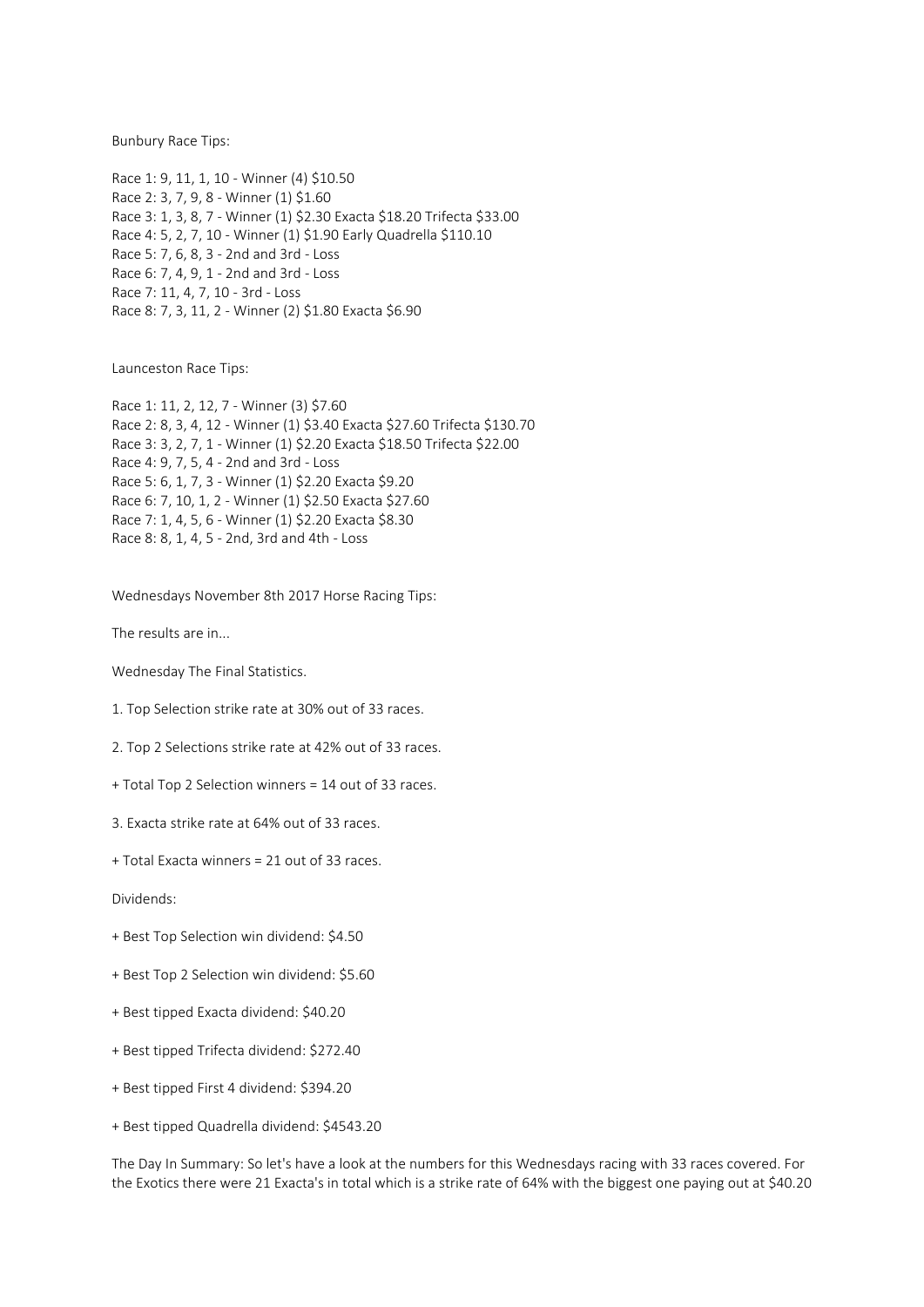with the best tipped Trifecta paying out at \$272.40 and the best tipped First 4 paid out at \$394.20. For Win Bets the best priced Top Selection winner was at \$4.50 with the strike rate for the Top Selection sitting at 30% with the strike rate for the Top 2 Selections sitting at 42% of all races run. With Quadrella';s the best today paid out at \$4543.20. And so that wraps up this Wednesdays tracing and it was an OK day with some interesting highlight's at different times during the day.

Special Suggested Bets Of The Day:

Launceston Race 1 Banker Exacta:

7 / 3, 8, 16

So its 7 for 1st and 3, 8, 16 for 2nd.

Total Cost: \$12 buys a 400% share of the dividend.

Where The Money Is: Those runners which stand out as being well supported early.

Pt Lincoln Race 7 No 8 Artful Monty at \$7.00 and there is some steady support for this one early.

Result - Finished 4th

Best Longshot's Of The Day:

Nothing to really report today.

Best Quaddie Of The Day:

Kyneton Quadrella:

Race 6: 12, 8, 3, 7 Race 7: 2, 5, 6, 4 Race 8: 2, 3, 5, 1 Race 9: 6, 9, 12, 7

Total Cost: \$13 buys a 5% share of the dividend.

Result - Loss as finished 2nd & 3rd | 1st |1st | 1st

Today's Race Tips:

Grafton Race Tips:

Race 1: 6, 5, 1, 4 - Winner (3) \$3.70 Exacta \$14.10 Race 2: 6, 7, 3, 4 - Winner (1) \$2.10 Exacta \$7.70 Race 3: 6, 12, 10, 9 - Winner (1) \$3.70 Exacta \$13.10 Race 4: 3, 7, 4, 5 - Winner (3) \$3.90 Exacta \$17.90 Trifecta \$131.40 First 4 \$269.80 Race 5: 5, 2, 4, 7 - Winner (2) \$3.40 Exacta \$40.20 Trifecta \$135.90 Race 6: 5, 6, 2, 13 - 2nd, 3rd and 4th - Loss Race 7: 1, 11, 5, 9 - Winner (1) \$3.80 Exacta \$23.30 Trifecta \$172.00 Race 8: 7, 6, 3, 11 - Winner (2) \$5.60 Exacta \$18.90 Trifecta \$272.40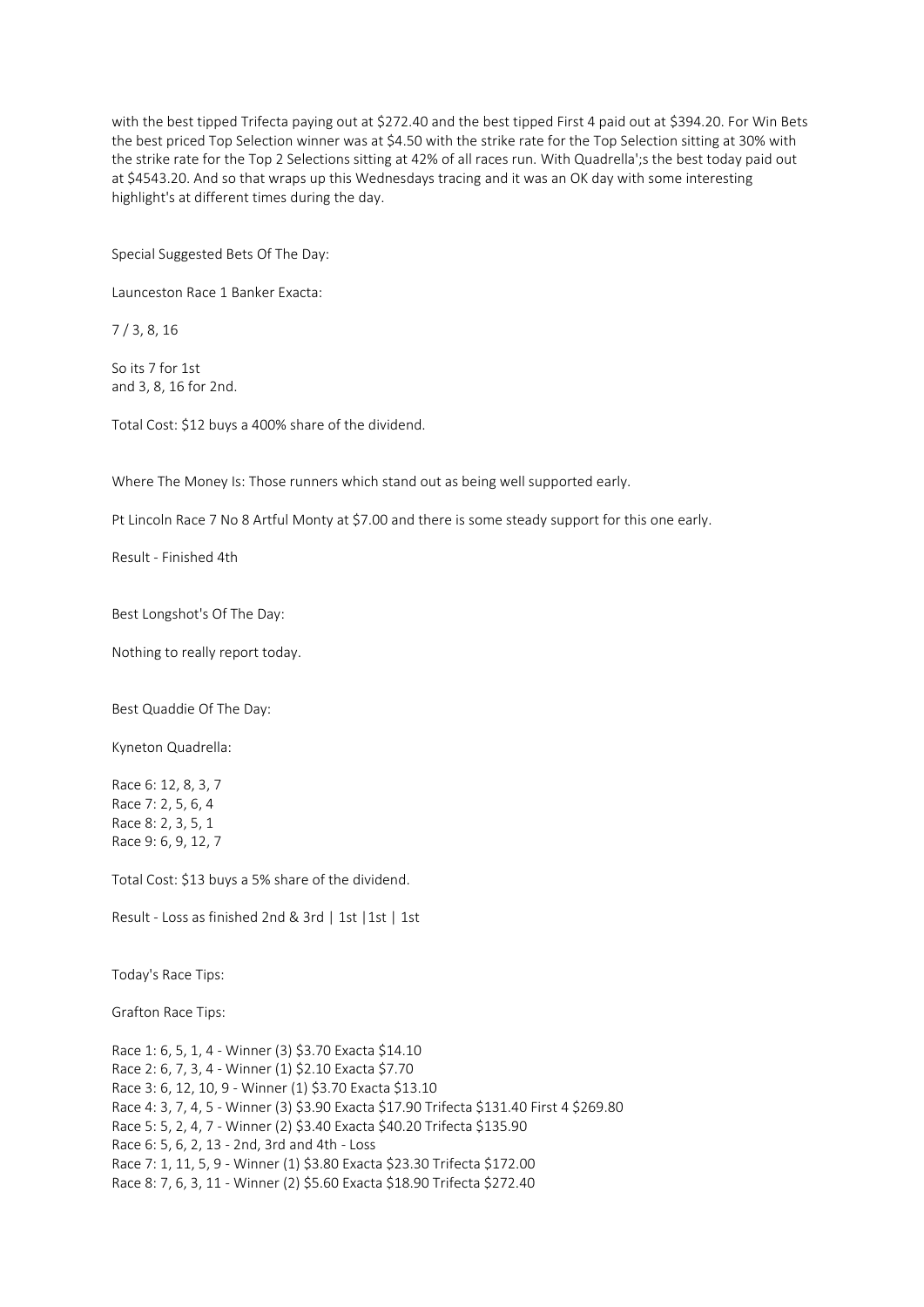Kyneton Race Tips:

Race 1: 8, 4, 9, 1 - Winner (3) \$4.40 Exacta \$17.70 Trifecta \$45.50 Race 2: 3, 6, 1, 2 - 2nd - Loss Race 3: 2, 7, 1, 4 - Winner (1) \$4.50 Exacta \$37.50 Trifecta \$27.40 First 4 \$57.60 Race 4: 3, 4, 2, 6 - Winner (1) \$1.90 Exacta \$6.30 Race 5: 7, 1, 3, 8 - 3rd and 4th - Loss Race 6: 12, 8, 3, 7 - 2nd and 3rd - Loss Race 7: 2, 5, 6, 4 - Winner (2) \$4.60 Exacta \$17.90 Trifecta \$142.50 Race 8: 2, 3, 5, 1 - Winner (1) \$2.60 Exacta \$9.60 Race 9: 6, 9, 12, 7 - Winner (1) \$1.70

Pt Lincoln Race Tips:

Race 1: 3, 7, 11, 9 - Winner (2) \$2.90 Race 2: 8, 7, 9, 2 - Winner (3) \$2.70 Exacta \$10.70 Trifecta \$115.80 First 4 \$394.20 Race 3: 1, 2, 9, 10 - Winner (4) \$12.40 Race 4: 4, 9, 3, 5 - Winner (4) \$5.10 Exacta \$35.60 Early Quadrella \$905.50 Race 5: 1, 2, 5, 4 - Winner (3) \$11.60 Race 6: 5, 6, 4, 1 - Winner (1) \$2.70 Exacta \$12.30 Race 7: 8, 5, 1, 6 - 3rd and 4th - Loss Race 8: 9, 5, 7, 1 - 3rd and 4th - Loss

Launceston Race Tips:

Race 1: 7, 3, 8, 16 - Winner (3) \$8.50 Exacta \$28.50 Race 2: 7, 8, 5, 4 - Winner (3) \$3.90 Exacta \$9.70 Race 3: 8, 6, 1, 3 - Winner (4) \$8.50 Exacta \$26.70 Race 4: 10, 4, 7, 9 - Winner (3) \$8.60 Exacta \$23.30 Early Quadrella \$4543.20 Race 5: 11, 1, 5, 4 - 3rd and 4th - Loss Race 6: 4, 7, 6, 5 - Winner (1) \$4.00 Exacta \$16.60 Race 7: 4, 1, 5, 3 - 2nd and 3rd - Loss Race 8: 2, 10, 8, 1 - Winner (1) \$2.00 Exacta \$19.10

Wednesdays November 1st 2017 Horse Racing Tips:

The results are in...

Wednesday The Final Statistics.

1. Top Selection strike rate at 25% out of 48 races.

2. Top 2 Selections strike rate at 50% out of 48 races.

+ Total Top 2 Selection winners = 24 out of 48 races.

3. Exacta strike rate at 58% out of 48 races.

+ Total Exacta winners = 28 out of 48 races.

Dividends: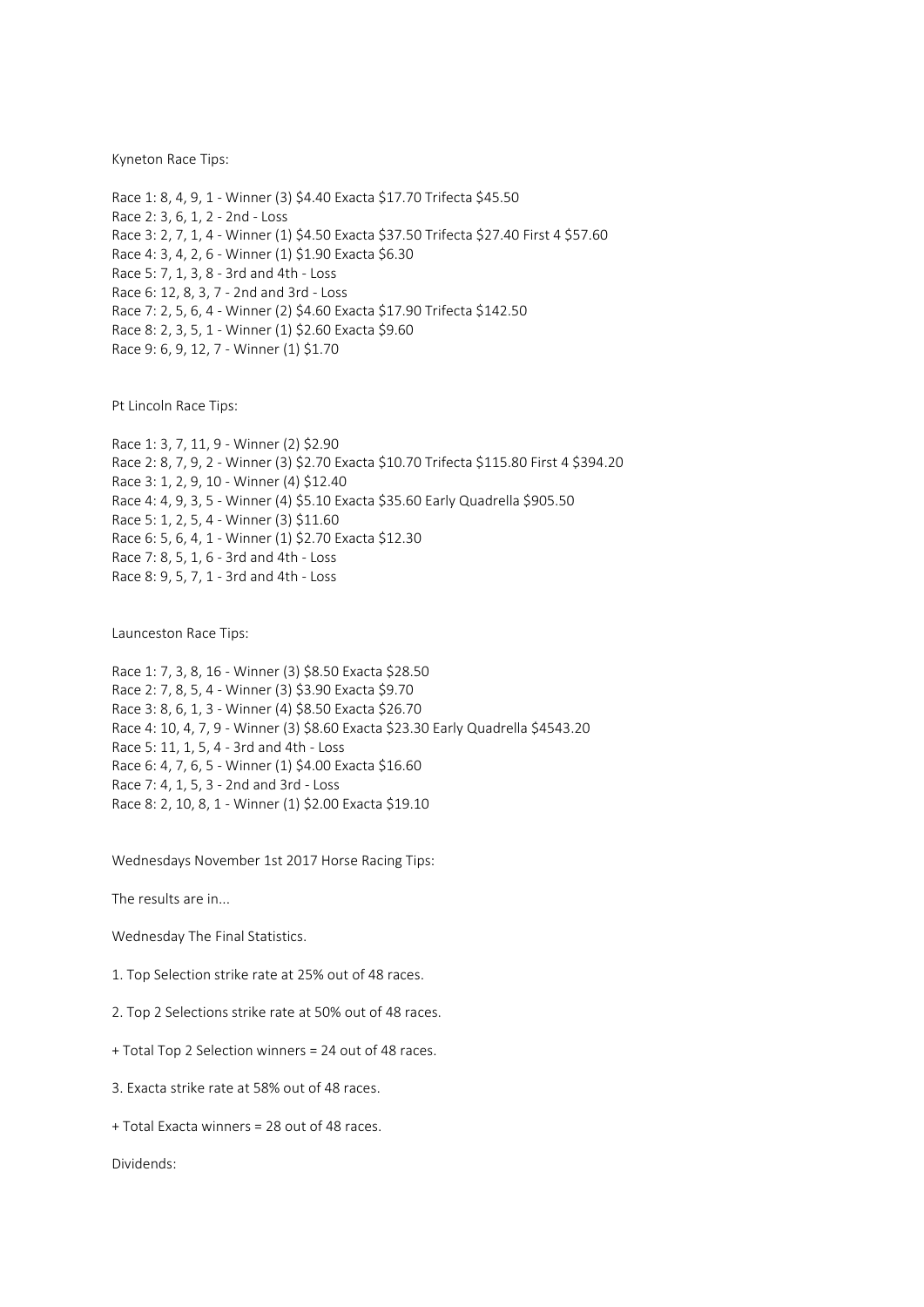- + Best Top Selection win dividend: \$5.80
- + Best Top 2 Selection win dividend: \$11.20
- + Best tipped Exacta dividend: \$54.30
- + Best tipped Trifecta dividend: \$115.10
- + Best tipped First 4 dividend: \$412.40
- + Best tipped Quadrella dividend: \$1649.80

The Day In Summary: So let's have a look at the numbers for this Wednesdays racing with 48 races covered. For the Exotics there were 28 Exacta's in total which is a strike rate of 58% with the biggest one paying out at \$54.30 with the best tipped Trifecta paying out at \$115.10 and the best tipped First 4 paid out at \$412.40. For Win Bets the best priced Top Selection winner was at \$5.80 with the strike rate for the Top Selection sitting at 25% with the strike rate for the Top 2 Selections sitting at 50% of all races run. With Quadrella's the best today paid out at \$1649.80. And so that wraps up this Wednesdays racing and it was a bit of an interesting day with some intriguing moments.

Special Suggested Bets Of The Day:

Ascot Race 4 Multi Exacta:

1, 5 / 1, 5, 4, 6

So its 1 and 5 for 1st and 1, 5, 4, 6 for 2nd.

Total Cost: \$12 buys a 200% share of the dividend.

Where The Money Is: Those runners which stand out as being well supported early.

Strathalbyn Race 8 No 3 Just Wally at \$11.00 and there is some nice early support for this one which does bring it to attention.

Best Longshot's Of The Day:

Nothing to report today.

Best Quaddie Of The Day:

Strathalbyn Quadrella:

Race 5: 4, 3, 8, 9 Race 6: 2, 5, 7, 3 Race 7: 4, 7, 3, 1 Race 8: 3, 6, 7, 8

Total Cost: \$13 buys a 5% share of the dividend.

Result - A win and paid out at \$1649.80 for 100%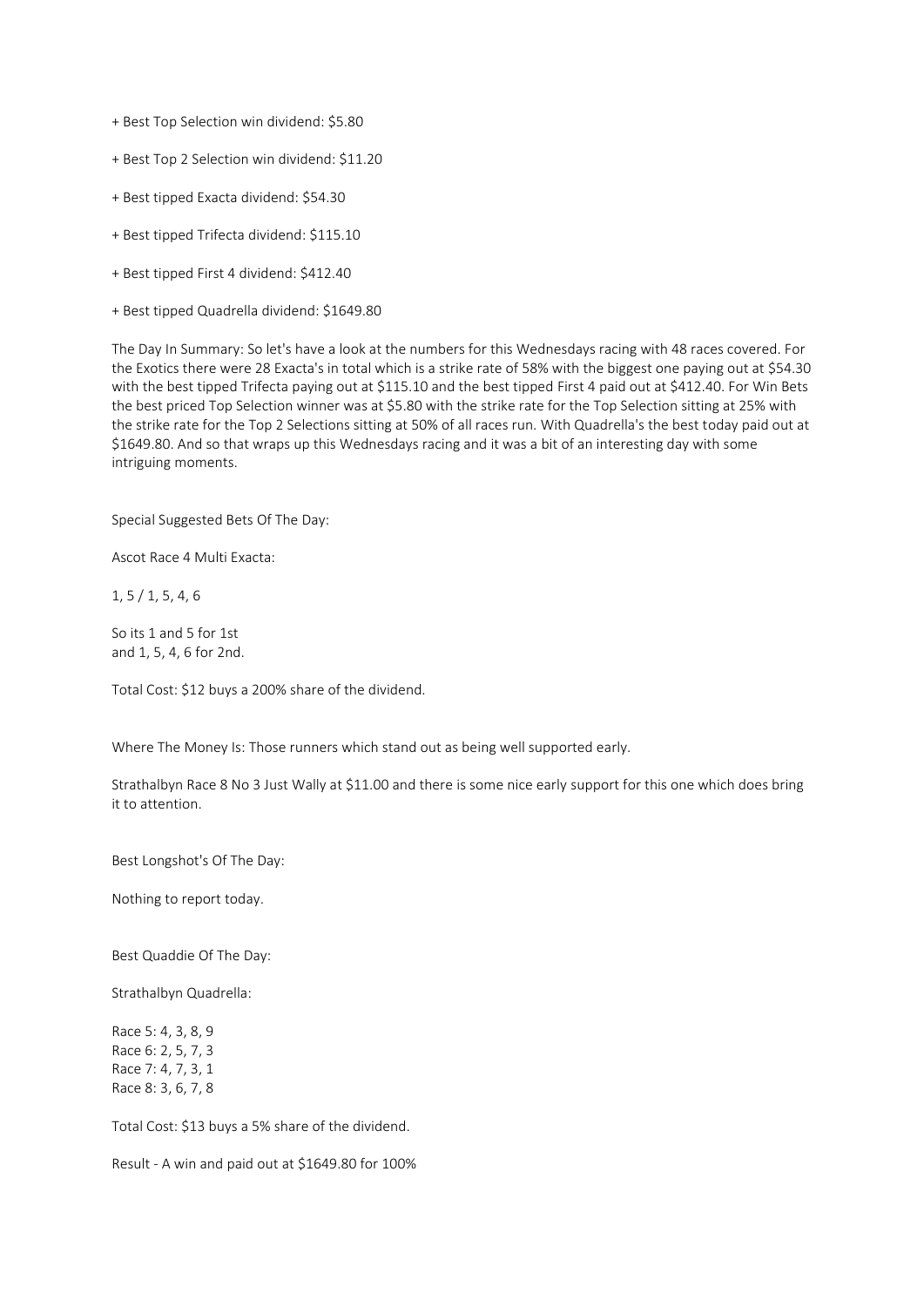Today's Race Tips:

Ipswich Race Tips:

Race 1: 4, 3, 1, 5 - 4th - Loss Race 2: 2, 7, 3, 1 - 3rd - Loss Race 3: 4, 5, 6, 7 - Winner (2) \$4.70 Exacta \$33.60 Race 4: 1, 3, 4, 5 - Winner (4) \$6.00 Exacta \$29.20 Trifecta \$82.30 First 4 \$181.80 Race 5: 1, 2, 5, 7 - Winner (2) \$2.80 Exacta \$2.70 Trifecta \$36.10 First 4 \$77.20 Race 6: 8, 3, 1, 6 - 2nd and 3rd - Loss Race 7: 4, 1, 7, 5 - Winner (4) \$2.30 Race 8: 1, 9, 11, 6 - Winner (2) \$7.60

Canterbury Race Tips:

Race 1: 4, 2, 1 - Winner (2) \$1.50 Exacta \$14.90 Trifecta \$5.40 Race 2: 1, 6, 5, 3 - Winner (3) \$2.10 Exacta \$28.10 Trifecta \$38.50 Race 3: 5, 3, 4, 1 - 2nd, 3rd and 4th - Loss Race 4: 3, 2, 1, 6 - Winner (1) \$3.10 Exacta \$13.20 Race 5: 4, 3, 5, 8 - Winner (1) \$2.40 Exacta \$16.00 Trifecta \$49.20 First 4 \$74.20 Race 6: 1, 3, 8, 4 - 2nd, 3rd and 4th - Loss Race 7: 3, 11, 5, 1 - 3rd and 4th - Loss

Bendigo Race Tips:

Race 1: 4, 5, 1, 6 - Winner (2) \$2.90 Exacta \$6.70 Trifecta \$26.80 Race 2: 10, 3, 4, 2 - Winner (1) \$2.10 Race 3: 2, 1, 3, 4 - Winner (4) \$5.40 Exacta \$19.40 Race 4: 4, 3, 2, 6 - Winner (4) \$6.70 Race 5: 2, 5, 1, 4 - Winner (1) \$2.30 Exacta \$8.00 Trifecta \$18.40 First 4 \$35.80 Race 6: 8, 5, 4, 7 - Winner (2) \$11.20 Early Quadrella \$1098.70 Race 7: 4, 2, 9, 6 - Winner (4) \$4.90 Race 8: 3, 1, 4, 2 - Winner (2) \$2.40 Exacta \$5.40 Trifecta \$20.70 Race 9: 8, 3, 10, 9 - Winner (1) \$2.10 Exacta \$23.10 Trifecta \$96.70 Race 10: 6, 8, 10, 5 - Winner (1) \$5.80 Exacta \$53.80 Quadrella \$205.40

Strathalbyn Race Tips:

Race 1: 11, 9, 6, 4 - Winner (4) \$2.60 Exacta \$11.30 Trifecta \$41.20 Race 2: 11, 1, 8, 2 - 2nd and 3rd - Loss Race 3: 9, 4, 10, 3 - Winner (4) \$2.40 Race 4: 1, 2, 4, 3 - Winner (3) \$8.90 Exacta \$21.40 Race 5: 4, 3, 8, 9 - Winner (1) \$3.90 Exacta \$11.30 Trifecta \$72.10 First 4 \$330.80 Race 6: 2, 5, 7, 3 - Winner (4) \$6.60 Race 7: 4, 7, 3, 1 - Winner (4) \$5.00 Exacta \$16.20 Race 8: 3, 6, 7, 8 - Winner (4) \$7.60 Quadrella \$1649.80

Ascot Race Tips:

Race 1: 3, 4, 1, 6 - Winner (1) \$2.50 Exacta \$5.10 Trifecta \$98.10 First 4 \$412.40 Race 2: 3, 2, 4, 5 - Winner (1) \$5.70 Exacta \$16.30 Race 3: 1, 4, 3, 7 - Winner (2) \$8.80 Exacta \$54.30 Trifecta \$75.50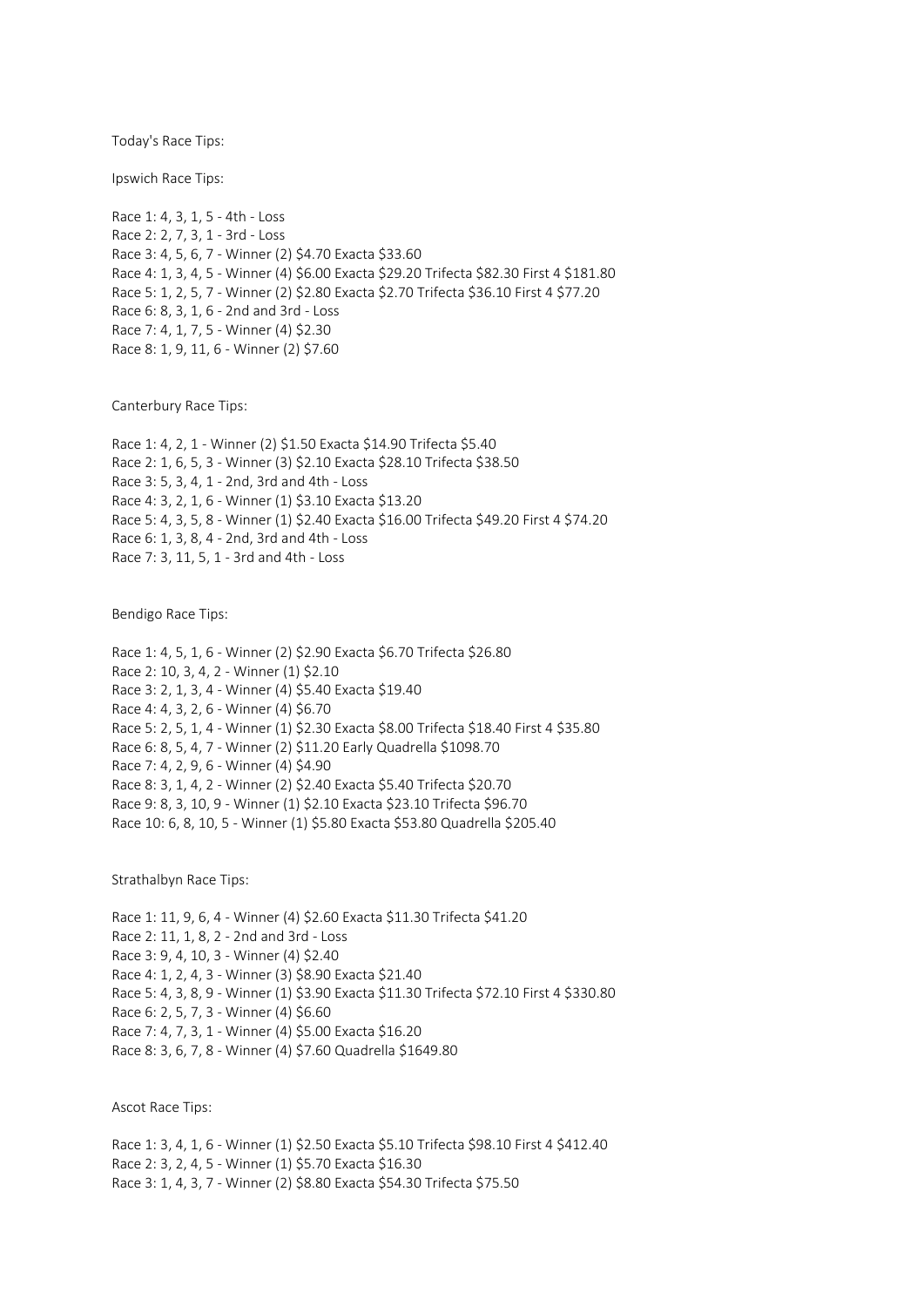Race 4: 1, 5, 4, 6 - Winner (3) \$2.80 Early Quadrella \$283.70 Race 5: 5, 3, 6, 8 - 3rd and 4th - Loss Race 6: 2, 1, 7, 5 - Winner (3) \$8.80 Exacta \$20.00 Race 7: 8, 1, 7, 2 - Winner (4) \$7.80 Exacta \$28.10 Trifecta \$115.10

Launceston Race Tips:

Race 1: 3, 2, 5, 11 - Winner (1) \$1.80 Exacta \$7.70 Race 2: 2, 11, 8, 12 - 4th - Loss Race 3: 7, 1, 2, 11 - Winner (2) \$3.70 Exacta \$26.10 Trifecta \$99.30 Race 4: 7, 5, 3, 8 - Winner (2) \$3.30 Race 5: 6, 1, 9, 11 - Winner (2) \$4.00 Exacta \$28.30 Race 6: 1, 7, 4, 3 - Winner (1) \$1.50 Exacta \$4.10 Trifecta \$9.80 Race 7: 9, 7, 5, 6 - Winner (2) \$2.60 Exacta \$11.20 Trifecta \$20.40 Race 8: 1, 5, 4, 6 - Winner (1) \$2.50 Exacta \$6.00 Quadrella \$70.60

Wednesdays October 25th 2017 Horse Racing Tips:

The results are in...

Wednesday The Final Statistics.

1. Top Selection strike rate at 31% out of 48 races.

2. Top 2 Selections strike rate at 46% out of 48 races.

+ Total Top 2 Selection winners = 22 out of 48 races.

3. Exacta strike rate at 42% out of 48 races.

+ Total Exacta winners = 20 out of 48 races.

Dividends:

- + Best Top Selection win dividend: \$4.40
- + Best Top 2 Selection win dividend: \$14.40
- + Best tipped Exacta dividend: \$468.70
- + Best tipped Trifecta dividend: \$221.10
- + Best tipped First 4 dividend: \$749.40
- + Best tipped Quadrella dividend: \$1295.80

The Day In Summary: So let's have a look at the numbers for this Wednesdays racing with 48 races covered. For the Exotics there were 20 Exacta's in total which is a strike rate of 42% with the biggest one paying out at \$468.70 with the best tipped Trifecta paying out at \$221.10 and the best tipped First 4 paid out at \$749.40. For Win Bets the best priced Top Selection winner was at \$4.40 with the strike rate for the Top Selection sitting at 31% with the strike rate for the Top 2 Selections sitting at 46% of all races run. With Quadrella's the best today paid out at \$1295.80. And so that wraps up this Wednesdays racing and it did really feel like a decent kind of day.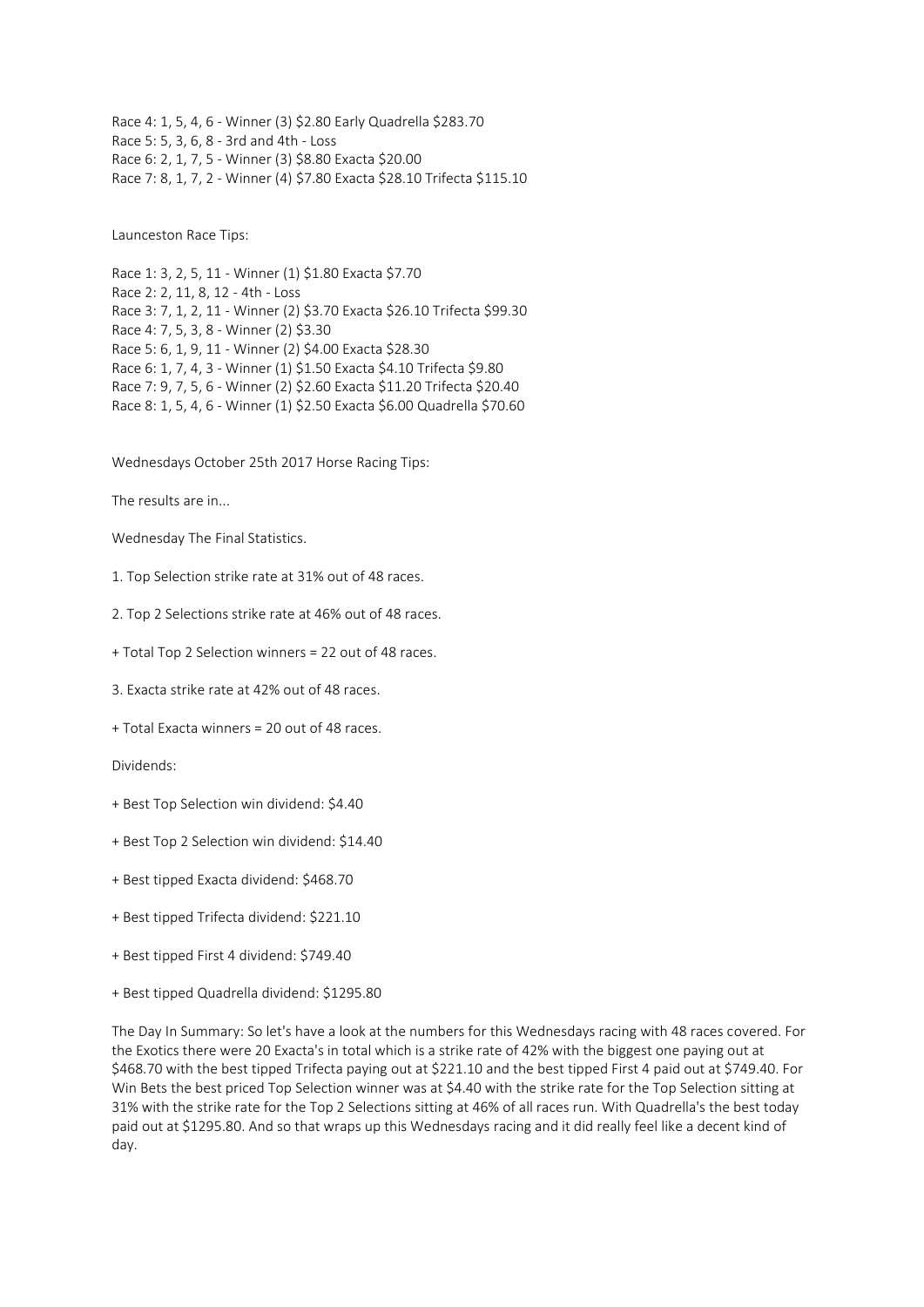Special Suggested Bets Of The Day:

Geelong Race 5 Banker Exacta:

12 / 10, 14, 5

So its 12 for 1st and 10, 14, 5 for 2nd.

Total Cost: \$12 buys a 400% share of the dividend.

Warwick Farm Race 4 Banker Exacta:

11 / 4, 6, 7

So its 11 for 1st and 4, 6, 7 for 2nd.

Total Cost: \$12 buys a 400% share of the dividend.

Where The Money Is: Those runners which stand out as being well supported early.

Balaklava Race 4 No 5 Pujols at \$6.00 and there is strong support for this one against the even money favorite in the race so may be worth watching.

Best Longshot's Of The Day:

Balaklava Race 6 No 6 Ballast at \$21.00 and unusually there is support for this one early which may prove either interesting or not.

Result - Finished 2nd and paid \$7.30 the place.

Best Quaddie Of The Day:

Geelong Quadrella:

Race 6: 1, 2, 7, 6 Race 7: 4, 8, 11, 5 Race 8: 2, 16, 1, 6 Race 9: 20, 16, 9, 15

Total Cost: \$13 buys a 5% share of the dividend.

Today's Race Tips:

Ipswich Race Tips:

Race 1: 8, 11, 3, 10 - Winner (1) \$2.50 Exacta \$5.70 Race 2: 5, 6, 2, 1 - Winner (4) \$3.50 Exacta \$19.50 Trifecta \$64.90 First 4 \$285.80 Race 3: 8, 9, 6, 4 - Winner (4) \$6.90 Exacta \$49.90 Race 4: 11, 2, 10, 6 - 2nd, 3rd and 4th - Loss Race 5: 4, 6, 9, 11 - Winner (1) \$2.70 Exacta \$14.30 Trifecta \$31.30 Race 6: 1, 10, 6, 11 - Winner (1) \$1.60 Exacta \$10.50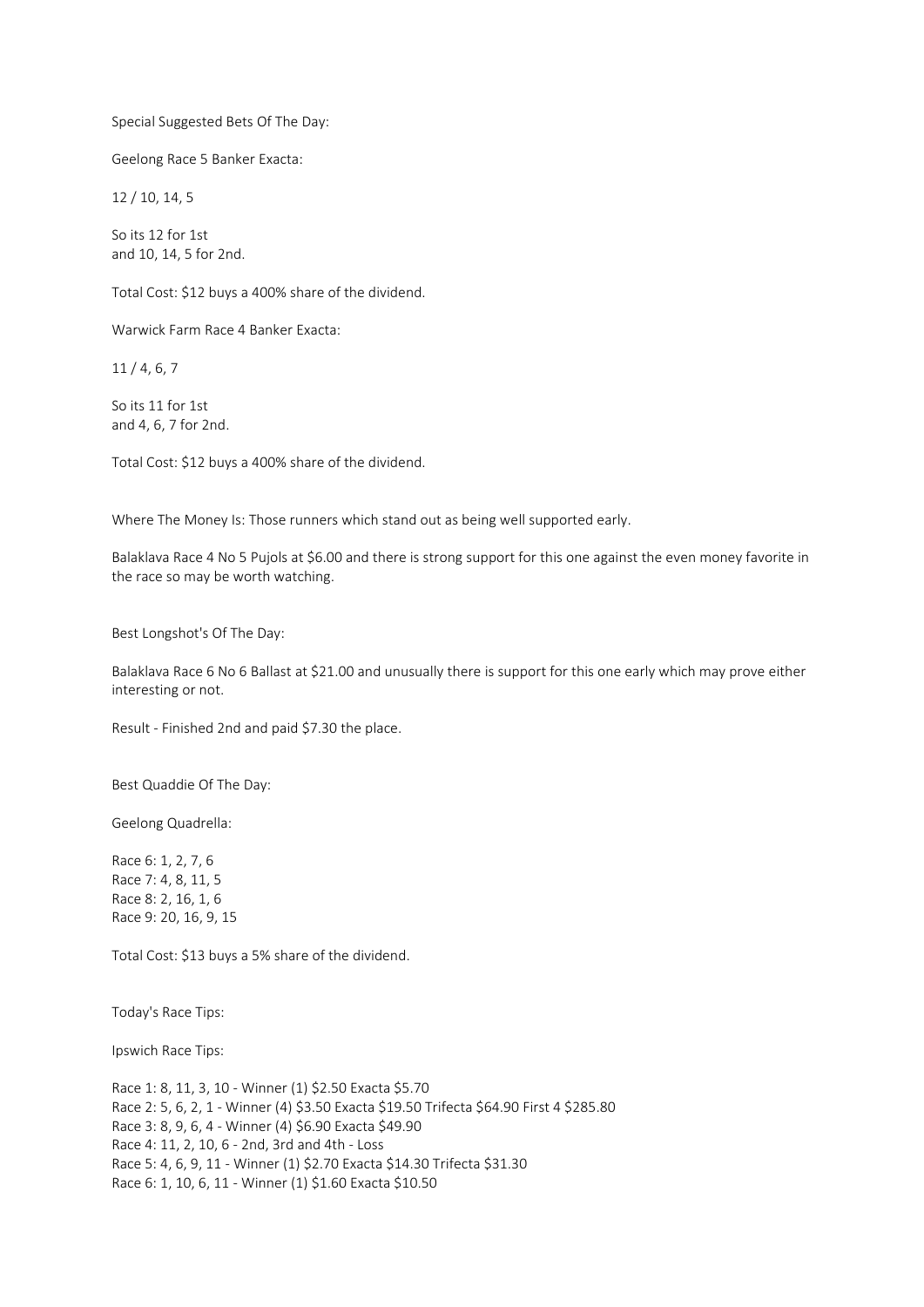Race 7: 4, 11, 12, 13 - 2nd and 3rd - Loss Race 8: 1, 6, 11, 4 - Winner (1) \$2.10 Exacta \$11.40 Race 9: 4, 11, 10, 9 - Winner (1) \$4.00 Exacta \$37.80 Trifecta \$169.20

Warwick Farm Race Tips:

Race 1: 3, 4, 6, 5 - Winner (1) \$2.20 Exacta \$12.60 Trifecta \$39.30 First 4 \$86.80 Race 2: 8, 4, 7, 9 - Winner (1) \$3.00 Race 3: 4, 3, 6, 2 - 2nd and 4th - Loss Race 4: 11, 4, 6, 7 - 2nd and 3rd - Loss Race 5: 1, 2, 7, 11 - 2nd and 4th - Loss Race 6: 8, 1, 12, 9 - Winner (4) \$5.40 Race 7: 2, 1, 11, 10 - 2nd, 3rd and 4th - Loss

Geelong Race Tips:

Race 1: 13, 7, 11, 5 - 3rd and 4th - Loss Race 2: 3, 1, 7, 2 - 2nd and 3rd - Loss Race 3: 7, 2, 8, 9 - Winner (1) \$4.40 Exacta \$14.70 Race 4: 3, 2, 11, 12 - Winner (3) \$6.10 Race 5: 12, 10, 14, 5 - Winner (1) \$2.00 Race 6: 1, 2, 7, 6 - Winner (4) \$9.30 Race 7: 4, 8, 11, 5 - 2nd and 4th - Loss Race 8: 2, 16, 1, 6 - 3rd and 4th - Loss Race 9: 20, 16, 9, 15 - Winner (2) \$5.30 Exacta \$30.20 Trifecta \$169.10

Balaklava Race Tips:

Race 1: 4, 3, 2, 1 - Winner (1) \$2.20 Exacta \$2.80 Race 2: 3, 6, 5, 4 - Winner (1) \$2.10 Exacta \$3.60 Trifecta \$6.20 Race 3: 4, 6, 5, 1 - 2nd, 3rd and 4th - Loss Race 4: 5, 1, 2, 11 - Winner (2) \$1.70 Exacta \$5.00 Race 5: 5, 1, 4, 3 - Winner (1) \$1.30 Exacta \$4.10 Trifecta \$9.80 First 4 \$17.80 Race 6: 6, 1, 5, 2 - Winner (4) \$3.80 Exacta \$66.40 Race 7: 5, 2, 8, 7 - Winner (3) \$29.00 Exacta \$468.70 Race 8: 8, 3, 5, 6 - Winner (3) \$5.40 Exacta \$28.20 Quadrella \$1171.90

Ascot Race Tips:

Race 1: 9, 1, 6, 3 - Winner (1) \$2.10 Race 2: 2, 10, 1, 9 - 2nd - Loss - L/S No 2 Race 3: 1, 2, 3, 5 - Winner (3) \$6.10 Exacta \$34.70 Trifecta \$182.60 First 4 \$749.40 Race 4: 10, 7, 1, 4 - Winner (2) \$1.60 Race 5: 3, 1, 7, 4 - 3rd and 4th - Loss Race 6: 6, 7, 1, 3 - 3rd - Loss Race 7: 10, 2, 1, 7 - Winner (1) \$1.30 Race 8: 7, 10, 2, 5 - 2nd - Loss

Launceston Race Tips:

Race 1: 10, 12, 7, 8 - Winner (2) \$2.40 Race 2: 5, 11, 6, 10 - Winner (2) \$3.70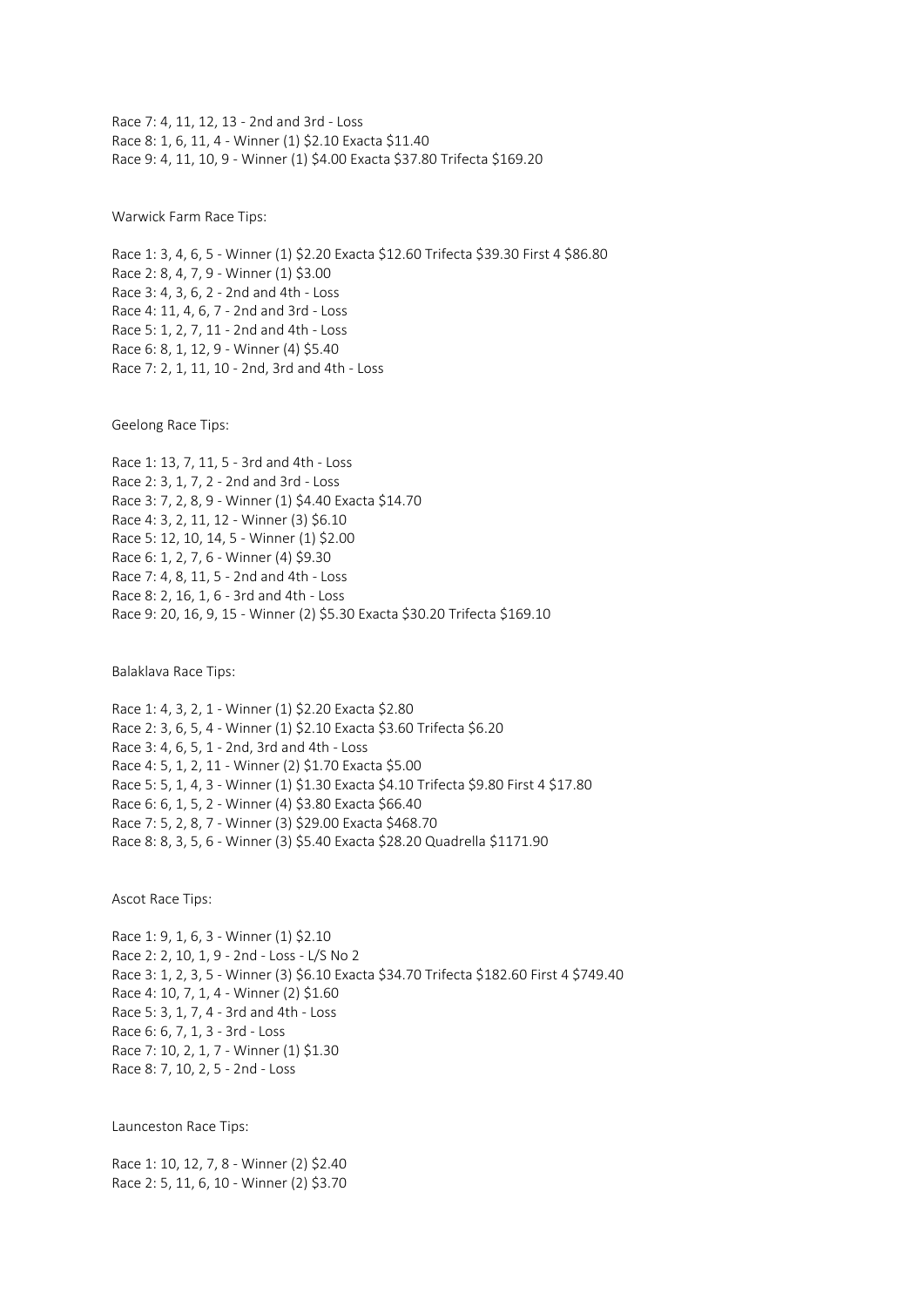Race 3: 1, 10, 6, 2 - 2nd and 3rd - Loss Race 4: 5, 8, 4, 2 - Winner (1) \$2.10 Race 5: 6, 5, 7, 2 - Winner (4) \$14.40 Exacta \$77.40 Trifecta \$221.10 Race 6: 3, 7, 4, 6 - Winner (2) \$10.30 Exacta \$29.80 Race 7: 2, 5, 7, 1 - Winner (2) \$2.10 Quadrella \$1295.80

Wednesdays October 18th 2017 Horse Racing Tips:

The results are in...

Wednesday The Final Statistics.

1. Top Selection strike rate at 28% out of 39 races.

2. Top 2 Selections strike rate at 51% out of 39 races.

+ Total Top 2 Selection winners = 20 out of 39 races.

3. Exacta strike rate at 46% out of 39 races.

+ Total Exacta winners = 18 out of 39 races.

Dividends:

- + Best Top Selection win dividend: \$7.90
- + Best Top 2 Selection win dividend: \$7.90
- + Best tipped Exacta dividend: \$112.80
- + Best tipped Trifecta dividend: \$233.40
- + Best tipped First 4 dividend: \$831.00
- + Best tipped Quadrella dividend: \$811.90

The Day In Summary: So let's have a look at the numbers for this Wednesdays racing with 39 races covered. For the Exotics there were 18 Exacta's in total which is a strike rate of 46% with the biggest one paying out at \$112.80 with the best tipped Trifecta paying out at \$233.40 and the best tipped First 4 paid out at \$831.00. For Win Bets the best priced Top Selection winner was at \$7.90 with the strike rate for the Top Selection sitting at 28% with the strike rate for the Top 2 Selections sitting at 51% of all races run. With Quadrella's the best today paid out at \$811.90. And so that wraps up this Wednesday racing which was a mostly comfortable day with a few nice highlight's thrown in.

Special Suggested Bets Of The Day:

Caulfield Race 3 Banker Exacta:

4 / 5, 13, 2

So its 4 for 1st and 5, 13, 2 for 2nd.

Total Cost: \$12 buys a 400% share of the dividend.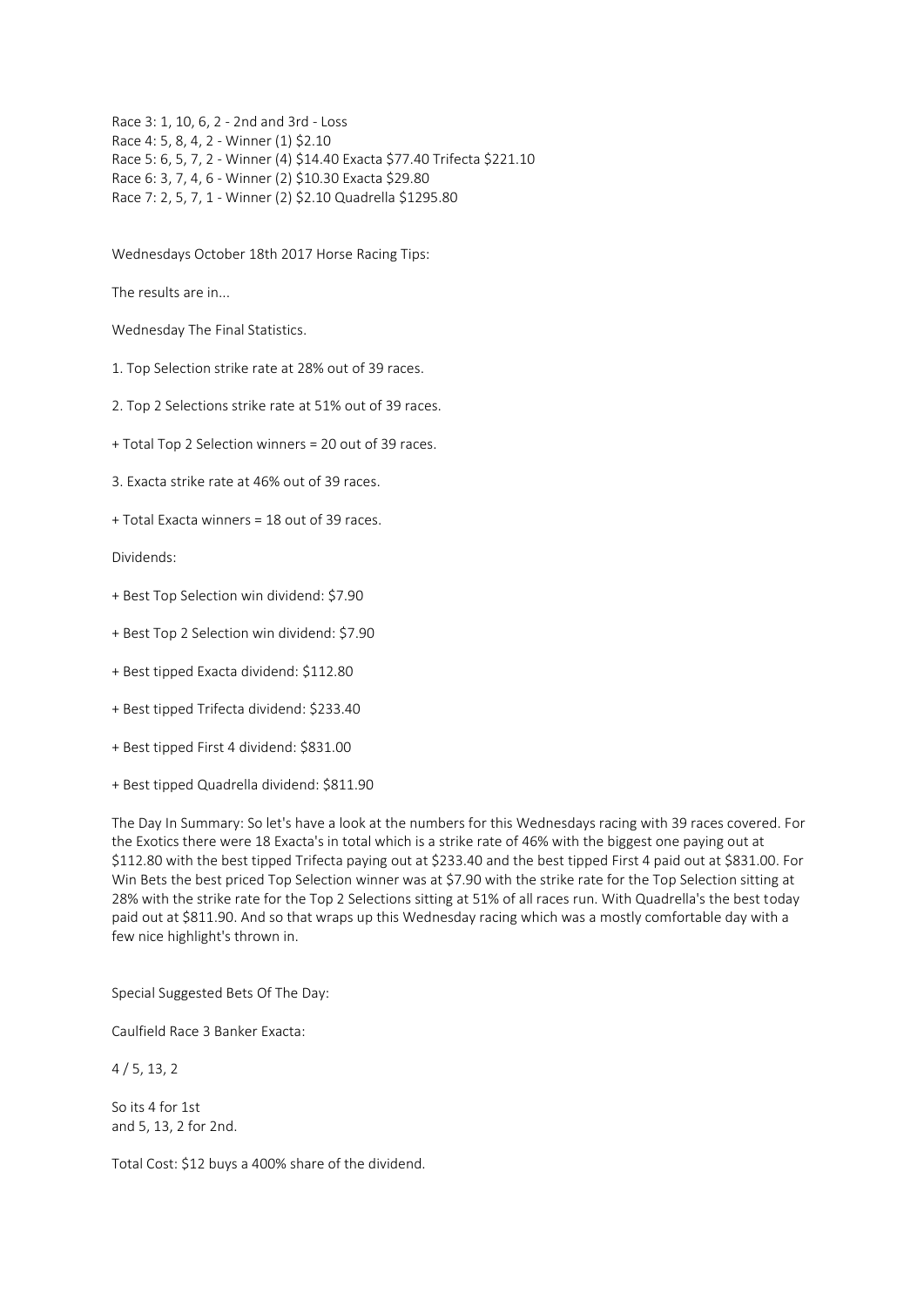Canturbury Race 2 Banker Exacta:

7 / 2, 5, 8

So its 7 for 1st and 2, 5, 8 for 2nd.

Total Cost: \$12 buys a 400% share of the dividend.

Where The Money Is: Those runners which stand out as being well supported early.

Caulfield Race 4 No 14 Jalan Jalan at \$13.00 and there is enough early money support to give it a little respect today.

Canterbury Race 7 No 12 Fujiwhara at \$15.00 another one today with solid support early in betting.

Best Longshot's Of The Day:

Northam Race 5 No 7 Soul Express at \$51.00 first starter with some support early so might be worth keeping a tiny eye on closer to race.

Best Quaddie Of The Day:

Canterbury Quadrella:

Race 5: 8, 7, 4, 10 Race 6: 9, 3, 7, 2 Race 7: 12, 10, 1, 7 Race 8: 6, 15, 12, 10

Total Cost: \$13 buys a 5% share of the dividend.

Today's Race Tips:

Canterbury Race Tips:

Race 1: 4, 1, 6, 2 - Winner (3) \$4.10 Exacta \$10.40 Trifecta \$20.00 First 4 \$40.00 Race 2: 7, 2, 5, 8 - Winner (4) \$13.40 Exacta \$112.80 Trifecta \$233.40 First 4 \$831.00 Race 3: 3, 1, 8, 7 - Winner (1) \$1.60 Exacta \$8.70 Race 4: 1, 3, 5, 2 - Winner (1) \$1.60 Early Quadrella \$313.20 Race 5: 8, 7, 4, 10 - Winner (2) \$4.20 Race 6: 9, 3, 7, 2 - Winner (3) \$8.90 Exacta \$36.90 Trifecta \$193.50 First 4 \$417.40 Race 7: 12, 10, 1, 7 - Winner (3) \$2.80 Race 8: 6, 15, 12, 10 - Winner (2) \$3.50 Exacta \$10.30 Trifecta \$82.20 Quadrella \$811.90

Caulfield Race Tips:

Race 1: 4, 6, 9, 3 - Winner (2) \$4.50 Exacta \$39.20 Trifecta \$157.40 Race 2: 8, 2, 9, 1 - Winner (2) \$5.30 Race 3: 4, 5, 13, 2 - Winner (3) \$6.00 Race 4: 14, 3, 6, 13 - Winner (2) \$4.70 Early Quadrella \$550.60 Race 5: 2, 3, 1, 8 - 2nd and 3rd - Loss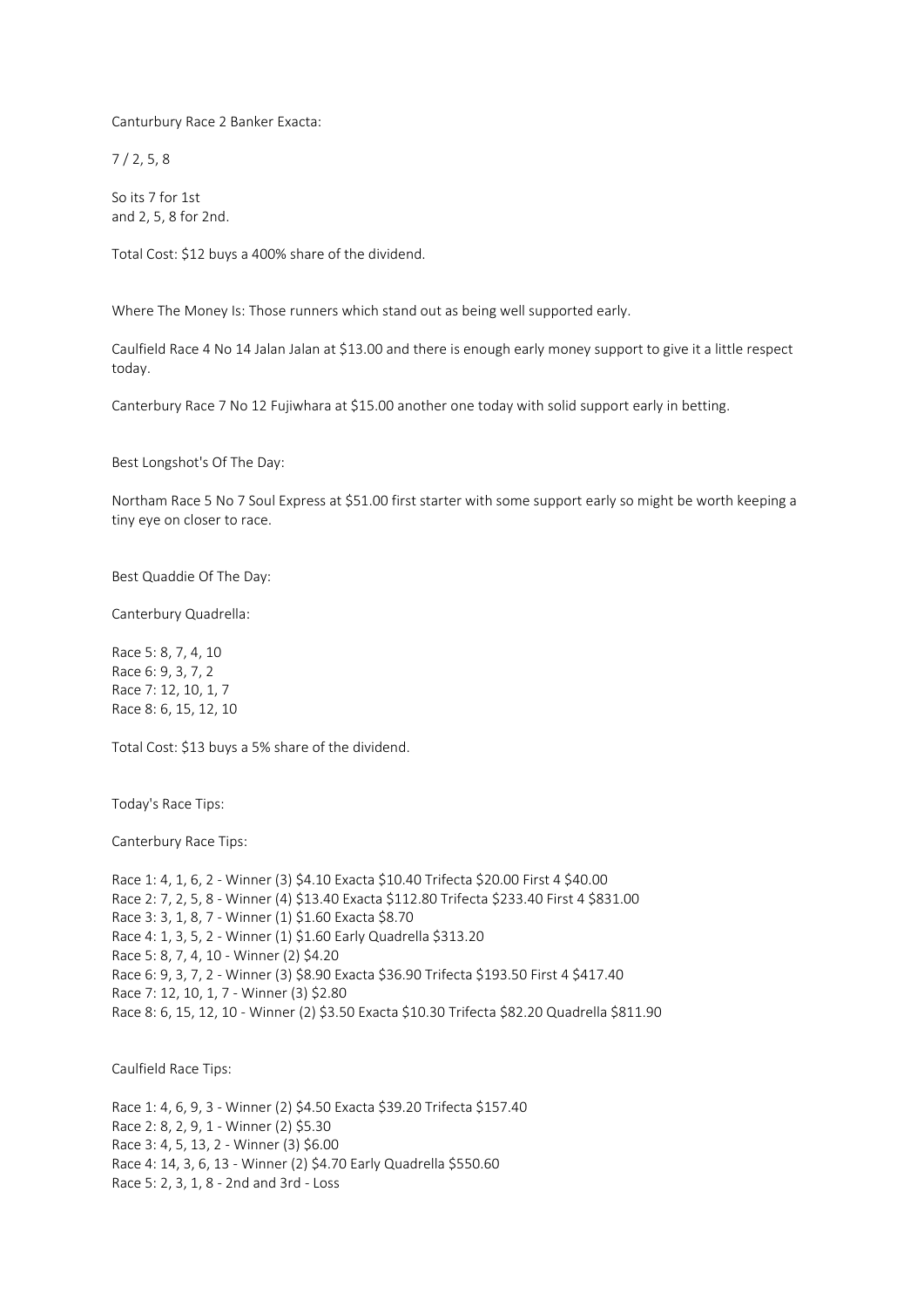Race 6: 2, 6, 9, 10 - Winner (3) \$5.10 Exacta \$31.20 Race 7: 8, 11, 4, 9 - Winner (1) \$5.30 Race 8: 14, 7, 3, 12 - 2nd and 3rd - Loss

Pt Lincoln Race Tips:

Race 1: 2, 3, 5, 4 - Winner (1) \$2.70 Exacta \$10.60 Trifecta \$23.50 Race 2: 4, 9, 8, 6 - Winner (1) \$2.10 Exacta \$9.50 Trifecta \$40.40 Race 3: 7, 2, 9, 10 - Winner (1) \$4.50 Race 4: 5, 6, 3, 2 - Winner (4) \$6.90 Exacta \$47.50 Early Quadrella \$338.00 Race 5: 4, 5, 3, 1 - Winner (3) \$5.60 Exacta \$25.10 Trifecta \$86.10 Race 6: 5, 4, 7, 3 - 2nd, 3rd and 4th - Loss Race 7: 2, 11, 3, 4 - Winner (4) \$8.70 Exacta \$35.80 Race 8: 3, 4, 6, 2 - Winner (2) \$6.90 Exacta \$49.30

Northam Race Tips:

Race 1: 7, 11, 6, 10 - Winner (3) \$4.90 Race 2: 1, 5, 7, 3 - Winner (1) \$2.10 Exacta \$3.10 Race 3: 1, 8, 4, 7 - Winner (2) \$2.30 Exacta \$9.20 Race 4: 2, 3, 7, 5 - Winner (1) \$2.30 Exacta \$15.80 Trifecta \$104.90 Early Quadrella \$86.20 Race 5: 3, 7, 2, 1 - 4th - Loss Race 6: 3, 2, 4, 5 - Winner (1) \$2.20 Exacta \$83.40 Trifecta \$105.30 First 4 \$273.00 Race 7: 4, 3, 5, 7 - Winner (2) \$7.60 Race 8: 3, 10, 4, 6 - Winner (4) \$4.40 Exacta \$9.90

Launceston Race Tips:

Race 1: 8, 3, 12, 14 - Winner (1) \$7.90 Race 2: 9, 13, 5, 3 - Winner (3) \$15.40 Race 3: 6, 9, 10, 3 - Winner (2) \$2.30 Race 4: 9, 6, 1, 4 - 2nd and 4th - Loss Race 5: 5, 2, 8, 4 - 2nd and 4th - Loss Race 6: 8, 7, 12, 3 - 2nd and 4th - Loss Race 7: 4, 5, 8, 6 - Winner (1) \$5.40

Wednesdays October 11th 2017 Horse Racing Tips:

The results are in...

Wednesday The Final Statistics.

1. Top Selection strike rate at 30% out of 47 races.

2. Top 2 Selections strike rate at 47% out of 47 races.

+ Total Top 2 Selection winners = 22 out of 47 races.

3. Exacta strike rate at 32% out of 47 races.

+ Total Exacta winners = 15 out of 47 races.

Dividends: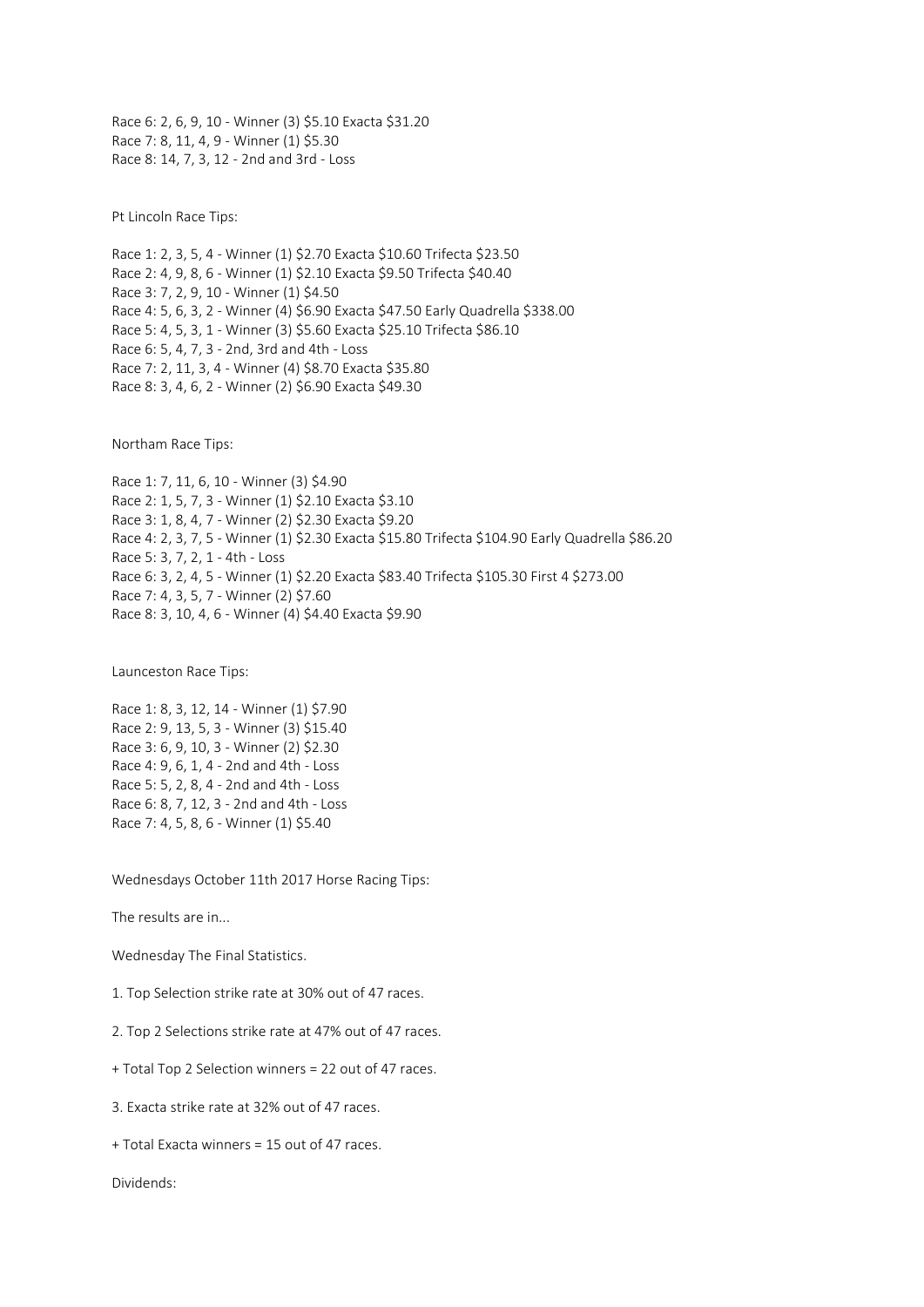- + Best Top Selection win dividend: \$7.40
- + Best Top 2 Selection win dividend: \$8.50
- + Best tipped Exacta dividend: \$92.70
- + Best tipped Trifecta dividend: \$96.90
- + Best tipped First 4 dividend: \$147.60
- + Best tipped Quadrella dividend: \$235.00

The Day In Summary: So let's have a look at the numbers for this Wednesdays racing with 47 races covered. For the Exotics there were 15 Exacta's in total which is a strike rate of 32% with the biggest one paying out at \$92.70 with the best tipped Trifecta paying out at \$96.90 and the best tipped First 4 paid out at \$147.60. For Win Bets the best priced Top Selection winner was at \$7.40 with the strike rate for the Top Selection sitting at 30% (there were 14 Top Selection winners out of the 47 races run) with the strike rate for the Top 2 Selections sitting at 47% of all races run (there were 22 Top 2 Selection winners out of the 47 races run). With Quadrella's the best today paid out at \$235.00. And so that wraps up this Wednesdays racing on what started out as a great day but finished at just an OK day at best.

Special Suggested Bets Of The Day:

Gawler Race 3 Banker Exacta:

11 / 8, 2, 10

So its 11 for 1st and 8, 2, 10 for 2nd.

Total Cost: \$12 buys a 400% share of the dividend.

Where The Money Is: Those runners which stand out as being well supported early.

Bendigo Race 8 No 4 Lord Tennyson at \$7.00 and there is good money around for this one early so may be worth a little watch.

Best Longshot's Of The Day:

Nothing to report today.

Best Quaddie Of The Day:

Bendigo Quadrella:

Race 5: 2, 4, 3, 6 Race 6: 7, 2, 12, 4 Race 7: 1, 9, 11, 5 Race 8: 4, 6, 16, 11

Total Cost: \$13 buys a 5% share of the dividend.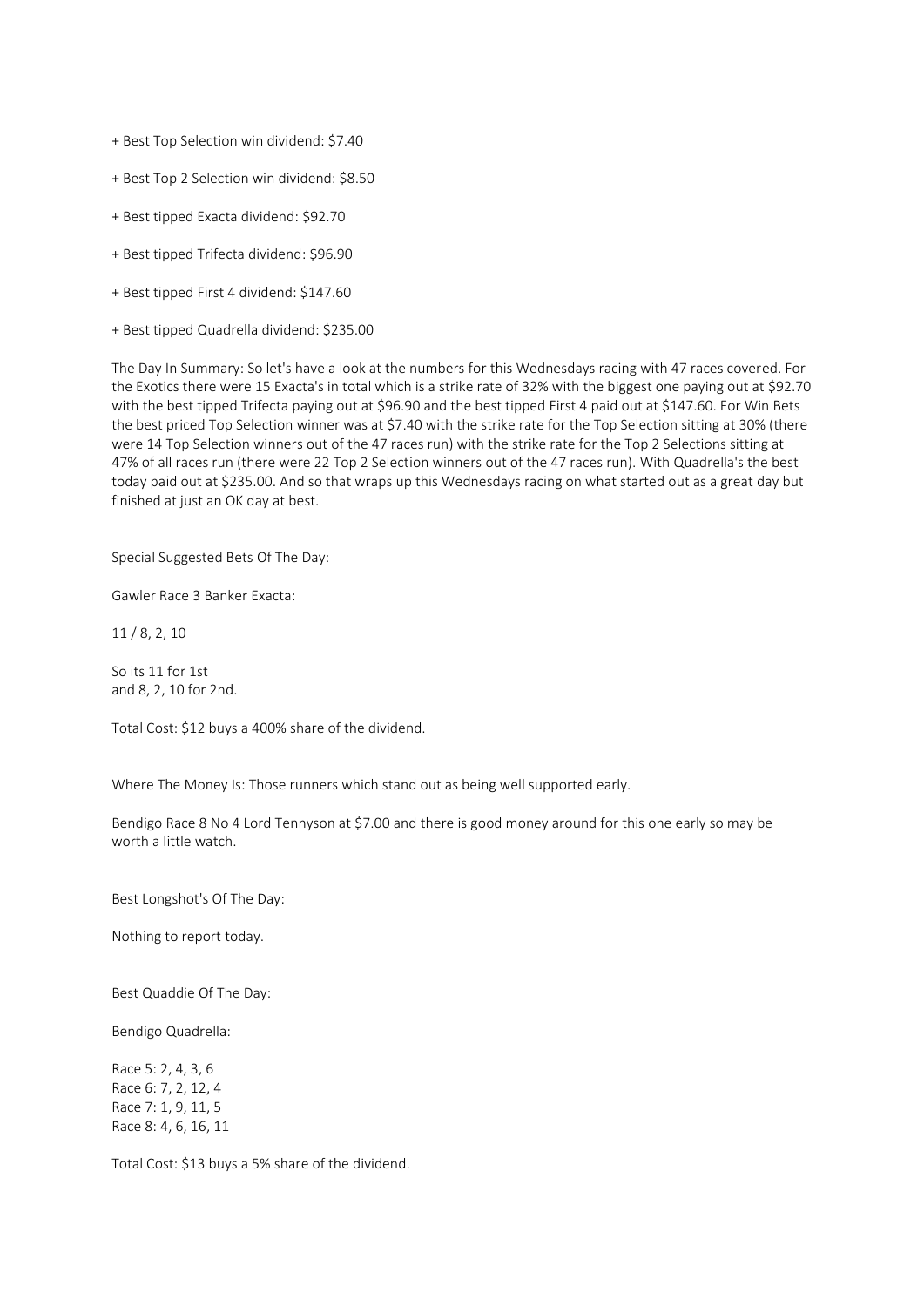Today's Race Tips:

Ipswich Race Tips:

Race 1: 3, 2, 1, 4 - Winner (2) \$3.30 Exacta \$6.30 Trifecta \$22.10 Race 2: 5, 2, 4, 3 - Winner (1) \$1.40 Race 3: 5, 6, 7, 9 - Winner (3) \$5.10 Exacta \$11.30 Race 4: 11, 1, 14, 12 - 4th - Loss Race 5: 2, 9, 3, 1 - 2nd and 4th - Loss Race 6: 5, 8, 3, 4 - Winner (1) \$2.70 Race 7: 6, 2, 4, 3 - Winner (2) \$4.90 Race 8: 12, 10, 8, 5 - Winner (3) \$11.50 Exacta \$92.70

Warwick Farm Race Tips:

Race 1: 4, 1, 6, 2 - WInner (1) \$1.60 Exacta \$4.90 Trifecta \$41.60 First 4 \$44.80 Race 2: 1, 2, 7, 9 - Winner (1) \$3.30 Exacta \$24.80 Trifecta \$56.40 First 4 \$147.60 Race 3: 2, 1, 4, 7 - Winner (2) \$5.70 Race 4: 6, 4, 2, 9 - 2nd and 3rd - Loss Race 5: 3, 5, 8, 9 - 2nd and 4th - Loss Race 6: 10, 2, 11, 1 - Winner (2) \$4.70 Race 7: 10, 6, 7, 5 - 2nd and 3rd - Loss Race 8: 11, 2, 7, 3 - Winner (1) \$1.70

Bendigo Race Tips:

Race 1: 7, 13, 11, 6 - Winner (1) \$7.40 Race 2: 1, 8, 7, 5 - Winner (1) \$1.50 Race 3: 9, 3, 2, 5 - Winner (1) \$5.00 Race 4: 5, 1, 9, 4 - Winner (1) \$2.10 Exacta \$30.90 Early Quadrella \$235.00 Race 5: 2, 4, 3, 6 - 3rd and 4th - Loss Race 6: 7, 2, 12, 4 - Winner (3) \$3.00 Race 7: 1, 9, 11, 5 - 4th - Loss Race 8: 4, 6, 16, 11 - 2nd and 4th - Loss

Gawler Race Tips:

Race 1: 5, 4, 3, 6 - Winner (1) \$1.30 Exacta \$1.90 Trifecta \$4.10 Race 2: 9, 5, 7, 6 - Winner (2) \$3.00 Exacta \$5.60 Trifecta \$21.90 Race 3: 11, 8, 2, 10 - 2nd and 3rd - Loss Race 4: 12, 11, 4, 6 - 2nd and 4th - Loss Race 5: 1, 2, 5, 3 - Winner (1) \$4.20 Exacta \$12.50 Race 6: 1, 6, 8, 12 - Winner (2) \$6.20 Race 7: 2, 7, 5, 8 - Winner (1) \$4.50 Race 8: 4, 3, 8, 5 - 2nd and 3rd - Loss

Belmont Race Tips:

Race 1: 9, 1, 7, 8 - 2nd - Loss Race 2: 3, 1, 9, 2 - Winner (3) \$2.50 Race 3: 6, 11, 2, 1 - Winner (2) \$3.40 Race 4: 2, 10, 6, 4 - Winner (2) \$8.50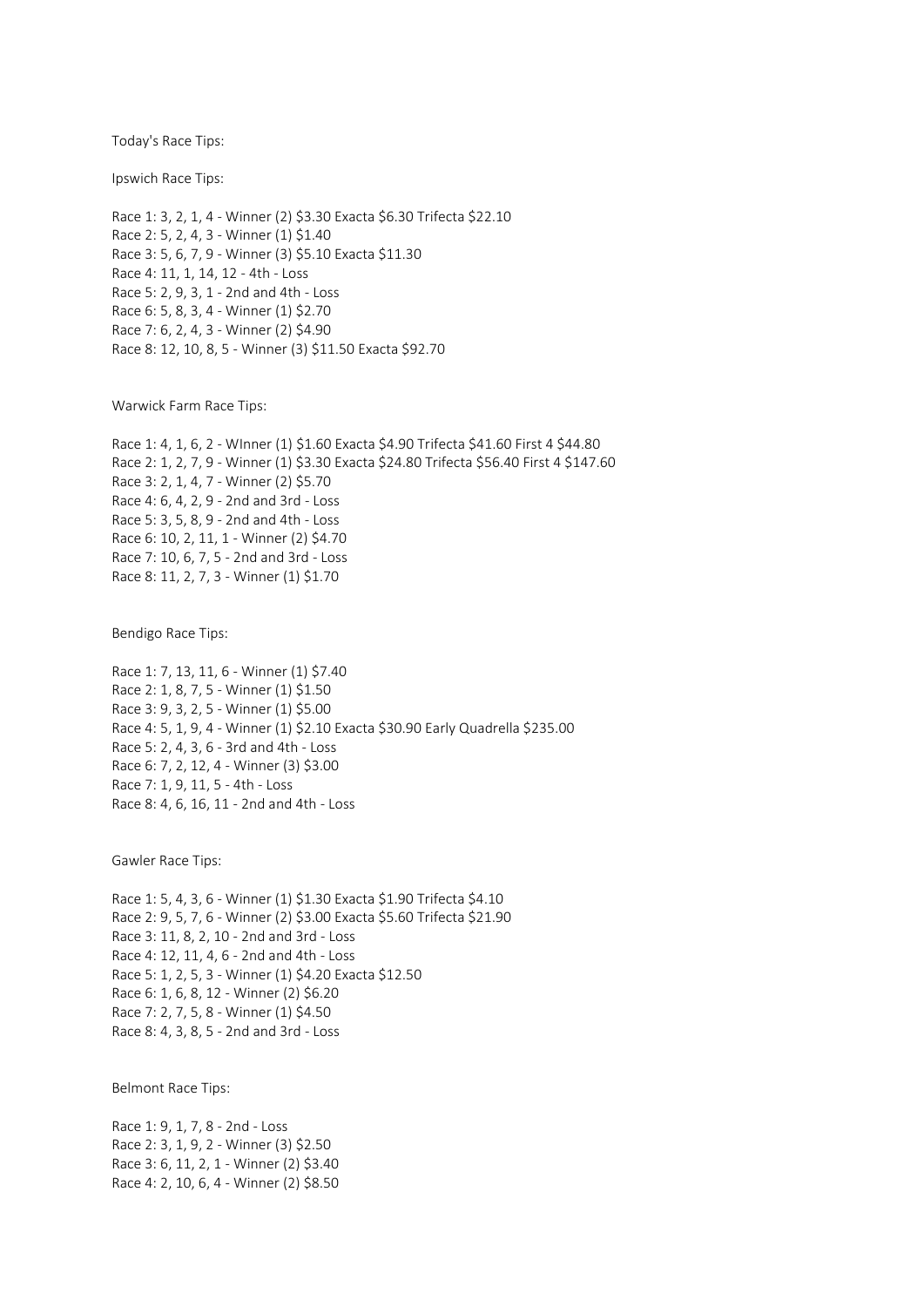Race 5: 3, 8, 6, 7 - Loss Race 6: 7, 9, 5, 6 - 4th - Loss Race 7: 5, 6, 10, 2 - 2nd and 4th - Loss

Launceston Race Tips:

Race 1: 2, 6, 10, 3 - Winner (4) \$6.00 Exacta \$16.40 Trifecta \$96.90 Race 2: 1, 5, 4, 3 - Winner (4) \$4.10 Exacta \$17.40 Race 3: 4, 2, 1, 7 - Winner (4) \$13.70 Exacta \$58.90 Race 4: 2, 8, 10, 6 - 2nd and 3rd - Loss Race 5: 1, 4, 3, 5 - 3rd and 4th - Loss Race 6: 1, 4, 6, 8 - Winner (3) \$4.60 Exacta \$8.10 Race 7: 1, 3, 7, 4 - Winner (1) \$2.00 Exacta \$27.90 Race 8: 1, 5, 2, 4 - Winner (1) \$2.10 Exacta \$7.20

Wednesdays October 4th 2017 Horse Racing Tips:

The results are in...

Wednesday The Final Statistics.

1. Top Selection strike rate at 29% out of 48 races.

2. Top 2 Selections strike rate at 52% out of 48 races.

3. Exacta strike rate at 35% out of 48 races.

+ Best Top Selection win dividend: \$4.50

+ Best tipped Exacta dividend: \$106.90

+ Best Trifecta dividend: \$260.80

+ Best First 4 dividend: \$336.00

+ Best Quadrella dividend: \$500.30

The Day In Summary: So let's have a look at the numbers for this Wednesdays racing with 48 races covered. For the Exotics there were 17 Exacta's in total which is a strike rate of 35% with the biggest one paying out at \$106.90 with the best tipped Trifecta paying out at \$260.80 and the best tipped First 4 paid out at \$336.00. For Win bets the best priced Top Selection winner was at \$4.50 with the strike rate for the Top Selection sitting at 29% with the strike rate of the Top 2 Selections sitting at 52% of all races run. With Quadrella's the best today paid out at \$500.30. And so that wraps up this Wednesdays racing and it was just an OK day but it did get a little interesting at times.

Special Suggested Bet Of The Day:

Belmont Race 1 Banker Exacta:

2 / 8, 11, 9

So its 2 for 1st and 8, 11, 9 for 2nd.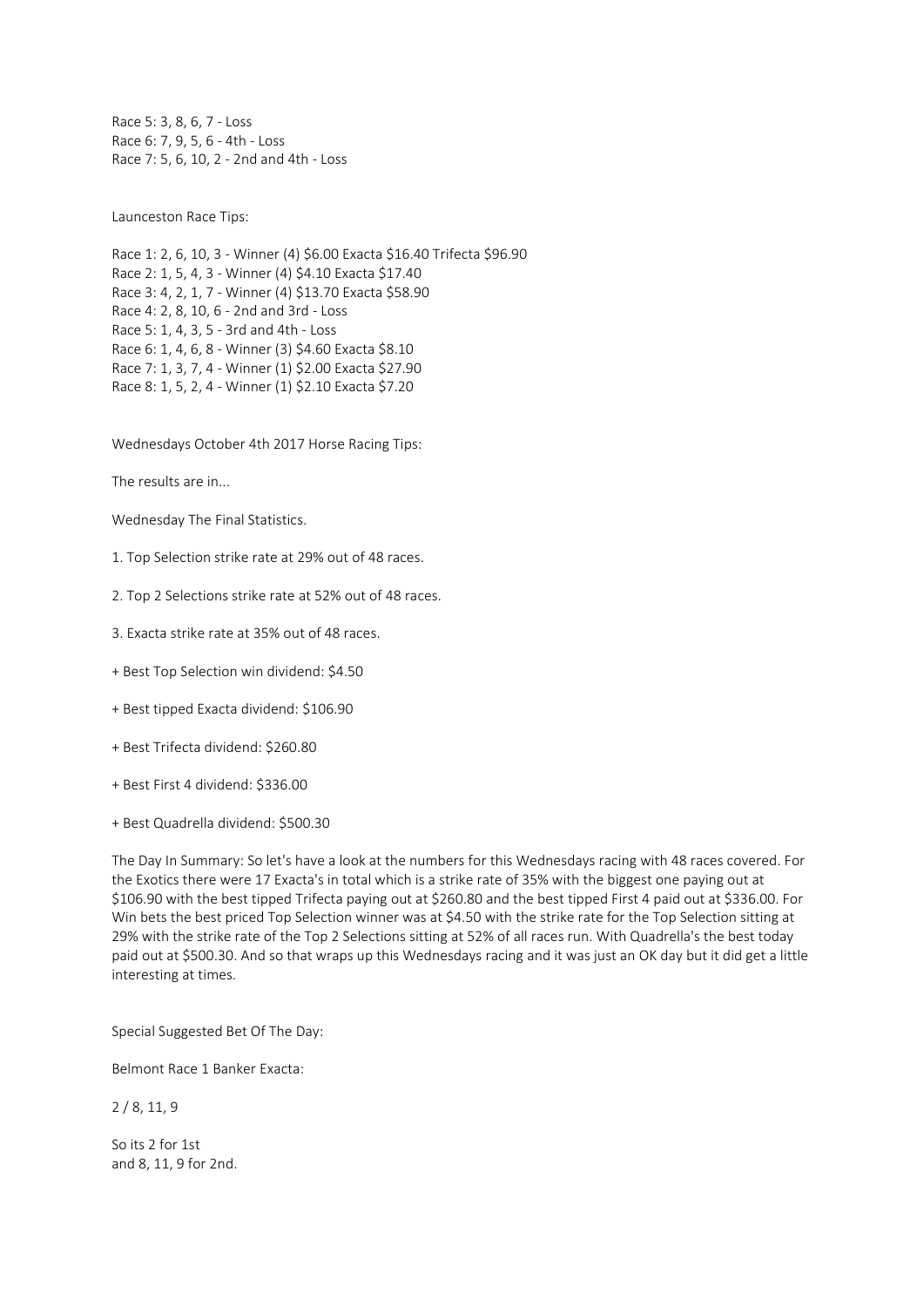Total Cost: \$12 buys a 400% share of the dividend.

Where The Money Is: Those runners which stand out as being well supported early.

Canterbury Race 3 No 2 Solar Patch at \$3.90 and well someone really ...really likes this one in early betting.

Mt Gambier Race 3 No 5 Noble Rocks at \$8.00 well this one must be expected to do something at its 2nd start today with some quite good support for it early.

Best Longshot's Of The Day:

Nothing to report today.

Best Quaddie Of The Day:

Belmont Quadrella:

Race 4: 1, 4, 7, 6 Race 5: 9 & 5 Race 6: 4, 1, 11, 8 Race 7: 6, 8, 10, 4

Total Cost: \$13 buys a 10% share of the dividend.

Today's Race Tips:

Doomben Race Tips:

Race 1: 1, 3, 4, 7 - Winner (2) \$2.80 Race 2: 1, 3, 2, 4 - Winner (1) \$2.10 Race 3: 1, 5, 2, 7 - Winner (3) \$2.20 Exacta \$23.30 Trifecta \$75.90 Race 4: 9, 6, 7, 2 - 2nd, 3rd and 4th - Loss Race 5: 6, 9, 10, 2 - Winner (1) \$2.60 Exacta \$11.40 Race 6: 3, 7, 4, 8 - Winner (4) \$6.60 Race 7: 5, 13, 6, 11 - 4th - Loss Race 8: 5, 8, 4, 7 - Winner (1) \$3.80

Canterbury Race Tips:

Race 1: 3, 5, 4, 6 - Winner (1) \$1.80 Race 2: 1, 2, 5, 4 - Winner (3) \$9.20 Race 3: 2, 4, 7, 6 - 3rd and 4th - Loss Race 4: 4, 3, 2, 8 - Winner (2) \$4.70 Exacta \$18.40 Trifecta \$54.60 Race 5: 3, 4, 1, 7 - Winner (2) \$4.00 Exacta \$15.90 Race 6: 1, 3, 2, 5 - Winner (1) \$4.50 Exacta \$18.30 Race 7: 3, 5, 6, 8 - Winner (2) \$3.40 Exacta \$12.40 Race 8: 5, 6, 1, 9 - Winner (1) \$2.00 Quadrella \$229.40

Geelong Race Tips:

Race 1: 10, 9, 4, 6 - Winner (1) \$2.00 Exacta \$15.00 Trifecta \$86.20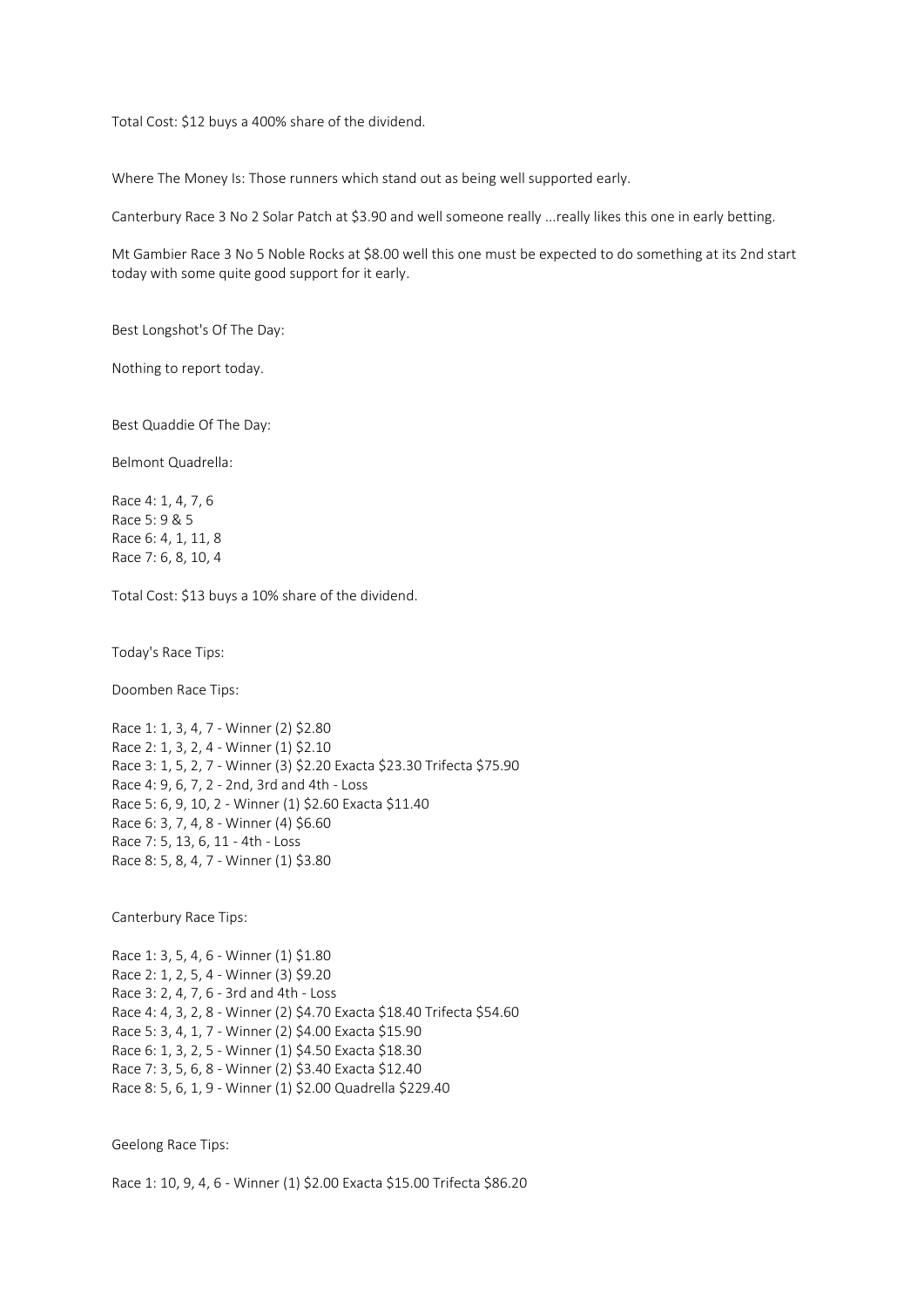Race 2: 11, 9, 7, 10 - 2nd and 4th - Loss Race 3: 9, 2, 11, 3 - Winner (2) \$3.20 Race 4: 4, 2, 5, 3 - Winner (1) \$1.50 Exacta \$4.40 Trifecta \$10.40 First 4 \$26.60 Race 5: 3, 4, 6, 7 - 3rd and 4th - Loss Race 6: 7, 11, 5, 1 - Winner (3) \$8.30 Race 7: 7, 6, 11, 1 - 2nd - Loss Race 8: 1, 4, 8, 3 - Winner (1) \$2.70 Exacta \$8.30 Race 9: 6, 7, 5, 10 - Winner (2) \$3.60

Mt Gambier Race Tips:

Race 1: 1, 6, 3, 4 - Winner (1) \$2.90 Exacta \$23.80 Trifecta \$63.90 Race 2: 11, 9, 7, 3 - 2nd and 4th - Loss Race 3: 5, 9, 3, 10 - Winner (4) \$8.90 Race 4: 1, 3, 5, 10 - Winner (3) \$8.90 Race 5: 6, 7, 1, 2 - Winner (2) \$5.20 Exacta \$21.30 Race 6: 1, 3, 2, 9 - Winner (3) \$6.00 Exacta \$20.70 Race 7: 1, 6, 3, 2 - Winner (2) \$2.50 Exacta \$13.00 Race 8: 5, 9, 6, 3 - Winner (2) \$4.70 Quadrella \$500.30

Belmont Race Tips:

Race 1: 2, 8, 11, 9 - Winner (2) \$3.00 Race 2: 5, 3, 4, 7 - 3rd - Loss Race 3: 4, 5, 7, 6 - 2nd and 4th - Loss Race 4: 1, 4, 7, 6 - 2nd and 4th - Loss Race 5: 9, 5, 6, 7 - Winner (1) \$1.60 Exacta \$3.60 Trifecta \$13.80 Race 6: 4, 1, 11, 8 - Winner (2) \$3.90 Race 7: 6, 8, 10, 4 - Winner (1) \$2.40

Launceston Race Tips:

Race 1: 12, 4, 9, 3 - 2nd and 3rd - Loss Race 2: 2, 11, 9, 8 - Winner (4) \$10.50 Exacta \$106.90 Trifecta \$260.80 Race 3: 5, 3, 6, 8 - Winner (4) \$19.20 Race 4: 1, 2, 4, 3 - Winner (1) \$1.70 Exacta \$8.60 Trifecta \$14.80 Race 5: 1, 5, 3, 2 - 2nd and 4th - Loss Race 6: 5, 6, 4, 7 - Winner (1) \$1.80 Race 7: 3, 4, 6, 7 - 3rd - Loss Race 8: 5, 7, 1, 2 - Winner (4) \$3.10 Exacta \$49.10 Trifecta \$175.40 First 4 \$336.00

Wednesdays September 27th 2017 Horse Racing Tips:

The results are in...

Wednesday The Final Statistics.

- 1. Top Selection strike rate at 35% out of 48 races.
- 2. Top 2 Selections strike rate at 56% out of 48 races.
- 3. Exacta strike rate at 50% out of 48 races.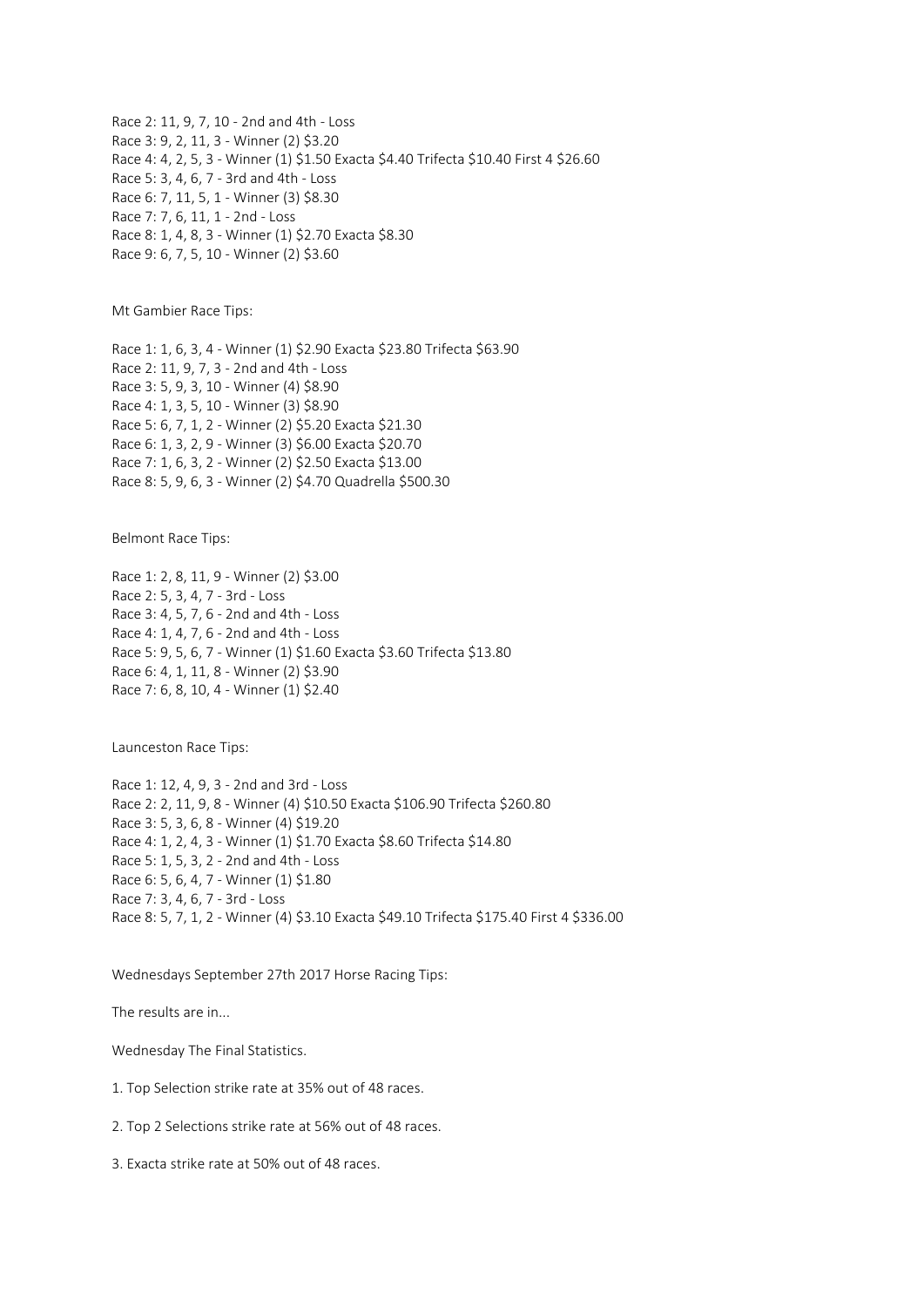- + Best Top Selection win dividend: \$3.80
- + Best tipped Exacta dividend: \$59.80
- + Best Trifecta dividend: \$554.10
- + Best First 4 dividend: \$4723.00
- + Best Quadrella dividend: \$1731.80

The Day In Summary: So let's have a look at the numbers for this Wednesdays racing with 48 races covered. For the Exotics there were 24 Exacta's in total which is a strike rate of 50% with the biggest one paying out at \$59.80 with the best tipped Trifecta paying out at \$554.10 and the best tipped First 4 paid out at \$4723.00. For Win Bets the best priced Top Selection winner was at \$3.80 with the strike rate for the Top Selection sitting at 35% with the strike rate for the Top 2 Selections sitting at 56% of all races run. With Quadrella's the best today paid out at \$1731.80. And so that wraps up this Wednesdays racing and it was an interesting day with some nice highlight's included.

Special Suggested Bet Of The Day:

Rosehill Race 1 Banker Exacta:

 $2/1.5.8$ 

So its 2 for 1st and 1, 5, 8 for 2nd.

Total Cost: \$12 buys a 400% share of the dividend.

Where The Money Is: Those runners which stand out as being well supported early.

Flemington Race 4 No 2 Oscietra at \$3.60 and there is a mountain of support for this one early.

Best Longshot's Of The Day:

Nothing to report today.

Best Quaddie Of The Day:

Rosehill Quadrella:

Race 5: 8, 7, 5, 9 Race 6: 6, 3, 1, 4 Race 7: 12, 11, 2, 8 Race 8: 2, 12, 8, 7

Total Cost: \$13 buys a 5% share of the dividend.

Today's Race Tips:

Ipswich Race Tips: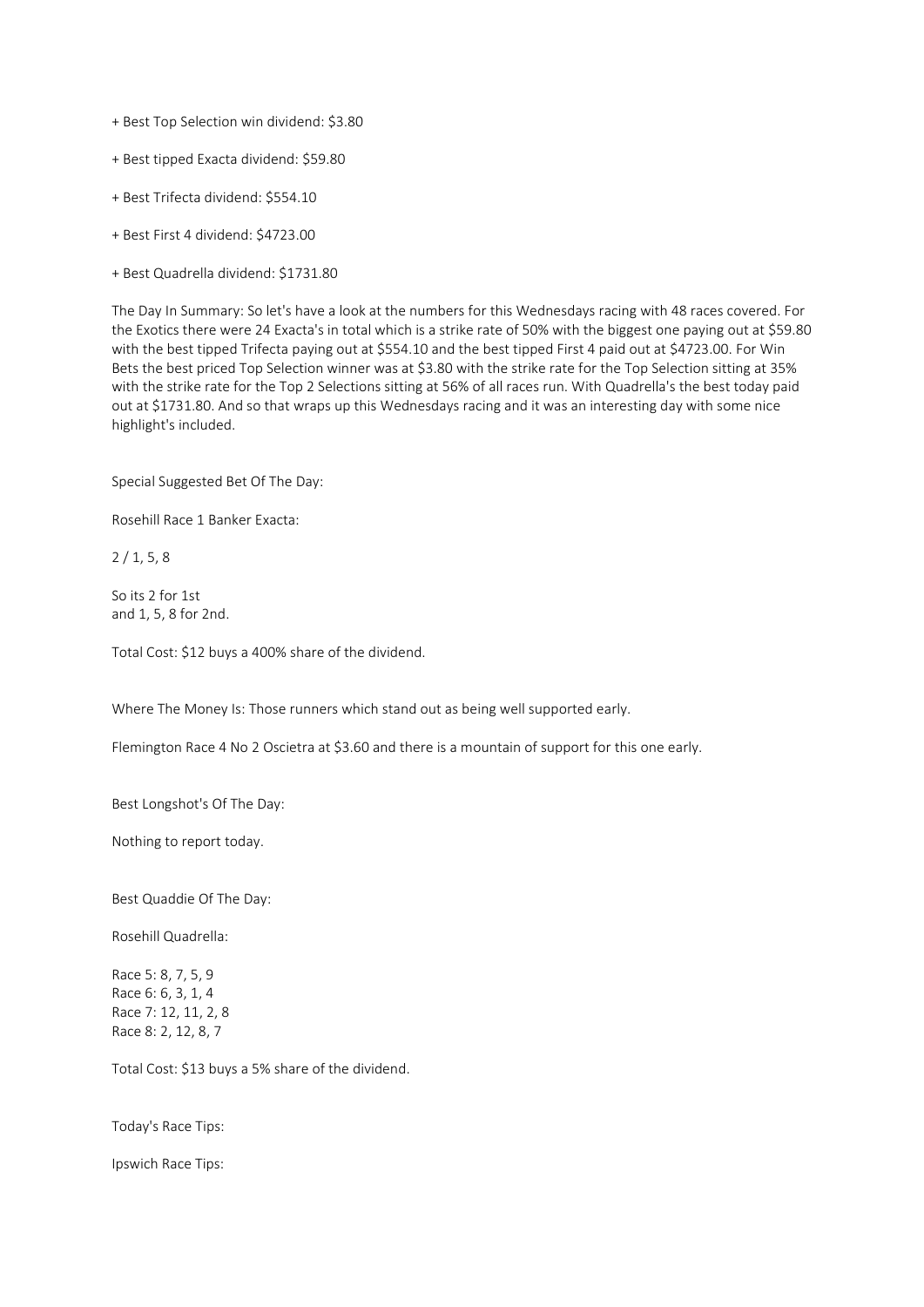Race 1: 1, 5, 6, 2 - Winner (1) \$1.90 Exacta \$4.90 Race 2: 4, 2, 1, 7 - Winner (1) \$2.00 Exacta \$3.60 Trifecta \$7.70 First 4 \$19.20 Race 3: 1, 5, 7, 3 - Winner (2) \$3.80 Exacta \$9.50 Trifecta \$24.90 First 4 \$51.00 Race 4: 10, 1, 5, 9 - Winner (1) \$2.40 Exacta \$12.00 Trifecta \$22.30 Early Quadrella \$39.40 Race 5: 4, 6, 5, 2 - 2nd and 3rd - Loss Race 6: 7, 1, 10, 4 - Winner (1) \$3.80 Race 7: 2, 5, 6, 8 - Winner (1) \$1.90 Race 8: 1, 3, 11, 2 - Winner (1) \$2.40 Exacta \$13.10

Rosehill Race Tips:

Race 1: 2, 1, 5, 8 - Winner (1) \$1.60 Race 2: 5, 8, 11, 6 - Winner (1) \$3.00 Exacta \$11.00 Trifecta \$48.40 Race 3: 6, 7, 5, 1 - 2nd, 3rd and 4th - Loss Race 4: 1, 8, 5, 3 - 4th - Loss Race 5: 8, 7, 5, 9 - 2nd and 4th - Loss Race 6: 6, 3, 1, 4 - Winner (2) \$2.90 Exacta \$12.70 Trifecta \$68.10 Race 7: 12, 11, 2, 8 - Winner (2) \$2.00 Race 8: 2, 12, 8, 7 - 2nd and 4th - Loss

Flemington Race Tips:

Race 1: 1, 3, 8, 7 - Winner (2) \$2.20 Exacta \$8.50 Trifecta \$32.40 Race 2: 12, 9, 6, 15 - 2nd - Loss Race 3: 1, 4, 11, 5 - Winner (2) \$4.80 Race 4: 2, 9, 10, 8 - Winner (4) \$5.00 Race 5: 9, 14, 15, 10 - Winner (4) \$7.60 Exacta \$40.20 Trifecta \$238.30 Race 6: 1, 7, 11, 8 - Winner (2) \$5.00 Race 7: 8, 10, 2, 7 - Winner (2) \$4.70 Exacta \$59.80 Trifecta \$554.10 First 4 \$4723.00 Race 8: 2, 9, 11, 12 - Winner (3) \$4.40 Exacta \$19.40 Quadrella \$1731.80

Balaklava Race Tips:

Race 1: 1, 3, 6, 5 - Winner (3) \$2.40 Exacta \$4.10 Trifecta \$8.20 Race 2: 1, 6, 3, 9 - Winner (1) \$1.20 Exacta \$9.50 Race 3: 11, 12, 10, 5 - Winner (3) \$3.10 Exacta \$11.00 Race 4: 12, 8, 11, 4 - Winner (4) \$2.50 Early Quadrella \$92.20 Race 5: 1, 2, 4, 6 - Winner (4) \$7.40 Exacta \$23.50 Trifecta \$64.70 First 4 \$179.80 Race 6: 1, 7, 2, 4 - Winner (3) \$2.70 Exacta \$14.50 Trifecta \$78.50 Race 7: 4, 7, 8, 2 - Winner (1) \$3.30 Race 8: 6, 12, 3, 11 - Winner (1) \$2.50 Exacta \$19.80 Quadrella \$382.00

Belmont Race Tips:

Race 1: 7, 1, 6, 5 - Winner (2) \$5.50 Exacta \$33.00 Trifecta \$120.50 Race 2: 2, 1, 3, 6 - Winner (3) \$2.90 Exacta \$6.60 Race 3: 12, 10, 6, 3 - Winner (1) \$3.60 Race 4: 2, 7, 4, 6 - Winner (2) \$4.80 Early Quadrella \$771.60 Race 5: 1, 2, 7, 5 - 2nd, 3rd and 4th - Loss Race 6: 7, 1, 6, 8 - Winner (1) \$1.30 Exacta \$7.00 Trifecta \$13.70 Race 7: 4, 7, 8, 5 - Winner (1) \$1.90 Exacta \$13.50 Trifecta \$70.50 Race 8: 4, 3, 10, 9 - Winner (2) \$2.40 Exacta \$5.80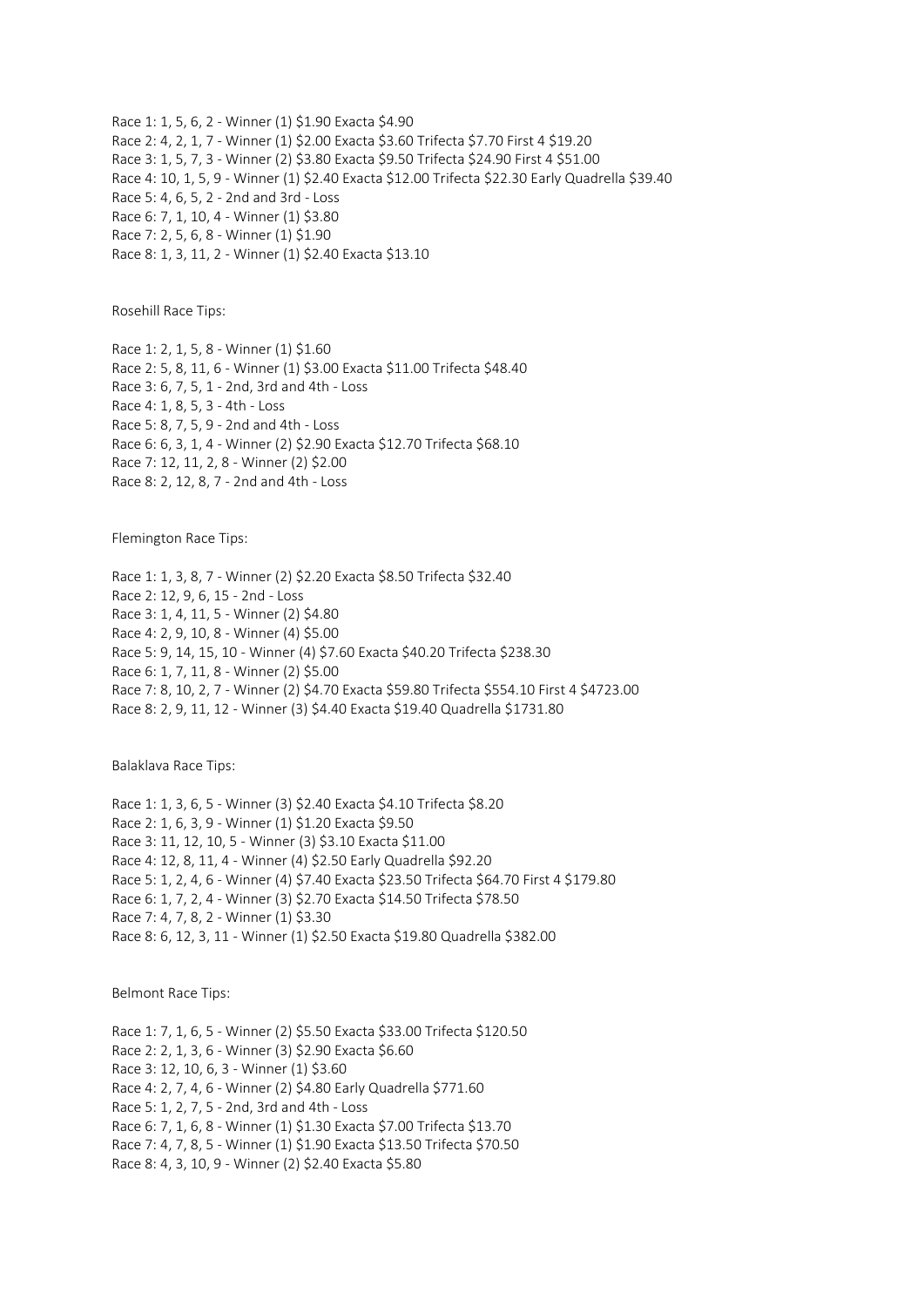Launceston Race Tips:

Race 1: 1, 16, 7, 9 - 2nd and 4th - Loss Race 2: 2, 11, 4, 6 - Winner (1) \$2.00 Exacta \$14.10 Race 3: 1, 5, 13, 10 - Winner (3) \$10.00 Race 4: 1, 7, 4, 10 - 2nd, 3rd and 4th - Loss Race 5: 7, 8, 9, 11 - 2nd, 3rd and 4th - Loss Race 6: 1, 10, 9, 11 - Winner (1) \$1.90 Race 7: 4, 1, 2, 3 - Winner (3) \$4.30 Race 8: 1, 5, 2, 6 - Winner (1) \$1.60 Exacta \$2.50 Trifecta \$9.10

Wednesdays September 20th 2017 Horse Racing Tips:

The results are in...

Wednesday The Final Statistics.

- 1. Top Selection strike rate at 39% out of 41 races.
- 2. Top 2 Selections strike rate at 59% out of 41 races.
- 3. Exacta strike rate at 46% out of 41 races.
- + Best Top Selection win dividend: \$5.00
- + Best tipped Exacta dividend: \$38.40
- + Best Trifecta dividend: \$120.60
- + Best First 4 dividend: \$219.80
- + Best Quadrella dividend: \$610.70

The Day In Summary: So let's have a look at the numbers for this Wednesdays racing with 41 races covered. For the Exotics there were 19 Exacta's in total which is a strike rate of 46% with the biggest one paying out at \$38.40 with the best tipped Trifecta paying out at \$120.60 and the best tipped First 4 paid out at \$219.80. For Win Bets the best priced Top Selection winner was at \$5.00 with the strike rate for the Top Selection sitting at 39% with the strike rate for the Top 2 Selections sitting at 59% of all races run. With Quadrella's the best today paid out at \$610.70. And so that wraps up this Wednesdays racing on what was a nice and enjoyable day.

Special Suggested Bet Of The Day:

Gold Coast Race 8 Banker Exacta:

5 / 6, 8, 4

So its 5 for 1st and 6, 8, 4 for 2nd.

Total Cost: \$12 buys a 400% share of the dividend.

Where The Money Is: Those runners which stand out as being well supported early.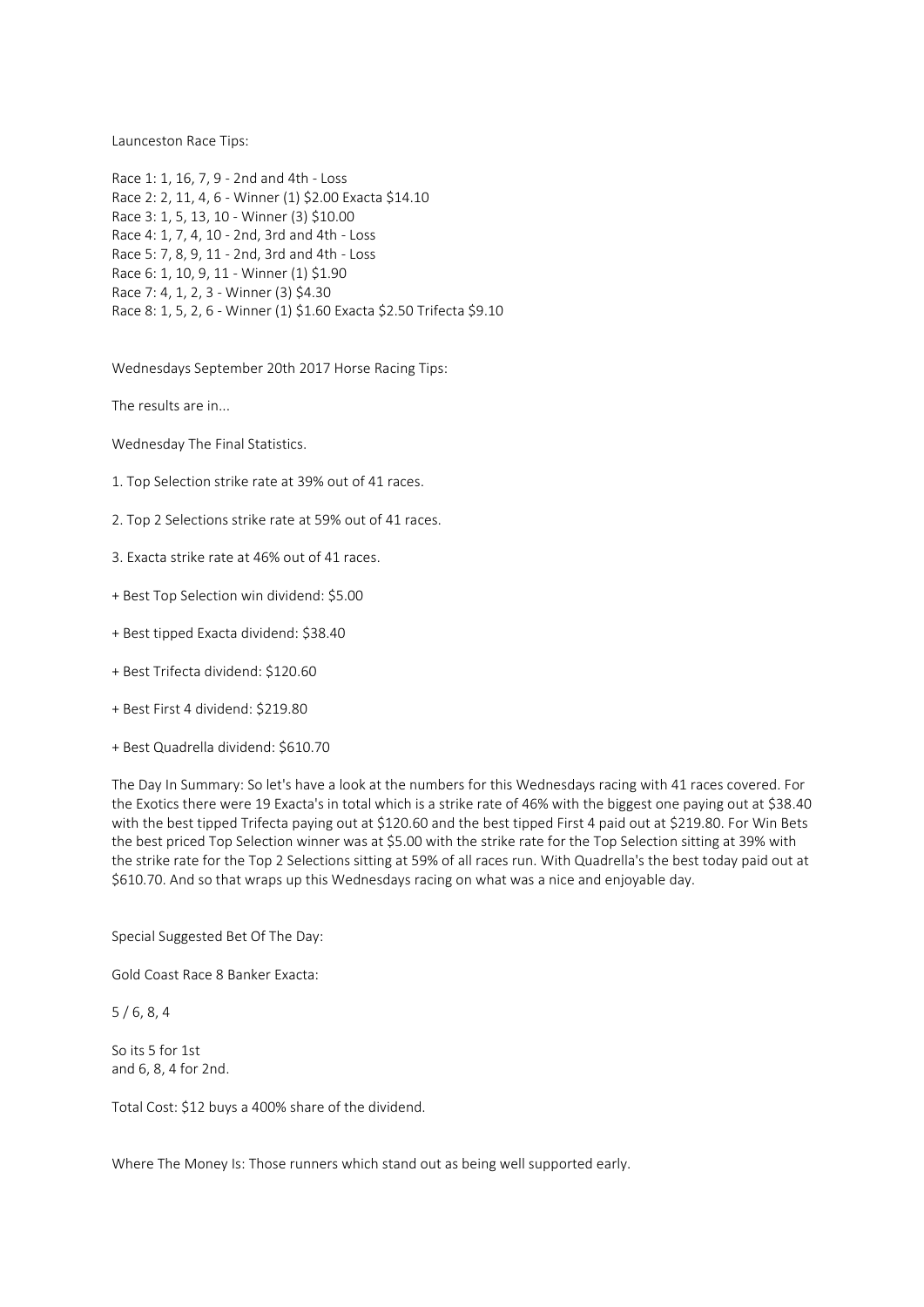Cranbourne Race 5 No 10 White Devon at \$8.00 and there is money for this one early today and might be worth a closer look at the good eachway odds.

Best Longshot's Of The Day:

Nothing to report today.

Best Quaddie Of The Day:

Warwick Farm Quadrella:

Race 5: 4, 7, 8, 1 Race 6: 1, 2, 8, 3 Race 7: 2, 10, 9, 7 Race 8: 12, 4, 13, 2

Total Cost: \$13 buys a 5% share of the dividend.

Today's Race Tips:

Gold Coast Race Tips:

Race 1: 1, 4, 5, 8 - Winner (1) \$1.50 Race 2: 6, 3, 2, 4 - Winner (4) \$2.30 Race 3: 1, 6, 8, 3 - Winner (1) \$2.20 Race 4: 1, 2, 6, 5 - Winner (1) \$2.50 Early Quadrella \$33.50 Race 5: 6, 11, 4, 5 - Winner (1) \$2.90 Exacta \$12.30 Race 6: 1, 6, 2, 8 - Winner (1) \$4.50 Race 7: 5, 2, 1, 3 - Winner (3) \$3.90 Race 8: 5, 6, 8, 4 - 3rd and 4th - Loss

Warwick Farm Race Tips:

Race 1: 2, 7, 9, 6 - Winner (2) \$3.80 Race 2: 5, 3, 8, 10 - Winner (2) \$6.40 Exacta \$26.90 Trifecta \$84.40 Race 3: 8, 2, 9, 5 - Winner (4) \$2.80 Race 4: 2, 5, 1, 7 - Winner (3) \$6.10 Exacta \$9.00 Early Quadrella \$610.70 Race 5: 4, 7, 8, 1 - Winner (1) \$2.30 Race 6: 1, 2, 8, 3 - Winner (2) \$4.90 Exacta \$16.80 Trifecta \$39.80 Race 7: 2, 10, 9, 7 - 4th - Loss Race 8: 12, 4, 13, 2 - Winner (3) \$2.10 Exacta \$5.10

Cranbourne Race Tips:

Race 1: 3, 8, 4, 12 - Winner (1) \$4.50 Race 2: 1, 4, 11, 6 - 3rd - Loss Race 3: 10, 7, 3, 6 - Winner (1) \$1.90 Exacta \$12.30 Trifecta \$51.00 First 4 \$129.40 Race 4: 6, 4, 11, 9 - Winner (1) \$3.40 Exacta \$36.60 Trifecta \$120.60 Race 5: 10, 8, 7, 3 - Winner (4) \$3.60 Exacta \$8.60 Race 6: 5, 9, 10, 3 - 3rd and 4th - Loss Race 7: 5, 13, 4, 11 - 2nd and 3rd - Loss Race 8: 8, 7, 3, 12 - Winner (2) \$2.80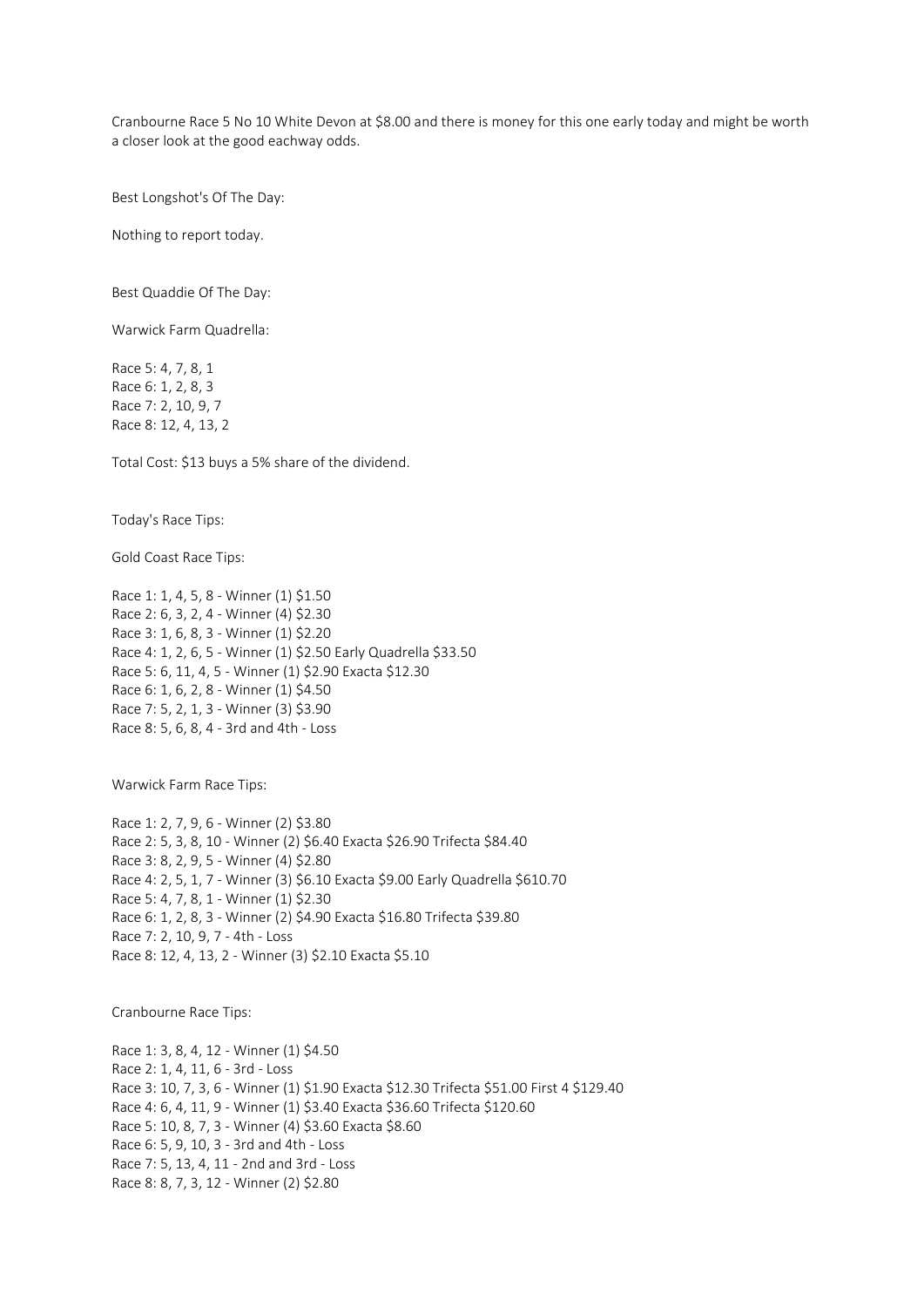Race 9: 6, 11, 18, 5 - Winner (3) \$4.40

Naracoorte Race Tips:

Race 1: 2, 3, 4, 1 - Winner (2) \$2.30 Exacta \$5.80 Trifecta \$10.40 First 4 \$21.60 Race 2: 4, 5, 2, 3 - Winner (2) \$2.90 Exacta \$38.40 Trifecta \$33.60 Race 3: 6, 3, 1, 5 - Winner (1) \$2.20 Exacta \$9.20 Trifecta \$12.00 Race 4: 1, 2, 3, 4 - Winner (1) \$2.50 Exacta \$4.80 Trifecta \$10.70 First 4 \$11.40 Early Quadrella \$97.40 Race 5: 7, 3, 4, 1 - Winner (1) \$5.00 Exacta \$22.40 Trifecta \$117.50 Race 6: 6, 1, 5, 2 - Winner (2) \$2.70 Exacta \$3.60 Race 7: 7, 2, 3, 4 - Winner (2) \$3.00 Exacta \$30.80 Trifecta \$66.10 First 4 \$114.00 Race 8: 1, 2, 5, 4 - Winner (1) \$2.60 Quadrella \$287.40

Kalgoorlie Race Tips:

Race 1: 4, 5, 3, 2 - Winner (1) \$1.70 Race 2: 1, 7, 6, 4 - Winner (3) \$6.90 Exacta \$16.10 Trifecta \$88.50 First 4 \$219.80 Race 3: 6, 2, 7, 3 - 2nd, 3rd and 4th - Loss Race 4: 4, 8, 2, 3 - Winner (1) \$3.10 Race 5: 2, 5, 4, 7 - 2nd and 3rd - Loss Race 6: 1, 7, 3, 4 - Winner (1) \$1.90 Exacta \$7.90 Race 7: 9, 6, 1, 2 - Winner (3) \$3.10 Exacta \$12.50 Race 8: 2, 5, 1, 8 - Winner (3) \$2.30 Exacta \$3.70

Wednesdays September 13th 2017 Horse Racing Tips:

The results are in...

Wednesday The Final Statistics.

- 1. Top Selection strike rate at 29% out of 42 races.
- 2. Top 2 Selections strike rate at 43% out of 42 races.
- 3. Exacta strike rate at 38% out of 42 races.
- + Best Top Selection win dividend: \$11.50
- + Best tipped Exacta dividend: \$149.40
- + Best Trifecta dividend: \$244.00
- + Best First 4 dividend: \$494.60
- + Best Quadrella dividend: \$262.40

The Day In Summary: So let's have a look at the numbers for this Wednesdays racing with 42 races covered. For the Exotics there were 16 Exacta's in total which is a strike rate of 38% with the biggest one paying out at \$149.40 with the best tipped Trifecta paying out at \$244.00 and the best tipped First 4 paid out at \$494.60. For Win Bets the best priced Top Selection winner was at \$11.50 with the strike rate for the Top Selection sitting at 29% with the strike rate for the Top 2 Selections sitting at 43% of all races run. With Quadrella's the best today paid out at \$262.40. And so that wraps up this Wednesdays racing on what was an interesting type of day early in the week.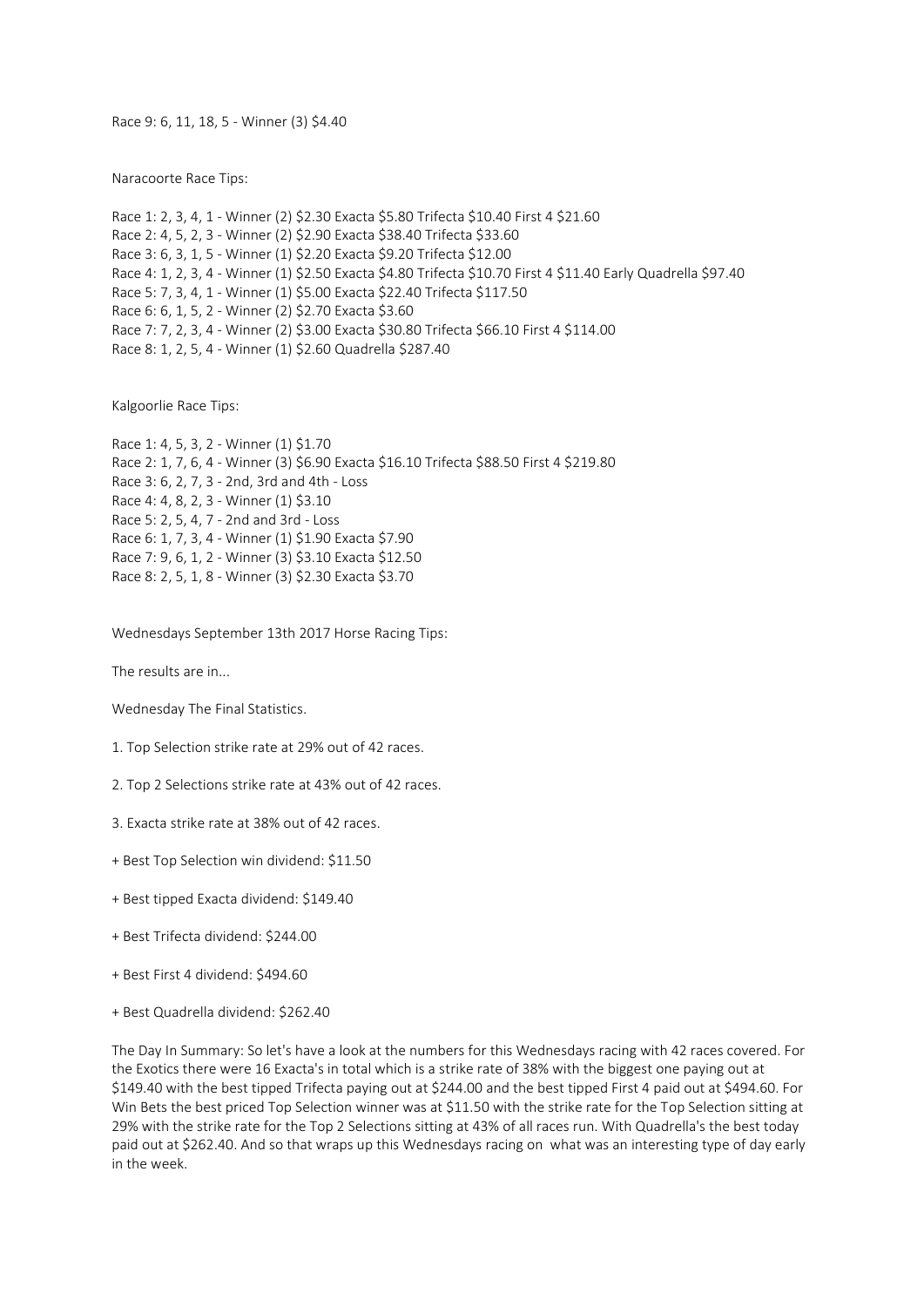## Special Suggested Bet Of The Day:

Balaklava Race 3 Multi Exacta:

13, 14 / 13, 14, 11, 15

So its 13 and 14 for 1st and 13, 14, 11, 15 for 2nd.

Total Cost: \$12 buys a 200% share of the dividend.

Where The Money Is: Those runners which stand out as being well supported early.

Balaklava Race 4 No Red Begonia at \$12.00 and there is some nice support around for this one early.

Best Longshot's Of The Day:

Nothing to report today.

Best Quaddie Of The Day:

Balaklava Quadrella:

Race 6: 3, 7, 9, 13 Race 7: 6, 7, 4, 5 Race 8: 1, 8, 5, 4 Race 9: 3, 7, 4, 6

Total Cost: \$13 buys a 5% share of the dividend.

Today's Race Tips:

Doomben Race Tips:

Race 1: 1, 4, 3, 2 - Winner (4) \$3.80 Exacta \$7.70 Trifecta \$36.30 First 4 \$42.00 Race 2: 2, 4, 3, 1 - Winner (2) \$6.20 Exacta \$29.00 Trifecta \$54.70 First 4 \$110.80 Race 3: 11, 9, 3, 5 - Winner (2) \$2.50 Race 4: 8, 4, 2, 6 - Winner (2) \$2.30 Early Quadrella \$262.40 Race 5: 1, 2, 6, 4 - 2nd, 3rd and 4th - Loss Race 6: 3, 10, 7, 6 - Winner (4) \$6.80 Exacta \$35.90 Trifecta \$152.40 First 4 \$494.60 Race 7: 5, 6, 10, 2 - Winner (1) \$2.10 Race 8: 9, 10, 4, 12 - Winner (4) \$4.70 Exacta \$149.40

Canterbury Race Tips:

Race 1: 2, 3, 4, 1 - Winner (1) \$1.60 Race 2: 5, 3, 4, 2 - Winner (4) \$8.40 Race 3: 5, 1, 2, 3 - Winner (1) \$1.50 Exacta \$9.90 Race 4: 3, 1, 5, 6 - 2nd and 3rd - Loss Race 5: 4, 8, 1, 7 - Winner (3) \$3.70 Exacta \$8.00 Trifecta \$41.00 Race 6: 6, 9, 2, 4 - Winner (1) \$3.40 Exacta \$19.20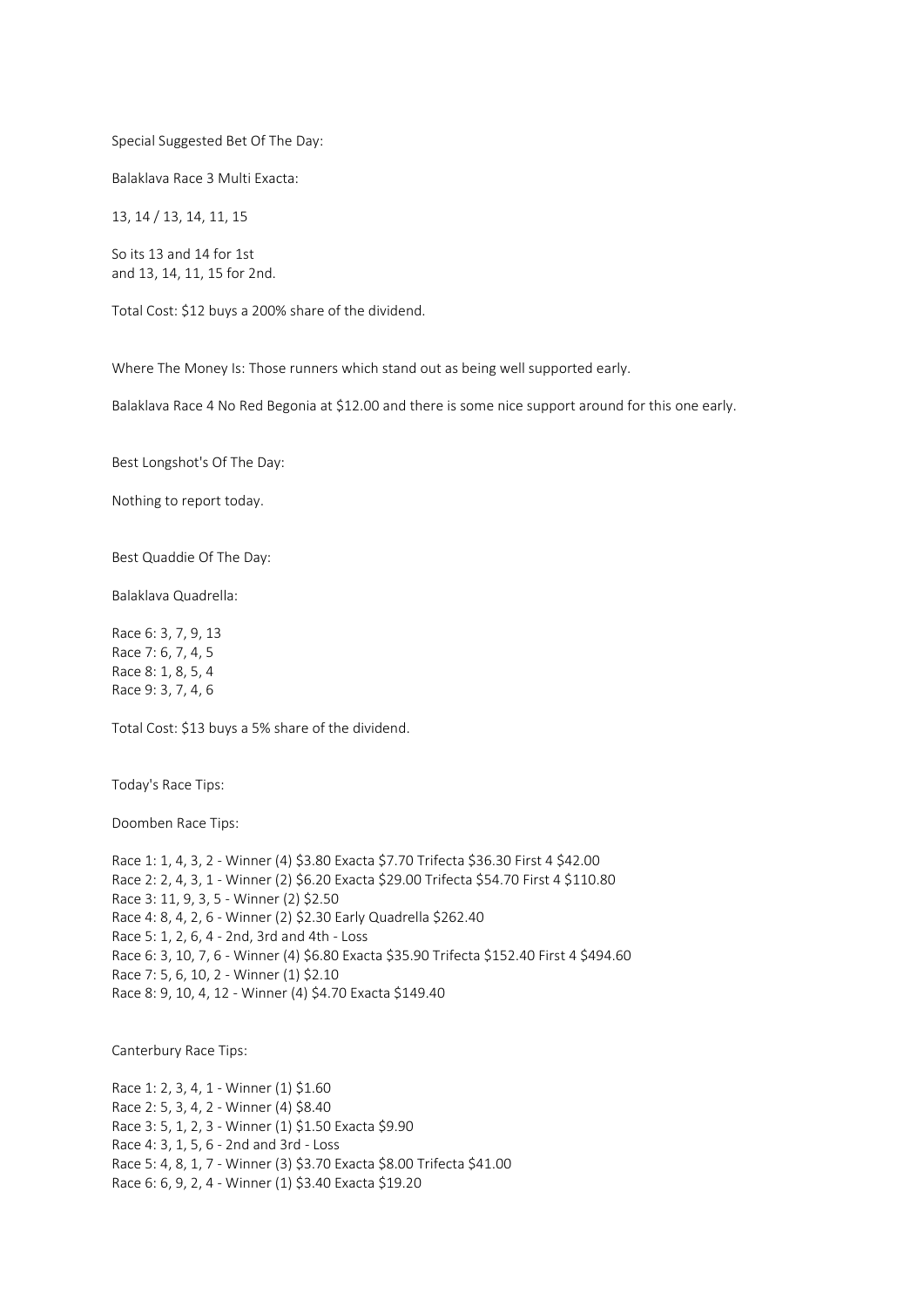Race 7: 11, 1, 6, 3 - Winner (2) \$11.40 Exacta \$52.30 Trifecta \$244.00 Race 8: 11, 2, 3, 12 - 2nd, 3rd and 4th - Loss

Mornington Race Tips:

Race 1: 3, 7, 5, 1 - 2nd - Loss Race 2: 4, 8, 5, 2 - 3rd and 4th - Loss Race 3: 4, 6, 2, 5 - Winner (4) \$7.60 Exacta \$23.00 Trifecta \$104.10 Race 4: 3, 6, 8, 9 - Winner (4) \$4.70 Exacta \$18.00 Trifecta \$61.40 Race 5: 9, 8, 3, 10 - 2nd and 4th - Loss Race 6: 10, 1, 8, 2 - Winner (3) \$8.20 Exacta \$33.70 Race 7: 4, 2, 7, 8 - Winner (1) \$2.20 Exacta \$14.10 Race 8: 5, 8, 4, 7 - Winner (1) \$5.90 Race 9: 14, 12, 10, 11 - 2nd, 3rd and 4th - Loss

Balaklava Race Tips:

Race 1: 6, 9, 1, 11 - Winner (1) \$1.60 Race 2: 10, 8, 1, 12 - 2nd and 3rd - Loss Race 3: 13, 14, 11, 15 - Winner (1) \$11.50 Race 4: 4, 7, 9, 10 - Winner (2) \$2.20 Race 5: 4, 1, 5, 3 - Winner (1) \$5.70 Exacta \$48.10 Race 6: 3, 7, 9, 13 - 4th - Loss Race 7: 6, 7, 4, 5 - 2nd and 3rd - Loss Race 8: 1, 8, 5, 4 - Winner (2) \$5.20 Race 9: 3, 7, 4, 6 - Winner (3) \$9.20 Exacta \$57.40

Belmont Race Tips:

Race 1: 1, 2, 8, 5 - Winner (1) \$5.30 Race 2: 1, 8, 5, 6 - 2nd, 3rd and 4th - Loss Race 3: 7, 9, 8, 2 - Winner (4) \$2.10 Race 4: 1, 2, 6, 8 - Winner (1) \$2.80 Exacta \$13.40 Race 5: 1, 6, 3, 2 - Winner (1) \$2.30 Race 6: 1, 3, 12, 8 - Winner (4) \$4.20 Race 7: 5, 6, 4, 1 - Winner (3) \$2.30 Exacta \$10.10 Trifecta \$35.80 Race 8: 13, 11, 7, 3 - Winner (4) \$4.30 Quadrella \$153.30

Wednesdays September 6th 2017 Horse Racing Tips:

The results are in...

Wednesday The Final Statistics.

- 1. Top Selection strike rate at 31% out of 39 races.
- 2. Top 2 Selections strike rate at 44% out of 39 races.
- 3. Exacta strike rate at 51% out of 39 races.
- + Best Top Selection win dividend: \$5.10
- + Best tipped Exacta dividend: \$70.50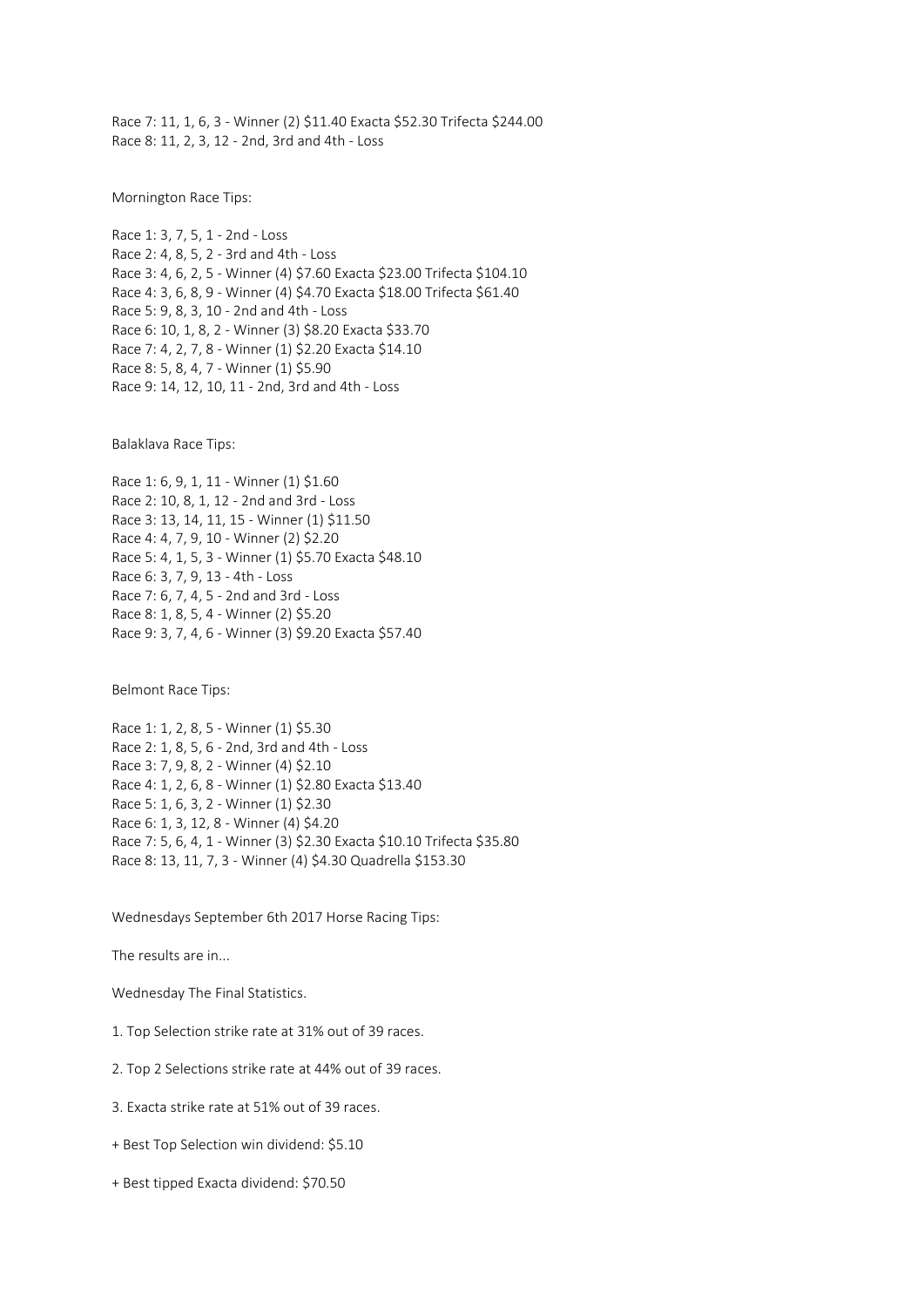+ Best Trifecta dividend: \$185.40

+ Best First 4 dividend: \$777.80

+ Best Quadrella dividend: \$423.10

The Day In Summary: So let's have a look at the numbers for this Wednesdays racing with 39 races covered. For the Exotics there were 20 Exacta's in total which is a strike rate of 51% with the biggest one paying out at \$70.50 with the best tipped Trifecta paying out at \$185.40 and the best tipped First 4 paid out at \$777.80. For Win Bets the best priced Top Selection winner was at \$5.10 with the strike rate for the Top Selection siting at 31% with the strike rate for the Top 2 Selections sitting at 44% of all races run. With Quadrella's the best today paid out at \$423.10. And so that wraps up this Wednesdays racing and there were some nice moments spread across the day.

Special Suggested Bet Of The Day:

Warwick Farm Race 7 Banker Exacta:

13 / 3, 7, 2

So its 13 for 1st and 3, 7, 2 for 2nd.

Total Cost: \$12 buys a 400% share of the dividend.

Where The Money Is: Those runners which stand out as being well supported early.

Nothing to report today.

Best Longshot's Of The Day:

Nothing to report today.

Best Quaddie Of The Day:

Warwick Farm Quadrella:

Race 5: 3, 1, 4, 2 Race 6: 4, 6, 9, 2 Race 7: 13, 3, 7, 2 Race 8: 4, 11, 8, 3

Total Cost: \$13 buys a 5% share of the dividend.

Today's Race Tips:

Ipswich Race Tips:

Race 1: 1, 2, 4, 3 - Winner (3) \$4.10 Exacta \$10.20 Trifecta \$19.20 First 4 \$25.60 Race 2: 4, 2, 6, 3 - Winner (1) \$2.50 Exacta \$7.90 Trifecta \$10.80 First 4 \$25.00 Race 3: 11, 3, 4, 7 - 2nd, 3rd and 4th - Loss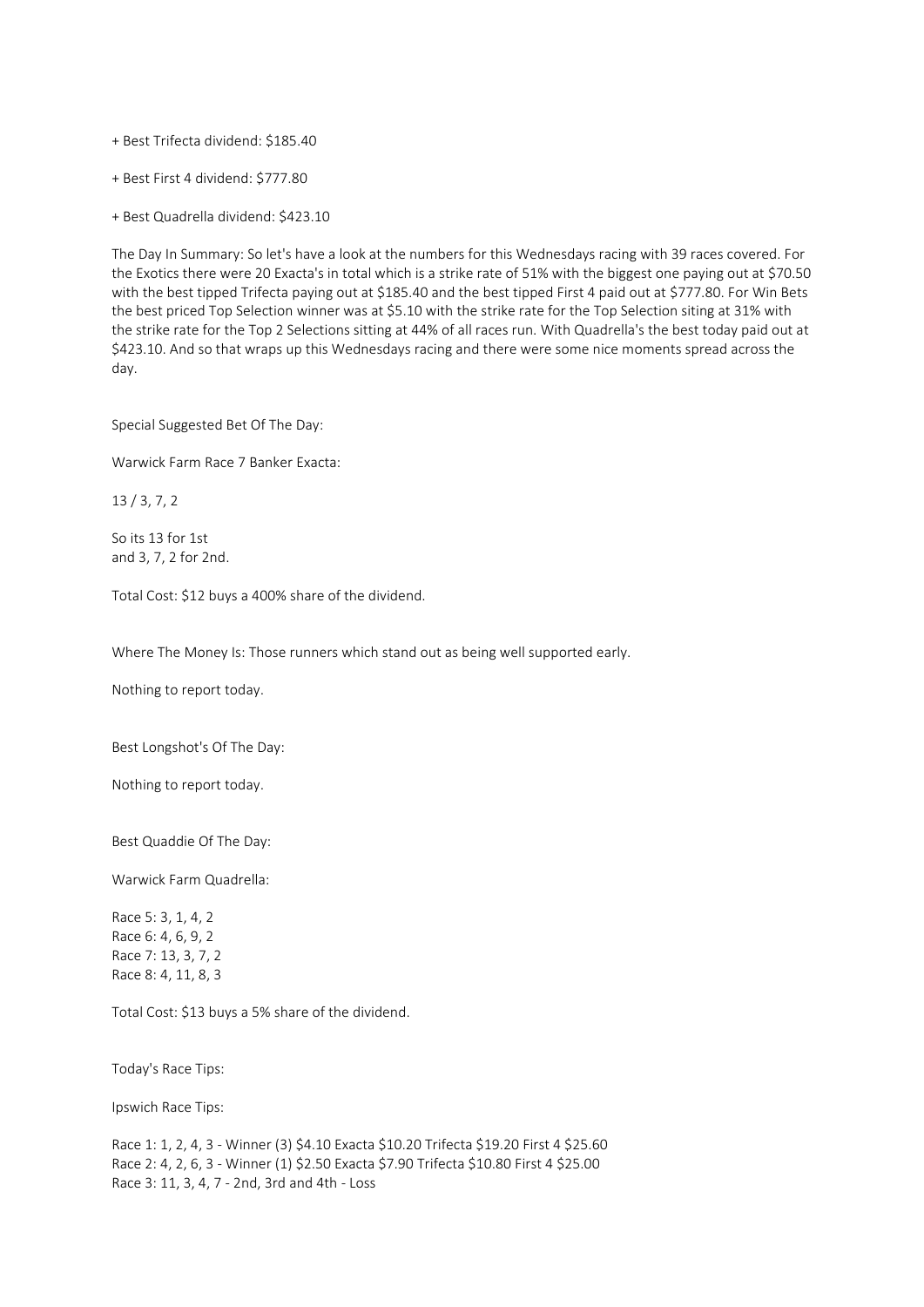Race 4: 4, 2, 8, 3 - Winner (2) \$2.40 Exacta \$5.10 Trifecta \$32.40 Race 5: 9, 1, 7, 5 - Winner (4) \$7.30 Exacta \$15.20 Race 6: 2, 1, 3, 8 - Winner (1) \$1.80 Exacta \$2.30 Trifecta \$3.70 Race 7: 11, 7, 1, 3 - Winner (2) \$5.70 Exacta \$10.70 Trifecta \$44.80 Race 8: 2, 8, 1, 3 - Winner (3) \$2.70 Exacta \$11.90 Quadrella \$203.40

Warwick Farm Race Tips:

Race 1: 8, 1, 6, 7 - Winner (4) \$6.80 Exacta \$22.10 Race 2: 5, 2, 9, 3 - Winner (1) \$5.10 Exacta \$14.60 Race 3: 1, 2, 5, 7 - Winner (2) \$3.40 Race 4: 7, 1, 3, 8 - Winner (1) \$3.10 Exacta \$8.90 Early Quadrella \$423.10 Race 5: 3, 1, 4, 2 - Loss Race 6: 4, 6, 9, 2 - Winner (1) \$5.10 Exacta \$18.10 Trifecta \$107.60 First 4 \$777.80 Race 7: 13, 3, 7, 2 - Winner (4) \$7.90 Exacta \$26.70 Trifecta \$185.40 First 4 \$628.00 Race 8: 4, 11, 8, 3 - 2nd - Loss

Sandown Race Tips:

Race 1: 5, 6, 1, 7 - Winner (2) \$7.30 Exacta \$25.90 Trifecta \$93.10 First 4 \$256.00 Race 2: 15, 16, 11, 6 - Winner (1) \$2.70 Exacta \$8.20 Race 3: 1, 7, 14, 15 - 3rd and 4th - Loss Race 4: 6, 8, 4, 7 - Winner (4) \$7.90 Exacta \$70.50 Trifecta \$144.60 Race 5: 5, 6, 1, 3 - Winner (3) \$4.50 Exacta \$26.90 Trifecta \$57.80 Race 6: 4, 6, 10, 1 - Winner (1) \$2.50 Exacta \$9.30 Race 7: 6, 3, 1, 11 - Winner (4) \$10.20 Exacta \$34.40 Trifecta \$137.60 Race 8: 2, 8, 3, 7 - 2nd, 3rd and 4th - Loss

Strathalbyn Race Tips:

Race 1: 4, 6, 5, 3 - Winner (1) \$2.40 Exacta \$11.60 Trifecta \$18.60 First 4 \$55.00 Race 2: 8, 10, 2, 11 - 2nd and 4th - Loss Race 3: 4, 6, 7, 8 - Winner (1) \$1.70 Race 4: 8, 10, 7, 3 - Winner (1) \$4.90 Race 5: 7, 8, 1, 9 - 2nd, 3rd and 4th - Loss Race 6: 9, 3, 11, 4 - 2nd and 3rd - Loss Race 7: 10, 14, 6, 7 - 2nd and 4th - Loss Race 8: 10, 9, 12, 4 - Winner (1) \$3.70

Belmont Race Tips:

Race 1: 11, 3, 6, 4 - 2nd and 4th - Loss Race 2: 7, 3, 10, 1 - Winner (2) \$6.90 Race 3: 1, 4, 7, 3 - Winner (1) \$1.20 Exacta \$2.90 Race 4: 5, 10, 6, 4 - 2nd and 3rd - Loss Race 5: 5, 6, 7, 8 - 2nd and 3rd - Loss Race 6: 1, 10, 5, 3 - 2nd - Loss Race 7: 10, 6, 12, 4 - 2nd and 3rd - Loss

Wednesdays August 30th 2017 Horse Racing Tips:

The results are in...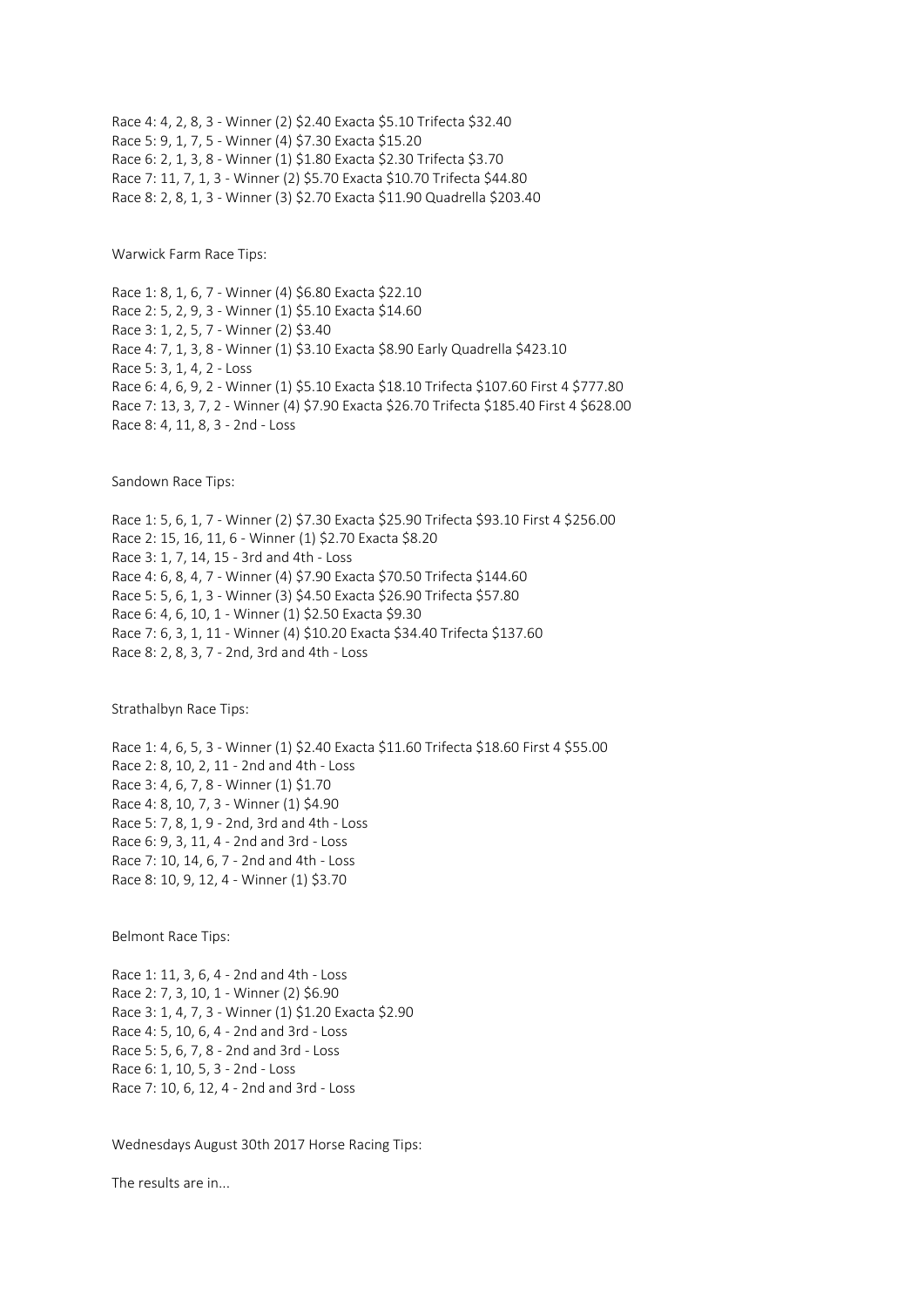Wednesday The Final Statistics.

- 1. Top Selection strike rate at 38% out of 39 races.
- 2. Top 2 Selections strike rate at 49% out of 39 races.
- 3. Exacta strike rate at 59% out of 39 races.
- + Best Top Selection win dividend: \$10.80
- + Best tipped Exacta dividend: \$115.60
- + Best Trifecta dividend: \$188.70
- + Best First 4 dividend: \$155.60
- + Best Quadrella dividend: \$743.90

The Day In Summary: So let's have a look at the numbers this Wednesdays racing with 39 races covered. For the Exotics there were 23 Exacta's in total which is a strike rate of 59% with the biggest one paying out at \$115.60 with the best tipped Trifecta paying out at \$188.70 and the best tipped First 4 paid out at \$155.60. For Win Bets the best priced Top Selection winner was at \$10.80 with the strike rate for the Top Selection sitting at 38% with the strike rate for the Top 2 Selections sitting at 49% of all races run. With Quadrella's the best today paid out at \$743.90. And so that wraps up this Wednesdays racing on what I would say was a very fun day.

Special Suggested Bet Of The Day:

Ipswich Race 5 Banker Exacta:

 $1/6, 5, 7$ 

So its 1 for 1st and 6, 5, 7 for 2nd.

Total Cost: \$12 buys a 400% share of the dividend.

Result - Loss as finished in wrong order.

Where The Money Is: Those runners which stand out as being well supported early.

Murray Bridge Race 5 No 8 Kurkova at \$10.00 and there is some nice solid support for this one early.

Result - Finished 1st

Best Longshot's Of The Day:

Ipswich Race 8 No 11 Prouder at \$19.00 and there is enough early money to suggest this one might run well today.

Result - Finished unplaced.

Best Quaddie Of The Day: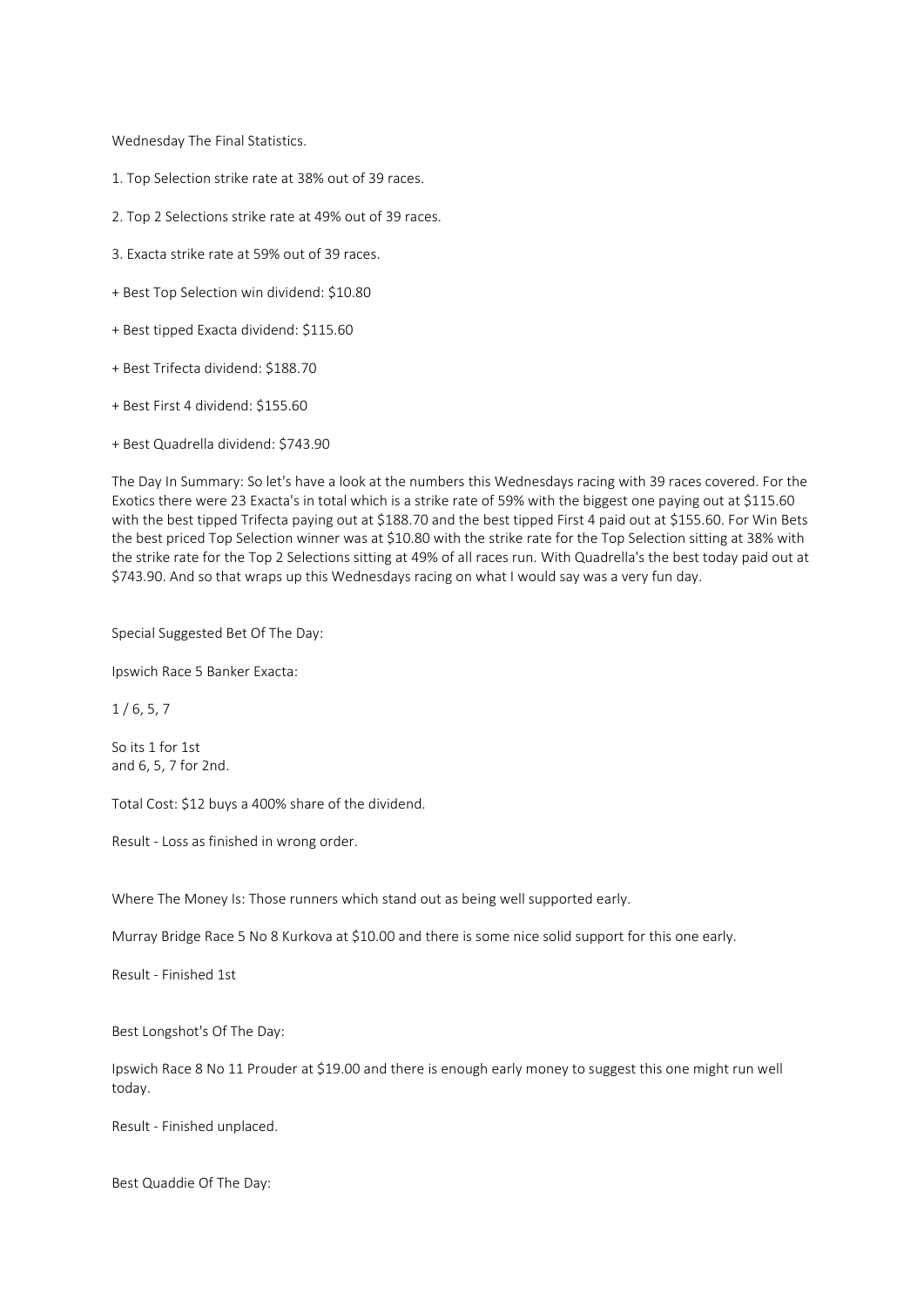Sandown Quadrella:

Race 5: 1, 2, 5, 6 Race 6: 6, 3, 5, 9 Race 7: 2, 8, 15, 12 Race 8: 7, 4, 10, 11

Total Cost: \$13 buys a 5% share of the dividend.

Result - Won but only paid out at \$81.30

Today's Race Tips:

Ipswich Race Tips:

Race 1: 1, 2, 4, 5 - Winner (3) \$7.60 Exacta \$22.60 Trifecta \$30.80 First 4 \$45.40 Race 2: 3, 4, 2, 1 - Winner (1) \$1.90 Exacta \$9.20 Race 3: 2, 1, 5, 3 - Winner (1) \$2.00 Exacta \$4.80 Race 4: 9, 2, 8, 1 - 2nd, 3rd and 4th - Loss Race 5: 1, 6, 5, 7 - Winner (2) \$12.00 Exacta \$25.50 Race 6: 10, 5, 7, 3 - Winner (4) \$20.10 Exacta \$60.10 Race 7: 6, 1, 10, 5 - Winner (1) \$1.50 Race 8: 5, 11, 6, 10 - 3rd - Loss

Canterbury Race Tips:

Race 1: 1, 5, 3, 4 - Winner (1) \$3.70 Exacta \$11.00 Trifecta \$43.80 Race 2: 3, 6, 4, 5 - Winner (1) \$1.80 Exacta \$16.70 Trifecta \$41.80 Race 3: 1, 2, 7, 3 - Winner (3) \$8.50 Race 4: 2, 9, 1, 6 - Winner (3) \$3.60 Exacta \$16.30 Early Quadrella \$743.90 Race 5: 10, 5, 7, 11 - Winner (1) \$2.90 Race 6: 11, 4, 5, 8 - Winner (1) \$1.40 Exacta \$9.70 Race 7: 8, 1, 4, 10 - 2nd and 4th - Loss

Sandown Race Tips:

Race 1: 2, 3, 5, 6 - 2nd, 3rd and 4th - Loss Race 2: 4, 1, 7, 12 - Winner (1) \$4.10 Exacta \$30.40 Race 3: 4, 7, 14, 6 - 2nd - Loss Race 4: 3, 5, 2, 6 - Winner (3) \$2.10 Exacta \$8.10 Trifecta \$18.20 First 4 \$46.40 Race 5: 1, 2, 5, 6 - Winner (1) \$2.30 Exacta \$10.60 Race 6: 6, 3, 5, 9 - Winner (1) \$1.80 Exacta \$4.30 Trifecta \$14.50 First 4 \$30.20 Race 7: 2, 8, 15, 12 - Winner (4) \$6.10 Exacta \$13.80 Trifecta \$140.00 Race 8: 7, 4, 10, 11 - Winner (1) \$1.50 Exacta \$9.10 Quadrella \$81.30

Murray Bridge Race Tips:

Race 1: 6, 8, 7, 9 - 2nd and 3rd - Loss Race 2: 4, 7, 11, 9 - Winner (1) \$1.90 Exacta \$18.70 Trifecta \$188.70 Race 3: 10, 3, 1, 4 - Winner (2) \$5.40 Exacta \$115.60 Race 4: 4, 7, 8, 1 - 2nd and 3rd - Loss Race 5: 8, 2, 3, 5 - Winner (1) \$10.80 Exacta \$38.90 Trifecta \$174.70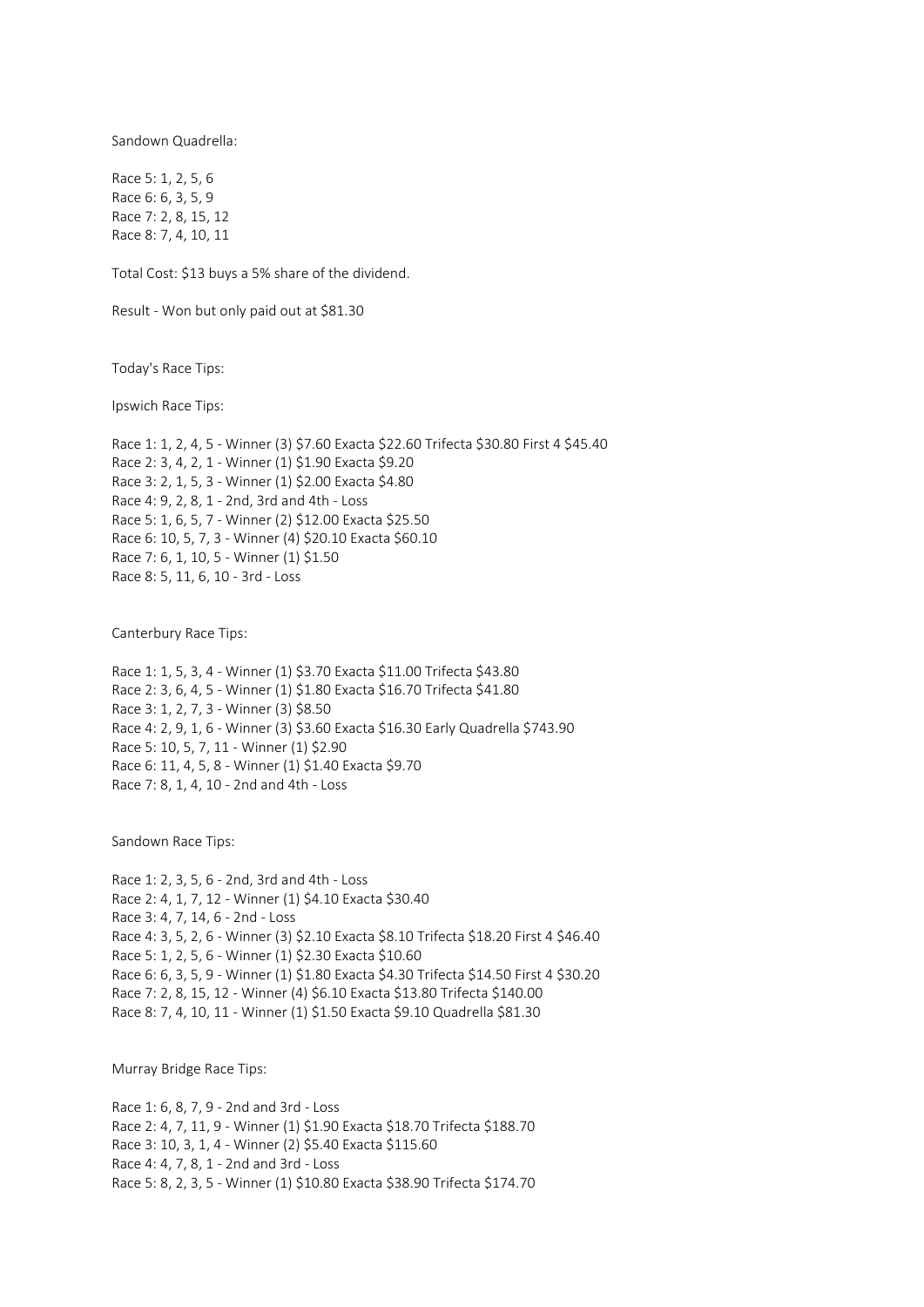Race 6: 2, 9, 5, 10 - 2nd and 3rd - Loss Race 7: 7, 3, 11, 4 - 3rd - Loss Race 8: 8, 14, 3, 11 - Winner (3) \$10.70 Exacta \$55.50

Belmont Race Tips:

Race 1: 1, 2, 4, 3 - Winner (1) \$2.90 Exacta \$18.50 Trifecta \$34.60 First 4 \$155.60 Race 2: 8, 7, 9, 6 - Winner (2) \$2.70 Exacta \$4.20 Race 3: 4, 9, 5, 6 - 4th - Loss Race 4: 7, 3, 8, 4 - 3rd - Loss Race 5: 3, 12, 6, 2 - 2nd - Loss Race 6: 5, 1, 9, 10 - Winner (1) \$3.70 Race 7: 6, 9, 2, 1 - Winner (4) \$6.50 Exacta \$20.20 Trifecta \$51.00 Race 8: 2, 8, 9, 7 - Winner (2) \$5.30 Exacta \$38.70

Wednesdays August 23rd 2017 Horse Racing Tips:

The results are in...

Wednesday The Final Statistics.

- 1. Top Selection strike rate at 37% out of 38 races.
- 2. Top 2 Selections strike rate at 42% out of 38 races.
- 3. Exacta strike rate at 42% out of 38 races.
- + Best Top Selection win dividend: \$9.90
- + Best tipped Exacta dividend: \$73.00
- + Best Trifecta dividend: \$53.40
- + Best First 4 dividend: \$155.00
- + Best Quadrella dividend: \$686.50

The Day In Summary: So let's have a look at the numbers for this Wednesdays racing with 38 races covered. For the Exotics there were 16 Exacta's in total which is a strike rate of 42% with the best one paying out at \$73.00 with the best tipped Trifecta paying out at \$53.40 and the best tipped First 4 paid out at \$155.00. For Win Bets the best priced Top Selection winner was at \$9.90 with the strike rate for the Top Selection sitting at 37% with the strike rate for the Top 2 Selections sitting at 42% of all races run. With Quadrella's the best today paid out at \$686.50. And so that wraps up this Wednesdays racing on what turned out to be a pretty interesting day.

Special Suggested Bet Of The Day:

Sandown Race 4 Banker Exacta:

2 / 3, 7, 10

So its 2 for 1st and 3, 7, 10 for 2nd.

Total Cost: \$12 buys a 400% share of the dividend.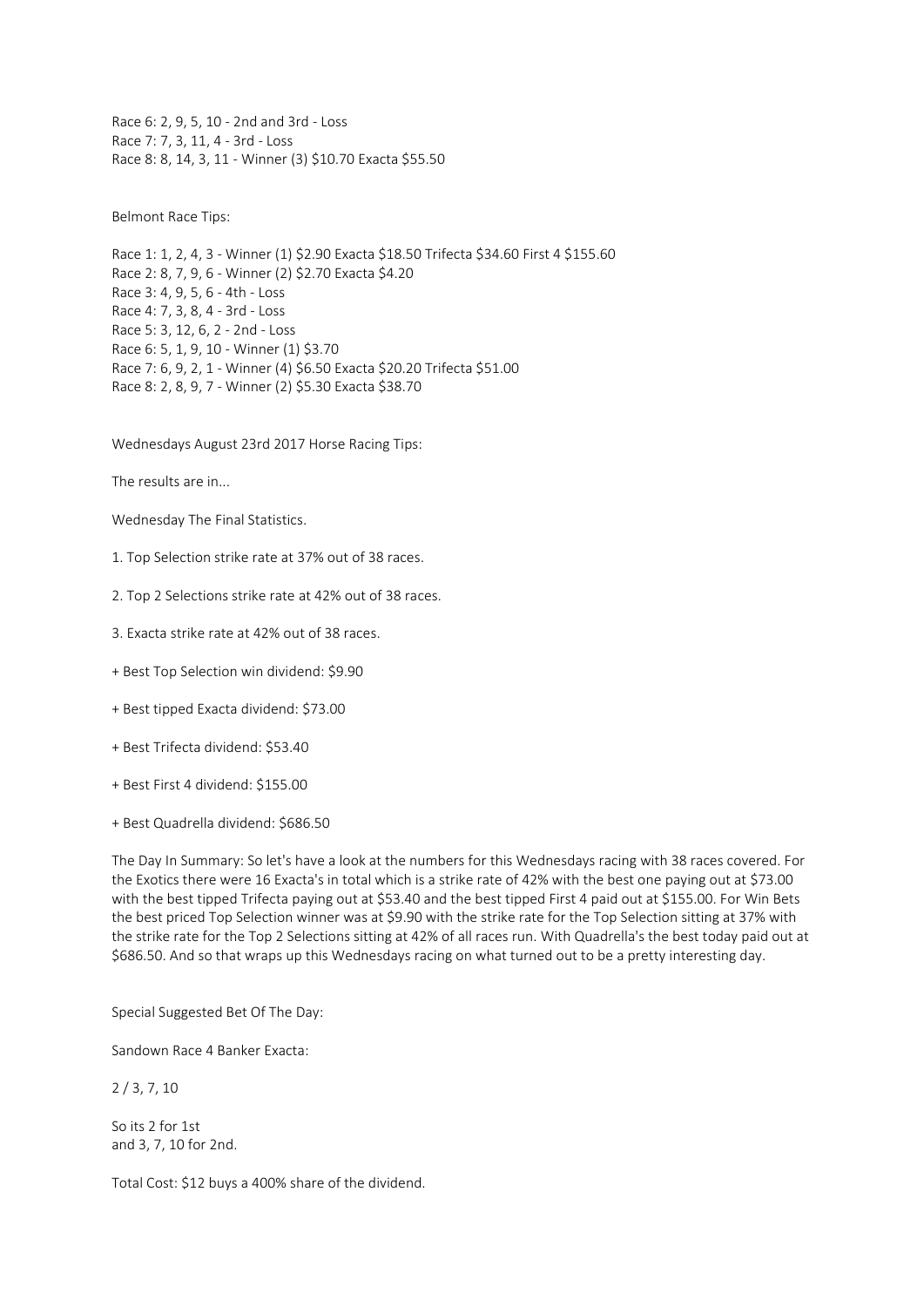Where The Money Is: Those runners which stand out as being well supported early.

Gawler Race 5 No 9 Alertness at \$10.00 some money around for this one early so may be worth keeping a little safe.

Best Longshot's Of The Day:

Sunshine Coast Race 3 No 9 Tipsy at \$26.00 gaining a little support early so may be worth a place bet or including in a trifecta, first 4 etc at the long odds.

Best Quaddie Of The Day:

Belmont Quadrella:

Race 4: 9, 4, 6, 5 Race 5: 3, 8, 10, 2 Race 6: 4, 10, 1, 9 Race 7: 2, 11, 9, 1

Total Cost: \$13 buys a 5% share of the dividend.

Today's Race Tips:

Sunshine Coast Race Tips:

Race 1: 6, 1, 3, 2 - Winner (3) \$6.30 Exacta \$16.20 Trifecta \$53.40 First 4 \$155.00 Race 2: 3, 5, 4, 1 - Winner (1) \$2.20 Race 3: 2, 9, 3, 1 - 2nd, 3rd and 4th - Loss Race 4: 4, 8, 3, 10 - Winner (3) \$10.60 Exacta \$15.10 Race 5: 7, 12, 3, 9 - Winner (3) \$5.30 Exacta \$20.50 Race 6: 3, 1, 9, 2 - Winner (1) \$2.70 Race 7: 1, 4, 6, 9 - Winner (3) \$11.10 Exacta \$58.00 Race 8: 5, 6, 2, 1 - 2nd, 3rd and 4th - Loss

Warwick Farm Race Tips:

Race 1: 3, 5, 1, 4 - Winner (1) \$2.00 Exacta \$11.30 Race 2: 5, 7, 2, 6 - Winner (3) \$15.40 Race 3: 2, 1, 5, 10 - Winner (3) \$3.30 Race 4: 2, 1, 7, 3 - Winner (1) \$1.30 Exacta \$2.00 Trifecta \$9.20 Early Quadrella \$300.90 Race 5: 3, 2, 4, 7 - Winner (3) \$7.40 Race 6: 12, 14, 15, 10 - Winner (4) \$5.20 Exacta \$15.60 Race 7: 10, 14, 6, 7 - Loss

Sandown Race Tips:

Race 1: 9, 13, 8, 10 - Loss Race 2: 3, 2, 1, 4 - Winner (1) \$1.80 Exacta \$7.70 Trifecta \$13.00 First 4 \$20.20 Race 3: 5, 8, 13, 9 - Winner (1) \$7.10 Exacta \$41.90 Race 4: 2, 3, 7, 10 - 2nd - Loss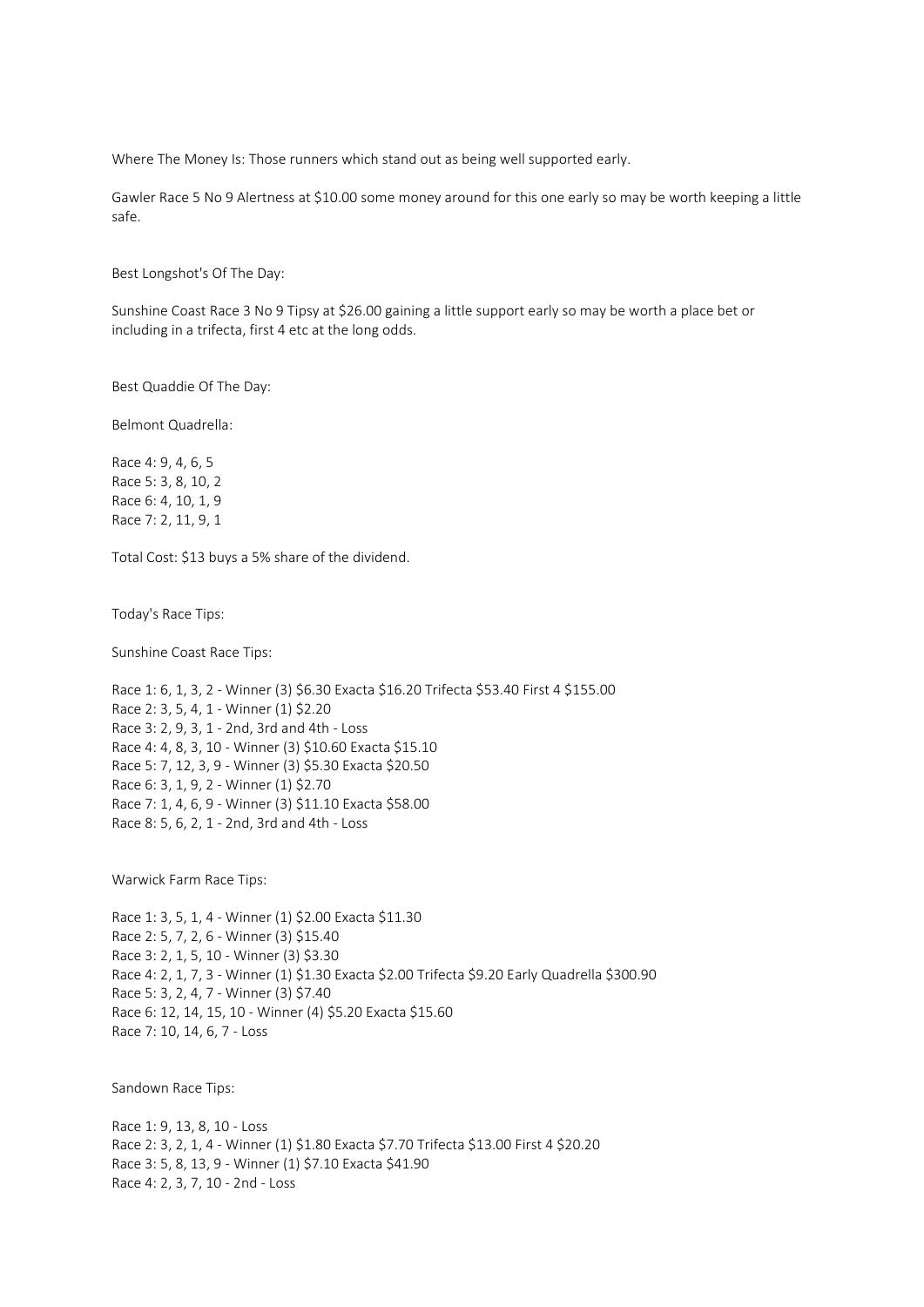Race 5: 12, 6, 4, 17 - Winner (2) \$9.30 Exacta \$73.00 Race 6: 11, 9, 6, 12 - Winner (1) \$2.00 Race 7: 9, 6, 11, 7 - 2nd - Loss Race 8: 3, 14, 11, 5 - 2nd - Loss

Gawler Race Tips:

Race 1: 5, 2, 1, 7 - Winner (1) \$2.90 Exacta \$14.40 Trifecta \$27.00 Race 2: 1, 7, 3, 10 - Winner (3) \$4.00 Race 3: 3, 5, 4, 2 - Winner (3) \$2.90 Exacta \$14.50 Trifecta \$27.00 Race 4: 4, 12, 13, 7 - Winner (1) \$1.90 Exacta \$6.50 Trifecta \$32.00 First 4 \$109.40 Early Quadrella \$122.90 Race 5: 9, 1, 10, 4 - 3rd - Loss Race 6: 8, 4, 3, 7 - Winner (4) \$6.70 Race 7: 6, 7, 2, 12 - 3rd and 4th - Loss Race 8: 6, 9, 10, 13 - Winner (1) \$6.30 Exacta \$63.90

Belmont Race Tips:

Race 1: 3, 5, 4, 1 - Winner (2) \$8.40 Race 2: 1, 2, 7, 3 - Winner (1) \$1.90 Exacta \$6.30 Trifecta \$24.00 Race 3: 3, 8, 9, 4 - Winner (1) \$1.80 Race 4: 9, 4, 6, 5 - Winner (1) \$9.90 Exacta \$38.40 Early Quadrella \$686.50 Race 5: 3, 8, 10, 2 - Winner (1) \$2.70 Race 6: 4, 10, 1, 9 - 3rd - Loss Race 7: 2, 11, 9, 1 - Winner (4) \$3.90

Wednesdays August 16th 2017 Horse Racing Tips:

The results are in...

Wednesday The Final Statistics.

- 1. Top Selection strike rate at 37% out of 41 races.
- 2. Top 2 Selections strike rate at 49% out of 41 races.
- 3. Exacta strike rate at 46% out of 41 races.
- + Best Top Selection win dividend: \$4.80
- + Best tipped Exacta dividend: \$110.10
- + Best Trifecta dividend: \$835.30
- + Best First 4 dividend: \$3815.40
- + Best Quadrella dividend: \$1096.00

The Day In Summary: So let's have a look at the numbers for this Wednesdays racing with 41 races covered. For the Exotics there were 19 Exacta's in total which is a strike rate of 46% with the biggest one paying out at \$110.10 with the best tipped Trifecta paying out at \$835.30 and the best tipped First 4 paid out at \$3815.40. For Win Bets the best priced Top Selection winner was at \$4.80 with the strike rate for the Top Selection sitting at 37% with the strike rate for the Top 2 Selections sitting at 49% of all races run. With Quadrella's the best today paid out at \$1096.00. And so that wraps up this Wednesdays racing on what was a very good day.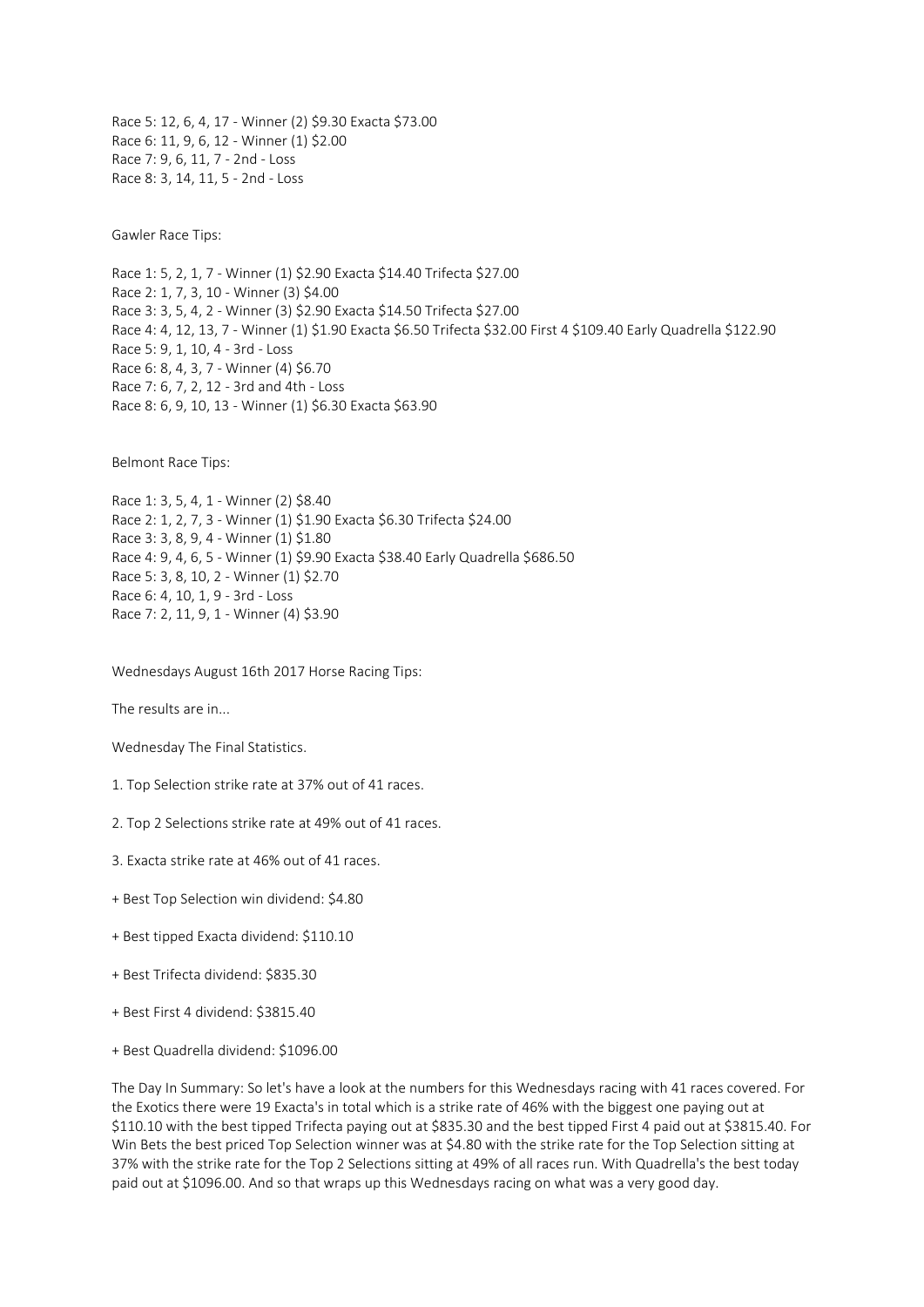Special Suggested Bet Of The Day:

Balaklava Race 1 Banker Exacta:

 $6/2.1.8$ 

So its 6 for 1st and 2, 1, 8 for 2nd.

Total Cost: \$12 buys a 400% share of the dividend.

Result: A win and paid out at \$20.40 for 400%

Where The Money Is: Those runners which stand out as being well supported early.

Balaklava Race 7 No 7 Augusta Belle at \$13.00 and there is some nice support for this one early so may be worth keeping a little safe.

Result - Finished 4th

Best Longshot's Of The Day:

Doomben Race 8 No 9 Remembering Frank at \$35.00 and there is some money around for this one early so might be worth a place bet at the long odds.

Best Quaddie Of The Day:

Sandown Quadrella:

Race 6: 6, 9, 1, 10 Race 7: 9, 10, 3, 12 Race 8: 6, 10, 2, 11 Race 9: 6, 12, 14, 3

Total Cost: \$13 buys a 5% share of the dividend.

Result: A win and paid out at \$563.50 for 100%

Today's Race Tips:

Doomben Race Tips:

Race 1: 2, 4, 1, 6 - 2nd and 3rd - Loss Race 2: 9, 3, 10, 6 - Winner (1) \$3.00 Race 3: 1, 4, 2, 8 - Winner (4) \$10.00 Exacta \$70.60 Race 4: 6, 8, 7, 1 - Winner (1) \$1.60 Exacta \$4.20 Trifecta \$12.00 First 4 \$48.00 Race 5: 10, 12, 5, 3 - Winner (4) \$12.60 Race 6: 5, 2, 9, 3 - Winner (2) \$3.70 Exacta \$9.80 Race 7: 1, 2, 8, 9 -Winner (1) \$1.40 Race 8: 2, 6, 9, 1 - Winner (4) \$5.40 Exacta \$21.80 Trifecta \$33.40 Quadrella \$443.20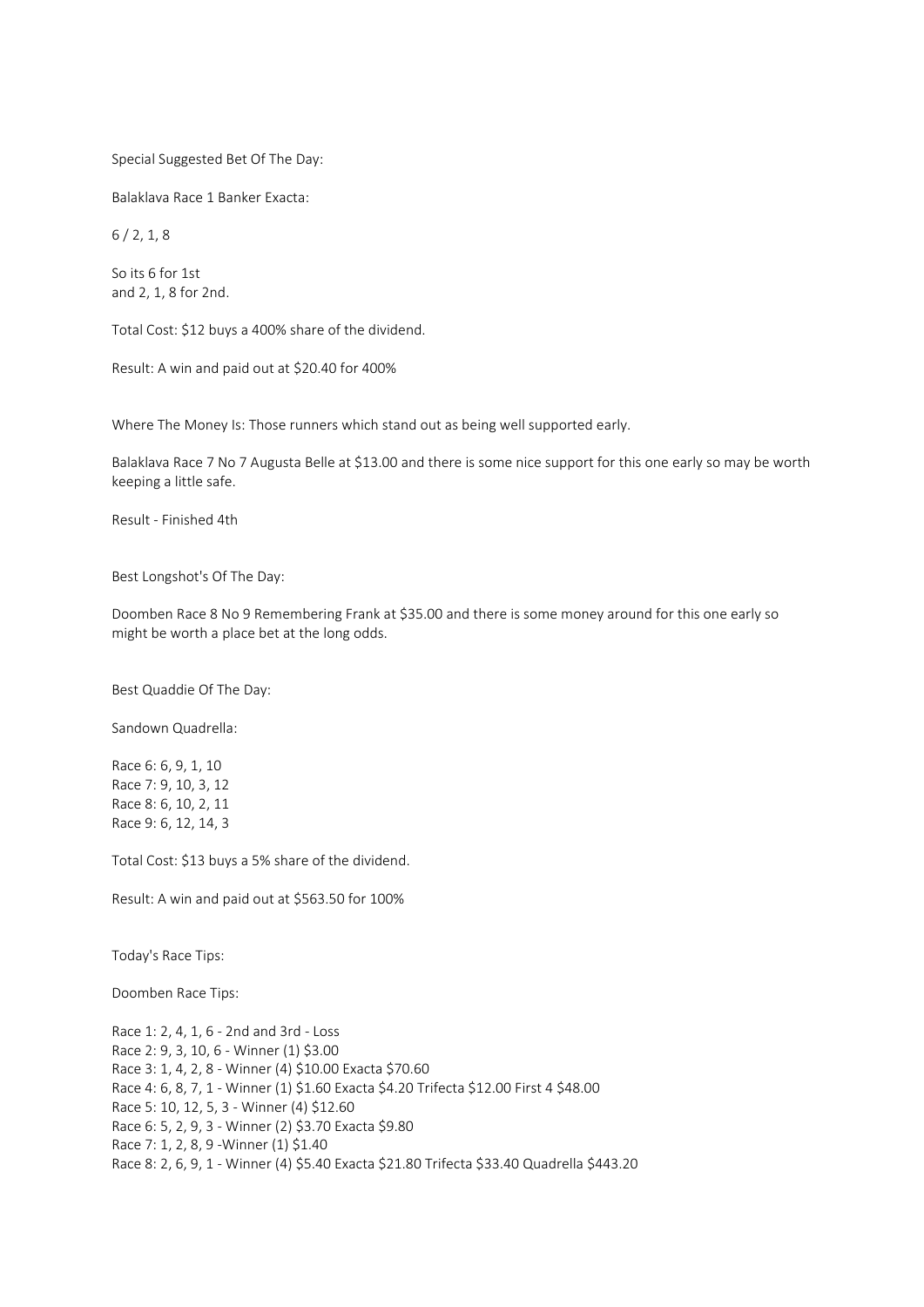Canterbury Race Tips:

Race 1: 5, 1, 3, 2 - Winner (1) \$2.00 Exacta \$3.90 Trifecta \$8.20 Race 2: 4, 8, 1, 3 - 2nd and 3rd - Loss Race 3: 5, 6, 2, 3 - Winner (1) \$2.20 Exacta \$12.40 Trifecta \$22.90 Race 4: 12, 5, 7, 1 - Winner (4) \$4.80 Race 5: 1, 5, 4, 6 - Winner (1) \$1.70 Exacta \$18.20 Trifecta \$124.80 Race 6: 13, 7, 4, 9 - Winner (3) \$5.70 Exacta \$26.40 Trifecta \$102.80 Race 7: 2, 5, 6, 7 - Winner (2) \$4.50 Quadrella \$391.70

Sandown Race Tips:

Race 1: 1, 6, 2, 3 - Winner (1) \$1.20 Exacta \$4.70 Trifecta \$16.90 First 4 \$43.80 Race 2: 3, 5, 6, 2 - Winner (2) \$2.80 Exacta \$21.60 Trifecta \$90.90 Race 3: 9, 12, 13, 10 - Winner (1) \$1.80 Exacta \$4.20 Race 4: 9, 3, 2, 1 - Winner (4) \$9.00 Exacta \$47.40 Race 5: 6, 7, 10, 3 - 2nd, 3rd and 4th - Loss Race 6: 6, 9, 1, 10 - Winner (4) \$9.40 Exacta \$28.50 Trifecta \$162.40 First 4 \$501.20 Race 7: 9, 10, 3, 12 - Winner (2) \$5.40 Race 8: 6, 10, 2, 11 - Winner (1) \$2.20 Race 9: 6, 12, 14, 3 - Winner (3) \$5.10 Quadrella \$563.50

Balaklava Race Tips:

Race 1: 6, 2, 1, 8 - Winner (1) \$1.40 Exacta \$5.10 Race 2: 11, 4, 7, 3 - 3rd - Loss Race 3: 9, 1, 4, 6 - Winner (3) \$6.40 Exacta \$14.80 Trifecta \$57.60 Race 4: 8, 3, 12, 2 - Winner (3) \$22.70 Exacta \$110.10 Trifecta \$835.30 First 4 \$3815.40 Race 5: 6, 2, 7, 1 - Winner (4) \$3.30 Race 6: 2, 8, 5, 4 - Winner (2) \$5.40 Exacta \$19.50 Trifecta \$77.00 Race 7: 7, 1, 3, 10 - Winner (3) \$8.20 Race 8: 6, 3, 9, 7 - Winner (1) \$4.80 Quadrella \$1096.00

Belmont Race Tips:

Race 1: 8, 1, 10, 7 - Winner (3) \$14.10 Exacta \$42.60 Race 2: 4, 5, 6, 7 - 2nd and 3rd - Loss Race 3: 6, 7, 11, 13 - Winner (1) \$2.00 Race 4: 3, 8, 1, 7 - 2nd, 3rd and 4th - Loss Race 5: 4, 2, 5, 6 - Winner (1) \$4.10 Race 6: 12, 7, 6, 9 - Loss Race 7: 11, 12, 2, 4 - Winner (1) \$3.80 Race 8: 2, 9, 3, 5 - Winner (1) \$2.30 Exacta \$8.70 Race 9: 10, 12, 11, 4 - 3rd - Loss

Wednesdays August 9th 2017 Horse Racing Tips:

The results are in...

Wednesday The Final Statistics.

1. Top Selection strike rate at 24% out of 33 races.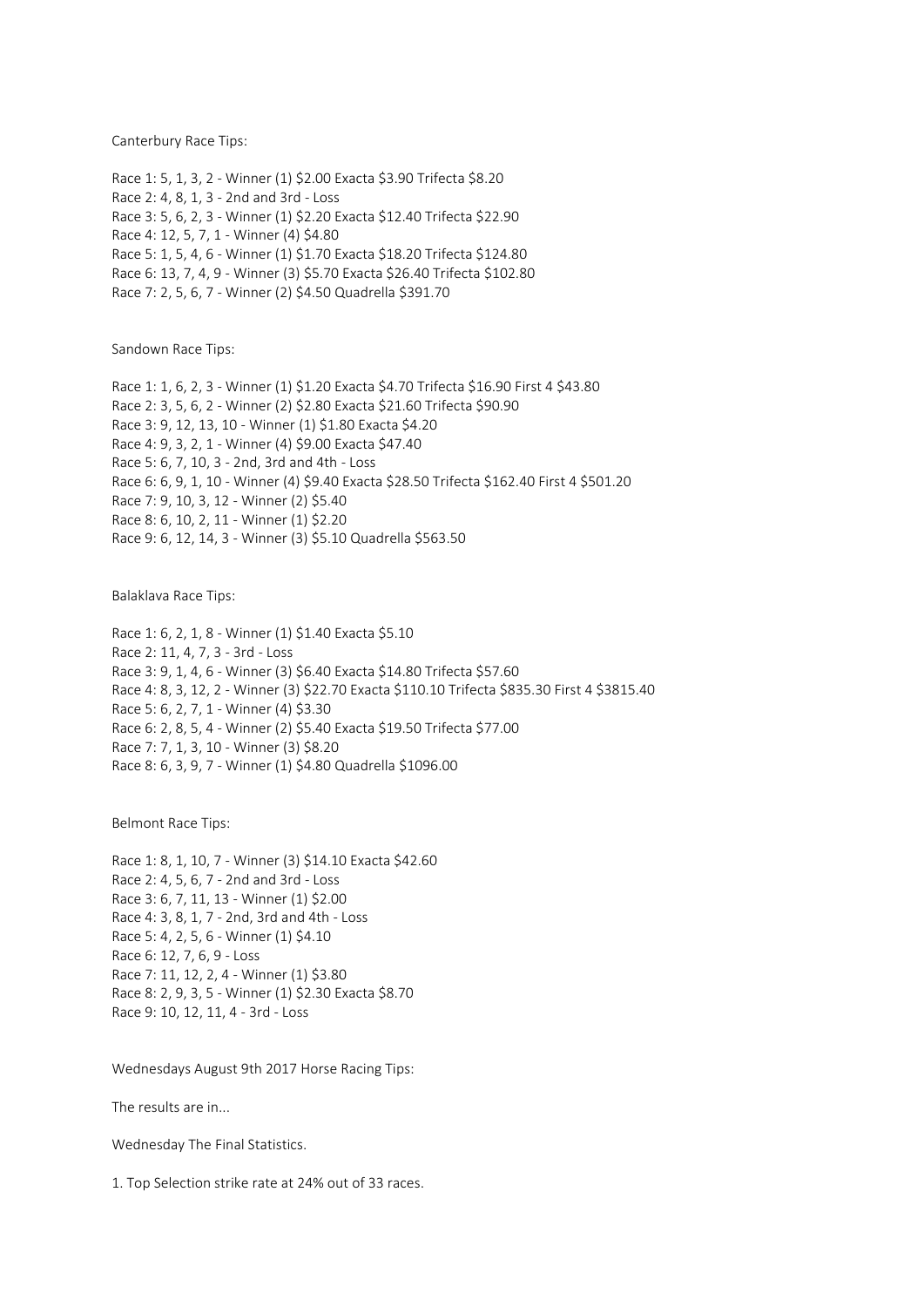2. Top 2 Selections strike rate at 39% out of 33 races.

- 3. Exacta strike rate at 39% out of 33 races.
- + Best Top Selection win dividend: \$6.30
- + Best tipped Exacta dividend: \$54.70
- + Best Trifecta dividend: \$95.20
- + Best First 4 dividend: \$194.60
- + Best Quadrella dividend: \$31.50

The Day In Summary: So let's have a look at the numbers for this Wednesdays racing with 33 races covered. For the Exotics there were 13 Exacta's in total which is a strike rate of 39% with the biggest one paying out at \$54.70 with the best tipped Trifecta paying out at \$95.20 with the best tipped First 4 paying out at \$194.60. For Win Bets the best priced Top Selection winner was at \$6.30 with the strike rate for the Top Selection sitting at 24% with the strike rate for the Top 2 Selections sitting at 39% of all races run. With Quadrella's the best today paid out at \$31.50. And so that wraps up this Wednesdays racing on what was just an OK day which could have been a lot kinder.

Special Suggested Bet Of The Day:

Canterbury Race 1 Banker Exacta:

 $1/5, 4$ 

So it 1 for 1st and 5 and 4 for 2nd.

Total Cost: \$12 buys a 600% share of the dividend.

Where The Money Is: Those runners which stand out as being well supported early.

Geelong Race 3 No 14 Once Upon A Dream at \$4.00 well they really like this one early and have piled on so will be worth a definite watch on the amount of support its getting.

Best Longshot's Of The Day:

Nothing to report today.

Best Quaddie Of The Day:

Canterbury Quadrella:

Race 4: 5, 8, 2, 3 Race 5: 8, 5, 1, 3 Race 6: 5, 7, 1, 3 Race 7: 2, 7, 9, 11

Total Cost: \$13 buys a 5% share of dividend.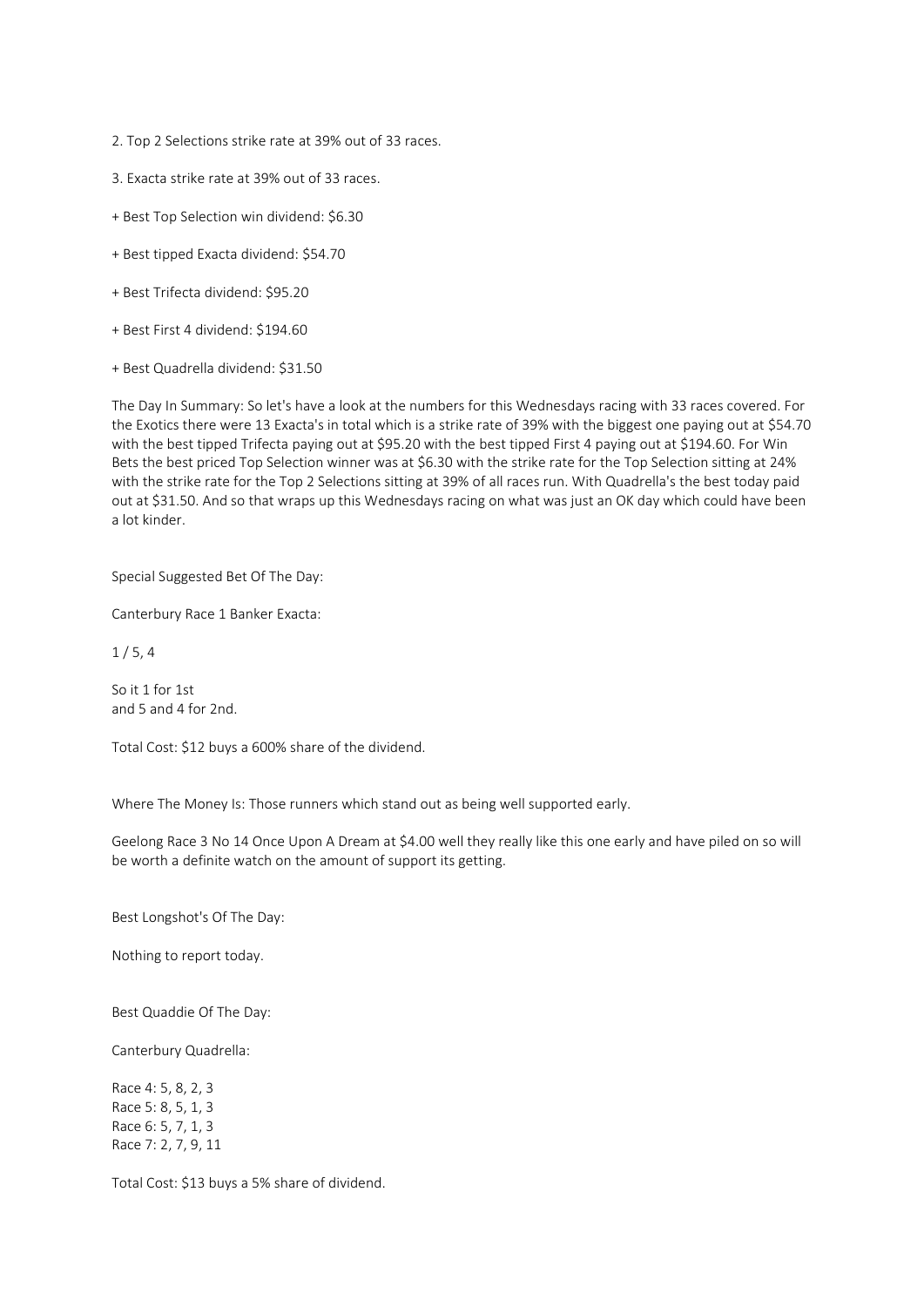Today's Race Tips:

Canterbury Race Tips:

Race 1: 1, 3, 5, 4 - Winner (1) \$1.40 Exacta \$2.00 Trifecta \$5.20 Race 2: 5, 1, 3, 2 - Winner (1) \$2.80 Exacta \$15.00 Trifecta \$41.80 Race 3: 7, 4, 1, 3 - Winner (2) \$2.70 Exacta \$26.40 Race 4: 5, 8, 2, 3 - Winner (1) \$2.40 Early Quadrella \$31.50 Race 5: 8, 5, 1, 3 - 3rd - Loss Race 6: 5, 7, 1, 3 - Winner (2) \$3.00 Race 7: 2, 7, 9, 11 - 2nd and 3rd - Loss

Geelong Race Tips:

Race 1: 2, 9, 15, 14 - Winner (4) \$7.90 Exacta \$27.30 Trifecta \$68.50 First 4 \$194.60 Race 2: 12, 8, 4, 9 - Winner (3) \$4.10 Exacta \$23.40 Race 3: 14, 3, 4, 7 - 3rd and 4th - Loss Race 4: 10, 16, 9, 13 - Loss Race 5: 5, 3, 6, 7 - Winner (1) \$3.00 Exacta \$8.90 Trifecta \$55.70 Race 6: 4, 5, 7, 12 - Winner (2) \$4.00 Exacta \$54.70 Race 7: 6, 1, 10, 5 - 2nd and 3rd - Loss Race 8: 1, 8, 2, 9 - Winner (1) \$2.50 Race 9: 11, 6, 1, 3 - 4th - Loss Race 10: 10, 14, 16, 15 - Winner (1) \$2.40

Gawler Race Tips:

Race 1: 3, 4, 2, 5 - Winner (1) \$1.60 Exacta \$2.10 Trifecta \$6.30 First 4 \$7.60 Race 2: 5, 1, 6, 7 - 3rd and 4th - Loss Race 3: 4, 7, 10, 11 - Winner (3) \$3.60 Exacta \$11.10 Trifecta \$24.60 Race 4: 3, 7, 8, 2 - Winner (1) \$4.50 Exacta \$18.80 Race 5: 3, 5, 1, 7 - Winner (3) \$5.20 Race 6: 8, 2, 4, 1 - Winner (4) \$5.20 Race 7: 7, 3, 9, 6 - Loss Race 8: 8, 5, 1, 10 - Winner (1) \$6.30 Exacta \$21.40 Trifecta \$95.30

Sunshine Coast Race Tips:

Race 1: 5, 2, 3, 1 - Winner (3) \$2.10 Exacta \$4.00 Trifecta \$9.60 Race 2: 5, 3, 2, 4 - 2nd and 4th - Loss Race 3: 6, 8, 12, 5 - Winner (2) \$4.80 Exacta \$12.10 Race 4: 1, 12, 5, 4 - 2nd and 4th - Loss Race 5: 8, 10, 3, 6 - Loss Race 6: 1, 6, 5, 2 - 2nd and 3rd - Loss Race 7: 1, 7, 8, 5 - 3rd and 4th - Loss Race 8: 4, 2, 6, 7 - 2nd, 3rd and 4th - Loss

Wednesdays August 2nd 2017 Horse Racing Tips:

The results are in...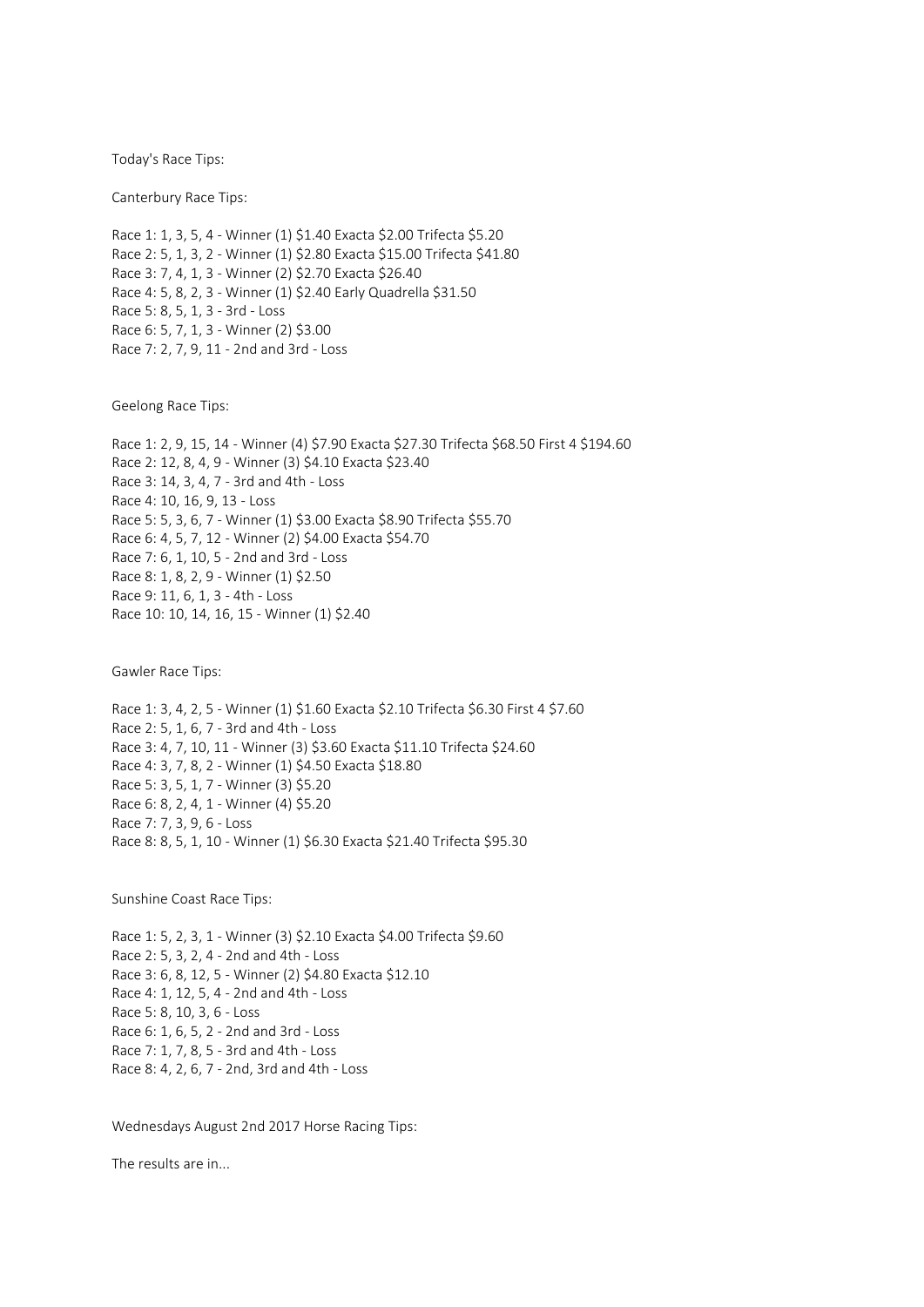Wednesday The Final Statistics.

- 1. Top Selection strike rate at 18% out of 45 races.
- 2. Top 2 Selections strike rate at 40% out of 45 races.
- 3. Exacta strike rate at 36% out of 45 races.
- + Best Top Selection win dividend: \$3.40
- + Best tipped Exacta dividend: \$29.80
- + Best Trifecta dividend: \$88.50
- + Best First 4 dividend: \$453.40
- + Best Quadrella dividend: \$2481.10

The Day In Summary: So let's have a look at the numbers for this Wednesday with 45 races covered. For the Exotics there were 16 Exacta's in total which is a strike rate of 36% with the biggest one paying out at \$29.80 with the best tipped Trifecta paying out at \$88.50 and the best tipped First 4 paid out at \$453.40. For Win Bets the best priced Top Selection winner was as at \$3.40 with the strike rate for the Top Selection sitting at 18% with the strike rate for the Top 2 Selections sitting at 40% of all races run. With Quadrella's the best today paid out at \$2481.10. And so that wraps up this Wednesday racing on what was an OK day but it was an unusual day as there was not a huge amount of money around.

Special Suggested Bet Of The Day:

Sale Race 7 Multi Exacta:

6, 11 / 6, 11, 8, 7

So its 6 and 11 for 1st and 6, 11, 8, 7 for 2nd.

Total Cost: \$12 buys a 200% share of the dividend.

Where The Money Is: Those runners which stand out as being well supported early.

Gold Coast Race 8 No 9 Whynotroc at \$11.00 a nice little flow of money for this one early and may be worth keeping under your guard.

Best Longshot's Of The Day:

Belmont Race 8 No 11 Bjorn To Love at \$41.00 and there is a little money for this one early and may be worth a small look-in at the long odds.

Best Quaddie Of The Day:

Warwick Farm Quadrella:

Race 4: 4, 5, 3, 2 Race 5: 5, 10, 3, 8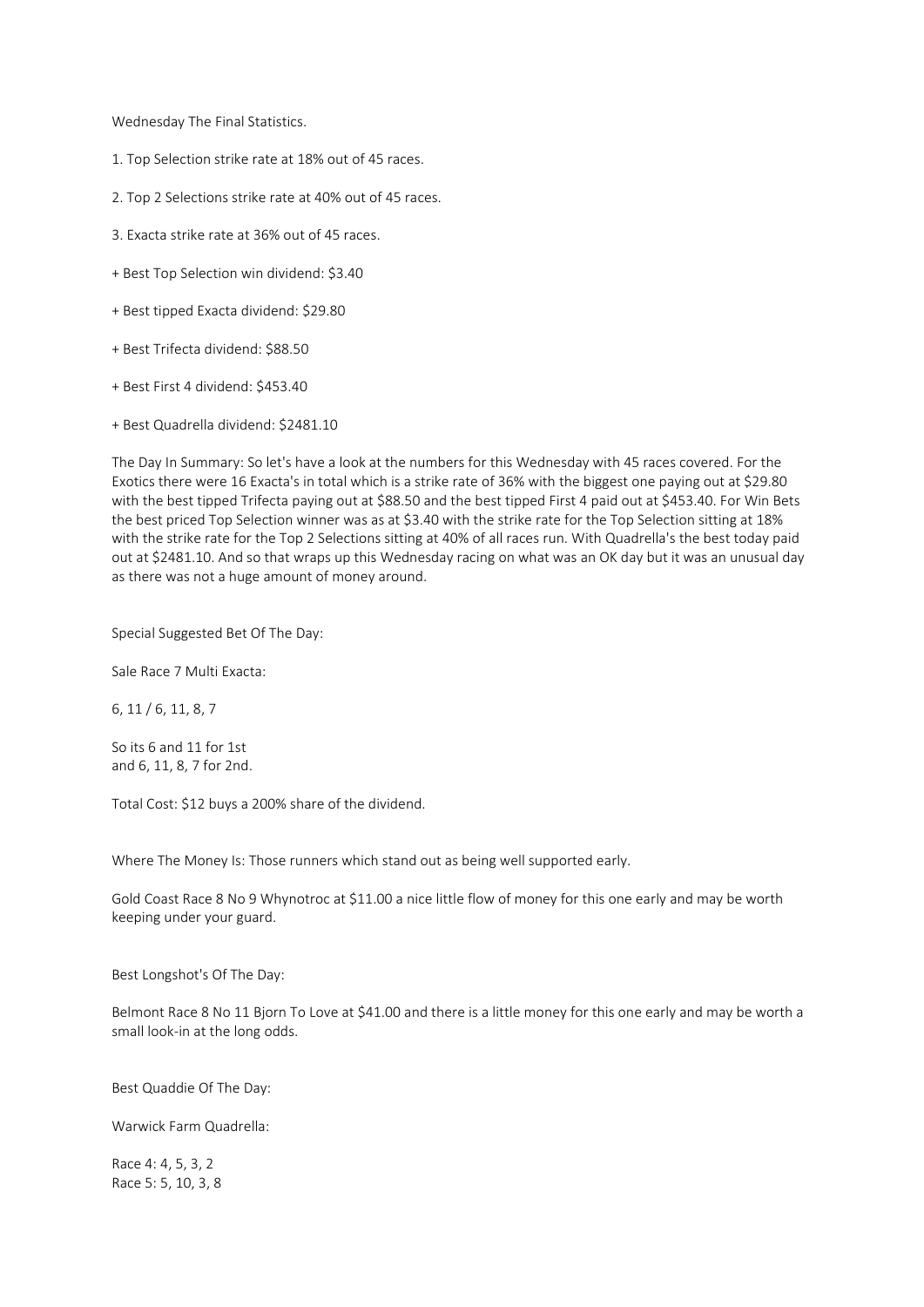Race 6: 3, 9, 5, 12 Race 7: 9, 10, 13, 12

Total Cost: \$13 buys a 5% share of the dividend.

Today's Race Tips:

Gold Coast Race Tips:

Race 1: 2, 4, 5, 6 - Winner (2) \$2.70 Exacta \$5.20 Race 2: 2, 1, 7, 6 - Winner (1) \$3.40 Exacta \$9.10 Race 3: 9, 1, 7, 8 - 2nd and 3rd - Loss Race 4: 8, 4, 1, 6 - 2nd, 3rd and 4th - Loss Race 5: 2, 13, 16, 6 - Winner (1) \$1.80 Race 6: 3, 9, 6, 1 - 2nd and 3rd - Loss Race 7: 9, 8, 2, 3 - Winner (4) \$5.30 Exacta \$12.50 Race 8: 9, 4, 1, 7 - 3rd and 4th - Loss

Warwick Farm Race Tips:

Race 1: 1, 4, 5, 6 - Winner (4) \$7.40 Exacta \$29.80 Race 2: 1, 8, 10, 2 - Winner (1) \$1.90 Exacta \$9.40 Race 3: 3, 5, 7, 10 - Winner (3) \$3.90 Race 4: 4, 5, 3, 2 - Winner (2) \$7.10 Early Quadrella \$673.80 Race 5: 5, 10, 3, 8 - 3rd and 4th - Loss Race 6: 3, 9, 5, 12 - Winner (2) \$7.00 Race 7: 9, 10, 13, 12 - 2nd - Loss

Sale Race Tips:

Race 1: 1, 5, 2, 8 - Winner (4) \$5.50 Exacta \$26.20 Race 2: 10, 4, 1, 5 - 2nd and 4th - Loss Race 3: 4, 8, 1, 2 - Winner (2) \$7.90 Exacta \$14.60 Trifecta \$71.00 Race 4: 5, 4, 3, 7 - Winner (1) \$2.70 Exacta \$13.20 Trifecta \$43.60 Race 5: 7, 10, 9, 8 - Winner (2) \$3.00 Race 6: 7, 9, 3, 2 - Winner (4) \$3.20 Exacta \$20.80 Race 7: 6, 11, 8, 7 - 2nd, 3rd and 4th - Loss Race 8: 6, 12, 1, 10 - Winner (1) \$3.20

Morphettville Race Tips:

Race 1: 3, 5, 6, 7 - Winner (3) \$4.20 Race 2: 10, 7, 12, 8 - Winner (3) \$4.10 Exacta \$19.30 Trifecta \$53.60 First 4 \$453.40 Race 3: 4, 8, 9, 7 - 2nd, 3rd and 4th - Loss Race 4: 6, 1, 7, 10 - 3rd and 4th - Loss Race 5: 3, 1, 6, 7 - 2nd, 3rd and 4th - Loss Race 6: 10, 2, 8, 7 - 2nd and 4th - Loss Race 7: 4, 11, 8, 6 - 2nd and 4th - Loss Race 8: 4, 13, 2, 8 - Winner (3) \$3.30 Exacta \$15.20

Belmont Race Tips: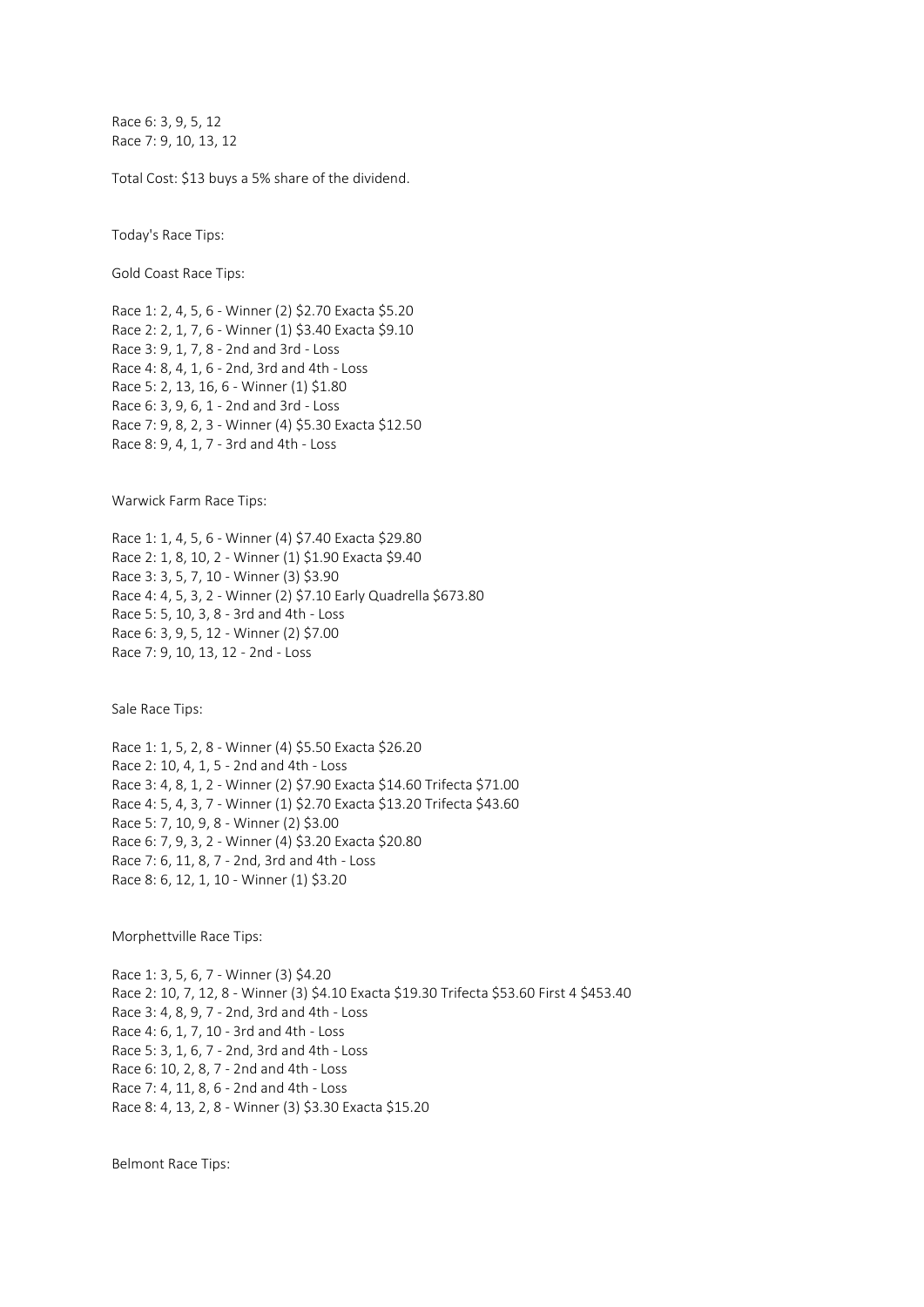Race 1: 3, 5, 6, 8 - 2nd, 3rd and 4th - Loss Race 2: 5, 9, 2, 7 - Winner (1) \$3.20 Exacta \$11.80 Race 3: 2, 6, 5, 7 - 2nd and 3rd - Loss Race 4: 4, 6, 5, 3 - Winner (2) \$5.30 Exacta \$27.60 Trifecta \$88.50 Race 5: 7, 14, 13, 10 - 3rd and 4th - Loss Race 6: 1, 6, 5, 4 - Winner (2) \$4.90 Exacta \$7.,80 Race 7: 13, 7, 3, 8 - 2nd and 4th - Loss Race 8: 6, 3, 11, 10 - Winner (1) \$2.10

Darwin Race Tips:

Race 1: 2, 1, 5, 4 - Winner (2) \$5.20 Race 2: 2, 3, 4, 1 - Winner (1) \$1.30 Exacta \$2.80 Trifecta \$10.80 Race 3: 2, 12, 9, 7 - Winner (4) \$4.00 Exacta \$29.40 Race 4: 6, 3, 7, 1 - Winner (3) \$10.10 Race 5: 6, 7, 5, 2 - Winner (2) \$8.10 Race 6: 9, 7, 4, 6 - Winner (2) \$10.10 Quadrella \$2481.10

Wednesdays July 26th 2017 Horse Racing Tips:

The results are in...

Wednesday The Final Statistics.

1. Top Selection strike rate at 26% out of 39 races.

2. Top 2 Selections strike rate at 51% out of 39 races.

3. Exacta strike rate at 28% out of 39 races.

+ Best Top Selection win dividend: \$3.50

+ Best tipped Exacta dividend: \$58.20

+ Best Trifecta dividend: \$165.40

+ Best First 4 dividend: \$100.40

+ Best Quadrella dividend: \$254.50

The Day In Summary: So let's have a look at the numbers for this Wednesday with 39 races covered. For the Exotics there were 11 Exacta's in total which is a strike rate of 28% with the biggest one paying out at \$58.20 with the best tipped Trifecta paying out at \$165.40 and the best tipped First 4 paid out at \$100.40. For Win Bets the best priced Top Selection winner was at \$3.50 with the strike rate for the Top Selection sitting at 26% with the strike rate for the Top 2 Selections sitting at 51% of all races run. With Quadrella's the best today paid out at \$254.50. And so that wraps up this Wednesdays racing on what was an OK day but luck could have always have been a little kinder.

Special Suggested Bet Of The Day:

Ipswich Race 1 Multi Exacta:

6, 8 / 6, 8, 7, 4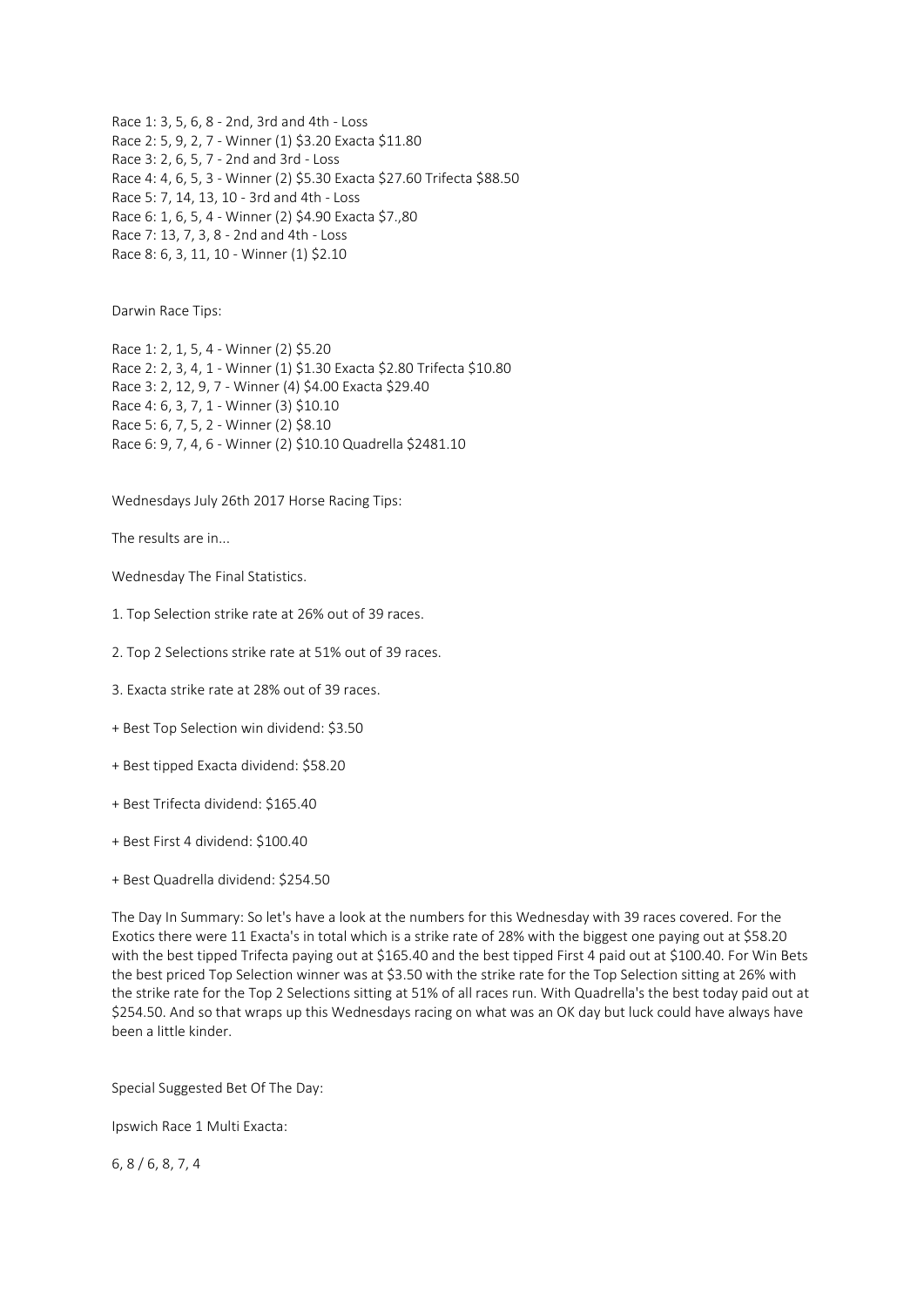So its 6 and 8 for 1st and 6, 8, 7, 4 for 2nd.

Total Cost: \$12 buys a 200% share of the dividend.

Where The Money Is: Those runners which stand out as being well supported early.

Canterbury Race 6 No 8 Korodon at \$11.00 good early support for this one today which is interesting.

Canterbury Race 7 No 4 Static Lift at \$7.50 and this is another one today gaining early interest.

Best Longshot's Of The Day:

Nothing to really report today.

Best Quaddie Of The Day:

Canterbury Quadrella:

Race 4: 2, 3, 5, 1 Race 5: 2, 3, 6, 13 Race 6: 8, 1, 7, 2 Race 7: 4, 7, 9, 2

Total Cost: \$13 buys a 5% share of the dividend.

Today's Race Tips:

Ipswich Race Tips:

Race 1: 6, 8, 7, 4 - 2nd, 3rd and 4th - Loss Race 2: 1, 3, 8, 5 - Winner (2) \$3.00 Exacta \$9.40 - L/S No 3 Race 3: 4, 2, 1, 3 - Winner (2) \$5.80 Race 4: 3, 1, 9, 8 - 2nd and 3rd - Loss Race 5: 6, 12, 13, 11 - Winner (2) \$3.40 Race 6: 7, 3, 9, 5 - Winner (1) \$3.10 Race 7: 7, 1, 5, 4 - Winner (2) \$7.40 Exacta \$58.20 Trifecta \$165.40 Race 8: 1, 3, 2, 8 - Winner (1) \$2.50 Exacta \$7.60 Trifecta \$11.50 First 4 \$59.40 Quadrella \$188.30

Canterbury Race Tips:

Race 1: 1, 2, 11, 6 - Winner (1) \$2.30 Exacta \$4.40 Trifecta \$11.40 First 4 \$43.80 Race 2: 5, 1, 2, 7 - Winner (1) \$2.20 Exacta \$17.00 Trifecta \$47.30 First 4 \$100.40 Race 3: 3, 4, 2, 7 - Winner (3) \$4.80 Exacta \$31.70 Race 4: 2, 3, 5, 1 - Winner (2) \$2.90 Early Quadrella \$105.20 Race 5: 2, 3, 6, 13 - 3rd and 4th - Loss Race 6: 8, 1, 7, 2 - Winner (3) \$5.80 Exacta \$21.00 Race 7: 4, 7, 9, 2 - Winner (4) \$3.50

Sandown Race Tips: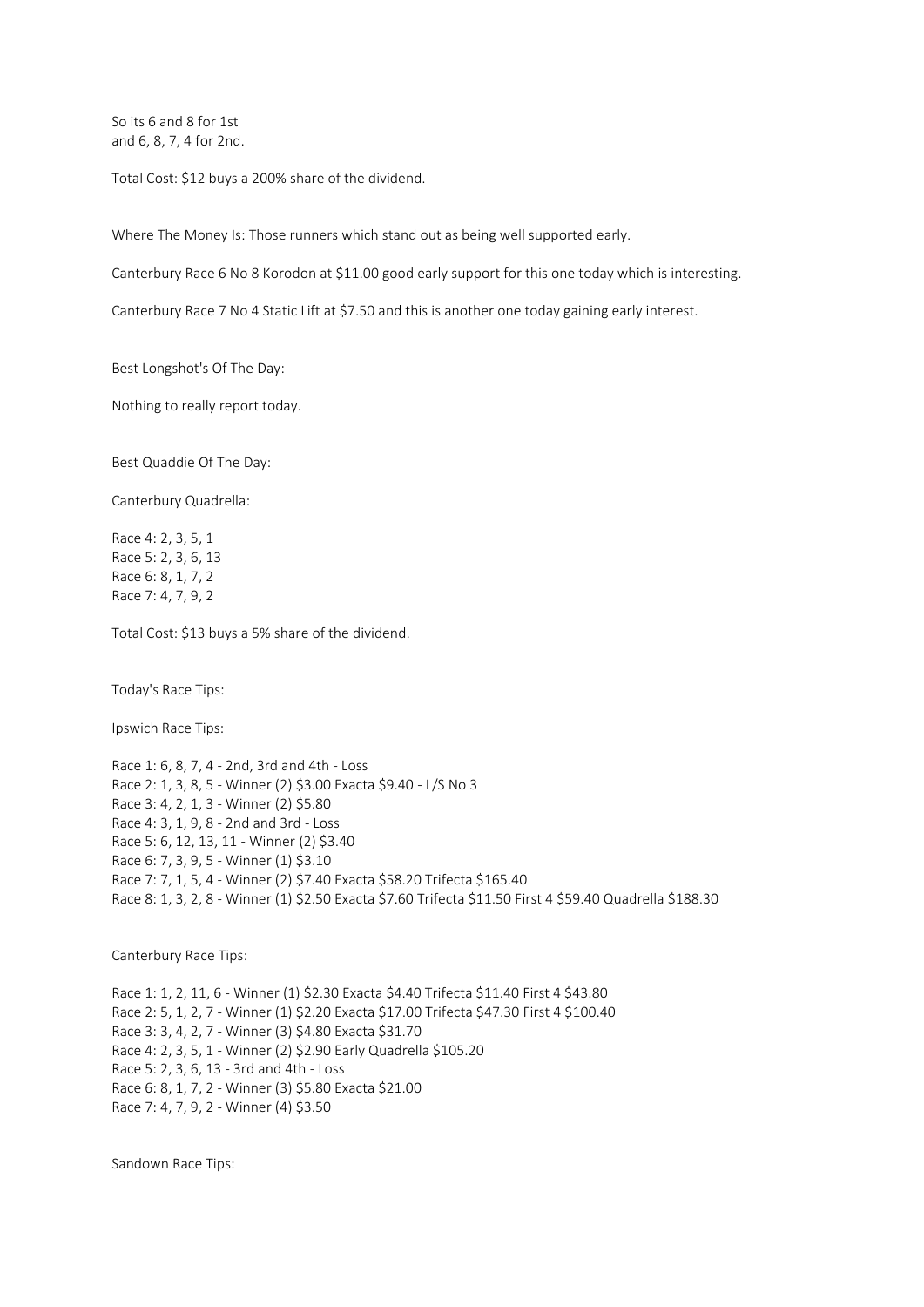Race 1: 3, 5, 8, 14 - Winner (2) \$5.40 Race 2: 6, 9, 3, 8 - Winner (1) \$3.50 Race 3: 2, 7, 3, 12 - 3rd and 4th - Loss Race 4: 7, 8, 5, 10 - Winner (2) \$4.90 Race 5: 10, 4, 16, 1 - Winner (3) \$7.90 Race 6: 8, 1, 12, 16 - 2nd and 3rd - Loss Race 7: 16, 2, 6, 11 - Loss Race 8: 8, 6, 7, 5 - 2nd, 3rd and 4th - Loss

Murray Bridge Race Tips:

Race 1: 11, 7, 5, 4 - Winner (1) \$2.50 Race 2: 7, 4, 9, 5 - Winner (2) \$3.60 Exacta \$11.40 Race 3: 12, 8, 5, 10 - Winner (3) \$5.40 Race 4: 2, 4, 1, 5 - Winner (3) \$3.70 Exacta \$9.80 Early Quadrella \$254.50 Race 5: 9, 6, 5, 7 - Winner (2) \$4.70 Race 6: 5, 9, 8, 6 - 2nd and 3rd - Loss Race 7: 11, 8, 4, 1 - 3rd - Loss Race 8: 11, 14, 3, 13 - 2nd - Loss

Belmont Race Tips:

Race 1: 1, 4, 3, 7 - Winner (1) \$2.30 Exacta \$10.80 Trifecta \$49.70 Race 2: 9, 7, 5, 1 - Winner (1) \$1.60 Race 3: 1, 7, 9, 5 - Winner (1) \$2.20 Race 4: 10, 9, 8, 6 - 2nd, 3rd and 4th - Loss Race 5: 2, 6, 1, 7 - Winner (2) \$4.90 Race 6: 8, 10, 6, 1 - Winner (1) \$2.60 Exacta \$10.80 Race 7: 13, 2, 1, 5 - 2nd - Loss Race 8: 2, 10, 13, 1 - Loss

Wednesdays July 19th 2017 Horse Racing Tips:

The results are in...

Wednesday The Final Statistics.

1. Top Selection strike rate at 24% out of 38 races.

- 2. Top 2 Selections strike rate at 39% out of 38 races.
- 3. Exacta strike rate at 37% out of 38 races.
- + Best Top Selection win dividend: \$6.60
- + Best tipped Exacta dividend: \$66.90
- + Best Trifecta dividend: \$132.70
- + Best First 4 dividend: \$818.80
- + Best Quadrella dividend: \$1301.20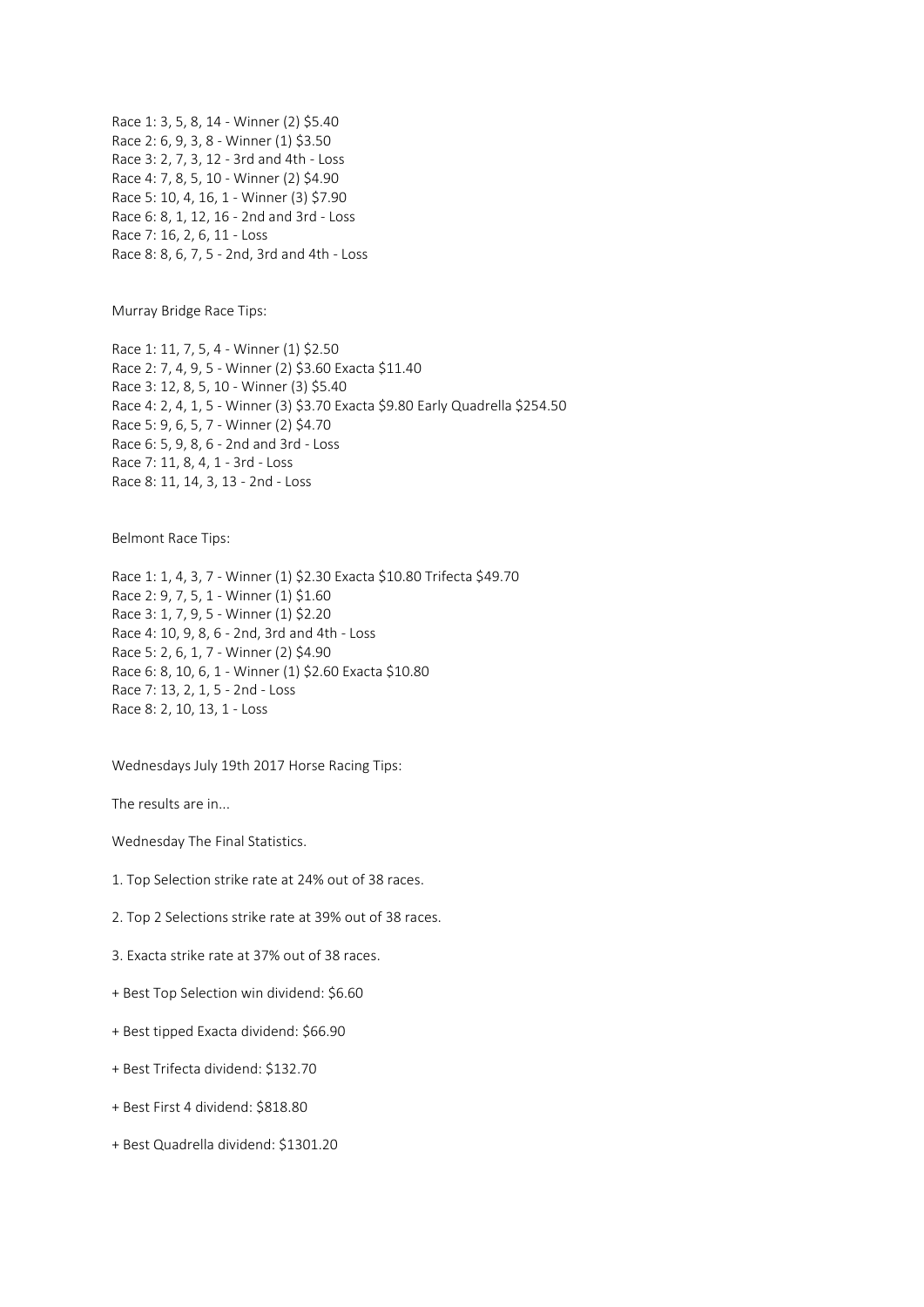The Day In Summary: So let's have a look at the numbers for this Wednesdays racing with 38 races covered. For the Exotics there were 14 Exacta's in total which is a strike rate of 37% with the biggest one paying out at \$66.90 with the best tipped Trifecta paying out at \$132.70 with the best tipped First 4 paying out at \$818.80. For Win Bets the best priced Top Selection winner was at \$6.60 with the strike for the Top Selection sitting at 24% with the strike rate for the Top 2 Selections sitting at 39% of all races run. With Quadrella's the best on-site today paid out at \$1301.20. And so that wraps up this Wednesdays racing on what was an OK day but it all really could have gone a bit better.

Special Suggested Bet Of The Day:

Warwick Farm Race 2 Multi Exacta:

4, 8 / 4, 8, 3, 2

So its 4 and 8 for 1st and 4, 8, 3, 2 for 2nd.

Total Cost: \$12 buys a 200% share of the dividend.

Result - A very small winner as paid out \$13.20 for 200%

Where The Money Is: Those runners which stand out as being well supported early.

Darwin Race 6 No 2 Arctic Song at \$3.80 a good strong early push for this one so maybe worth a close watch.

Best Longshot's Of The Day:

Belmont Race 6 No 1 Tiger Red at \$31.00 a little money around early so might be worth a place bet.

Belmont Race 7 No 11 Tommi Toocan at \$41.00 again a little money around for this one early and is another which may be considered for a possible place bet at the long odds.

Best Quaddie Of The Day:

Warwick Farm Quadrella:

Race 4: 11, 3, 6, 1 Race 5: 4, 5, 7, 3 Race 6: 1, 5, 8, 10 Race 7: 11, 5, 9, 6

Total Cost: \$13 buys a 5% share of the dividend.

Today's Race Tips:

Doomben Race Tips:

Race 1: 3, 1, 2, 5 - Winner (2) \$2.50 Exacta \$4.30 Trifecta \$14.40 First 4 \$34.60 Race 2: 2, 6, 4, 1 - Winner (3) \$9.90 Race 3: 6, 13, 9, 11 - Winner (1) \$3.00 Exacta \$15.60 Race 4: 2, 6, 10, 1 - Winner (1) \$6.20 Exacta \$21.80 Race 5: 10, 5, 1, 7 - 2nd and 3rd - Loss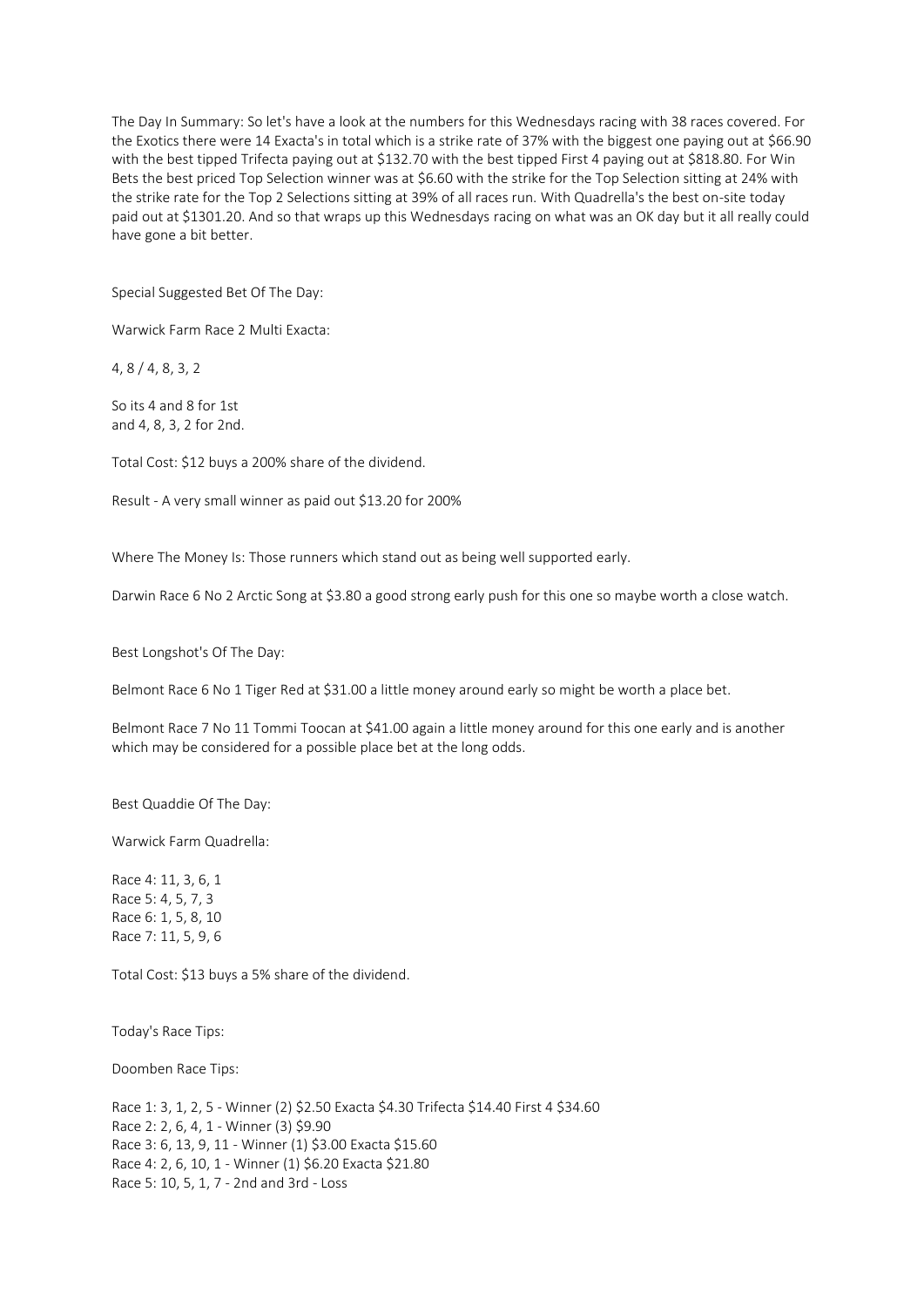Race 6: 7, 11, 1, 3 - Winner (2) \$8.10 Exacta \$66.90 Trifecta \$132.70 First 4 \$818.80 Race 7: 2, 6, 1, 9 - Winner (3) \$5.10 Exacta \$15.70 Race 8: 11, 12, 8, 13 - Winner (1) \$3.20 Exacta \$22.10 Race 9: 4, 3, 1, 6 - Winner (2) \$4.00 Exacta \$9.00 Quadrella \$1301.20

Warwick Farm Race Tips:

Race 1: 4, 5, 1, 2 - Winner (3) \$1.90 Exacta \$6.40 Trifecta \$19.30 Race 2: 4, 8, 3, 2 - Winner (1) \$2.40 Exacta \$6.60 Trifecta \$56.40 Race 3: 1, 10, 7, 3 - Winner (2) \$2.20 Exacta \$5.70 Trifecta \$41.40 Race 4: 11, 3, 6, 1 - Winner (1) \$2.00 Early Quadrella \$41.00 Race 5: 4, 5, 7, 3 - 2nd and 3rd - Loss Race 6: 1, 5, 8, 10 - 2nd - Loss Race 7: 11, 5, 9, 6 - Winner (3) \$8.80

Sandown Race Tips:

Race 1: 10, 14, 1, 4 - Winner (4) \$6.30 Exacta \$39.10 Race 2: 4, 3, 13, 1 - 2nd, 3rd and 4th - Loss Race 3: 7, 9, 8, 2 - Winner (2) \$4.30 Race 4: 3, 6, 2, 4 - Winner (3) \$8.60 Exacta \$41.20 Race 5: 10, 11, 5, 3 - 2nd and 3rd - Loss Race 6: 1, 4, 8, 5 - Winner (1) \$6.60 Race 7: 5, 8, 4, 6 - 2nd, 3rd and 4th - Loss Race 8: 8, 9, 5, 4 - 2nd - Loss

Belmont Race Tips:

Race 1: 6, 4, 1, 3 - Winner (1) \$1.30 Race 2: 11, 8, 7, 5 - Winner (2) \$1.60 Race 3: 2, 7, 1, 4 - Winner (3) \$4.10 Exacta \$15.20 Race 4: 1, 9, 11, 7 - Winner (3) \$7.60 Early Quadrella \$158.00 Race 5: 1, 4, 3, 5 - 2nd, 3rd and 4th - Loss Race 6: 2, 7, 5, 1 - Winner (1) \$3.00 Race 7: 8, 9, 4, 11 - 2nd and 3rd -Loss Race 8: 4, 9, 8, 1 - 4th - Loss

Darwin Race Tips:

Race 1: 4, 8, 3, 5 - Winner (4) \$9.60 Race 2: 3, 1, 4, 7 - Winner (1) \$1.50 Exacta \$8.10 Race 3: 5, 2, 3, 11 - 2nd and 4th - Loss Race 4: 3, 10, 8, 1 - 2nd, 3rd and 4th - Loss Race 5: 7, 8, 5, 9 - 3rd and 4th - Loss Race 6: 2, 12, 9, 6 - Winner (4) \$6.20

Wednesdays July 12th 2017 Horse Racing Tips:

The results are in...

Wednesday The Final Statistics.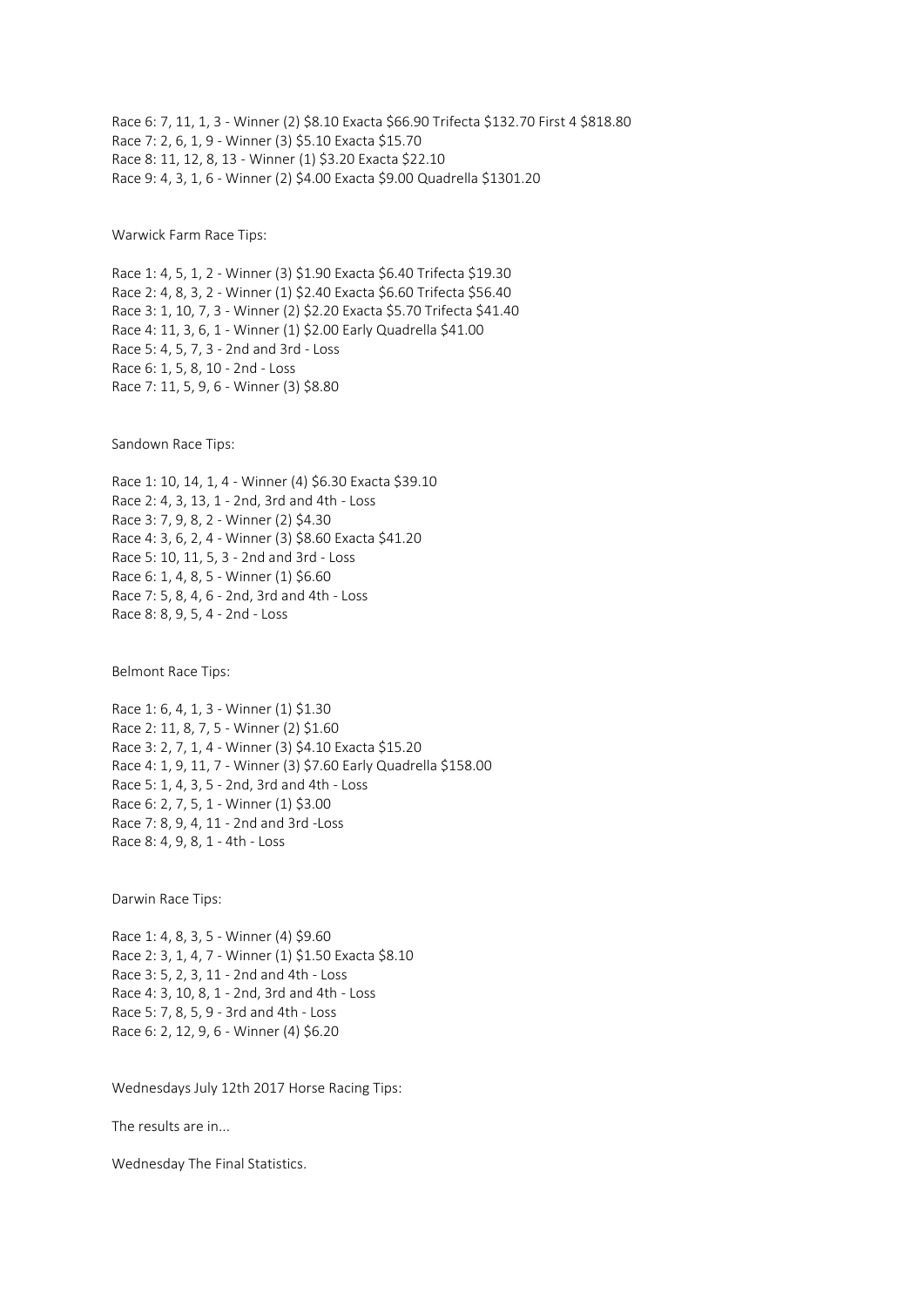- 1. Top Selection strike rate at 30% out of 47 races.
- 2. Top 2 Selections strike rate at 45% out of 47 races.
- 3. Exacta strike rate at 55% out of 47 races.
- + Best Top Selection win dividend: \$4.30
- + Best tipped Exacta dividend: \$72.10
- + Best Trifecta dividend: \$181.80
- + Best First 4 dividend: \$725.20
- + Best Quadrella dividend: \$496.70

The Day In Summary: So let's have a look at the numbers for this Wednesday with 47 races covered. For the Exotics there were 26 Exacta's in total which is a strike rate of 55% with the biggest one paying out at \$72.10 with the best tipped Trifecta paying out at \$181.80 and the best tipped First 4 paid out at \$725.20. For Win Bets the best priced Top Selection winner was at \$4.30 with the strike rate for the Top Selection sitting at 30% with the strike rate for the Top 2 Selections sitting at 45% of all races run. With Quadrella's the best today paid out at \$496.70. And so that wraps up this Wednesdays racing and it was a great running day with some nice highlight's recorded.

Special Suggested Bet Of The Day:

Grafton Race 2 Multi Exacta:

2, 5 / 2, 5, 10, 7

So its 2 and 5 for 1st and 2, 5, 10, 7 for 2nd.

Total Cost: \$12 buys a 200% share of the dividend.

Result - A winner and paid out at \$45.60 for 200%

Balaklava Race 4 Banker Exacta:

12 / 8, 1, 5

So its 12 for 1st and 8, 1, 5 for 2nd.

Total Cost: \$12 buys a 400% share of the dividend.

Where The Money Is: Those runners which stand out as being well supported early.

Sandown Race 7 No 5 Crafty Devil at \$10.00 and there's strong early money push for this one today.

Balaklava Race 6 No 3 Lucapa Diamonds at \$5.00 again a strong early push for this one.

Best Longshot's Of The Day: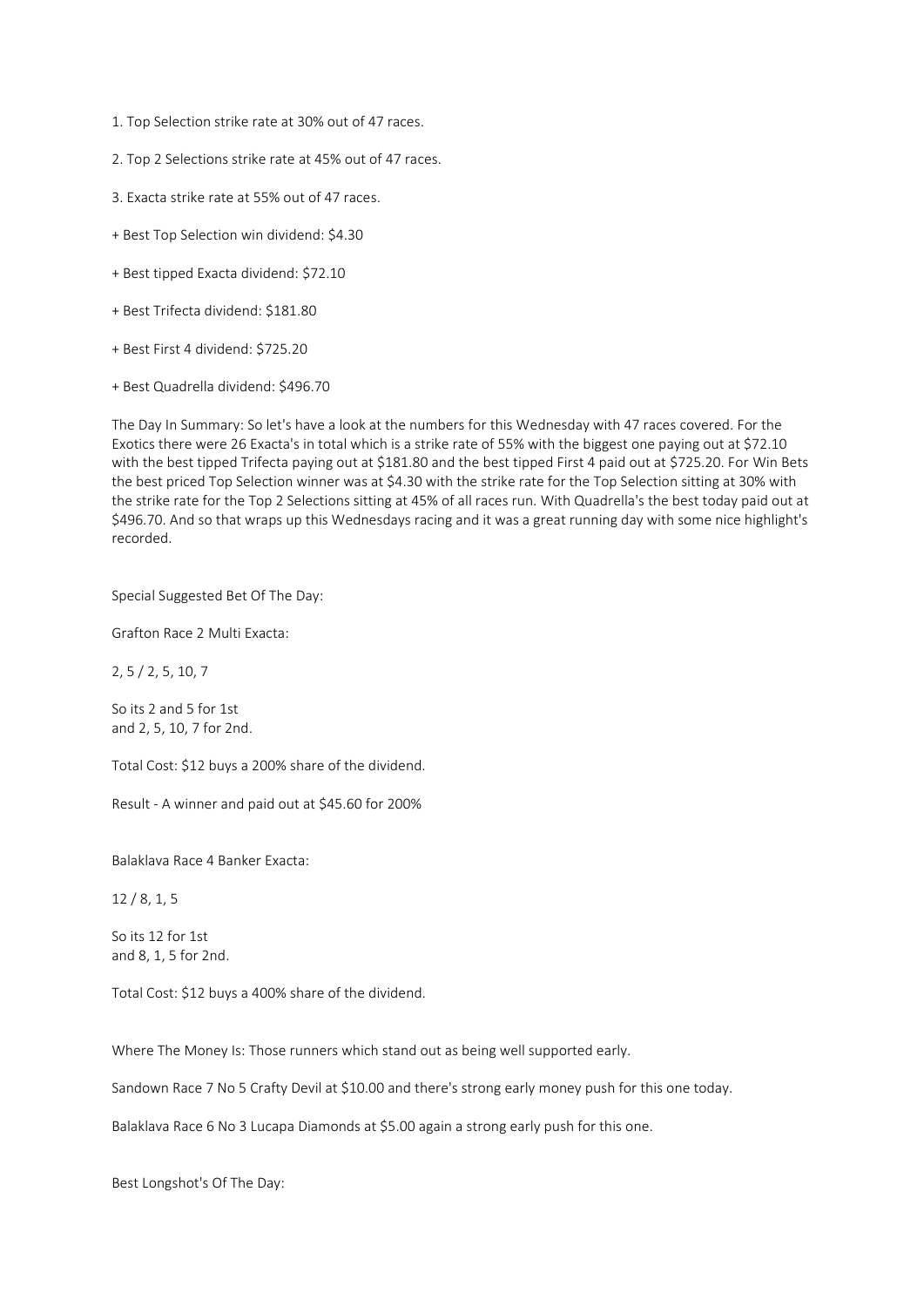Nothing to report today.

Best Quaddie Of The Day:

Canterbury Quadrella:

Race 4: 2, 1, 7, 10 Race 5: 3, 5, 7, 4 Race 6: 7, 5, 6, 10 Race 7: 6, 10, 1, 15

Total Cost: \$13 buys a 5% share of the dividend.

Today's Race Tips:

Doomben Race Tips:

Race 1: 1, 3, 2, 4 - Winner (2) \$6.40 Exacta \$24.80 Trifecta \$75.20 First 4 \$342.00 Race 2: 3, 8, 9, 10 - Winner (3) \$6.90 Exacta \$45.70 Trifecta \$66.30 Race 3: 3, 2, 10, 6 - Winner (1) \$1.70 Exacta \$5.80 Trifecta \$24.90 Race 4: 7, 12, 2, 8 - Winner (1) \$2.10 Exacta \$7.30 Trifecta \$19.20 Early Quadrella \$272.10 Race 5: 9, 10, 6, 5 - Winner (4) \$16.80 Exacta \$49.70 Race 6: 4, 1, 5, 8 - 2nd - Loss Race 7: 7, 1, 5, 3 - 4th - Loss Race 8: 3, 4, 2, 6 - Winner (4) \$9.50 Exacta \$72.10 Trifecta \$181.00 First 4 \$725.20

Canterbury Race Tips:

Race 1: 1, 2, 5, 4 - Winner (2) \$3.90 Exacta \$22.00 Trifecta \$42.50 First 4 \$65.20 Race 2: 1, 4, 5, 7 - Winner (1) \$2.80 Exacta \$17.40 Race 3: 1, 2, 5, 4 - Winner (3) \$4.30 Exacta \$15.40 Race 4: 2, 1, 7, 10 - Winner (4) \$3.70 Exacta \$7.10 Early Quadrella \$496.70 Race 5: 3, 5, 7, 4 - Winner (2) \$4.40 Exacta \$35.40 Trifecta \$126.50 First 4 \$642.40 Race 6: 7, 5, 6, 10 - Winner (1) \$2.20 Race 7: 6, 10, 1, 15 - Winner (1) \$2.60 Quadrella \$142.80

Sandown Race Tips:

Race 1: 11, 1, 10, 7 - Winner (1) \$1.70 Exacta \$5.50 Trifecta \$28.00 Race 2: 2, 5, 9, 3 - 2nd and 3rd - Loss Race 3: 5, 12, 3, 7 - Winner (2) \$4.20 Exacta \$29.30 Race 4: 5, 6, 4, 3 - 2nd and 3rd - Loss Race 5: 3, 11, 8, 6 - 3rd - Loss Race 6: 10, 8, 11, 2 - 2nd and 3rd - Loss Race 7: 5, 11, 10, 6 - Winner (3) \$3.60 Exacta \$29.20 Race 8: 14, 11, 8, 13 - Winner (3) \$5.10 Exacta \$14.10 Trifecta \$60.00 - L/S No 11

Grafton Race Tips:

Race 1: 7, 1, 12, 6 - Winner (2) \$6.20 Exacta \$25.30 Trifecta \$59.80 Race 2: 2, 5, 10, 7 - Winner (1) \$2.70 Exacta \$22.80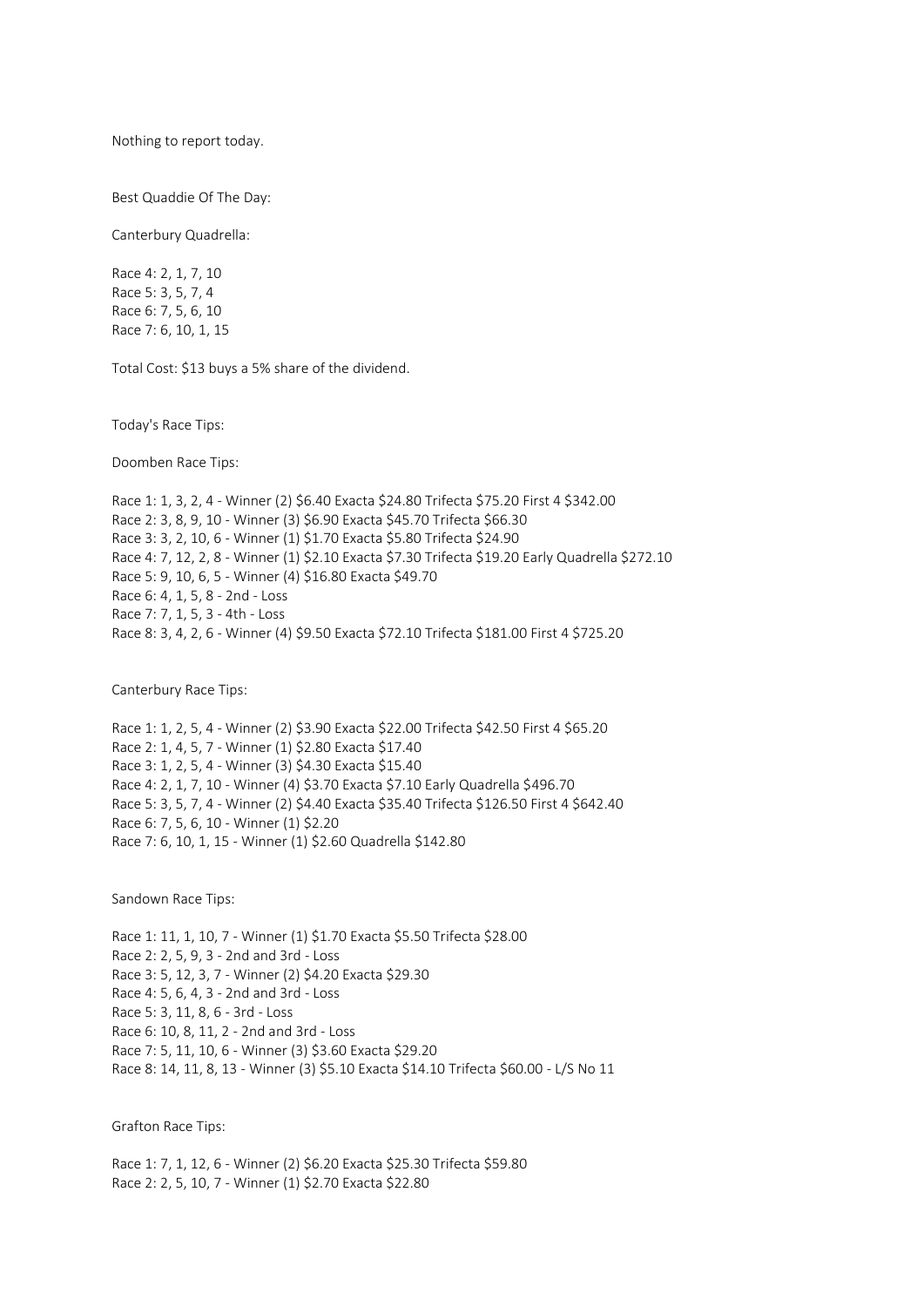Race 3: 1, 6, 2, 7 - Winner (2) \$6.70 Race 4: 2, 4, 3, 1`- Winner (1) \$2.50 Exacta \$12.60 Trifecta \$42.20 First 4 \$62.60 Early Quadrella \$252.30 Race 5: 2, 10, 5, 7 - Winner (3) \$3.50 Exacta \$16.50 Race 6: 8, 1, 7, 14 - Winner (1) \$4.30 Exacta \$37.20 Trifecta \$177.10 First 4 \$239.20 Race 7: 14, 3, 1, 7 - Winner (1) \$3.60 Exacta \$19.90 Trifecta \$90.40 Race 8: 11, 15, 5, 4 - 2nd - Loss

Balaklava Race Tips:

Race 1: 8, 2, 5, 10 - Winner (1) \$1.30 Exacta \$3.40 Race 2: 7, 11, 10, 3 - 4th - Loss Race 3: 1, 5, 2, 6 - Winner (3) \$3.50 Exacta \$15.80 Trifecta \$12.00 Race 4: 12, 8, 1, 5 - Winner (1) \$1.40 Race 5: 1, 2, 8, 7 - 2nd - Loss Race 6: 3, 7, 5, 6 - 3rd and 4th - Loss Race 7: 5, 3, 2, 1 - Winner (4) \$3.20 Exacta \$14.60 Trifecta \$181.80 First 4 \$643.60 Race 8: 4, 5, 9, 12 - Loss

Belmont Race Tips:

Race 1: 2, 10, 3, 9 - 4th - Loss Race 2: 2, 7, 10, 8 - Winner (2) \$4.50 Race 3: 2, 8, 1, 9 - Winner (4) \$10.20 Exacta \$42.40 Race 4: 9, 4, 6, 3 - 2nd and 3rd - Loss Race 5: 5, 8, 6, 2 - Winner (1) \$1.90 Race 6: 4, 1, 2, 8 - Winner (1) \$3.60 Exacta \$41.70 Race 7: 4, 9, 2, 12 - 2nd and 3rd - Loss Race 8: 4, 8, 3, 11 - 2nd and 3rd - Loss

Wednesdays July 5th 2017 Horse Racing Tips:

The results are in...

Wednesday The Final Statistics.

- 1. Top Selection strike rate at 18% out of 39 races.
- 2. Top 2 Selections strike rate at 31% out of 39 races.
- 3. Exacta strike rate at 28% out of 39 races.
- + Best Top Selection win dividend: \$3.50
- + Best tipped Exacta dividend: \$114.50
- + Best Trifecta dividend: \$118.90
- + Best First 4 dividend: \$206.00
- + Best Quadrella dividend: \$348.70

So let's have a look at the numbers for this Wednesday with 39 races covered. For the Exotics there were 11 Exacta's in total which is a strike rate of 28% with the best one paying out at \$114.50 with the best tipped Trifecta paying out at \$118.90 and the best tipped First 4 paid out at \$206.00. For Win Bets the best priced Top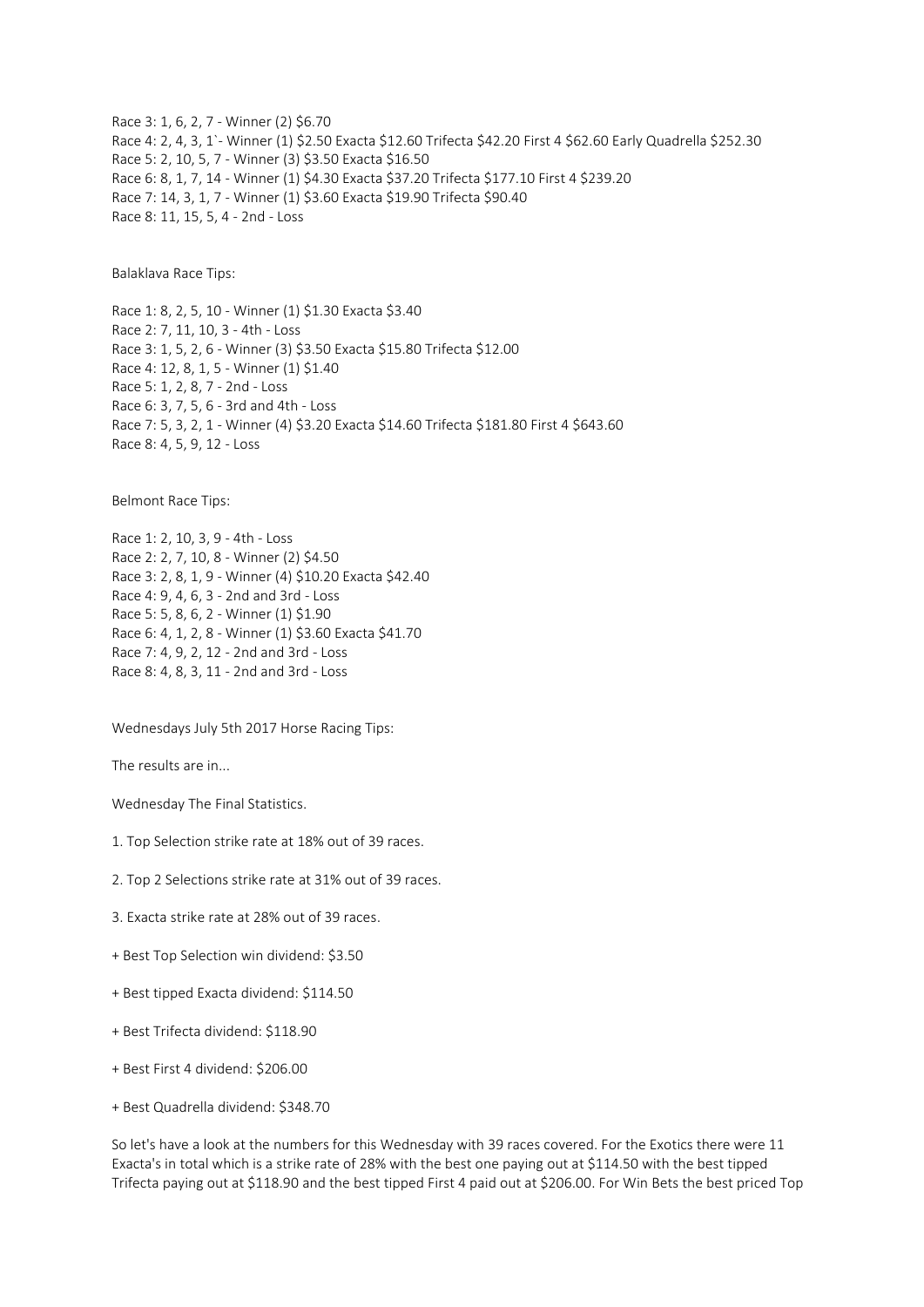Selection winner was at \$3.50 with the strike rate for the Top Selection sitting at 18% with the strike rate for the Top 2 Selections sitting at 31% of all races run. With Quadrella's the best today paid out at \$348.70. And so that wraps up this Wednesdays racing and the day started off very well but fell away in the later half with some real surprising results filling the placings.

Special Suggested Bet Of The Day:

Gold Coast Race 7 Banker Exacta:

3 / 8, 11, 10

So its 3 for 1st and 8, 11, 10 for 2nd.

Total Cost: \$12 buys a 400% share of the dividend.

Where The Money Is: Those runners which stand out as being well supported early.

Sandown Race 5 No 11 Brassy Belle at \$8.00 and there is quite a lot of early money support for this one and is right in there with a great chance today.

Canterbury Race 4 No 7 Vienna Romance at \$7.00 has attracted quite a bit of support early and is worth noting.

Best Longshot's Of The Day:

Belmont Race 6 No 11 Grinding Hard at \$41.00 a little bit of money early for this one and might be worth a small eachway bet as an interest.

Best Quaddie Of The Day:

Sandown Quadrella:

Race 5: 11, 4, 15, 13 Race 6: 5, 8, 6, 4 Race 7: 6, 9, 3, 12 Race 8: 5, 11, 14, 8

Total Cost: \$13 buys a 5% share of the dividend.

Today's Race Tips:

Gold Coast Race Tips:

Race 1: 4, 5, 7, 6 - Winner (3) \$3.60 Exacta \$8.50 Race 2: 3, 10, 7, 4 - 2nd, 3rd and 4th - Loss Race 3: 13, 7, 3, 12 - Winner (1) \$2.90 Exacta \$11.40 Race 4: 1, 5, 7, 3 - Winner (2) \$8.90 Exacta \$114.50 Race 5: 3, 6, 4, 8 - 2nd and 4th - Loss Race 6: 3, 10, 5, 4 - 2nd and 4th - Loss Race 7: 3, 8, 11, 10 - 3rd and 4th - Loss Race 8: 12, 2, 7, 6 - 2nd and 4th - Loss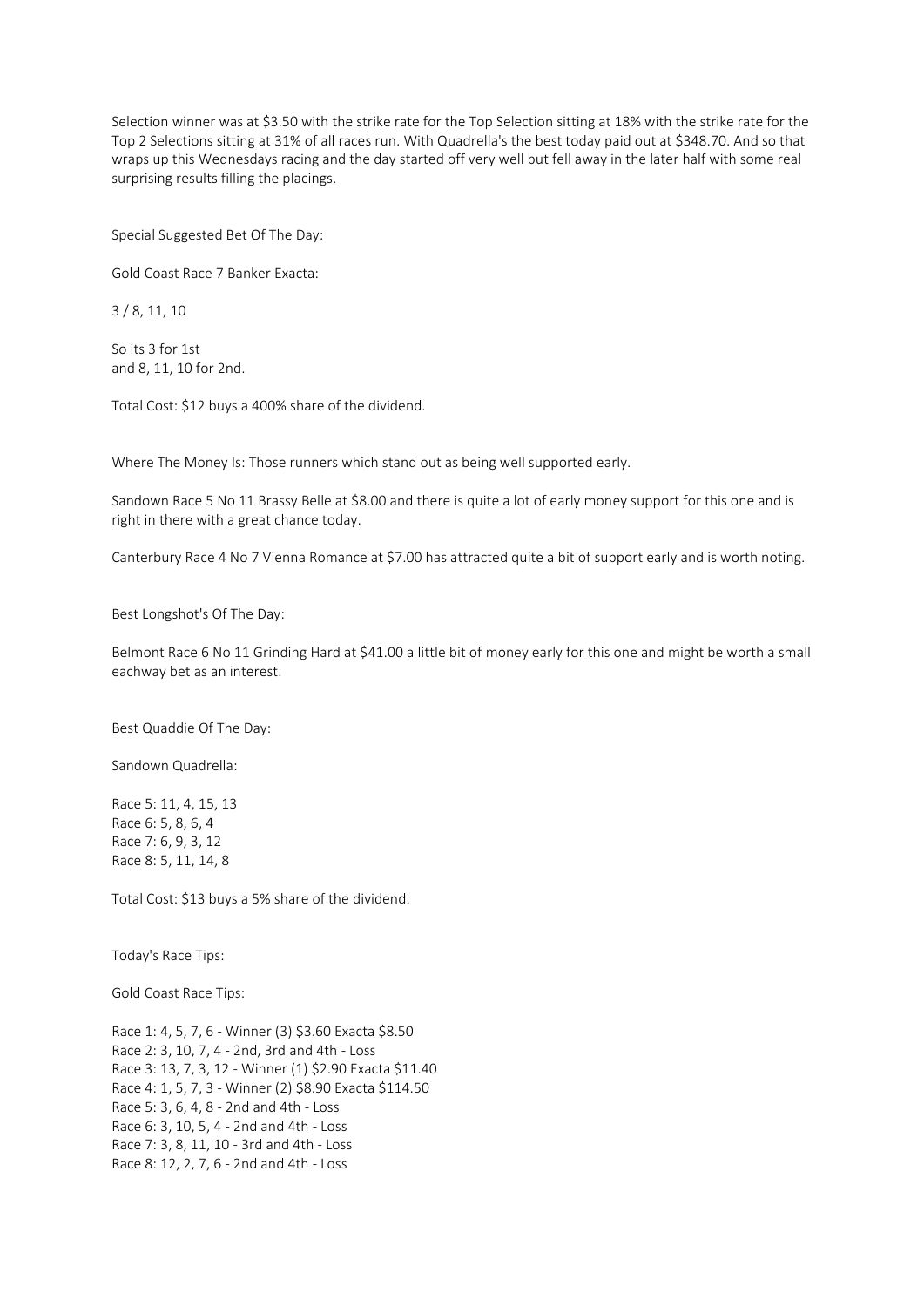Canterbury Race Tips:

Race 1: 8, 1, 3, 6 - Winner (1) \$1.60 Race 2: 5, 3, 4, 1 - Winner (1) \$3.50 Exacta \$33.30 Trifecta \$118.90 Race 3: 7, 2, 4, 3 - 2nd and 3rd - Loss Race 4: 7, 4, 5, 8 - Winner (3) \$6.70 Exacta \$39.30 Race 5: 2, 3, 4, 9 - Winner (1) \$1.90 Exacta \$7.60 Trifecta \$41.20 Race 6: 5, 13, 4, 12 - Winner (2) \$9.00 Race 7: 5, 6, 3, 12 - 3rd and 4th - Loss

Sandown Race Tips:

Race 1: 1, 4, 8, 7 - Winner (1) \$1.60 Race 2: 6, 10, 3, 7 - Winner (3) \$5.50 Race 3: 4, 8, 2, 7 - Winner (4) \$7.70 Exacta \$35.00 Race 4: 4, 2, 6, 9 - Winner (2) \$5.20 Exacta \$15.60 Trifecta \$48.20 First 4 \$206.00 Early Quadrella \$348.70 Race 5: 11, 4, 15, 13 - 2nd and 4th - Loss Race 6: 5, 8, 6, 4 - 2nd and 3rd - Loss Race 7: 6, 9, 3, 12 - 2nd and 4th - Loss Race 8: 5, 11, 14, 8 - Winner (3) \$11.10

Murray Bridge Race Tips:

Race 1: 1, 4, 3, 2 - Winner (1) \$1.60 Exacta \$5.00 Race 2: 2, 1, 6, 5 - Winner (2) \$2.60 Exacta \$4.20 Trifecta \$11.00 First 4 \$33.20 Race 3: 5, 4, 7, 3 - 2nd, 3rd and 4th - Loss Race 4: 1, 8, 9, 10 - 2nd and 4th - Loss Race 5: 9, 5, 8, 15 - 3rd and 4th - Loss Race 6: 2, 3, 4, 5 - Winner (4) \$15.20 Race 7: 6, 11, 10, 7 - 2nd and 4th - Loss Race 8: 5, 7, 6, 3 - Winner (3) \$7.80

Belmont Race Tips:

Race 1: 13, 1, 6, 11 - Winner (2) \$6.50 Exacta \$10.50 Race 2: 3, 2, 12, 7 - Winner (3) \$8.30 Race 3: 2, 10, 1, 3 - Winner (4) \$5.90 Race 4: 2, 6, 5, 11 - 3rd - Loss Race 5: 6, 4, 13, 7 - Loss Race 6: 4, 2, 11, 3 - Winner (1) \$2.60 Race 7: 4, 3, 2, 1 - 3rd and 4th - Loss Race 8: 9, 2, 8, 10 - 2nd, 3rd and 4th - Loss

Wednesdays June 28th 2017 Horse Racing Tips:

The results are in...

Wednesday The Final Statistics.

1. Top Selection strike rate at 38% out of 48 races.

2. Top 2 Selections strike rate at 54% out of 48 races.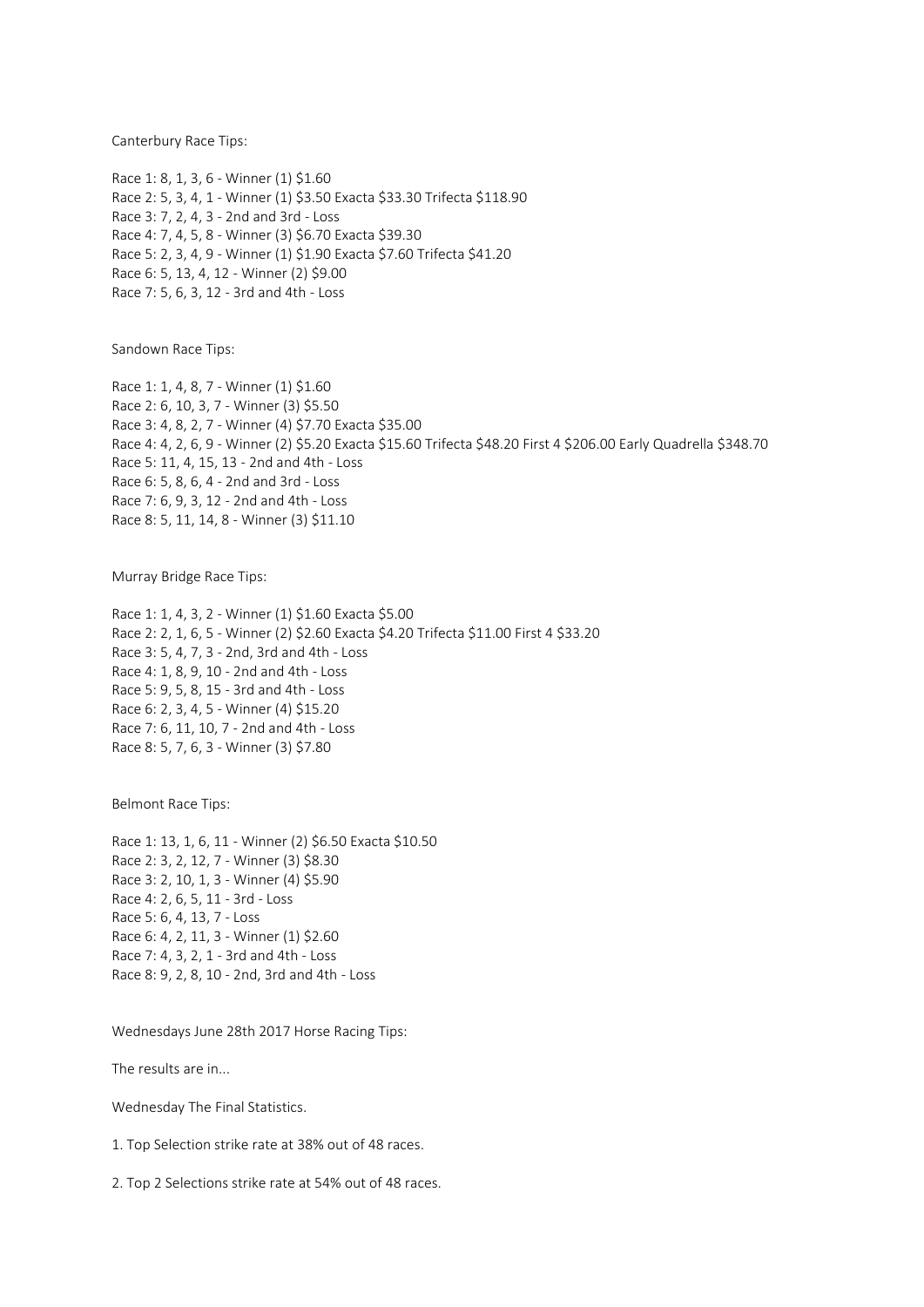- 3. Exacta strike rate at 44% out of 48 races.
- + Best Top Selection win dividend: \$7.90
- + Best tipped Exacta dividend: \$60.10
- + Best Trifecta dividend: \$391.60
- + Best First 4 dividend: \$1504.80
- + Best Quadrella dividend: \$1092.70

So let's have a look at the numbers for this Wednesdays racing with 48 races covered. For the Exotics there were 21 Exacta's in total which is a strike rate of 44% with the biggest one paying out at \$60.10 with the best tipped Trifecta paying out at \$391.60 and the best tipped First 4 paid out at \$1504.80. For Win Bets the best priced Top Selection winner was at \$7.90 with the strike rate for the Top Selection sitting at 38% with the strike rate for the Top 2 Selections sitting at 54% of all races run. With Quadrella's the best today paid out at \$1092.70. And so that wraps up this Wednesdays racing on what turned out to be another very good day.

Special Suggested Bet Of The Day:

Doomben Race 2 Multi Exacta:

2, 9 / 2, 9, 10, 6

So its 2 and 9 for 1st and 2, 9, 10, 6 for 2nd.

Total Cost: \$12 buys a 200% share of the dividend.

Result - A tiny loss as paid out at \$10.80 for 200%

Doomben Race 6 Multi Exacta:

1, 2 / 1, 2, 9, 10

So its 1 and 2 for 1st and 1, 2, 9, 10 for 2nd.

Total Cost: \$12 buys a 200% share of the dividend.

Result - Again a small loss as paid out at \$6.20 for 200%

Where The Money Is: Those runners which stand out as being well supported early.

Doomben Race 8 No 11 Mt Cha Cha at \$5.50 some good strong early money around for this one today.

Gawler Race 8 No 8 Exalted Gem at \$14.00 some nice money around for this one early today at the nice odds.

Best Longshot's Of The Day: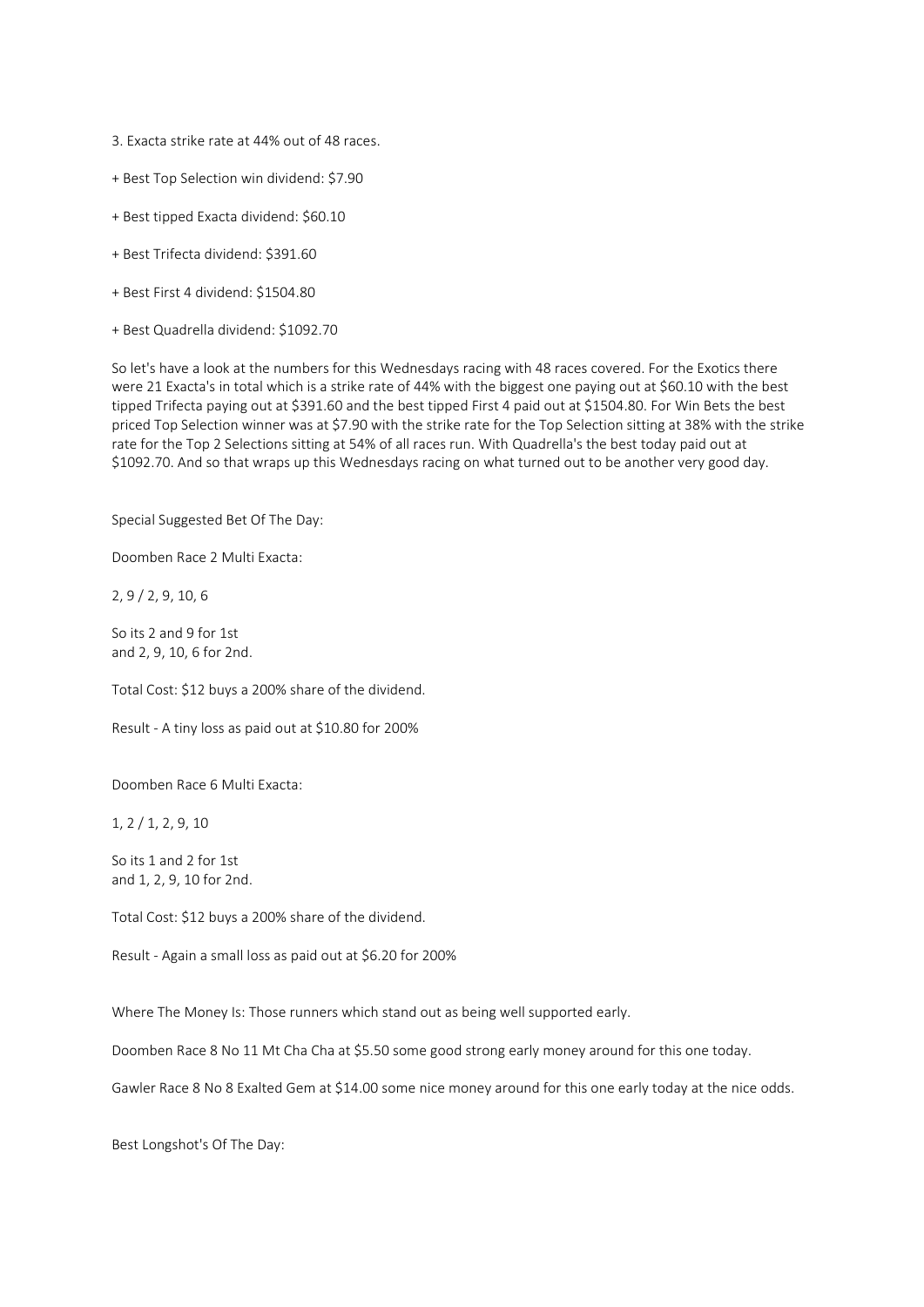Warwick Farm Race 7 No 6 Better Be Good at \$16.00 and there is some nice support for this one early so just may well be worth keeping a little safe.

Best Quaddie Of The Day:

Doomben Quadrella:

Race 5: 10, 8, 3, 1 Race 6: 1, 2, 9, 10 Race 7: 2, 10, 13, 5 Race 8: 11, 3, 10, 4

Total Cost: \$13 buys a 5% share of the dividend.

Today's Race Tips:

Doomben Race Tips:

Race 1: 1, 3, 6, 5 - Winner (2) \$4.30 Race 2: 2, 9, 10, 6 - Winner (1) \$2.40 Exacta \$5.40 Race 3: 3, 13, 11, 5 - Winner (1) \$3.20 Race 4: 4, 6, 5, 7 - Winner (3) \$4.90 Exacta \$25.10 Early Quadrella \$298.40 Race 5: 10, 8, 3, 1 - Winner (4) \$6.70 Race 6: 1, 2, 9, 10 - Winner (1) \$1.90 Exacta \$3.10 Race 7: 2, 10, 13, 5 - Winner (1) \$2.40 Race 8: 11, 3, 10, 4 - 4th - Loss

Warwick Farm Race Tips:

Race 1: 5, 8, 6, 2 - Winner (1) \$2.60 Exacta \$5.40 Trifecta \$38.00 First 4 \$103.60 Race 2: 2, 4, 5, 1 - Winner (2) \$6.90 Exacta \$35.70 Trifecta \$93.00 First 4 \$142.40 Race 3: 6, 2, 1, 5 - Winner (1) \$5.90 Race 4: 1, 9, 6, 3 - Winner (1) \$5.10 Exacta \$23.60 Early Quadrella \$665.20 Race 5: 6, 2, 9, 5 - Winner (1) \$3.10 Exacta \$27.50 Race 6: 2, 8, 4, 1 - 2nd and 4th - Loss Race 7: 2, 6, 5, 12 - Winner (1) \$2.50

Sandown Race Tips:

Race 1: 9, 2, 5, 1 - 2nd and 3rd - Loss Race 2: 3, 2, 1, 9 - 2nd and 3rd - Loss Race 3: 5, 9, 14, 3 - 2nd and 3rd - Loss Race 4: 3, 1, 12, 13 - Loss Race 5: 9, 10, 15, 14 - Winner (1) \$1.90 Exacta \$5.90 Trifecta \$33.50 Race 6: 7, 1, 3, 6 - Winner (3) \$3.80 Exacta \$14.70 Race 7: 9, 14, 13, 8 - Winner (3) \$10.50 Race 8: 7, 8, 18, 16 - 4th - Loss

Ballina Race Tips:

Race 1: 1, 4, 5, 3 - Winner (2) \$1.50 Exacta \$4.20 Trifecta \$4.60 First 4 \$3.60 Race 2: 1, 8, 6, 7 - Winner (2) \$8.80 Exacta \$60.10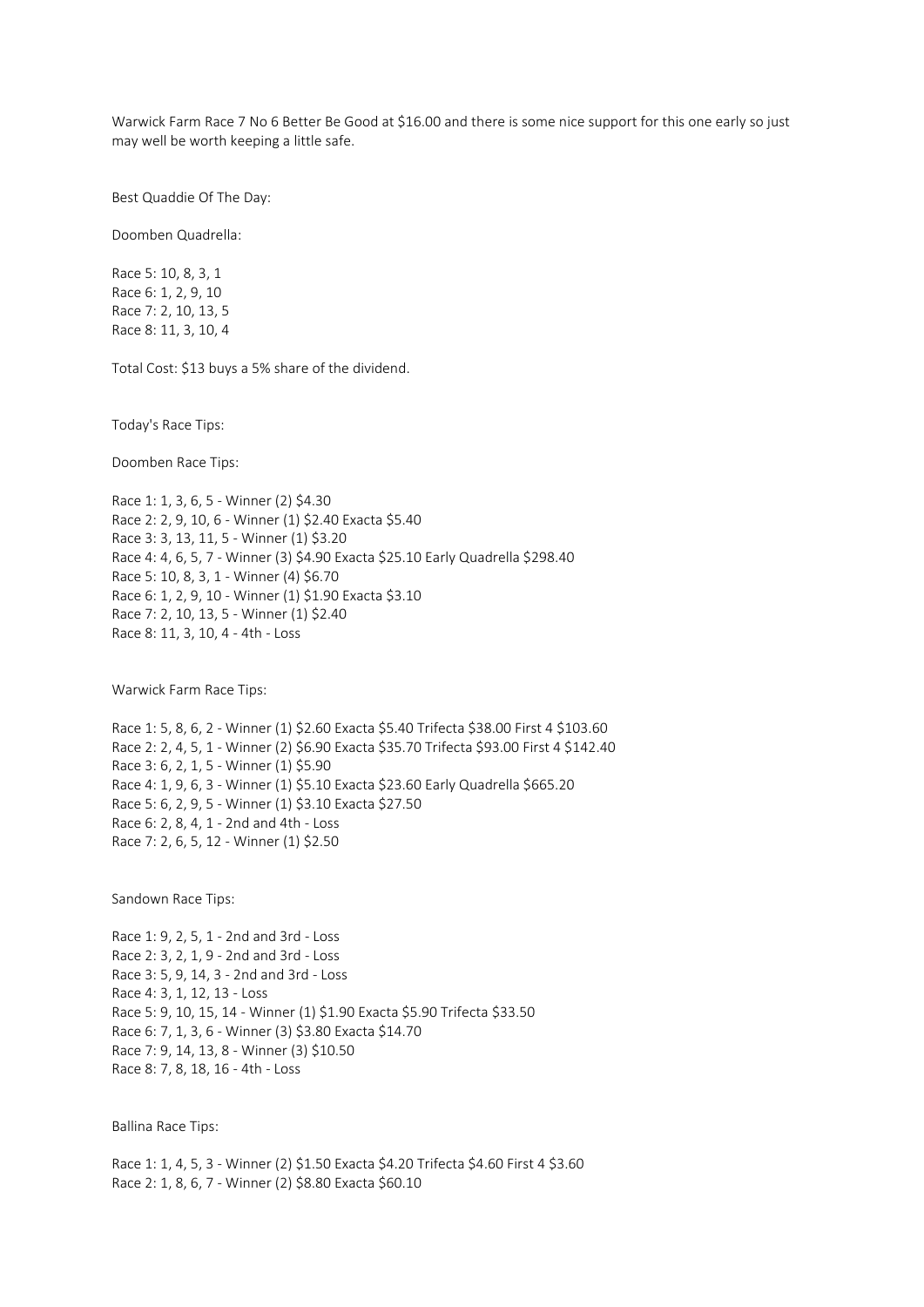Race 3: 10, 9, 4, 6 - 2nd and 3rd - Loss Race 4: 2, 6, 5, 1 - Winner (1) \$3.10 Exacta \$9.20 Race 5: 7, 9, 10, 3 - Winner (4) \$7.00 Exacta \$44.60 Trifecta \$195.50 Race 6: 2, 8, 10, 9 - Winner (2) \$3.60 Exacta \$15.30 Race 7: 5, 3, 11, 9 - Winner (2) \$7.90 Quadrella \$1092.70

Gawler Race Tips:

Race 1: 3, 2, 9, 7 - Winner (1) \$2.80 Exacta \$22.20 Race 2: 9. 8. 4, 10 - 2nd and 4th - Loss Race 3: 1, 12, 6, 11 - Winner (1) \$1.60 Race 4: 1, 4, 8, 5 - Winner (3) \$3.50 Exacta \$19.70 Trifecta \$35.70 Race 5: 6, 5, 3, 1 - Winner (1) \$4.30 Race 6: 2, 7, 6, 5 - 2nd and 3rd - Loss Race 7: 2, 6, 8, 9 - Winner (1) \$2.00 Exacta \$12.80 Race 8: 8, 4, 5, 7 - Loss Race 9: 6, 2, 1, 4 - Winner (4) \$2.20 Exacta \$16.20 Trifecta \$64.70 First 4 \$125.00

Belmont Race Tips:

Race 1: 1, 2, 4, 3 - Winner (2) \$2.50 Race 2: 9, 5, 3, 1 - Winner (1) \$1.30 Race 3: 9, 8, 3, 6 - Winner (1) \$3.00 Exacta \$38.60 Trifecta \$391.60 First 4 \$1504.80 Race 4: 3, 1, 2, 9 - 3rd and 4th - Loss Race 5: 4, 2, 7, 5 - Winner (4) \$4.90 Exacta \$22.00 Race 6: 4, 5, 6, 1 - Winner (3) \$6.00 Race 7: 7, 15, 11, 10 - Winner (1) \$7.90 Exacta \$45.30 Race 8: 10, 6, 2, 4 - Winner (3) \$6.20 Race 9: 6, 12, 3, 5 - Winner (1) \$1.80 Quadrella \$591.80

Wednesdays June 21st 2017 Horse Racing Tips:

The results are in...

Wednesday The Final Statistics.

- 1. Top Selection strike rate at 24% out of 38 races.
- 2. Top 2 Selections strike rate at 50% out of 38 races.
- 3. Exacta strike rate at 39% out of 38 races.
- + Best Top Selection win dividend: \$4.20
- + Best tipped Exacta dividend: \$51.00
- + Best Trifecta dividend: \$126.10
- + Best First 4 dividend: \$238.60
- + Best Quadrella dividend: \$4370.50

So let's have a look at the numbers for this Wednesday with 38 races covered. For the Exotics there were 15 Exacta's in total which is a strike rate of 39% with the best one paying out at \$51.00 with the best tipped Trifecta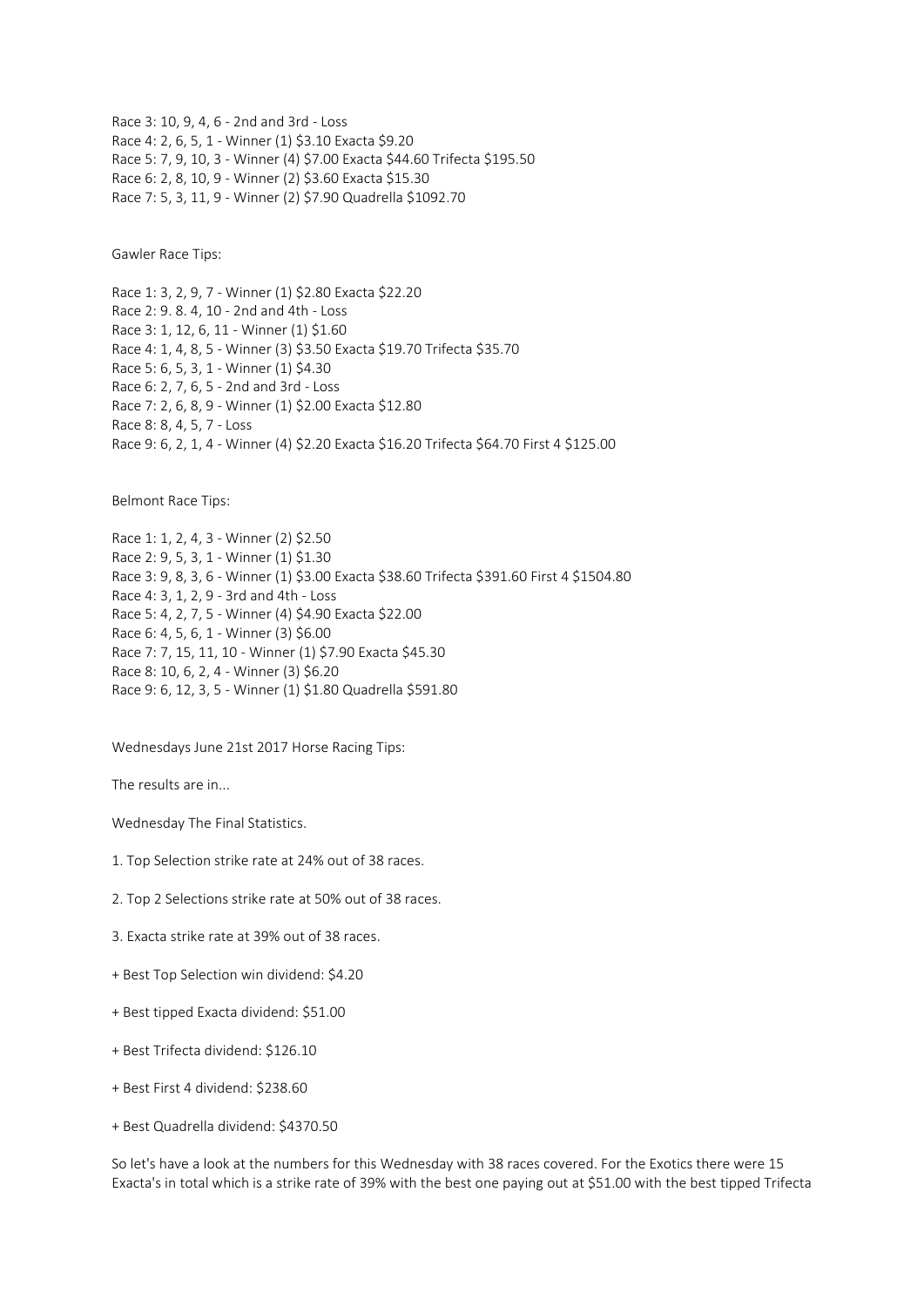paying out at \$126.10 and the best tipped First 4 paid out at \$238.60. For Win Bets the best priced Top Selection winner was at \$4.20 with the strike rate for the Top Selection sitting at 24% with the strike rate for the Top 2 Selections sitting at 50% of all races run. With Quadrella's the best today paid out at \$4370.50. And so that wraps this Wednesdays racing on what was an enjoyable and mostly productive day.

Special Suggested Bet Of The Day:

Balaklava Race 5 Multi Exacta:

2, 6 / 2, 6, 9, 11

So its 2 and 6 for 1st and 2, 6, 9, 11 for 2nd.

Total Cost: \$12 buys a 200% share of the dividend.

Where The Money Is: Those runners which stand out as being well supported early.

Bendigo Race 7 No 10 Kevin's Time at \$6.00 and there is an interesting amount of money flowing early for this one.

Best Longshot's Of The Day:

Nothing to report today.

Best Quaddie Of The Day:

Bendigo Quadella:

Race 5: 4, 3, 8, 1 Race 6: 10, 11, 15, 8 Race 7: 10, 15, 6, 8 Race 8: 5, 2, 8, 10

Total Cost: \$13 buys a 5% share of the dividend.

Today's Race Tips:

Gold Coast Race Tips:

Race 1: 9, 6, 8, 4 - Winner (4) \$7.20 Exacta \$20.20 Trifecta \$89.90 Race 2: 11, 5, 14, 16 - Winner (4) \$14.00 Race 3: 2, 12, 13, 11 - 3rd - Loss Race 4: 10, 1, 2, 6 - Winner (1) \$1.30 Exacta \$5.20 Trifecta \$21.80 First 4 \$125.20 Race 5: 4, 3, 2, 1 - 3rd and 4th - Loss Race 6: 2, 6, 9, 4 - Winner (3) \$10.60 Exacta \$23.40 Trifecta \$79.80 Race 7: 6, 3, 1, 8 - 2nd, 3rd and 4th - Loss Race 8: 11, 5, 10, 2 - Winner (2) \$5.70

Canterbury Race Tips: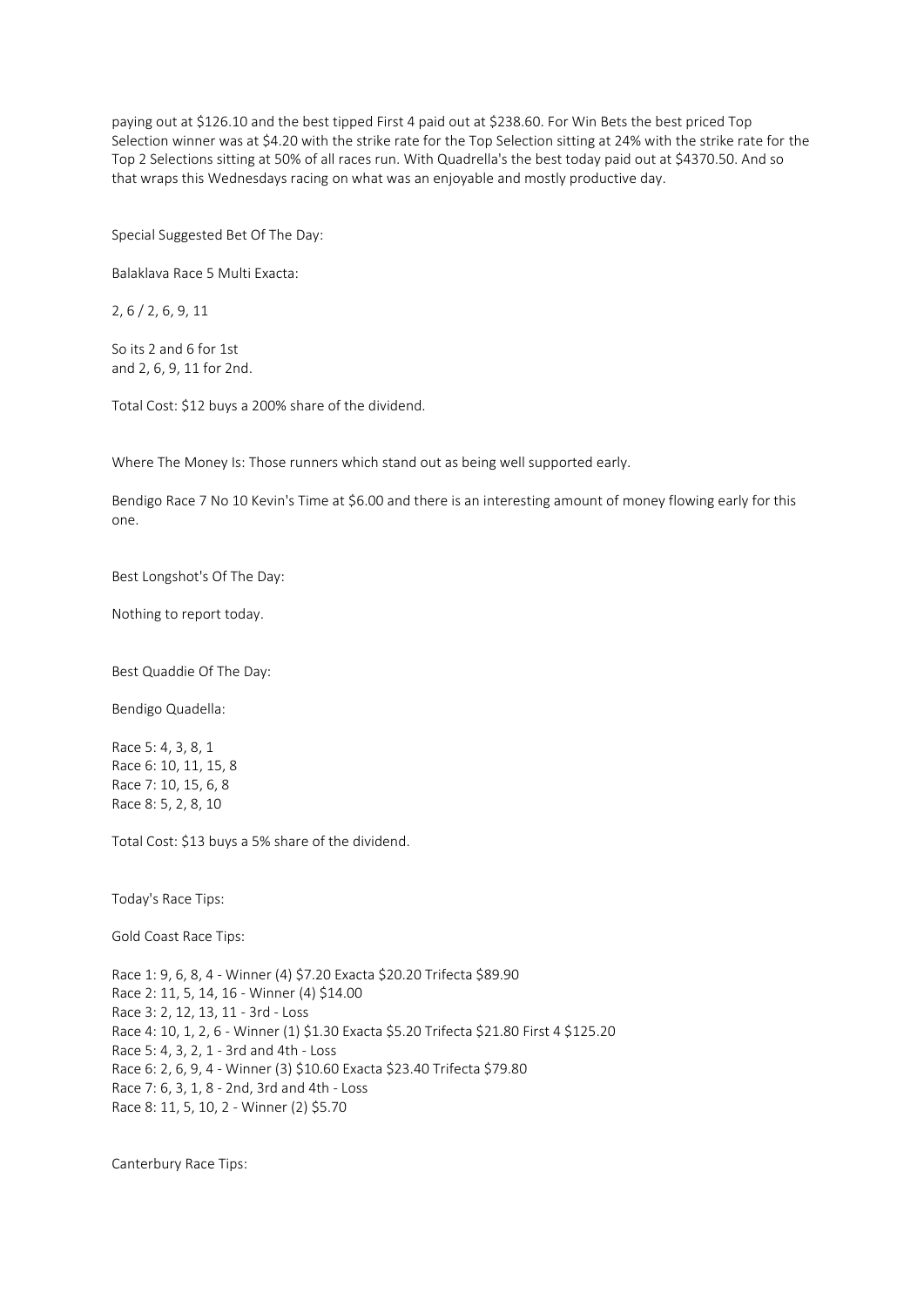Race 1: 8, 1, 10, 6 - Winner (4) \$9.60 Exacta \$28.70 Race 2: 5, 7, 2, 6 - Winner (2) \$2.80 Exacta \$9.30 Trifecta \$35.50 Race 3: 5, 3, 1, 7 - Winner (2) \$6.40 Exacta \$32.30 Race 4: 5, 10, 3, 6 - Winner (2) \$7.80 Early Quadrella \$4370.50 Race 5: 1, 3, 5, 7 - Winner (2) \$3.00 Race 6: 1, 2, 7, 6 - Winner (2) \$1.90 Exacta \$22.30 Trifecta \$126.10 First 4 \$238.60 Race 7: 13, 9, 4, 16 - Winner (1) \$3.10 Quadrella \$318.60

Bendigo Race Tips:

Race 1: 13, 14, 16, 2 - Winner (4) \$3.30 Exacta \$18.80 Race 2: 9, 12, 8, 7 - 3rd - Loss Race 3: 9, 17, 7, 2 - Winner (2) \$5.90 Race 4: 2, 4, 5, 7 - Winner (1) \$2.60 Race 5: 4, 3, 8, 1 - Winner (1) \$3.20 Exacta \$23.60 Trifecta \$100.10 Race 6: 10, 11, 15, 8 - Winner (1) \$4.00 Race 7: 10, 15, 6, 8 - 2nd, 3rd and 4th - Loss Race 8: 5, 2, 8, 10 - Winner (3) \$8.20

Balaklava Race Tips:

Race 1: 1, 3, 2, 4 - Winner (3) \$3.30 Exacta \$7.50 Trifecta \$22.80 First 4 \$46.60 Race 2: 2, 1, 7, 6 - Winner (4) \$15.10 Exacta \$26.10 Race 3: 5, 8, 1, 2 - Winner (1) \$2.00 Exacta \$8.90 Trifecta \$29.10 Race 4: 5, 4, 2, 6 - Winner (1) \$2.70 Exacta \$10.50 Early Quadrella \$1396.10 Race 5: 6, 2, 9, 11 - Winner (2) \$3.20 Race 6: 5, 2, 8, 10 - Winner (2) \$8.00 Exacta \$51.00 Race 7: 3, 6, 5, 2 - Winner (1) \$2.00 Race 8: 4, 3, 2, 6 - Winner (2) \$2.60 Quadrella \$181.70

Belmont Race Tips:

Race 1: 6, 2, 11, 12 - Winner (4) \$5.60 Exacta \$20.10 Trifecta \$87.50 Race 2: 4, 8, 11, 1 - 2nd and 4th - Loss Race 3: 5, 3, 1, 4 - 2nd - Loss Race 4: 5, 12, 11, 1 - Winner (1) \$4.20 Race 5: 5, 10, 1, 6 - 2nd and 3rd - Loss Race 6: 11, 3, 4, 12 - 3rd - Loss Race 7: 8, 3, 5, 2 - 2nd and 4th - Loss

Wednesdays June 14th 2017 Horse Racing Tips:

The results are in...

Wednesday The Final Statistics.

1. Top Selection strike rate at 28% out of 39 races.

2. Top 2 Selections strike rate at 56% out of 39 races.

3. Exacta strike rate at 49% out of 39 races.

+ Best Top Selection win dividend: \$7.90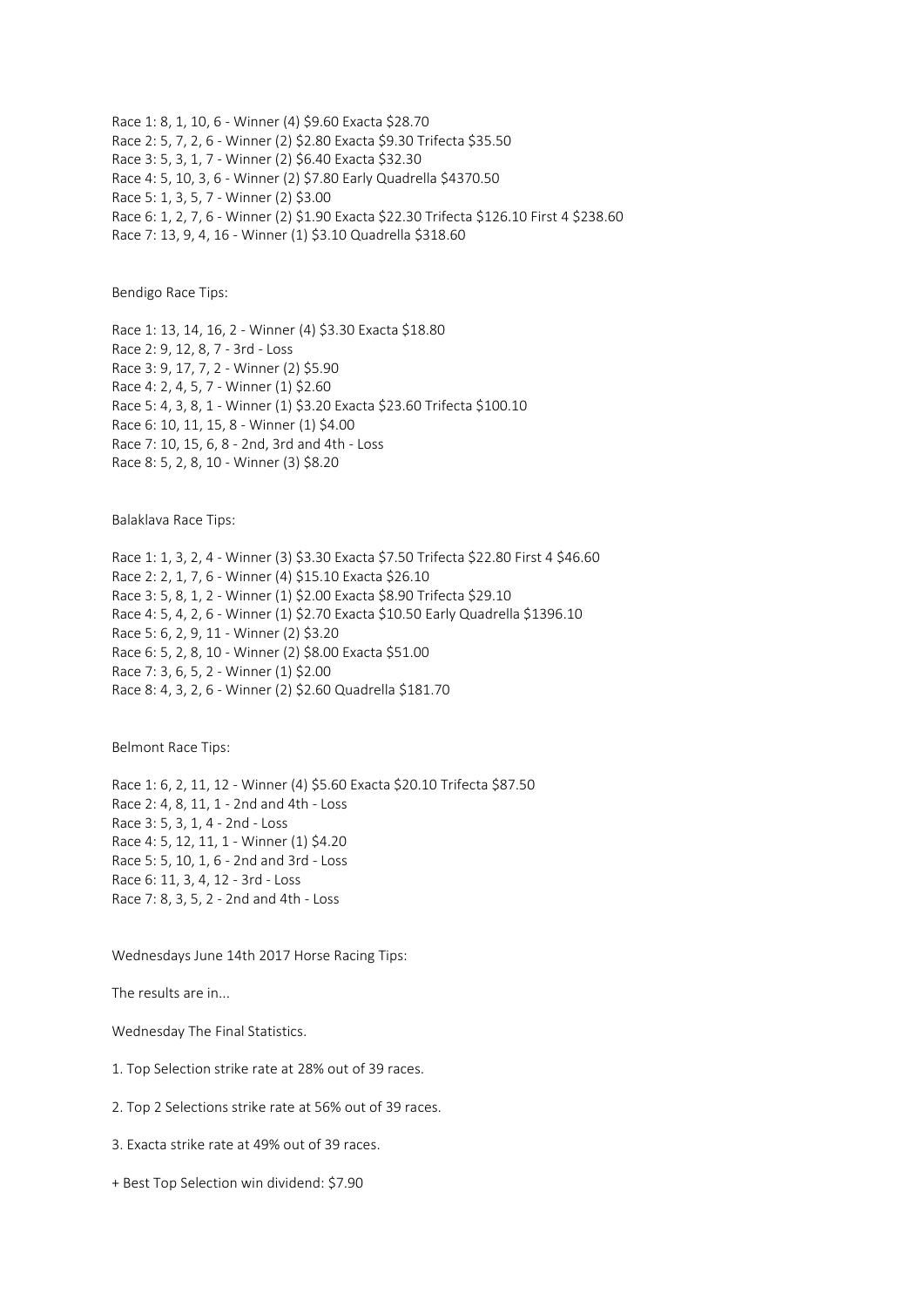+ Best tipped Exacta dividend: \$43.50

+ Best Trifecta dividend: \$157.40

+ Best First 4 dividend: \$350.60

+ Best Quadrella dividend: \$738.10

So let's have a look at the numbers for this Wednesday with 39 races covered. For the Exotics there were 19 Exacta's in total which is a strike rate of 49% with the best one paying out at \$43.50 with the best tipped Trifecta paying out at \$157.40 and the best tipped First 4 paid out at \$350.60. For Win Bets the best priced Top Selection winner was at \$4.50 with the strike rate for the Top Selection sitting at 28% with the strike rate for the Top 2 Selections sitting at 56% of all races run. With Quadrella's the best today paid out at \$738.10. And that wraps up this Wednesdays racing on what turned out to be a more than productive day and I hope all did well.

Special Suggested Bet Of The Day:

Sandown Race 4 Multi Exacta:

2, 5 / 2, 5, 8, 10

So its 2 and 5 for 1st and 2, 5, 8, 10 for 2nd.

Total Cost: \$12 buys a 200% share of the dividend.

Where The Money Is: Those runners which stand out as being well supported early.

Nothing to really report today.

Best Longshot's Of The Day:

Nothing to really report today.

Best Quaddie Of The Day:

Sandown Quadrella:

Race 5: 3, 8, 7, 11 Race 6: 19, 9, 4, 8 Race 7: 8, 3, 7, 5 Race 8: 9, 12, 5, 8

Total Cost: \$13 buys a 5% share of the dividend.

Today's Race Tips:

Sunshine Coast Race Tips:

Race 1: 9, 2, 4, 3 - Winner (4) \$6.50 Exacta \$26.40 Race 2: 1, 4, 7, 2 - Winner (1) \$2.80 Exacta \$7.40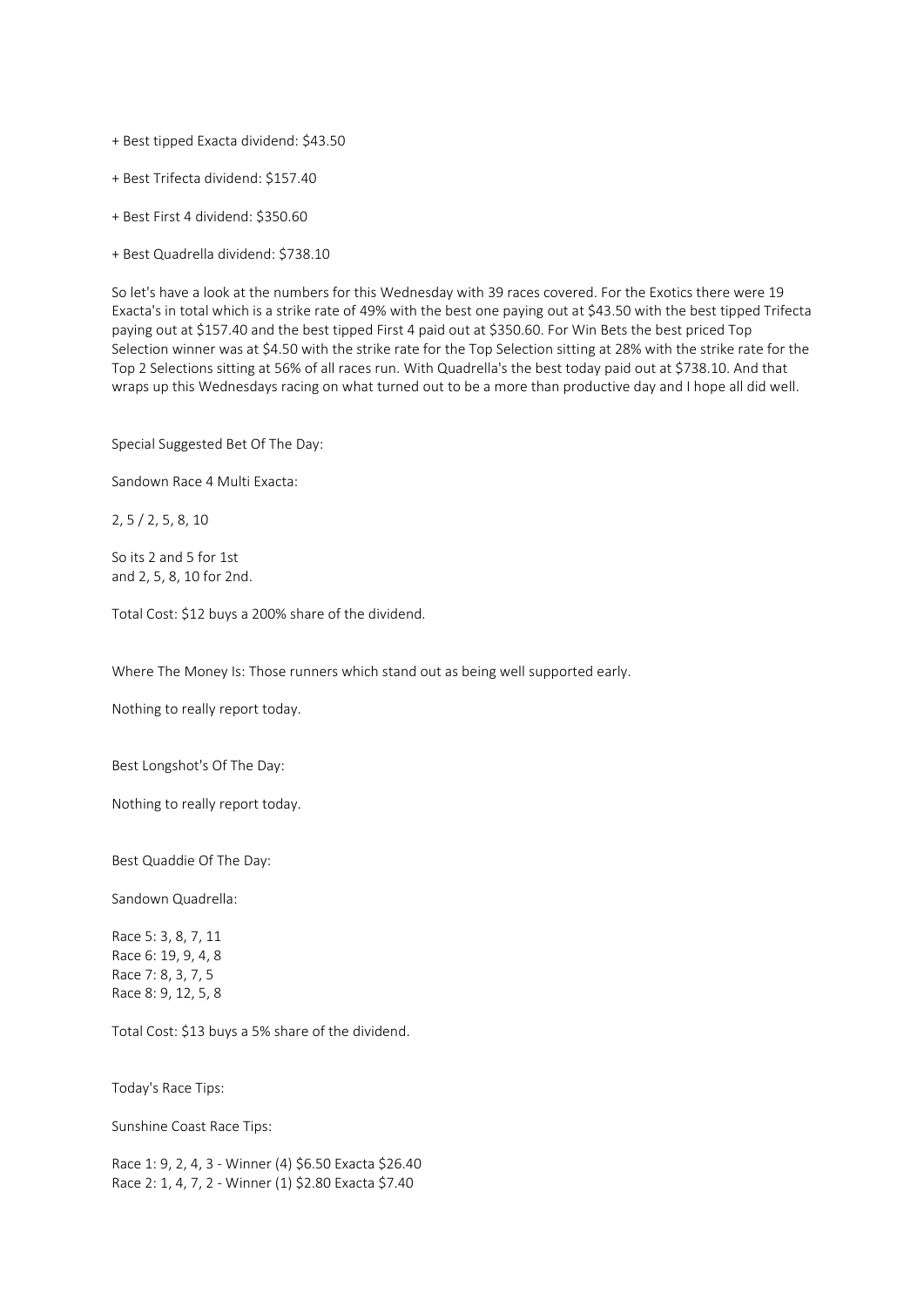Race 3: 6, 7, 5, 8 - Winner (3) \$2.80 Exacta \$7.20 Trifecta \$15.60 First 4 \$24.80 Race 4: 4, 1, 8, 6 - Winner (1) \$3.10 Exacta \$9.30 Trifecta \$26.50 Early Quadrella \$231.80 Race 5: 10, 4, 6, 11 - Winner (2) \$2.30 Exacta \$9.30 Trifecta \$157.40 First 4 \$239.20 Race 6: 2, 4, 7, 8 - Winner (2) \$3.80 Exacta \$28.60 Race 7: 11, 3, 2, 12 - 2nd and 4th - Loss Race 8: 7, 12, 1, 11 - Winner (2) \$8.80 Exacta \$26.40 Trifecta \$87.40

Canterbury Race Tips:

Race 1: 8, 5, 9, 2 - Winner (1) \$2.30 Race 2: 2, 8, 7, 5 - Winner (3) \$4.30 Exacta \$11.30 Trifecta \$116.50 Race 3: 2, 3, 6, 5 - Winner (2) \$2.80 Exacta \$3.60 Trifecta \$8.60 First 4 \$6.60 Race 4: 4, 9, 5, 3 - 3rd - Loss Race 5: 1, 9, 8, 2 - Winner (1) \$3.90 Race 6: 6, 4, 2, 3 - Winner (2) \$3.50 Exacta \$16.60 Race 7: 7, 10, 3, 6 - Winner (1) \$4.50 Exacta \$29.00

Sandown Race Tips:

Race 1: 11, 8, 9, 1 - Winner (1) \$2.20 Exacta \$12.00 Trifecta \$54.10 Race 2: 8, 4, 9, 3 - Winner (4) \$4.20 Exacta \$17.60 Trifecta \$63.50 Race 3: 5, 1, 6, 4 - Winner (2) \$3.70 Exacta \$24.40 Trifecta \$65.00 Race 4: 2, 5, 8, 10 - Winner (2) \$2.60 Early Quadrella \$182.40 Race 5: 3, 8, 7, 11 - 2nd, 3rd and 4th - Loss Race 6: 19, 9, 4, 8 - 2nd, 3rd and 4th - Loss Race 7: 8, 3, 7, 5 - Winner (1) \$2.90 Race 8: 9, 12, 5, 8 - 2nd and 4th - Loss

Gawler Race Tips:

Race 1: 1, 3, 8, 7 - Winner (2) \$4.50 Exacta \$9.80 Race 2: 9, 6, 2, 10 - Winner (1) \$2.80 Race 3: 1, 4, 6, 5 - Winner (2) \$3.90 Exacta \$22.50 Race 4: 4, 7, 6, 2 - Winner (2) \$4.60 Exacta \$19.80 Trifecta \$85.10 First 4 \$229.40 Early Quadrella \$738.10 Race 5: 1, 7, 2, 5 - Winner (3) \$2.30 Race 6: 6, 4, 5, 8 - Winner (3) \$6.40 Exacta \$43.50 Trifecta \$126.60 First 4 \$350.60 Race 7: 8, 3, 10, 7 - Winner (3) \$6.70 Race 8: 3, 2, 6, 12 - 3rd - Loss

Belmont Race Tips:

Race 1: 1, 4, 5, 8 - Winner (1) \$2.20 Race 2: 6, 1, 7, 3 - 3rd - Loss Race 3: 9, 11, 1, 6 - Winner (1) \$2.20 Race 4: 2, 3, 8, 7 - 4th - Loss Race 5: 2, 10, 9, 8 - 2nd, 3rd and 4th - Loss Race 6: 5, 10, 6, 9 - Winner (1) \$2.90 Exacta \$15.00 Race 7: 3, 2, 5, 10 - 2nd - Loss Race 8: 7, 8, 6, 10 - Winner (2) \$2.90

Wednesdays June 7th 2017 Horse Racing Tips: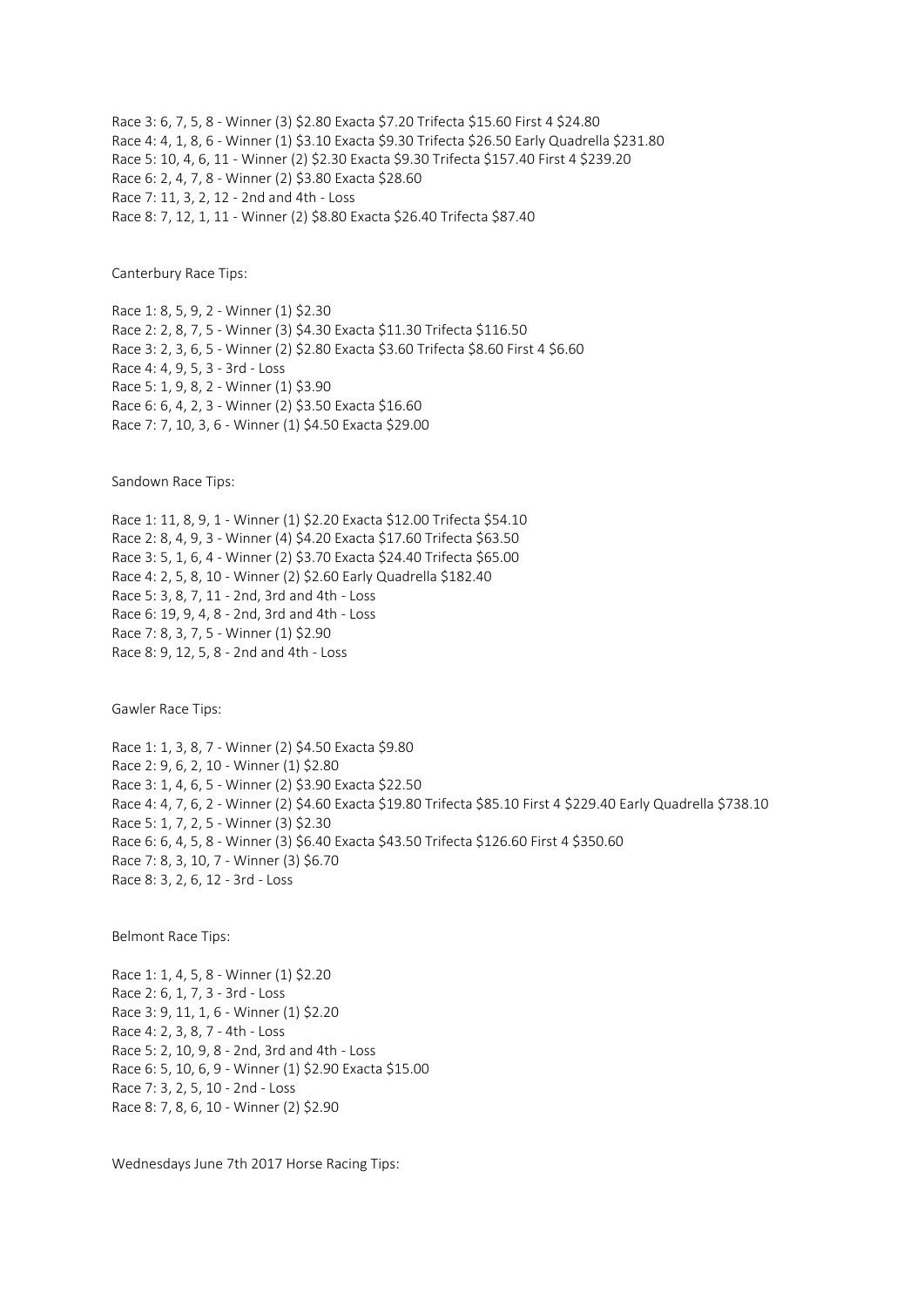The results are in...

Wednesday The Final Statistics.

- 1. Top Selection strike rate at 32% out of 38 races.
- 2. Top 2 Selections strike rate at 50% out of 38 races.
- 3. Exacta strike rate at 47% out of 38 races.
- + Best Top Selection win dividend: \$7.90
- + Best tipped Exacta dividend: \$54.10
- + Best Trifecta dividend: \$231.40
- + Best First 4 dividend: \$133.80
- + Best Quadrella dividend: \$955.50

So let's have a look at the numbers for this Wednesday with 38 races covered. For the Exotics there were 18 Exacta's in total which is a strike rate of 47% with the best one paying out at \$54.10 with the best tipped Trifecta paying out at \$231.40 and the best tipped First 4 paid out at \$133.80. For Win Bets the best priced Top Selection winner was at \$7.90 with the strike rate for the Top Selection sitting at 32% with the strike rate for the Top 2 Selection sitting at 50% of all races run. With Quadrella's the best today paid out at \$955.50. And that wraps up this Wednesdays racing on what turned out to be a great & enjoyable day and I hope this is how everything worked out for everyone.

Special Suggested Bet Of The Day:

Balaklava Race 4 Multi Exacta:

15, 1 / 15, 1, 5, 13

So its 15 and 1 for 1st and 15, 1, 5, 13 for 2nd

Total Cost: \$12 buys a 200% share of the dividend.

Result - A win and paid out at \$28.60 for 200%

Where The Money Is: Those runners which stand out as being well supported early.

Sandown Race 8 No 8 Exacting at \$7.00 quite a strong push for this one in early betting which brings it under notice.

Best Longshot's Of The Day:

Balaklava Race 8 No 3 Alphabetic at \$18.00 a little bit of support for this one early at the odds and it is an open race so is there in the mix.

Best Quaddie Of The Day: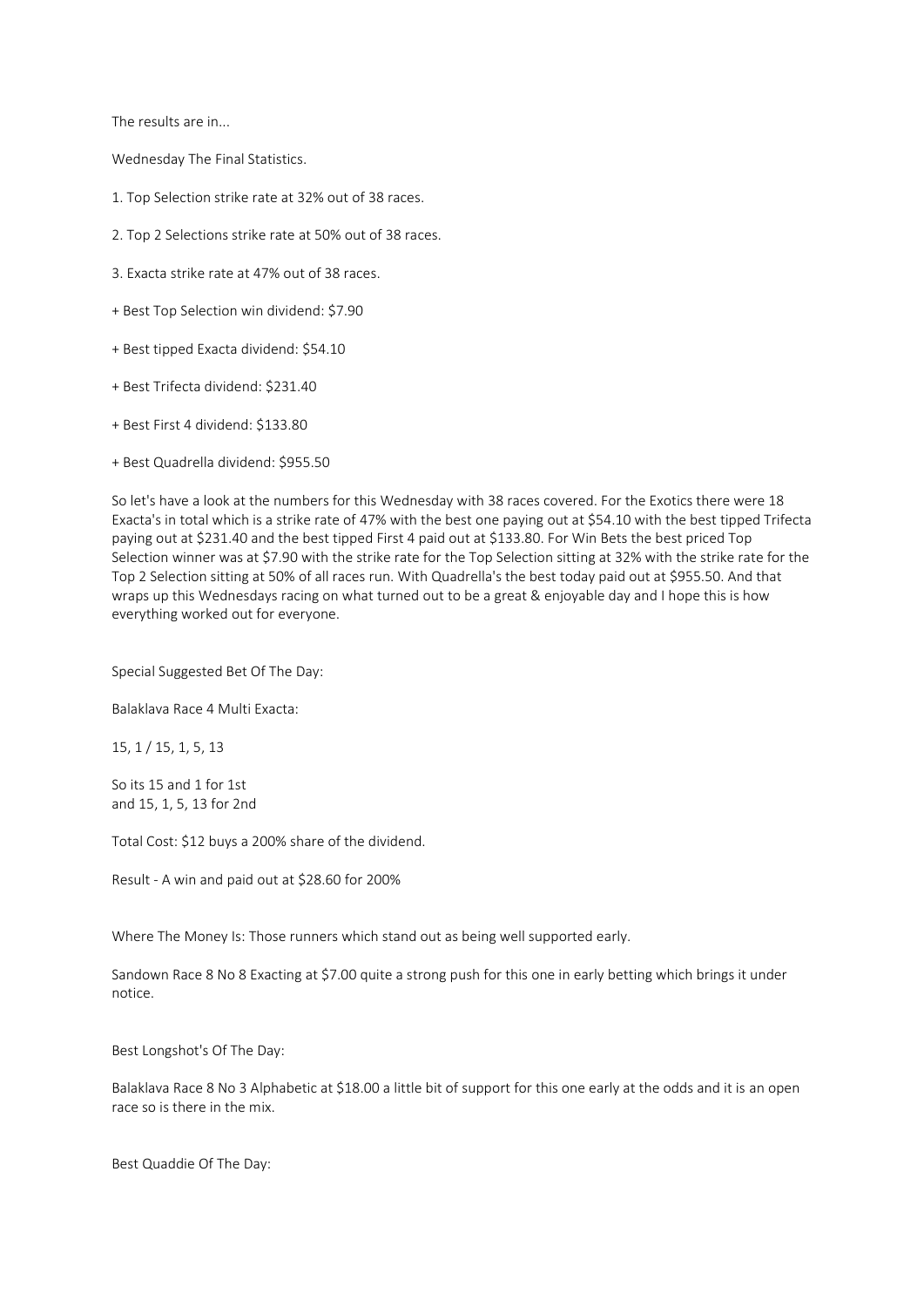Sandown Quadrella:

Race 5: 4, 5, 2, 1 Race 6: 9, 15, 12, 8 Race 7: 4, 14, 11, 8 Race 8: 8, 3, 6, 4

Total Cost: \$13 buys a 5% share of the dividend.

Today's Race Tips:

Gold Coast Race Tips:

Race 1: 8, 9, 1, 7 - Winner (1) \$1.60 Exacta \$5.90 Race 2: 8, 9, 4, 7 - Winner (2) \$1.60 Exacta \$6.00 Race 3: 11, 4, 10, 3 - Winner (1) \$7.90 Race 4: 8, 6, 5, 1 - Winner (2) \$4.80 Early Quadrella \$100.90 Race 5: 8, 7, 4, 12 - Winner (3) \$4.40 Exacta \$25.10 Trifecta \$166.80 Race 6: 8, 1, 4, 3 - 2nd and 3rd - Loss Race 7: 4, 1, 10, 9 - Winner (1) \$4.10 Race 8: 13, 6, 7, 10 - 2nd - Loss

Canterbury Race Tips:

Race 1: 8, 3, 4, 1 - Winner (2) \$3.80 Exacta \$11.60 Trifecta \$30.30 First 4 \$133.80 Race 2: 8, 2, 6, 3 - Winner (1) \$2.90 Exacta \$5.20 Race 3: 7, 5, 9, 6 - Winner (4) \$3.70 Exacta \$19.00 Race 4: 3, 7, 1, 6 - Winner (1) \$3.20 Exacta \$15.70 Early Quadrella \$305.30 Race 5: 6, 5, 2, 9 - Winner (3) \$13.50 Race 6: 7, 2, 14, 1 - Winner (2) \$3.10 Exacta \$15.50 Race 7: 3, 6, 5, 12 - Winner (3) \$7.10 Quadrella \$955.50

Sandown Race Tips:

Race 1: 3, 4, 6, 1 - Winner (1) \$2.80 Exacta \$7.30 Trifecta \$14.30 Race 2: 5, 8, 12, 15 - 2nd, 3rd and 4th - Loss Race 3: 7, 10, 6, 5 - Winner (3) \$7.00 Race 4: 7, 2, 4, 5 - Winner (1) \$4.80 Exacta \$54.10 Trifecta \$231.40 Race 5: 4, 5, 2, 1 - Winner (1) \$4.50 Race 6: 9, 15, 12, 8 - Winner (2) \$5.60 Race 7: 4, 14, 11, 8 - 2nd and 4th - Loss Race 8: 8, 3, 6, 4 - Winner (4) \$12.40 Exacta \$50.40

Balaklava Race Tips:

Race 1: 7, 13, 1, 5 - Winner (1) \$1.70 Exacta \$8.30 Trifecta \$23.20 Race 2: 2, 14, 9, 8 - Winner (1) \$6.40 Race 3: 9, 6, 5, 3 - Winner (1) \$2.90 Exacta \$5.60 Race 4: 15, 1, 5, 13 - Winner (1) \$3.00 Exacta \$14.30 Trifecta \$35.00 Early Quadrella \$126.80 Race 5: 6, 8, 4, 3 - Winner (2) \$4.20 Exacta \$24.10 Trifecta \$64.00 Race 6: 2, 3, 4, 8 - 4th - Loss Race 7: 7, 4, 6, 5 - Winner (3) \$6.60 Exacta \$20.20 Race 8: 10, 3, 8, 4 - 2nd and 3rd - Loss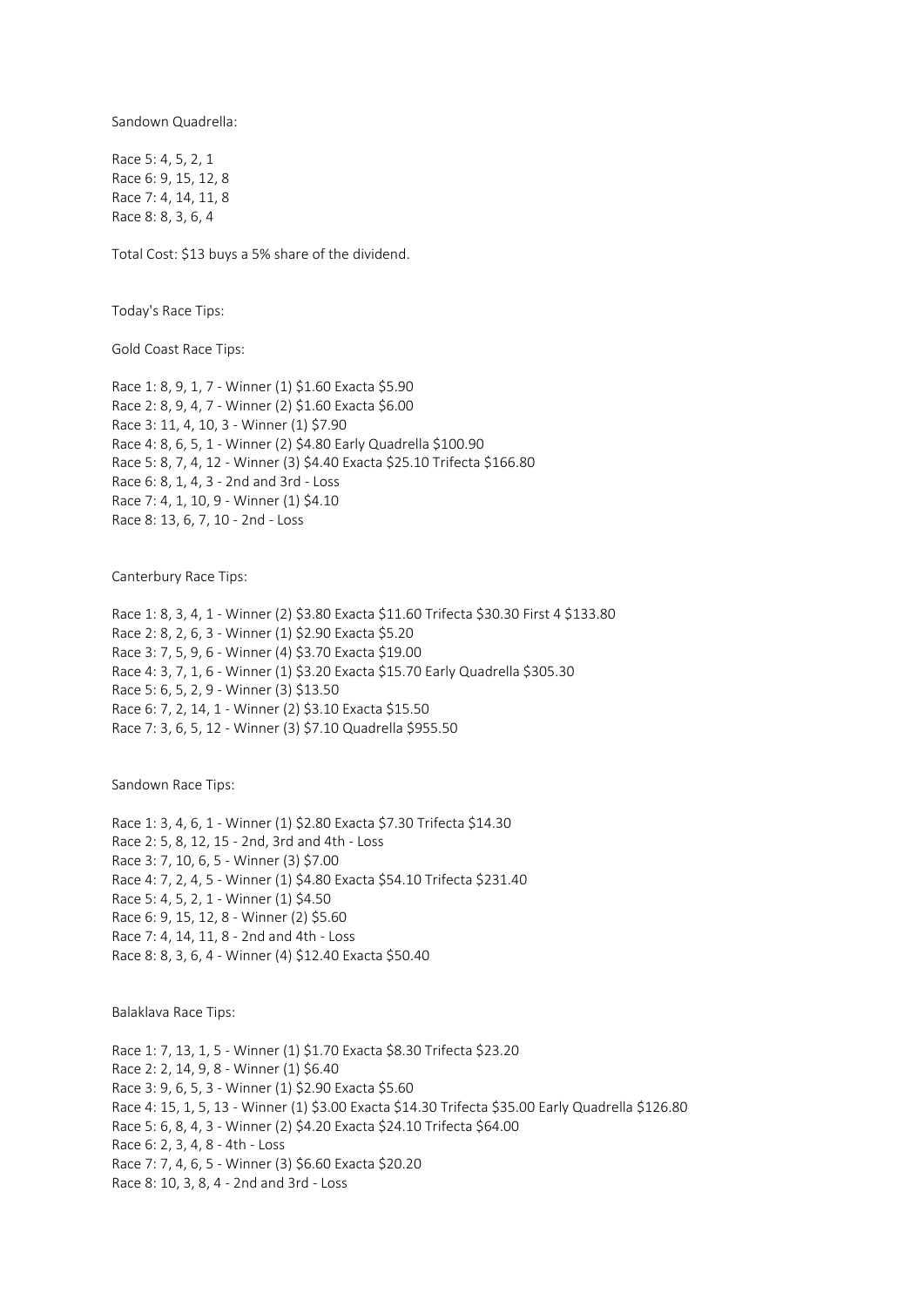Belmont Race Tips:

Race 1: 7, 1, 3, 4 - Winner (2) \$1.70 Race 2: 2, 7, 6, 4 - 2nd and 3rd - Loss Race 3: 1, 7, 2, 3 - Winner (4) \$7.10 Exacta \$29.20 Trifecta \$75.10 Race 4: 1, 2, 10, 7 - 2nd and 4th - Loss Race 5: 4, 3, 9, 1 - 2nd and 4th - Loss Race 6: 1, 2, 5, 10 - Winner (3) \$11.70 Exacta \$27.50 Race 7: 7, 11, 1, 14 - 3rd and 4th - Loss

Wednesdays May 31st 2017 Horse Racing Tips:

The results are in...

Wednesday The Final Statistics.

- 1. Top Selection strike rate at 21% out of 38 races.
- 2. Top 2 Selections strike rate at 53% out of 38 races.
- 3. Exacta strike rate at 32% out of 38 races.
- + Best Top Selection win dividend: \$5.60
- + Best tipped Exacta dividend: \$310.50
- + Best Trifecta dividend: \$1252.10
- + Best First 4 dividend: \$66.00
- + Best Quadrella dividend: \$2663.90

So let's have a look at the numbers for this Wednesday with 38 races covered., For the Exotics there were 12 Exacta's in total which is a strike rate of 32% with the biggest paying out at \$310.50 with the best tipped Trifecta paying out at \$1252.10 and the best tipped First 4 paid out at \$66.00. For Win Bets the best priced Top Selection winner was at \$5.60 with the strike rate for the Top Selection sitting at 21% with the strike rate for the Top 2 Selections sitting at 53% of all races run. With Quadrella's the best today paid out at \$2663.90. And that wraps up this Wednesday and it was just an OK day with not a lot of money floating around as people had there focus I think mainly on tonight's State Of Origin game 1 which is not unusual at this time of year.

Special Suggested Bet Of The Day:

Ipswich Race 3 Multi Exacta:

1, 8 / 1, 8, 9, 6

So its 1 and 8 for 1st and 1, 8, 9, 6 for 2nd.

Total Cost: \$12 buys a 200% share of the dividend.

Where The Money Is: Those runners which stand out as being well supported early.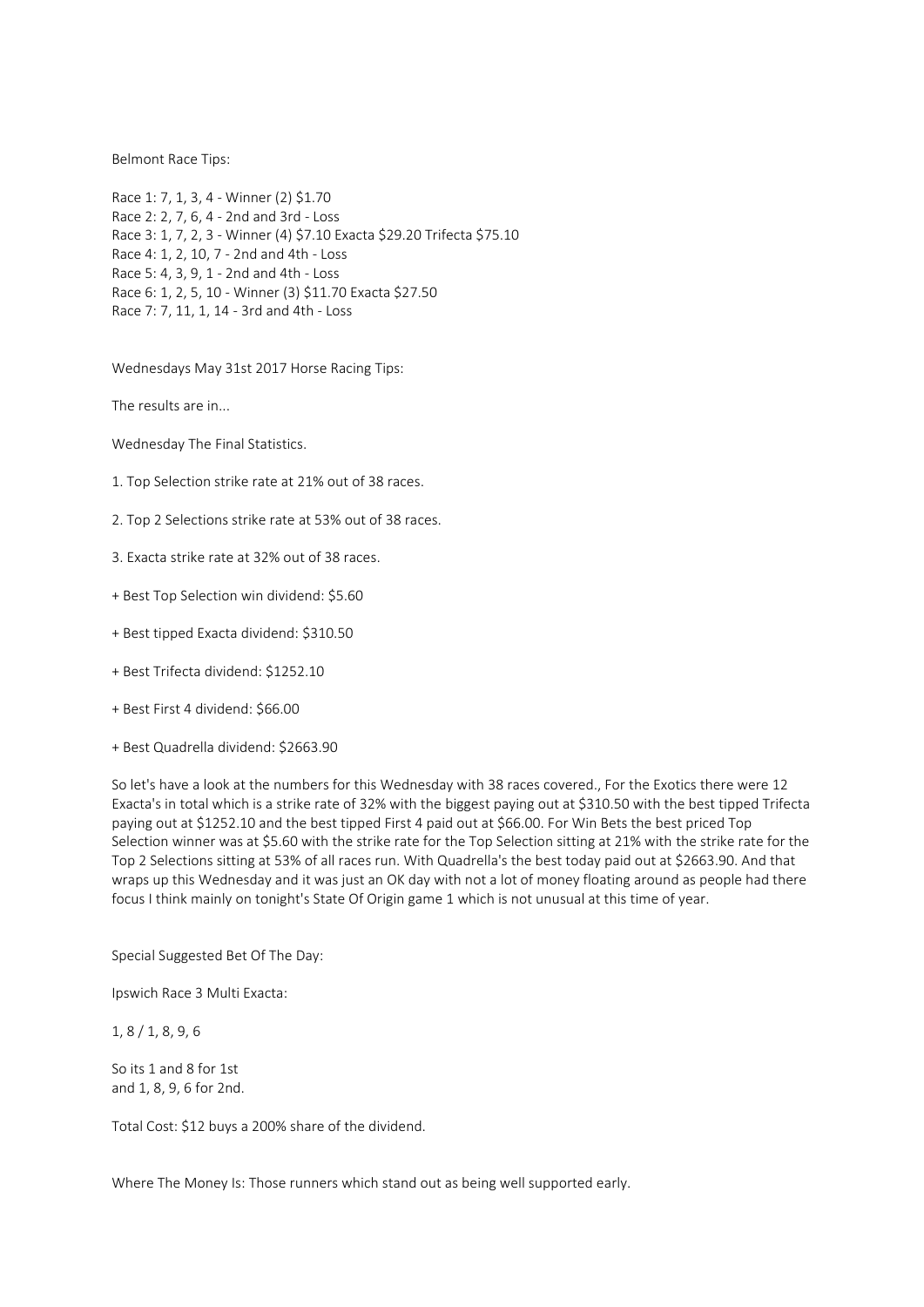Ipswich Race 8 No 1 Private Hero at \$10.00 and there is quite a bit of early money support around for this one so might be worth a slight keep safe today.

Best Longshot's Of The Day:

Strathalbyn Race 8 No 13 Run Rusty Run at \$41.00 and the forms not too crash hot but there is a little money early for this one at the odds which could be classed as unusual.

Best Quaddie Of The Day:

Warwick Farm Quadrella:

Race 4: 6, 7, 3, 1 Race 5: 3, 8, 4, 9 Race 6: 8, 2, 6, 7 Race 7: 9, 5, 3, 7

Total Cost: \$13 buys a 5% share of the dividend.

Today's Race Tips:

Ipswich Race Tips:

Race 1: 6, 4, 9, 5 - Winner (1) \$2.50 Race 2: 2, 5, 6, 4 - Winner (2) \$4.40 Race 3: 1, 8, 9, 6 - Winner (4) \$5.50 Race 4: 3, 8, 4, 2 - Winner (2) \$8.30 Early Quadrella \$519.20 Race 5: 2, 10, 4, 6 - Winner (1) \$2.20 Race 6: 5, 2, 8, 11 - 2nd - Loss Race 7: 8, 1, 5, 4 - Winner (2) \$7.70 Race 8: 1, 11, 8, 12 - 4th - Loss

Warwick Farm Race Tips:

Race 1: 4, 8, 5, 11 - Winner (2) \$3.60 Race 2: 2, 5, 6, 7 - Winner (1) \$1.90 Exacta \$3.90 Trifecta \$8.80 First 4 \$11.40 Race 3: 4, 5, 7, 6 - Winner (4) \$5.30 Race 4: 6, 7, 3, 1 - 4th - Loss Race 5: 3, 8, 4, 9 - Winner (1) \$5.60 Exacta \$33.10 Race 6: 8, 2, 6, 7 - 3rd and 4th - Loss Race 7: 9, 5, 3, 7 - 2nd - Loss

Pakenham Race Tips:

Race 1: 6, 4, 10, 8 - 2nd and 3rd - Loss Race 2: 8, 12, 6, 3 - 2nd and 4th - Loss Race 3: 1, 4, 14, 12 - Winner (1) \$4.60 Exacta \$20.70 Race 4: 5, 7, 4, 6 - 2nd, 3rd and 4th - Loss Race 5: 8, 6, 4, 3 - Winner (2) \$4.50 Exacta \$15.40 Race 6: 7, 3, 4, 15 - Winner (2) \$3.60 Exacta \$13.50 Trifecta \$34.40 Race 7: 4, 3, 8, 9 - Winner (4) \$7.40 Exacta \$55.50 Trifecta \$143.50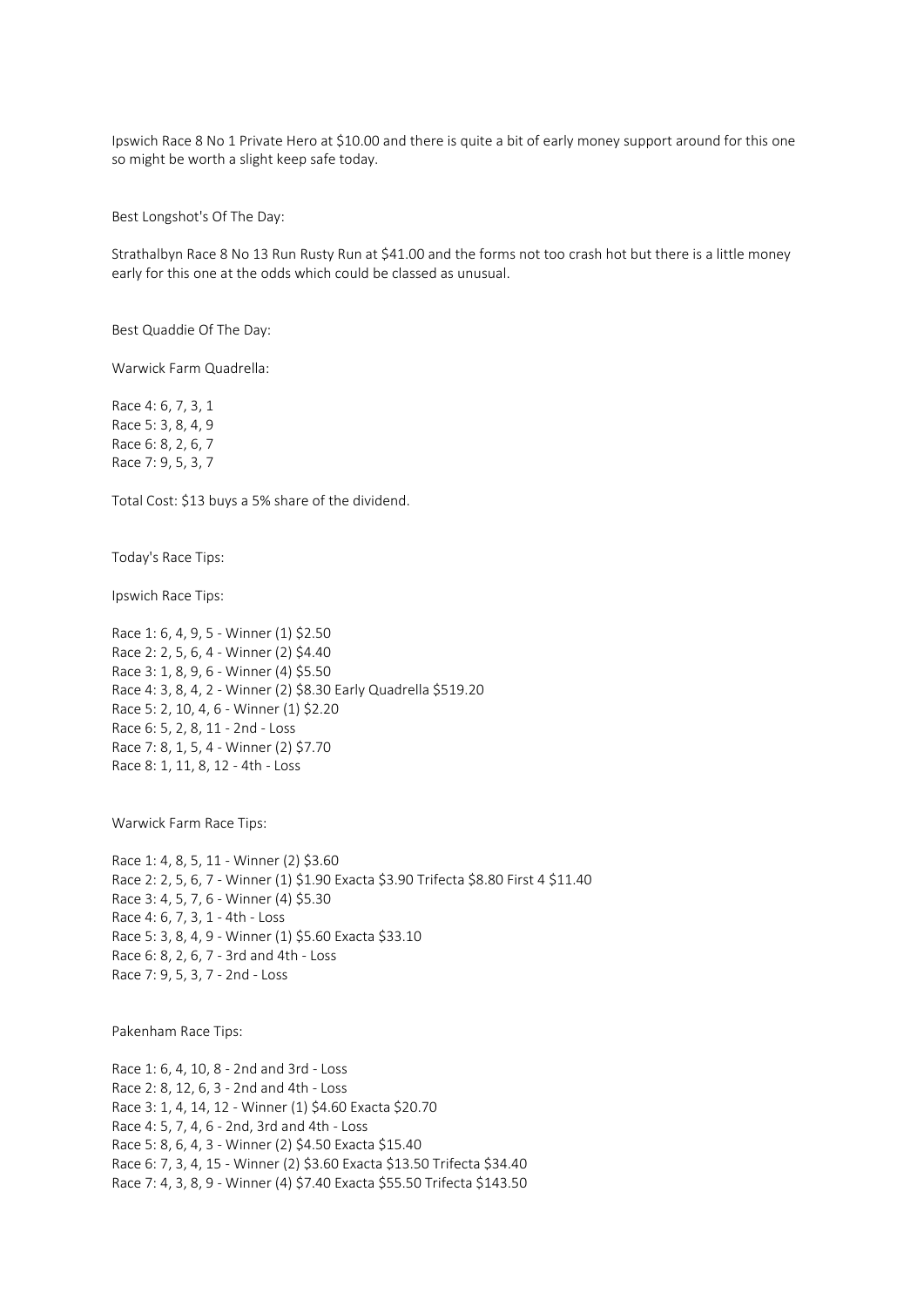Race 8: 6, 2, 14, 17 - 3rd and 4th - Loss

Strathalbyn Race Tips:

Race 1: 1, 4, 3, 2 - Winner (4) \$3.20 Exacta \$4.70 Trifecta \$49.30 First 4 \$66.00 Race 2: 12, 2, 4, 5 - Winner (2) \$1.70 Race 3: 6, 5, 10, 8 - Winner (1) \$1.70 Exacta \$10.20 Race 4: 3. 10, 9, 11 - Winner (1) \$2.20 Early Quadrella \$54.50 Race 5: 5, 3, 14, 17 - Winner (3) \$4.60 Race 6: 5, 6, 4, 3 - 4th - Loss Race 7: 6, 11, 7, 9 - Winner (2) \$7.00 Race 8: 5, 8, 7, 13 - Loss

Belmont Race Tips:

Race 1: 9, 5, 8, 4 - Winner (4) \$17.70 Exacta \$310.50 Trifecta \$1252.10 Race 2: 7, 1, 2, 4 - Winner (2) \$5.00 Race 3: 7, 4, 12, 2 - DH - Winner (2) \$1.30 & (3) \$5.10 Exacta \$17.00 & \$30.30 Race 4: 5, 9, 10, 3 - Winner (2) \$2.70 Exacta \$17.70 Trifecta \$82.50 Early Quadrella \$1214.40 & \$2663.90 Race 5: 12, 8, 5, 9 - 2nd, 3rd and 4th - Loss Race 6: 4, 12, 5, 1 - Winner (1) \$3.60 Race 7: 5, 2, 4, 8 - Winner (2) \$5.70 Exacta \$60.90 Trifecta \$286.30

Wednesdays May 24th 2017 Horse Racing Tips:

The results are in...

Wednesday The Final Statistics.

1. Top Selection strike rate at 31% out of 42 races.

2. Top 2 Selections strike rate at 55% out of 42 races.

- 3. Exacta strike rate at 40% out of 42 races.
- + Best Top Selection win dividend: \$4.10
- + Best tipped Exacta dividend: \$48.50
- + Best Trifecta dividend: \$60.90
- + Best First 4 dividend: \$51.40
- + Best Quadrella dividend: \$219.20

So let's have a look at the numbers for this Wednesday with 42 races covered. For the Exotics there were 17 Exacta's in total which is a strike rate of 40% with the best one paying out at \$48.50 with the best tipped Trifecta paying out at \$60.90 with the best tipped First 4 paying out at \$51.40. For Win Bets the best priced Top Selection winner was at \$4.10 with the strike rate for the Top Selection sitting at 31% and the strike rate for the Top 2 Selections was sitting at 55% of all races run. With Quadrella's the best today paid out at \$219.20. And that wraps up racing for this Wednesday on what proved to be another enjoyable day.

Special Suggested Bet Of The Day: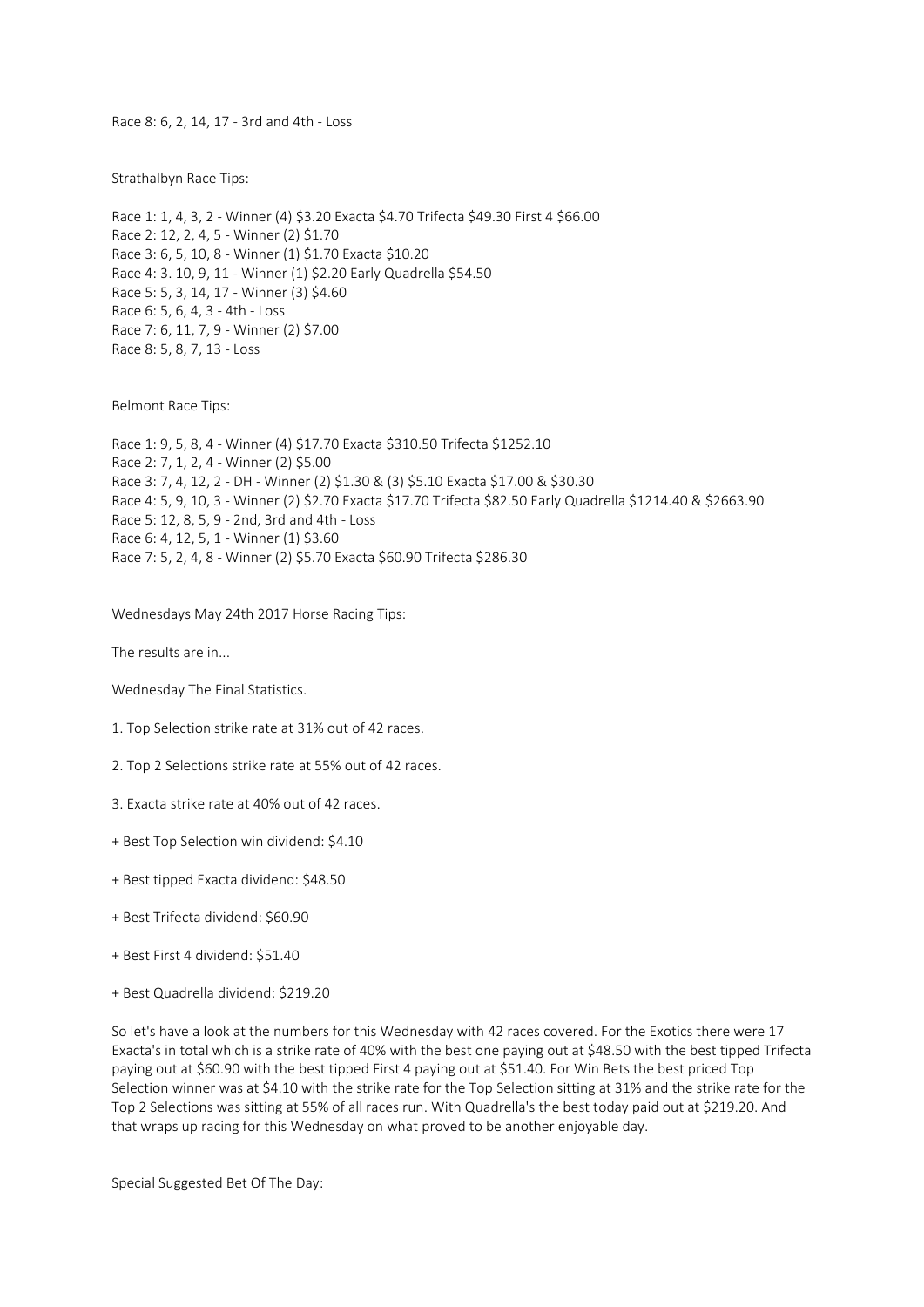Morphettville Race 3 Multi Exacta:

7, 2 / 7, 2, 3, 8

So its 7 and 2 for 1st and 7, 2, 3, 8 for 2nd.

Total Cost: \$12 buys a 200% share of the dividend.

Where The Money Is: Those runners which stand out as being well supported early.

Ballarat Race 6 No 11 My Obsession at \$15.00 solid early money support for this one which is interesting.

Best Longshot's Of The Day:

Morphettville Race 3 No 8 Splash Of Veuve at \$18.00 a little bit of money around early for this 1st starter might be worth a small flutter at the odds.

Best Quaddie Of The Day:

Ballarat Quadrella:

Race 5: 7, 1, 5, 4 Race 6: 11, 5, 6, 4 Race 7: 5, 8, 7, 11 Race 8: 9, 15, 13, 6

Total Cost: \$13 buys a 5% share of the dividend.

Today's Race Tips:

Ipswich Race Tips:

Race 1: 4, 2, 3, 1 - Winner (2) \$2.20 Exacta \$8.10 Trifecta \$18.20 First 4 \$41.60 Race 2: 9, 5, 8, 3 - Winner (1) \$3.40 Race 3: 13, 2, 9, 11 - 3rd and 4th - Loss Race 4: 4, 6, 1, 2 - Winner (2) \$3.90 Exacta \$10.00 Race 5: 1, 10, 5, 4 - 2nd and 3rd - Loss Race 6: 6, 8, 10, 1 - 2nd - Loss Race 7: 8, 7, 4, 11 - Winner (4) \$9.70 Exacta \$42.20 Race 8: 6, 2, 4, 1 - Winner (3) \$2.00 Exacta \$10.10 Race 9: 2, 7, 4, 8 - Winner (1) \$2.90 Exacta \$6.00 Race 10: 8, 5, 7, 6 - Winner (2) \$11.60 Race 11: 2, 7, 3, 1 - Winner (2) \$2.10 Quadrella \$219.20

Canterbury Race Tips:

Race 1: 2, 4, 3, 6 - Winner (2) \$7.20 Race 2: 2, 3, 9, 4 - 2nd and 3rd - Loss Race 3: 4, 3, 2, 6 - Winner (3) \$3.90 Exacta \$21.90 Trifecta \$60.90 Race 4: 6, 8, 4, 7 - Winner (1) \$2.30 Exacta \$9.40 Trifecta \$42.70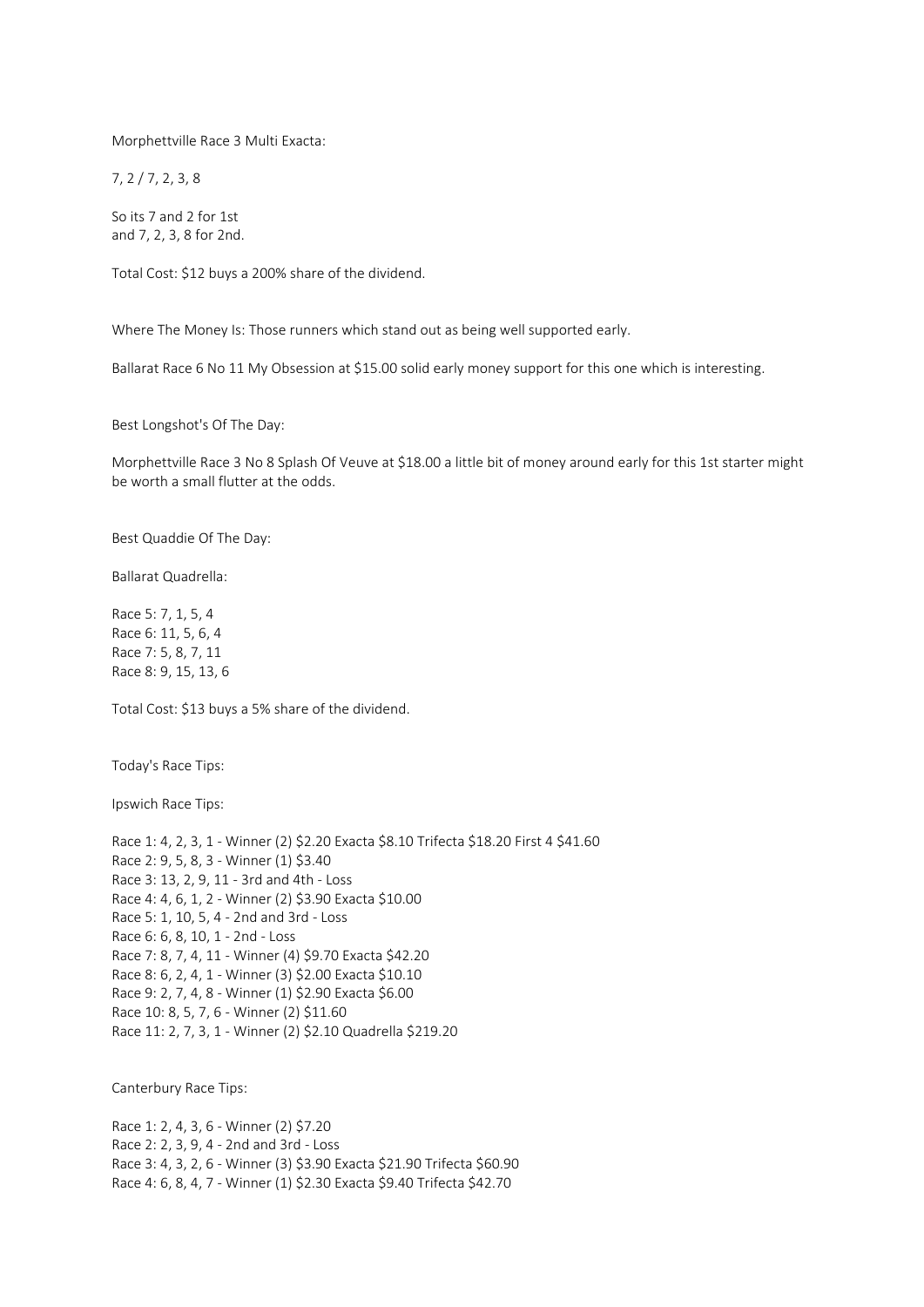Race 5: 2, 9, 7, 5 - 2nd and 3rd - Loss Race 6: 4, 1, 6, 3 - Winner (2) \$5.20 Race 7: 10, 2, 8, 4 - Winner (1) \$2.60 Exacta \$6.40

Ballarat Race Tips:

Race 1: 8, 3, 1, 5 - Winner (1) \$1.80 Exacta \$5.70 Trifecta \$9.80 First 4 \$51.40 Race 2: 8, 4, 10, 3 - Winner (1) \$3.50 Exacta \$17.60 Race 3: 10, 5, 3, 1 - Winner (1) \$3.60 Race 4: 1, 2, 4, 5 - Winner (1) \$2.70 Exacta \$11.70 Trifecta \$21.70 Early Quadrella \$87.20 Race 5: 7, 1, 5, 4 - Winner (1) \$1.80 Race 6: 11, 5, 6, 4 - 2nd, 3rd and 4th - Loss Race 7: 5, 8, 7, 11 - Winner (4) \$6.30 Race 8: 9, 15, 13, 6 - Winner (1) \$4.10

Morphettville Race Tips:

Race 1: 5, 4, 2, 3 - 2nd and 4th - Loss Race 2: 5, 4, 6, 2 - Winner (3) \$3.30 Exacta \$12.60 Trifecta \$59.40 Race 3: 7, 2, 3, 8 - 2nd and 3rd - Loss Race 4: 6, 8, 14, 13 - Winner (4) \$7.70 Exacta \$48.50 Race 5: 5, 4, 9, 8 - Winner (1) \$3.90 Race 6: 3, 6, 2, 12 - Winner (2) \$2.70 Exacta \$9.80 Trifecta \$24.30 Race 7: 10, 8, 5, 7 - 2nd and 3rd - Loss Race 8: 11, 3, 22, 16 - Winner (2) \$3.70

Pinjarra Race Tips:

Race 1: 11, 1, 4, 2 - Winner (1) \$1.50 Exacta \$10.80 Trifecta \$31.20 Race 2: 2, 3, 6, 1 - 2nd, 3rd and 4th - Loss Race 3: 6, 2, 3, 7 - Winner (2) \$3.40 Exacta \$5.00 Race 4: 3, 10, 9, 1 - Winner (1) \$1.70 Race 5: 2, 8, 5, 6 - Winner (2) \$5.60 Exacta \$20.50 Race 6: 14, 1, 8, 10 - 2nd and 3rd - Loss Race 7: 4, 12, 3, 6 - Winner (4) \$8.20 Race 8: 7, 9, 3, 12 - Loss

Wednesdays May 17th 2017 Horse Racing Tips:

The results are in...

Wednesday The Final Statistics.

- 1. Top Selection strike rate at 24% out of 41 races.
- 2. Top 2 Selections strike rate at 34% out of 41 races.
- 3. Exacta strike rate at 32% out of 41 races.
- + Best Top Selection win dividend: \$8.00
- + Best tipped Exacta dividend: \$72.90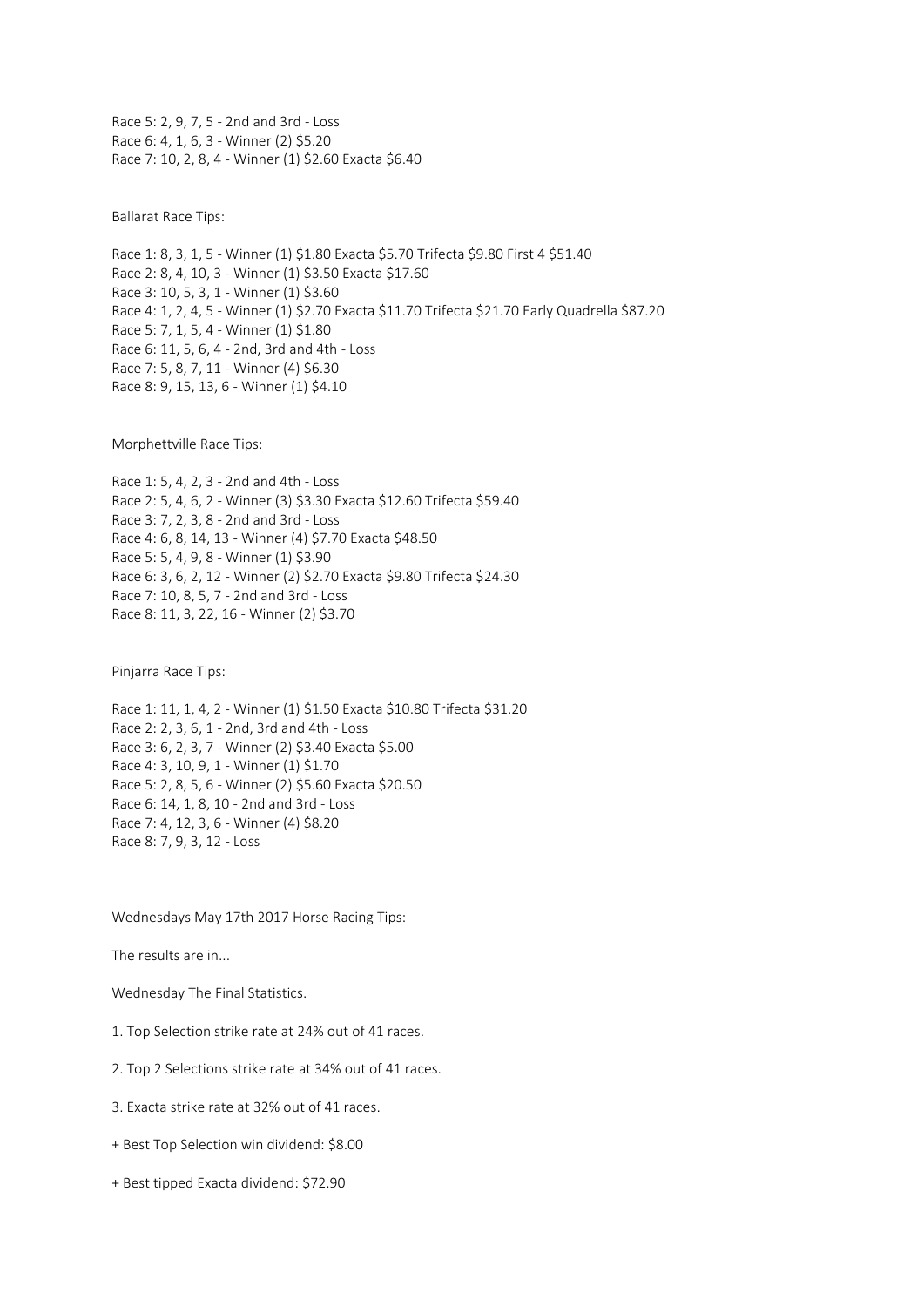+ Best Trifecta dividend: \$148.30

+ Best First 4 dividend: n/a

+ Best Quadrella dividend: \$385.50

So let's have a look at the numbers for this Wednesday with 41 races covered. For the Exotics there were 13 Exacta's in total which is a strike rate of 32% with the best one paying out at \$72.90 with the best tipped Trifecta paying out at \$148.30 and there were no tipped First 4's today. For Win Bets the best priced Top Selection winner was at \$8.00 with the strike rate for the Top Selection sitting at 24% with the strike rate for the Top 2 Selections sitting at 34% of all races run. With Quadrella's the best today paid out at \$385.50. All in all an OK Wednesday of racing.

Special Suggested Bet Of The Day:

Warwick Farm Race 2 Multi Exacta:

3, 6 / 3, 6, 2, 8

So its 3 and 6 for 1st and 3, 6, 2, 8 for 2nd.

Total Cost: \$12 buys a 200% share of the dividend.

Where The Money Is: Those runners which stand out as being well supported early.

Gold Coast Race 10 No 8 Murder Of Crows at \$13.00 good early money support for this one so keep safe.

Best Longshot's Of The Day:

Sale Race 7 No 12 Thumbtacks at \$17.00 some early money around for this one so might be worth keeping safe.

Balaklava Race 6 No 5 Cash Is Coming at \$17.00 nice strong support for this one early at the odds.

Best Quaddie Of The Day:

Sale Quadrella:

Race 5: 5, 1, 2, 6 Race 6: 1, 9, 4, 10 Race 7: 10, 12, 11, 14 Race 8: 2, 1, 3, 7

Total Cost: \$13 buys a 5% share of the dividend.

Today's Race Tips:

Gold Coast Race Tips:

Race 1: 5, 1, 2, 9 - 2nd and 4th - Loss Race 2: 9, 3, 2, 1 - Winner (1) \$1.30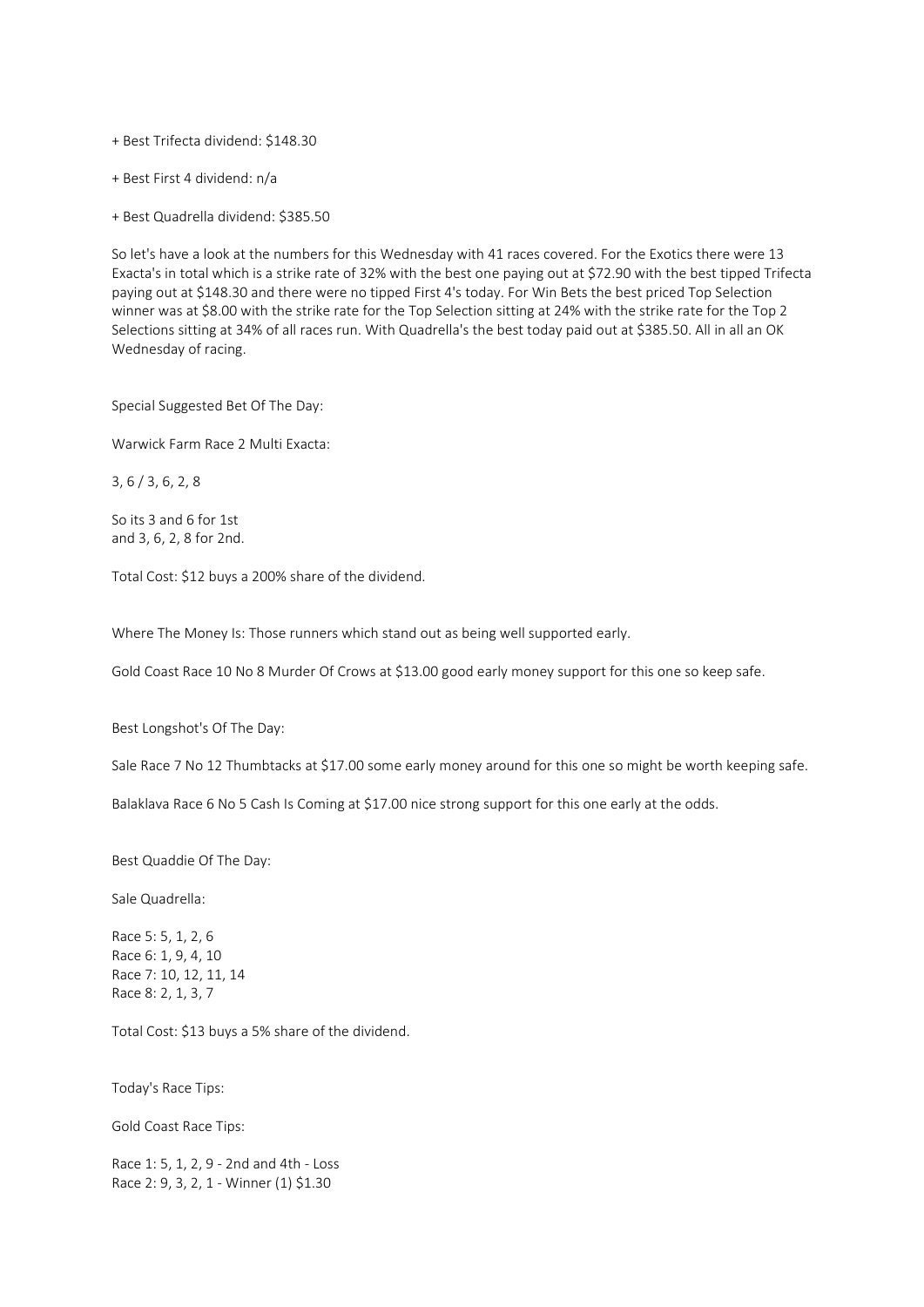Race 3: 6, 13, 10, 14 - Winner (3) \$5.90 Race 4: 6, 7, 2, 15 - Winner (1) \$1.90 Exacta \$5.90 Trifecta \$13.20 Race 5: 1, 12, 5, 3 - Winner (1) \$2.90 Exacta \$14.10 Race 6: 1, 5, 7, 3 - 3rd - Loss Race 7: 4, 7, 1, 2 - Winner (4) \$11.80 Race 8: 2, 4, 6, 12 - 2nd - Loss Race 9: 5, 15, 6, 13 - 2nd - Loss Race 10: 8, 1, 3, 6 - Loss

Warwick Farm Race Tips:

Race 1: 1, 2, 7, 9 - Winner (3) \$3.10 Exacta \$21.80 Race 2: 3, 6, 2, 8 - Winner (3) \$3.00 Race 3: 3, 2, 4, 7 - Winner (1) \$8.00 Race 4: 4, 5, 3, 8 - Winner (4) \$4.20 Exacta \$32.60 Trifecta \$68.40 Quadrella \$385.50 Race 5: 1, 9, 10, 13 - 3rd - Loss Race 6: 4, 6, 11, 8 - Winner (3) \$4.20 Race 7: 7, 2, 15, 10 - Winner (3) \$10.40 Exacta \$72.90

Sale Race Tips:

Race 1: 6, 2, 1, 9 - 2nd and 3rd - Loss Race 2: 6, 4, 10, 1 - Winner (3) \$7.70 Race 3: 7, 6, 8, 3 - 2nd, 3rd and 4th - Loss Race 4: 4, 5, 3, 11 - Winner (4) \$8.90 Exacta \$38.40 Race 5: 5, 1, 2, 6 - Winner (4) \$6.70 Exacta \$30.10 Trifecta \$148.30 Race 6: 1, 9, 4, 10 - 2nd and 3rd - Loss Race 7: 10, 12, 11, 14 - 2nd - Loss Race 8: 2, 1, 3, 7 - Winner (2) \$4.70

Balaklava Race Tips:

Race 1: 9, 2, 6, 8 - Winner (1) \$3.20 Exacta \$16.80 Race 2: 7, 9, 4, 14 - Winner (2) \$3.80 Exacta \$19.50 Race 3: 6, 3, 1, 4 - Winner (2) \$4.90 Exacta \$40.20 Race 4: 5, 6, 2, 7 - Winner (1) \$1.70 Exacta \$4.00 Quadrella \$210.40 Race 5: 4, 2, 8, 1 - 2nd and 3rd - Loss Race 6: 5, 3, 10, 7 - 2nd - Loss Race 7: 8, 4, 1, 9 - Winner (4) \$7.90 Race 8: 2, 4, 8, 6 - Winner (2) \$4.80

Ascot Race Tips:

Race 1: 3, 4, 2, 1 - Winner (1) \$4.80 Exacta \$13.50 Race 2: 10, 12, 7, 6 - Winner (1) \$1.90 Race 3: 13, 5, 1, 12 - 2nd, 3rd and 4th - Loss Race 4: 12, 14, 4, 11 - 4th - Loss Race 5: 1, 7, 4, 9 - Winner (1) \$2.60 Exacta \$11.50 Race 6: 1, 6, 9, 2 - 2nd and 4th - Loss Race 7: 1, 9, 10, 2 - Winner (1) \$2.50 Race 8: 3, 7, 9, 5 - 2nd - Loss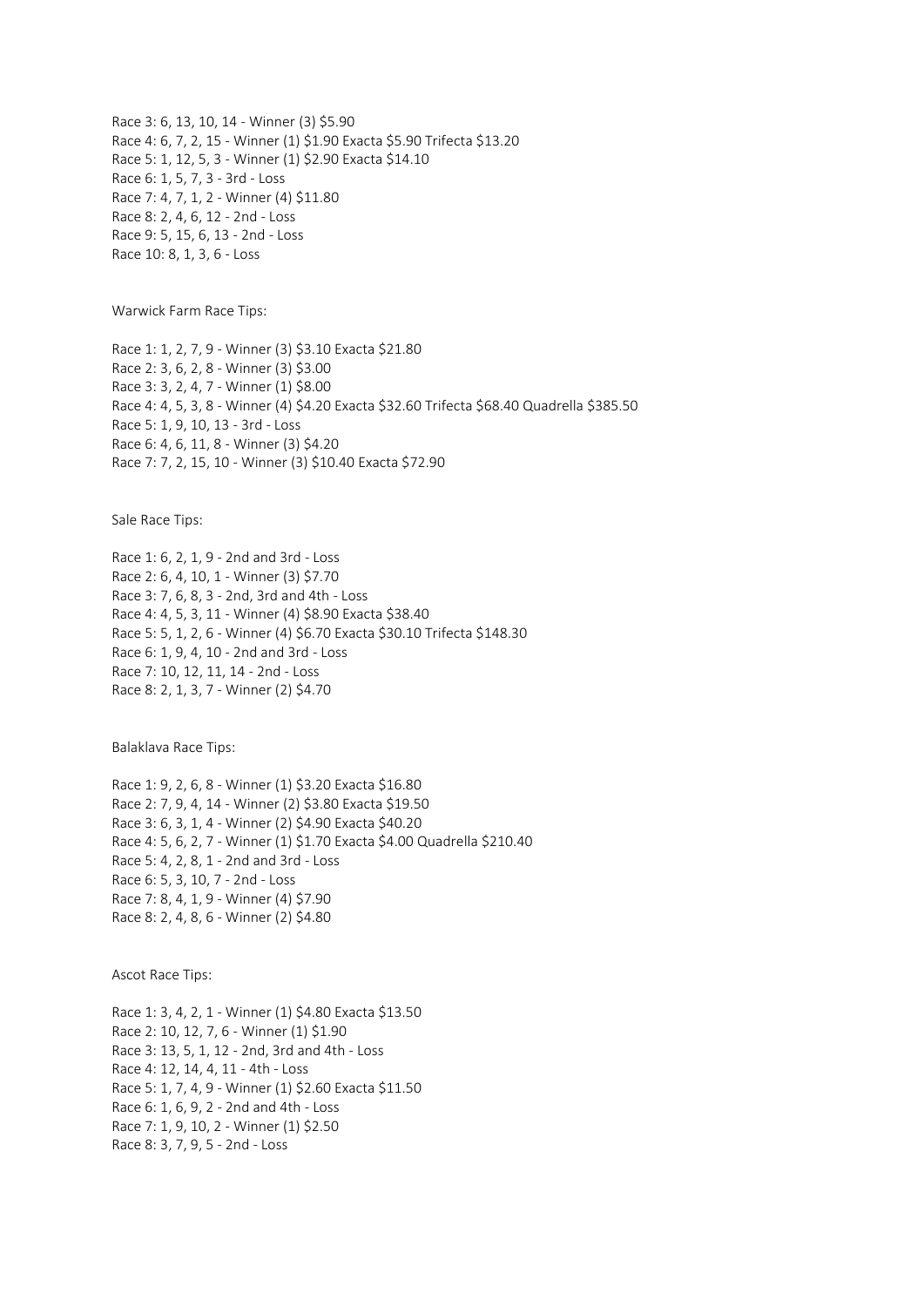Wednesdays May 10th 2017 Horse Racing Tips:

The results are in...

Wednesday The Final Statistics.

- 1. Top Selection strike rate at 26% out of 47 races.
- 2. Top 2 Selections strike rate at 43% out of 47 races.
- 3. Exacta strike rate at 43% out of 47 races.
- + Best Top Selection win dividend: \$4.70
- + Best tipped Exacta dividend: \$86.60
- + Best Trifecta dividend: \$472.30
- + Best First 4 dividend: \$2509.80
- + Best Quadrella dividend: \$631.10

So let's have a look at the numbers for this Wednesday with 47 races covered. For the Exotics there were 20 Exacta's in total which is a strike rate of 43% with the biggest one paying out at \$86.60 with the best tipped Trifecta paying out at \$472.30 and the best tipped First 4 paid out at \$2509.80. For Win Bets the best priced Top Selection winner was at \$4.70 with the strike rate for the Top Selection sitting at 26% with the strike rate for the Top 2 Selections sitting at 43% of all races run. With Quadrella's the best today paid out at \$631.10. Overall a good Wednesday but not perfectly ideal.

Special Suggested Bet Of The Day:

Ascot Race 3 Multi Exacta:

2, 1 / 2, 1, 5, 3

So its 2 and 1 for 1st and 2, 1, 5, 3 for 2nd.

Total Cost: \$12 buys a 200% share of the dividend,

Where The Money Is: Those runners which stand out as being well supported early.

Nothing to report today.

Best Longshot's Of The Day:

Nothing to report today.

Best Quaddie Of The Day:

Sandown Quadrella:

Race 5: 6, 3, 5, 9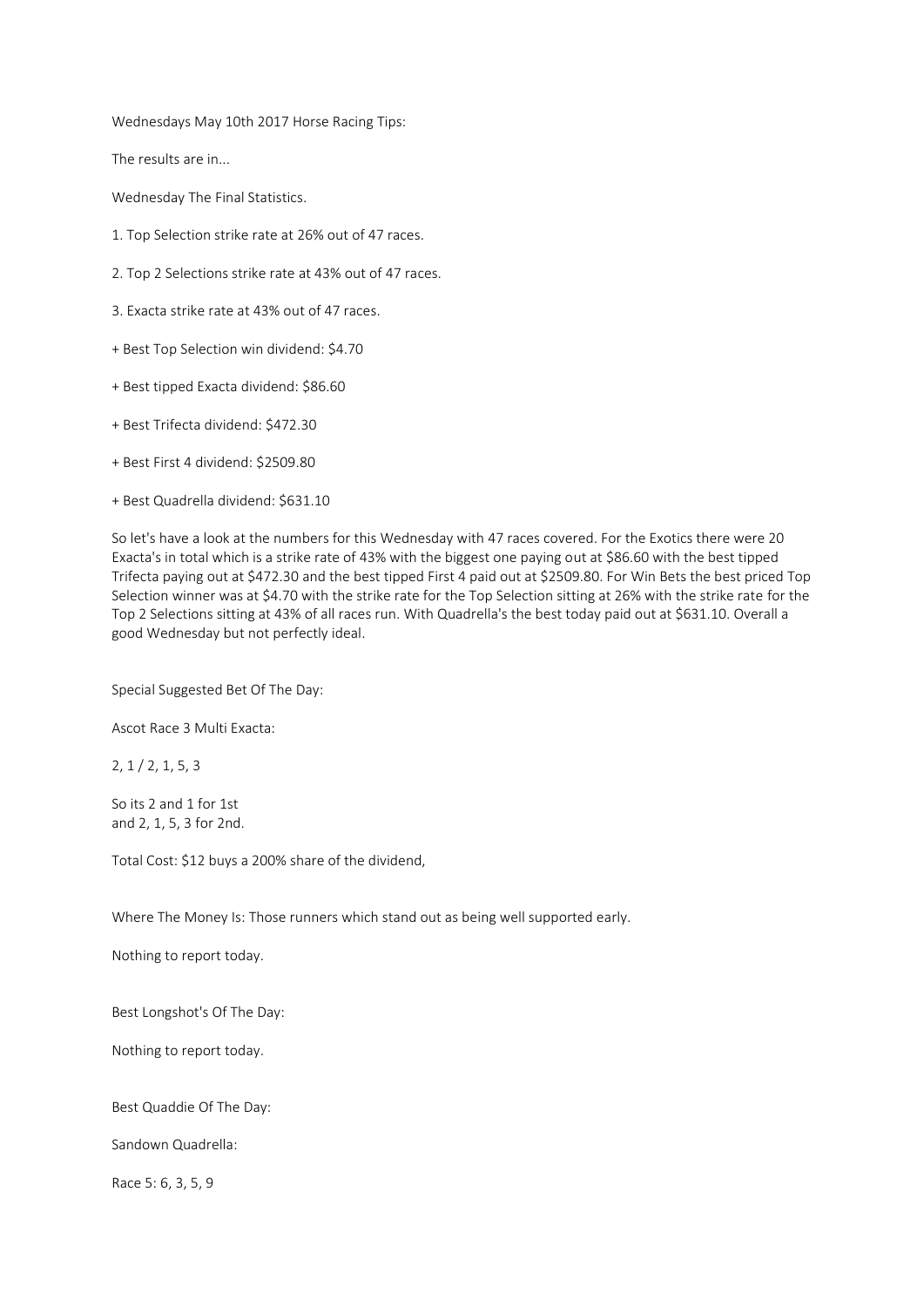Race 6: 1, 9, 10, 3 Race 7: 8, 11, 9, 16 Race 8: 7, 16, 10, 5

Total Cost: \$13 buys a 5% share of the dividend.

Today's Race Tips:

Ipswich Race Tips:

Race 1: 1, 3, 6, 10 - Winner (2) \$8.40 Exacta \$24.60 Race 2: 3, 1, 10, 8 - 4th - Loss Race 3: 1, 2, 3, 7 - 3rd - Loss Race 4: 1, 4, 9, 3 - Winner (3) \$3.00 Exacta \$8.40 Race 5: 3, 7, 6, 11 - Winner (3) \$5.30 Exacta \$31.20 Trifecta \$188.20 Race 6: 2, 4, 3, 1 - 3rd and 4th - Loss Race 7: 4, 1, 5, 9 - Winner (1) \$2.40 Exacta \$9.20 Trifecta \$37.80 Race 8: 11, 8, 5, 12 - 3rd and 4th - Loss

Canterbury Race Tips:

Race 1: 2, 4, 1, 3 - Winner (1) \$2.40 Exacta \$10.00 Trifecta \$16.40 First 4 \$22.60 Race 2: 2, 3, 10, 6 - Winner (3) \$2.50 Race 3: 12, 9, 7, 1 - Winner (2) \$4.50 Exacta \$17.50 Trifecta \$81.80 Race 4: 4, 2, 6, 7 - Winner (1) \$1.60 Exacta \$16.10 Trifecta \$57.60 Quadrella \$98.60 Race 5: 9, 13, 3, 12- Winner (3) \$4.40 Race 6: 9, 2, 5, 1 - Winner (3) \$6.20 Race 7: 7, 2, 10, 1 - Winner (1) \$3.80 Quadrella \$216.70

Sandown Race Tips:

Race 1: 8, 3, 1, 7 - Winner (1) \$4.50 Race 2: 2, 4, 7, 10 - 2nd, 3rd and 4th - Loss Race 3: 5, 3, 2, 4 - Winner (3) \$6.50 Exacta \$33.20 Race 4: 13, 5, 6, 12 - Winner (4) \$10.00 Exacta \$86.60 Trifecta \$472.30 First 4 \$2509.80 Race 5: 6, 3, 5, 9 - Winner (4) \$9.00 Race 6: 1, 9, 10, 3 - 4th - Loss Race 7: 8, 11, 9, 16 - 2nd and 3rd - Loss Race 8: 7, 16, 10, 5 - Winner (3) \$8.00 Exacta \$45.80 Trifecta \$189.00

Murray Bridge Race Tips:

Race 1: 5, 4, 2, 6 - Winner (1) \$2.00 Race 2: 6, 11, 5, 12 - 2nd and 4th - Loss Race 3: 7, 4, 6, 2 - Winner (4) \$9.30 Exacta \$40.50 Trifecta \$139.20 Race 4: 3, 4, 6, 5 - Winner (4) \$3.00 Exacta \$10.60 Trifecta \$36.20 Race 5: 11, 14, 8, 4 - 2nd - Loss Race 6: 3, 1, 5, 2 - Winner (2) \$6.60 Exacta \$44.60 Race 7: 1, 9, 3, 2 - Winner (2) \$6.00 Race 8: 4, 3, 13, 1 - Winner (1) \$2.20 Exacta \$7.00 Trifecta \$36.10 Race 9: 5, 9, 11, 2 - 3rd - Loss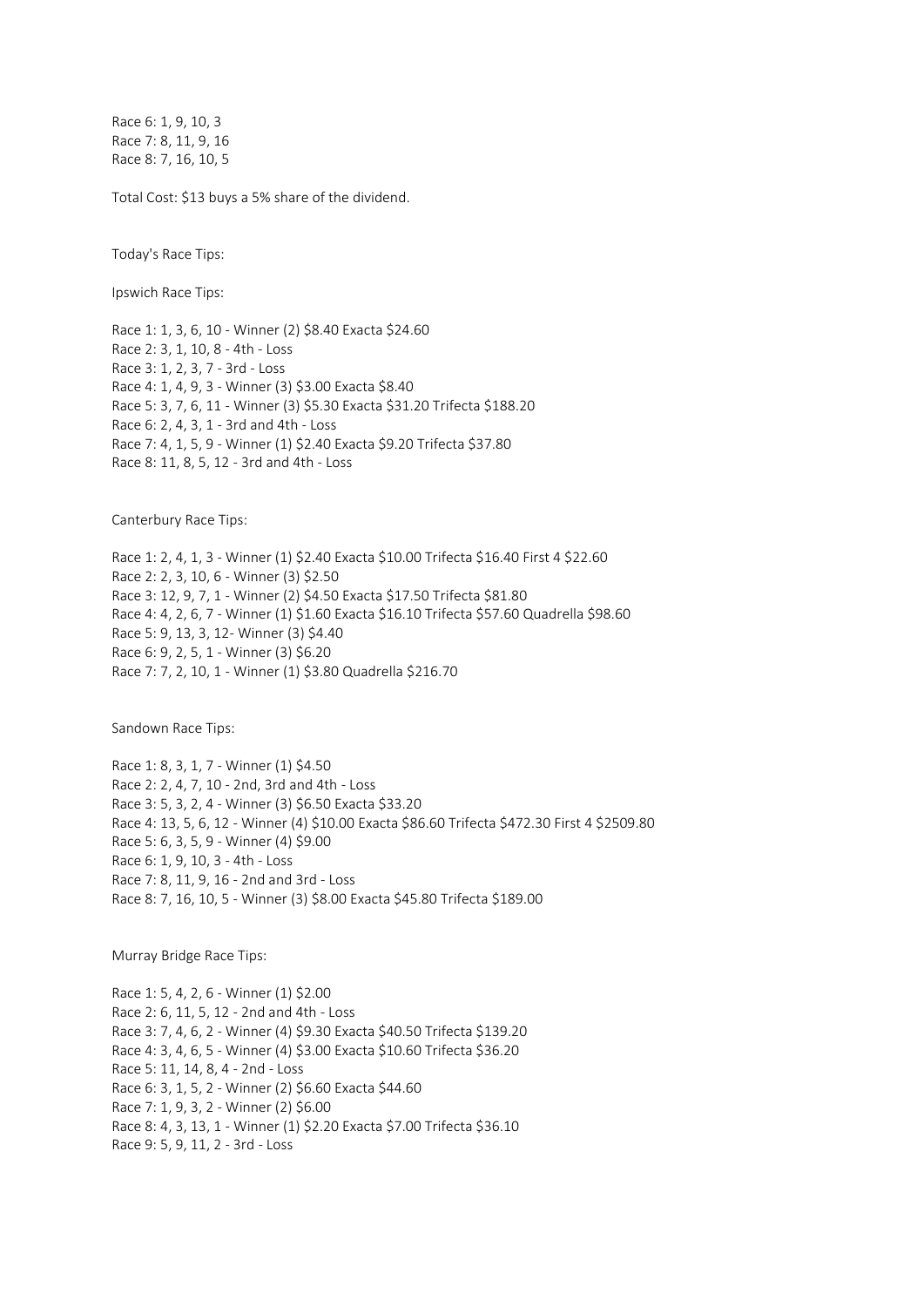Canberra Race Tips:

Race 1: 5, 1, 7, 6 - 2nd, 3rd and 4th - Loss Race 2: 8, 3, 9, 11 - Winner (2) \$3.70 Exacta \$23.70 Race 3: 1, 3, 7, 4 - Winner (2) \$2.00 Exacta \$3.10 Race 4: 3, 5, 4, 1 - 2nd - Loss Race 5: 9, 3, 17, 7 - Winner (1) \$4.70 Race 6: 3, 10, 9, 14 - 2nd and 4th - Loss Race 7: 1, 4, 5, 6 - 3rd - Loss

Ascot Race Tips:

Race 1: 2, 1, 7, 6 - Winner (4) \$9.20 Race 2: 2, 4, 5, 3 - Winner (1) \$1.90 Exacta \$6.90 Trifecta \$15.30 First 4 \$30.80 Race 3: 2, 1, 5, 3 - Winner (4) \$10.60 Exacta \$20.60 Trifecta \$53.60 Race 4: 2, 8, 12, 7 - Winner (2) \$2.70 Exacta \$5.70 Trifecta \$39.80 Quadrella \$631.10 Race 5: 11, 8, 6, 5 - Winner (1) \$1.40 Race 6: 5, 1, 10, 7 - Winner (1) \$2.50 Race 7: 2, 4, 6, 7 - Winner (1) \$3.40 Exacta \$7.30 Race 8: 9, 2, 5, 7 - Winner (2) \$6.30 Quadrella \$86.80

Wednesdays May 3rd 2017 Horse Racing Tips:

The results are in...

Wednesday The Final Statistics.

- 1. Top Selection strike rate at 21% out of 43 races.
- 2. Top 2 Selections strike rate at 35% out of 43 races.
- 3. Exacta strike rate at 42% out of 43 races.
- + Best Top Selection win dividend: \$5.80
- + Best tipped Exacta dividend: \$174.60
- + Best Trifecta dividend: \$656.00
- + Best First 4 dividend: \$370.40
- + Best Quadrella dividend: \$1317.30

So let's have a look at the numbers for this Wednesday with 43 races covered. For the Exotics there were 18 Exacta's in total which is a strike rate of 42% with the best one paying out at \$174.60 with the best tipped Trifecta paying out at \$656.00 and the best tipped First 4 paid out at \$370.40. For Win Bets the best priced Top Selection winner was at \$5.80 with the strike rate for the Top Selection sitting at 21% with the strike rate for the Top 2 Selections sitting at 35% of all races run. With Quadrella's the best today paid out at \$1317.30. Overall a bit of a tough and grinding day made not for pleasure but for subtle punishment.

Special Suggested Bet Of The Day:

Warwick Farm Race 2 Multi Exacta: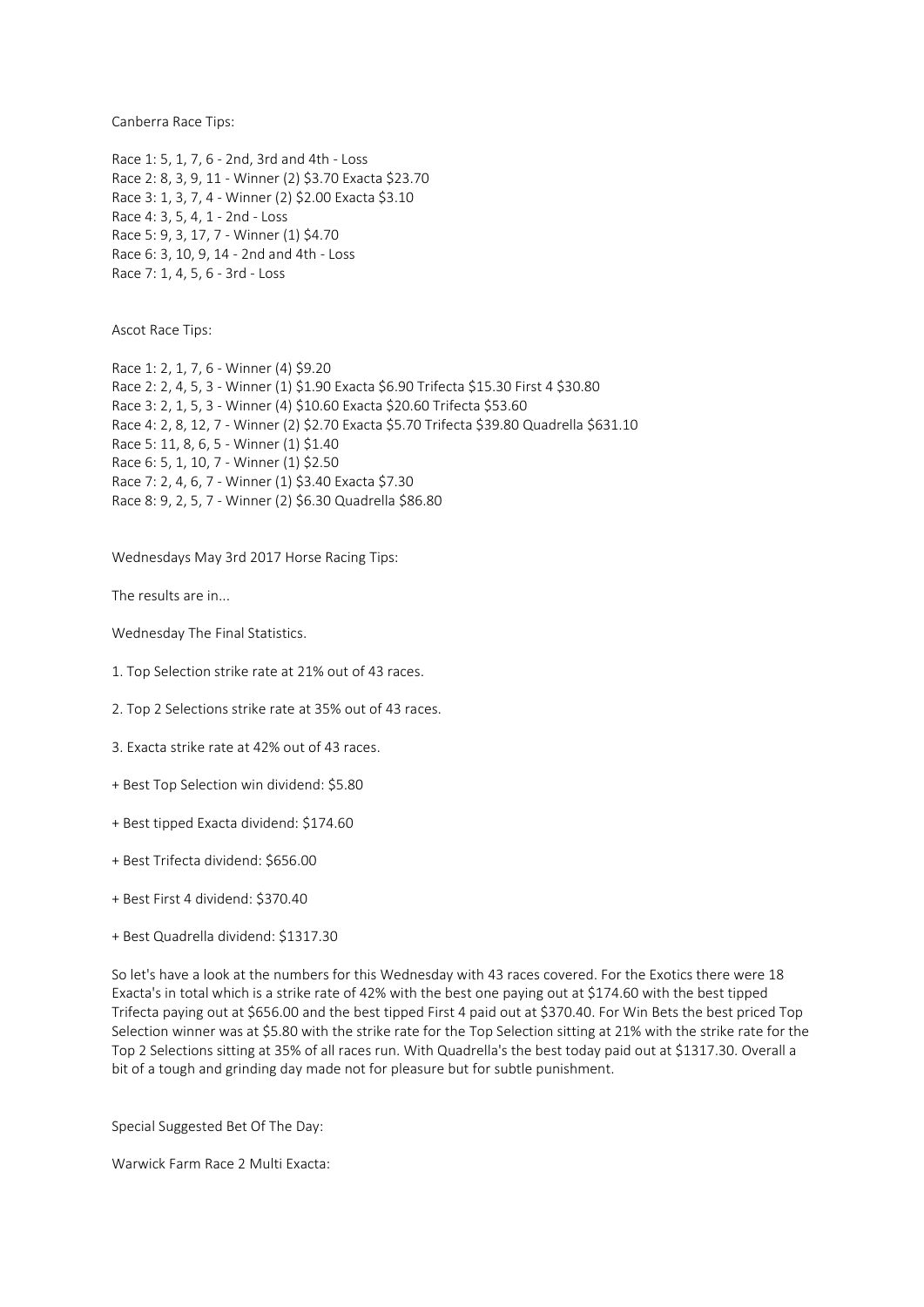4, 1 / 4, 1, 5, 9

So its 4 and 1 for 1st and 4, 1, 5, 9 for 2nd.

Total Cost: \$12 buys a 200% share of the dividend.

Result - A win and paid out at \$57.40 for 200%

Where The Money Is: Those runners which stand out as being well supported early.

Balaklava Race 10 No 12 AnyPortInaStorm at \$13.00 good early money support may be worth following.

Best Longshot's Of The Day:

Nothing to report.

Best Quaddie Of The Day:

Warrnambool Quadrella:

Race 7: 7, 11, 10, 4 Race 8: 1, 15, 6, 9 Race 9: 3, 11, 10, 8 Race 10: 5, 3, 9, 13

Total Cost: \$13 buys a 5% share of the dividend.

Today's Race Tips:

Eagle Farm Race Tips:

Race 1: 4, 6, 7, 3 - 2nd, 3rd and 4th - Loss Race 2: 7, 9, 5, 10 - Winner (3) \$12.60 Exacta \$60.30 Trifecta \$244.70 Race 3: 1, 2, 5, 3 - Winner (2) \$3.50 Exacta \$32.50 Trifecta \$46.90 Race 4: 5, 3, 1, 6 - 3rd - Loss Race 5: 2, 5, 9, 4 - 2nd, 3rd and 4th - Loss Race 6: 1, 7, 6, 3 - Winner (1) \$1.60 Exacta \$4.10 Race 7: 4, 6, 1, 10 - 4th - Loss Race 8: 4, 13, 12, 15 - Winner (4) \$3.10

Warwick Farm Race Tips:

Race 1: 8, 4, 5, 2 - Winner (4) \$9.10 Exacta \$35.40 Race 2: 4, 1, 5, 9 - Winner (1) \$4.40 Exacta \$28.70 Race 3: 4, 3, 2, 1 - Winner (2) \$3.20 Exacta \$16.20 Trifecta \$33.90 First 4 \$51.80 Race 4: 1, 9, 5, 10 - Winner (3) \$5.90 Exacta \$22.80 Trifecta \$70.40 Quadrella \$1021.90 Race 5: 3, 5, 2, 8 - 2nd and 4th - Loss Race 6: 3, 1, 6, 2 - Winner (1) \$3.60 Exacta \$18.70 Trifecta \$100.10 First 4 \$370.40 Race 7: 5, 11, 15, 7 - Winner (3) \$13.60 Exacta \$104.00 Trifecta \$656.00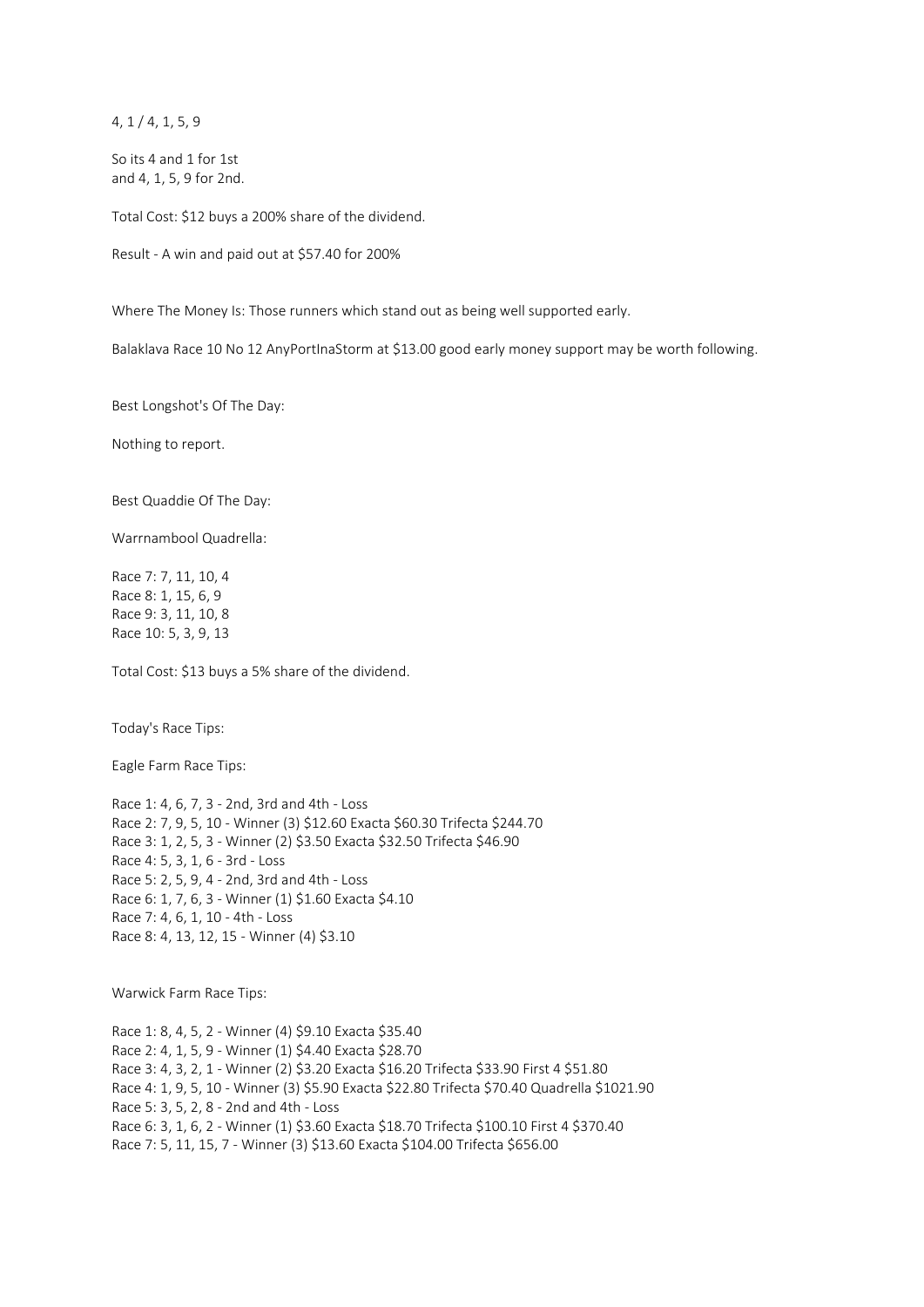Warrnambool Race Tips:

Race 1: 1, 3, 6, 2 - Winner (4) \$9.50 Race 2: 4, 9, 6, 8 - 2nd - Loss Race 3: 12, 10, 1, 8 - 2nd and 3rd - Loss Race 4: 7, 8, 5, 6 - 2nd and 3rd - Loss Race 5: 10, 4, 3, 6 - Winner (1) \$2.20 Exacta \$7.40 Race 6: 6, 8, 2, 4 - Winner (1) \$2.40 Exacta \$17.60 Race 7: 7, 11, 10, 4 - 3rd - Loss Race 8: 1, 15, 6, 9 - 4th - Loss Race 9: 3, 11, 10, 8 - 2nd, 3rd and 4th - Loss Race 10: 5, 3, 9, 13 - Winner (4) \$21.90

Balaklava Race Tips:

Race 1: 6, 7, 1, 4 - Winner (2) \$7.70 Exacta \$26.20 Trifecta \$41.50 First 4 \$104.40 Race 2: 7, 9, 3, 14 - 2nd - Loss Race 3: 7, 5, 13, 12 - Winner (1) \$1.70 Exacta \$5.80 Race 4: 4, 6, 2, 5 - 2nd, 3rd and 4th - Loss Race 5: 1, 8, 4, 10 - Winner (1) \$2.20 Exacta \$7.10 Trifecta \$24.70 Race 6: 8, 6, 3, 10 - Winner (3) \$11.10 Race 7: 1, 4, 7, 6 - Winner (1) \$5.80 Race 8: 1, 4, 3, 7 - 2nd and 3rd - Loss Race 9: 12, 2, 11, 7 - 2nd, 3rd and 4th - Loss Race 10: 12, 5, 4, 7 - 2nd and 3rd - Loss

Ascot Race Tips:

Race 1: 6, 1, 8, 2 - Winner (4) \$4.20 Exacta \$26.40 Trifecta \$49.30 First 4 \$77.20 Race 2: 5, 4, 13, 8 - Winner (2) \$4.70 Race 3: 15, 16, 6, 4 - Winner (2) \$2.40 Exacta \$14.40 Race 4: 4, 2, 8, 5 - Winner (4) \$10.60 Exacta \$174.60 Quadrella \$1317.30 Race 5: 6, 5, 3, 8 - Winner (1) \$5.20 Race 6: 6, 1, 5, 7 - Winner (2) \$3.90 Exacta \$9.70 Trifecta \$33.00 First 4 \$173.00 Race 7: 4, 1, 9, 7 - 2nd and 4th - Loss Race 8: 8, 3, 14, 12 - Winner (4) \$23.20

Wednesdays April 26th 2017 Horse Racing Tips:

The results are in...

Wednesday The Final Statistics.

1. Top Selection strike rate at 20% out of 40 races.

2. Top 2 Selections strike rate at 43% out of 40 races.

3. Exacta strike rate at 50% out of 40 races.

+ Best Top Selection win dividend: \$14.70

+ Best tipped Exacta dividend: \$113.60

+ Best Trifecta dividend: \$96.30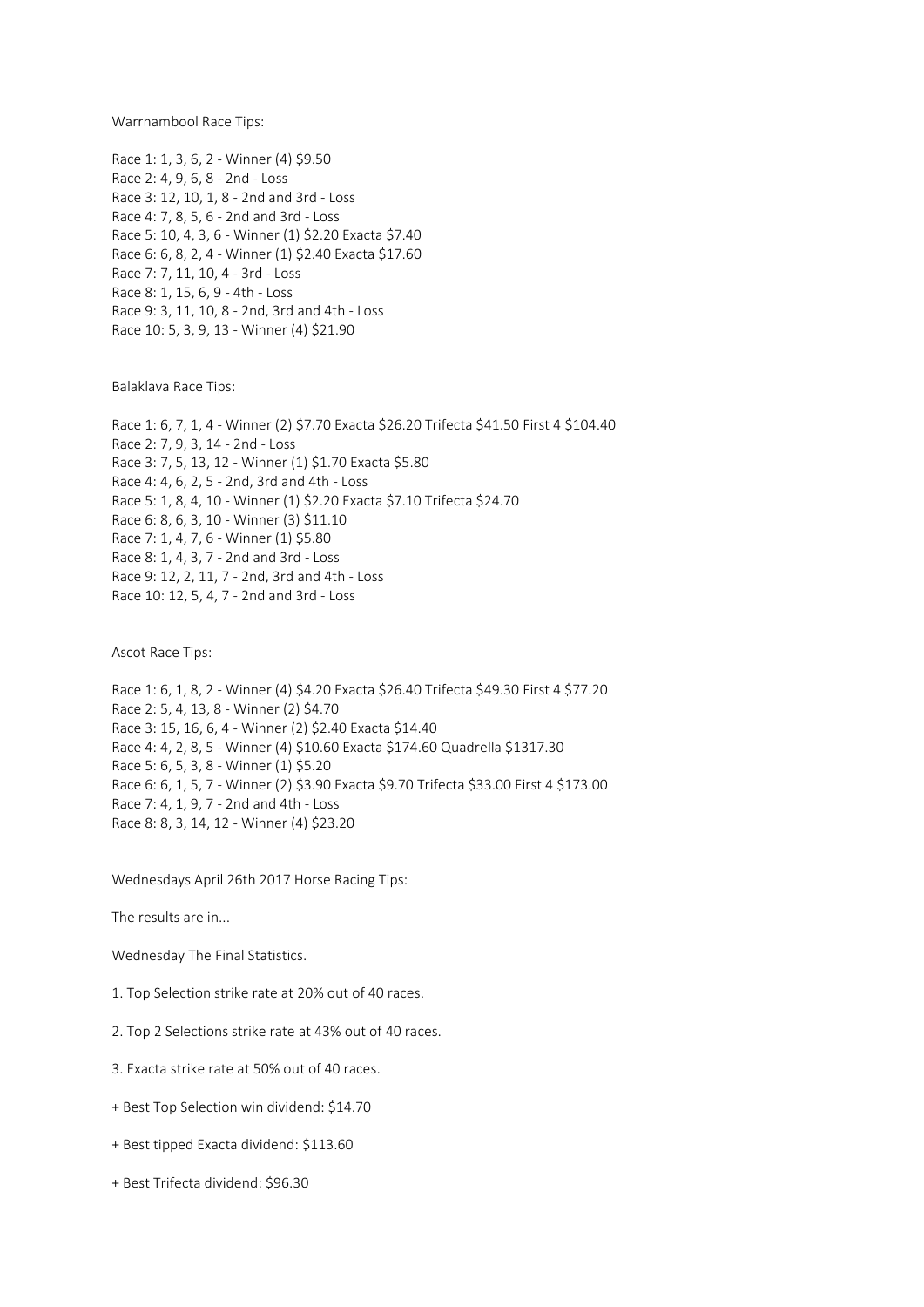+ Best First 4 dividend: \$605.40

+ Best Quadrella dividend: \$1379.50

So let's have a look at the numbers for this Wednesday with 40 races covered. For the Exotics there were 20 Exacta's in total which is a strike rate of 50% with the best one paying out at \$113.60 with the best tipped Trifecta paying out at \$96.30 and the best tipped First 4 paid out at \$605.40. For Win Bets the best priced Top Selection winner was at \$14.70 with the strike rate for the Top Selection sitting at 20% with the strike rate for the Top 2 Selections sitting at 43% of all races run. With Quadrella's the best today paid out at \$1379.50

Special Suggested Bet Of The Day:

Sandown Race 2 Banker Exacta:

2 / 3, 5, 9

So its 2 for 1st and 3, 5, 9 for 2nd.

Total Cost: \$12 buys a 400% share of the dividend.

Where The Money Is: Those runners which stand out as being well supported early.

Nothing to report.

Best Longshot's Of The Day:

Strathalbyn Race 9 No 17 Bon Elise at \$17.00 some money around for this one early at the odds.

Best Quaddie Of The Day:

Canterbury Quadrella:

Race 4: 2, 1, 4, 9 Race 5: 7, 1, 8, 4 Race 6: 2, 6, 8, 4 Race 7: 9, 5, 6, 8

Total Cost: \$13 buys a 5% share of the dividend.

Today's Race Tips:

Ipswich Race Tips:

Race 1: 4, 6, 5, 10 - Winner (2) \$5.30 Exacta \$14.00 Trifecta \$70.90 Race 2: 3, 13, 1, 5 - 2nd - Loss Race 3: 4, 10, 5, 6 - 4th - Loss Race 4: 3, 8, 4, 5 - Winner (2) \$6.00 Exacta \$20.90 Race 5: 1, 6, 7, 5 - Winner (1) \$4.50 Exacta \$23.00 Trifecta \$80.20 First 4 \$605.40 Race 6: 2, 11, 9, 4 - 2nd and 3rd - Loss Race 7: 12, 3, 6, 1 - Loss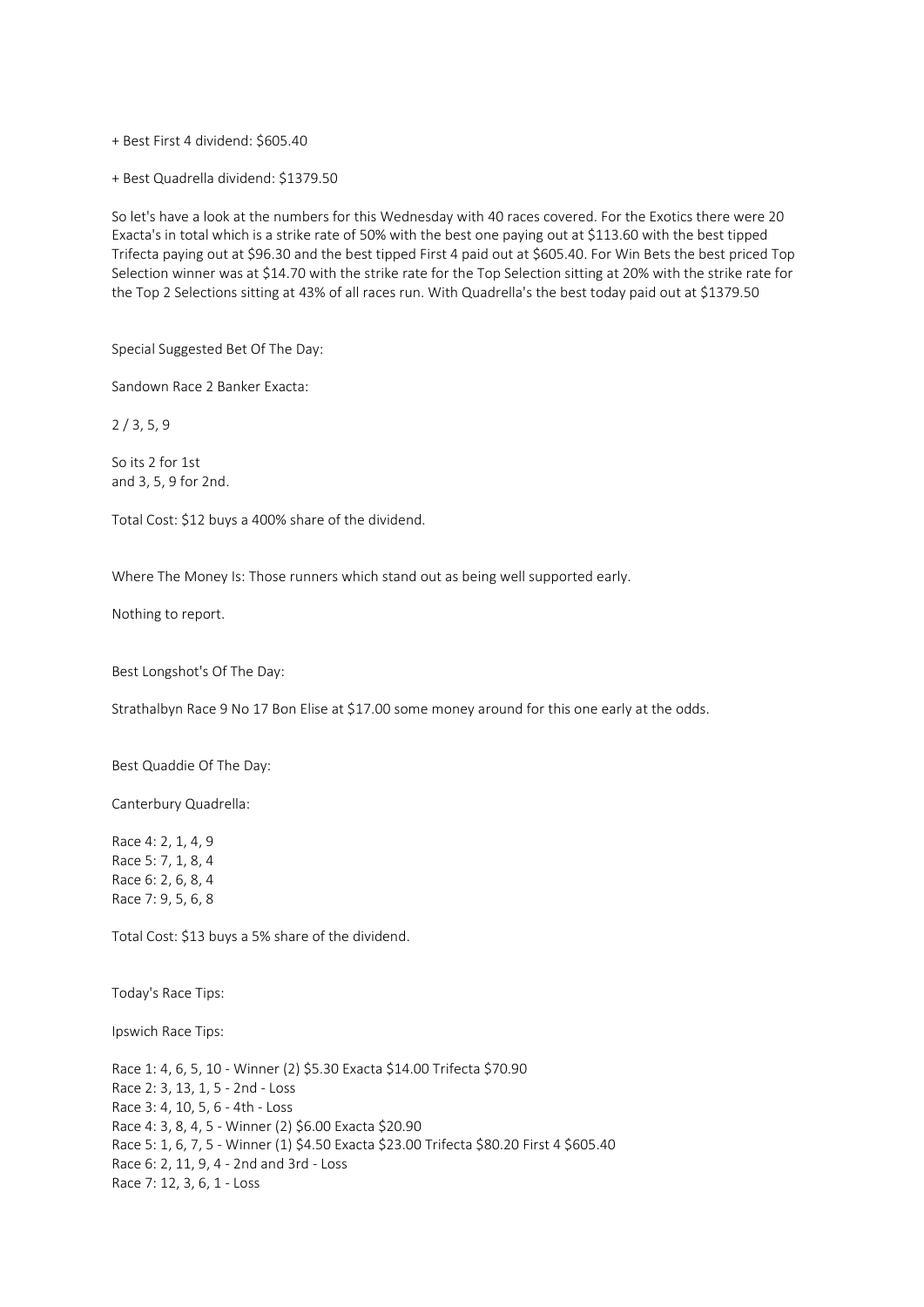Race 8: 3, 4, 5, 1 - Winner (4) \$9.10 Exacta \$35.00

Canterbury Race Tips:

Race 1: 2, 1, 4, 3 - 2nd, 3rd and 4th - Loss Race 2: 4, 2, 6, 1 - Winner (1) \$3.10 Exacta \$10.20 Race 3: 6, 7, 5, 4 - Winner (2) \$3.20 Race 4: 2, 1, 4, 9 - 2nd, 3rd and 4th - Loss Race 5: 7, 1, 8, 4 - Winner (1) \$2.30 Exacta \$12.10 Race 6: 2, 6, 8, 4 - Winner (4) \$7.30 Race 7: 9, 5, 6, 8 - Winner (3) \$5.70 Exacta \$113.60

Sandown Race Tips:

Race 1: 2, 8, 4, 1 - Winner (3) \$2.90 Exacta \$19.60 Race 2: 2, 5, 9, 3 - 2nd - Loss Race 3: 4, 8, 3, 7 - Winner (3) \$4.60 Exacta \$18.50 Race 4: 6, 9, 2, 8 - Winner (1) \$5.60 Exacta \$19.50 Race 5: 1, 7, 5, 6 - 2nd - Loss Race 6: 10, 8, 9, 3 - Winner (2) \$4.70 Exacta \$10.60 Trifecta \$35.90 Race 7: 11, 6, 10, 8 - Winner (3) \$3.50 Exacta \$19.50 Trifecta \$57.60 First 4 \$109.60 Race 8: 13, 1, 4, 11 - Winner (3) \$6.30 Exacta \$18.20 Trifecta \$78.20 First 4 \$183.30

Strathalbyn Race Tips:

Race 1: 2, 4, 1, 5 - Winner (2) \$2.30 Exacta \$7.00 Trifecta \$23.50 First 4 \$43.20 Race 2: 5, 4, 1, 6 - Winner (2) \$2.50 Exacta \$6.20 Race 3: 6, 10, 7, 11 - Winner (3) \$2.20 Race 4: 2, 8, 3, 9 - 2nd, 3rd and 4th - Loss Race 5: 11, 7, 2, 4 - 2nd and 3rd - Loss Race 6: 5, 3, 6, 7 - 2nd and 3rd - Loss Race 7: 6, 7, 3, 4 - Winner (1) \$4.60 Exacta \$29.50 Race 8: 9, 6, 2, 5 - Winner (2) \$7.80 Exacta \$35.70 Race 9: 2, 17, 5, 7 - 2nd, 3rd and 4th - Loss

Ascot Race Tips:

Race 1: 5, 6, 3, 2 - Winner (1) \$1.70 Exacta \$6.20 Trifecta \$25.40 First 4 \$57.40 Race 2: 4, 3, 6, 5 - 2nd, 3rd and 4th - Loss Race 3: 4, 11, 10, 5 - Winner (1) \$1.80 Race 4: 3, 6, 4, 7 - Winner (3) \$12.20 Exacta \$23.30 Trifecta \$96.30 Race 5: 2, 1, 7, 11 - Winner (3) \$7.00 Race 6: 4, 1, 7, 10 - Winner (2) \$2.70 Race 7: 3, 4, 1, 5 - Winner (2) \$4.90 Exacta \$25.50 Race 8: 13, 8, 4, 6 - Winner (1) \$14.70 Quadrella \$1379.50

Wednesdays April 19th 2017 Horse Racing Tips:

The results are in...

Wednesday The Final Statistics.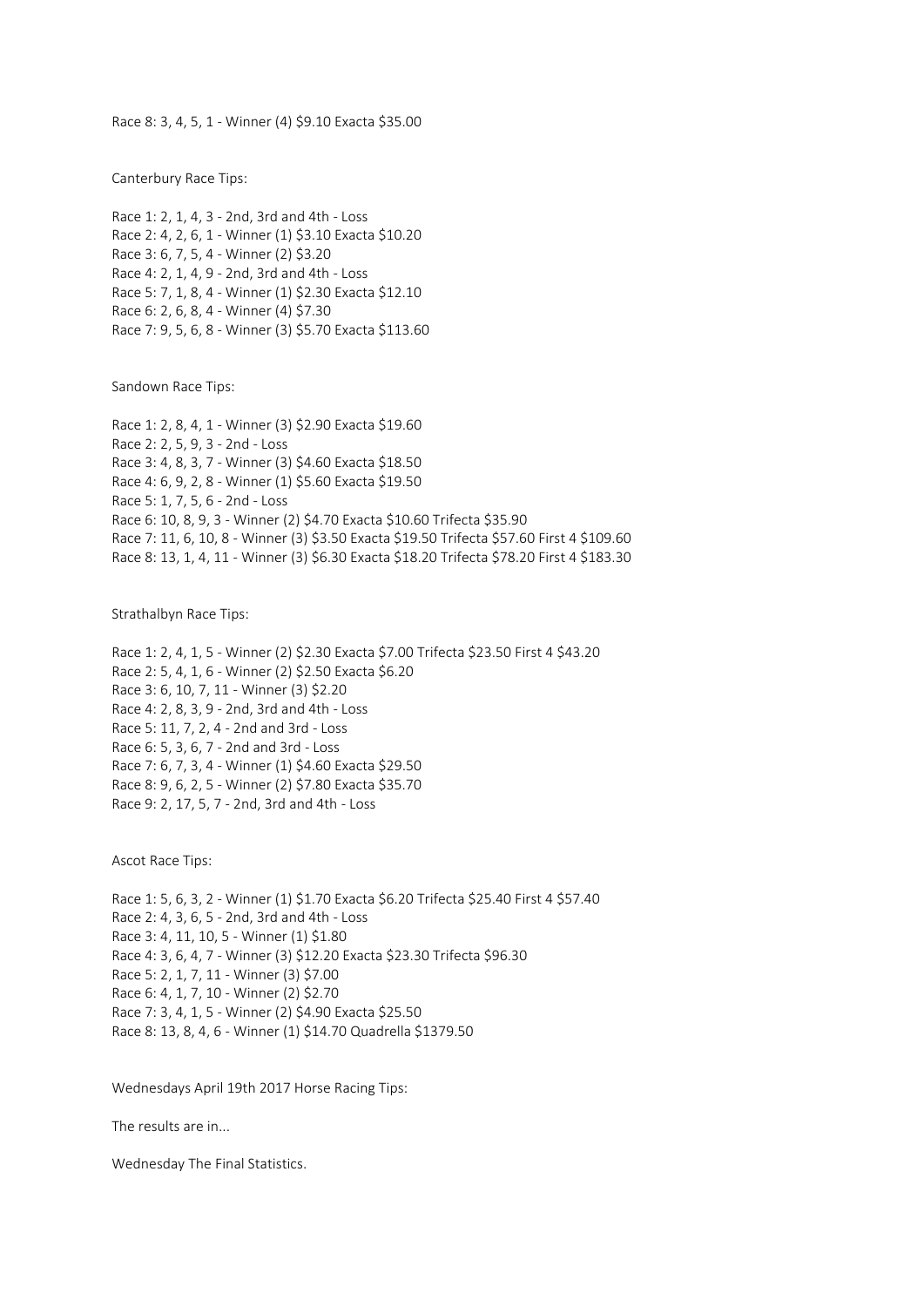- 1. Top Selection strike rate at 27% out of 41 races.
- 2. Top 2 Selections strike rate at 49% out of 41 races.
- 3. Exacta strike rate at 44% out of 41 races.
- + Best Top Selection win dividend: \$4.40
- + Best tipped Exacta dividend: \$82.30
- + Best Trifecta dividend: \$523.00
- + Best First 4 dividend: \$1385.00
- + Best Quadrella dividend: \$1130.50

So let's have a look at the numbers for this Wednesday with 41 races covered. For the Exotics there were 18 Exacta's in total which is a strike rate of 44% with the best one paying out at \$82.30 with the best tipped Trifecta paying out at \$523.00 and the best tipped First 4 paid out at \$1385.00. For Win Bets the best priced Top Selection winner was at \$4.40 with the strike rate for the Top Selection sitting at 27% with the strike rate for the Top 2 Selections sitting at 49% of all races run. With Quadrella's the best today paid out at \$1130.50

### Results:

Please note as of the 24th of May 2015 you will see a change in how the results are given on the website. After the winner result you will see a number for example Winner (1) \$5.30 the (1) represents the winner came from the first tip in the sequence. So (2) will represent tip 2, (3) tip 3 and (4) tip 4. This information is given to help people clearly see which horse in the tips sequence actually won and it is then followed by the exacta, trifecta, first 4 and quadrella results information if we have tipped it correctly within the selections given and the prices shown are from the QLD TAB.

Special Suggested Bet Of The Day:

Murray Bridge Race 1 Banker Exacta:

3 / 1, 7, 9

So its 3 for 1st and 1, 7, 9 for 2nd.

Total Cost: \$12 buys a 400% share of the dividend.

Where The Money Is:Those runners which stand out as being well supported early.

Nothing to report today.

Best Longshot's Of The Day:

Nothing to report today.

Best Quaddie Of The Day: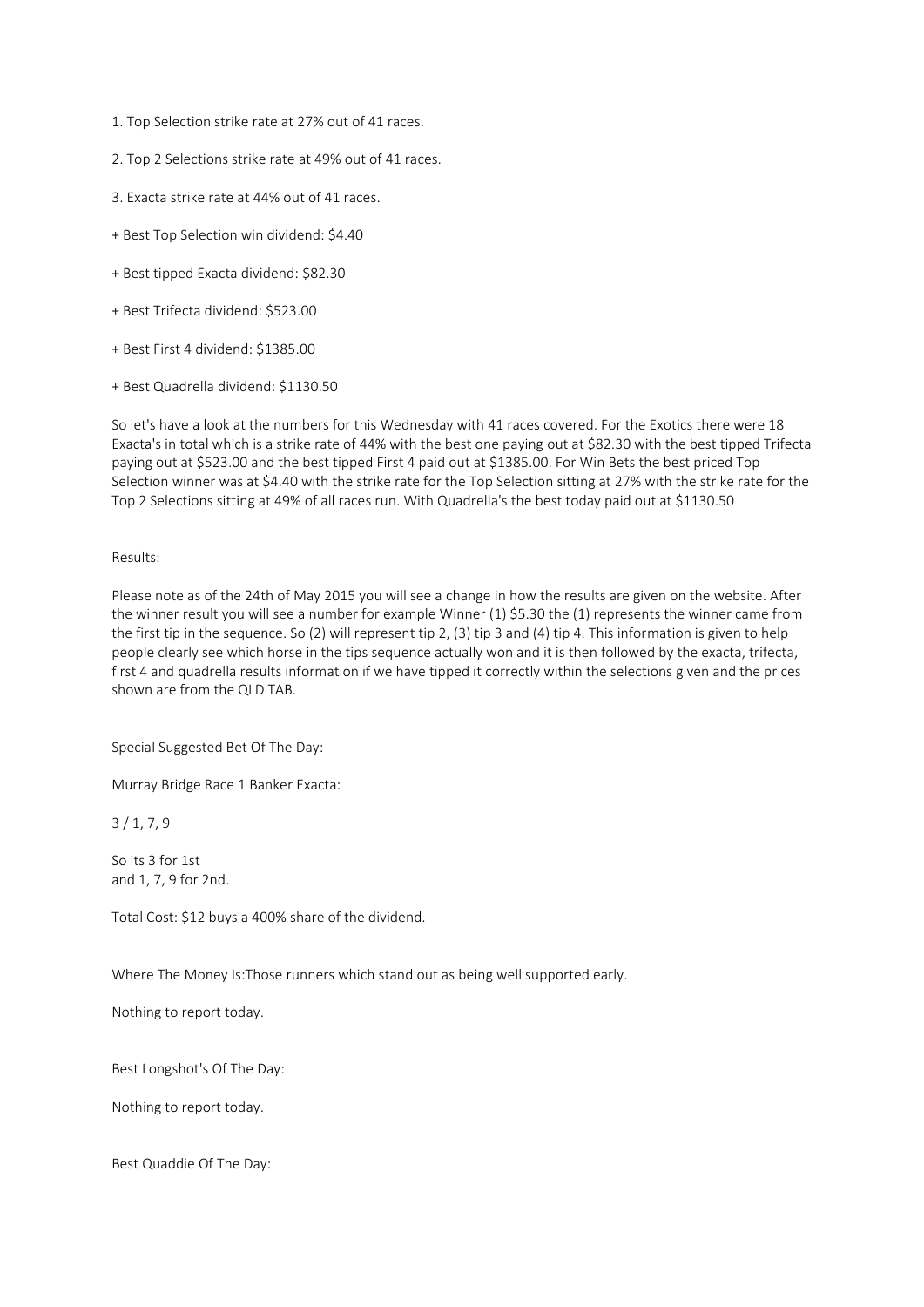Bendigo Quadrella:

Race 5: 5, 8, 1, 3 Race 6: 13, 11, 9, 8 Race 7: 7, 5, 3, 1 Race 8: 10, 4, 1, 2

Total Cost: \$13 buys a 5% share of the dividend.

Today's Race Tips:

Ipswich Race Tips:

Race 1: 4, 11, 2, 9 - Winner (1) \$2.70 Exacta \$13.20 Trifecta \$80.30 First 4 \$182.60 Race 2: 4, 3, 7, 5 - Winner (1) \$3.10 Exacta \$11.20 Race 3: 3, 5, 2, 6 - Winner (1) \$1.60 Race 4: 7, 3, 11, 1 - 4th - Loss Race 5: 1, 6, 3, 8 - 3rd and 4th - Loss Race 6: 1, 2, 4, 8 - 2nd and 4th - Loss Race 7: 1, 4, 2, 10 - 2nd - Loss Race 8: 3, 2, 8, 5 - Winner (2) \$2.40

Wyong Race Tips:

Race 1: 2, 3, 1, 4 - 2nd, 3rd and 4th - Loss Race 2: 1, 3, 6, 5 - 2nd and 3rd - Loss Race 3: 3, 11, 1, 9 - 2nd and 3rd - Loss Race 4: 6, 1, 4, 5 - 3rd and 4th - Loss Race 5: 6, 5, 4, 1 - 2nd and 4th - Loss Race 6: 2, 3, 1, 6 - 2nd and 3rd - Loss Race 7: 5, 1, 2, 7 - Winner (2) \$3.40 Exacta \$15.40 Race 8: 4, 8, 2, 1 - 2nd, 3rd and 4th - Loss

Bendigo Race Tips:

Race 1: 3, 6, 5, 1 - Winner (4) \$5.30 Race 2: 3, 10, 8, 4 - Winner (1) \$4.40 Exacta \$17.50 Race 3: 8, 11, 12, 4 - 2nd, 3rd and 4th - Loss Race 4: 5, 4, 2, 6 - Winner (1) \$2.60 Exacta \$15.10 Trifecta \$34.40 Race 5: 5, 8, 1, 3 - Winner (2) \$4.30 Exacta \$26.70 Race 6: 13, 11, 9, 8 - Winner (1) \$4.30 Race 7: 7, 5, 3, 1 - Winner (2) \$3.80 Exacta \$28.10 Race 8: 10, 4, 1, 2 - Winner (1) \$2.70 Exacta \$20.80 Trifecta \$103.50 Quadrella \$206.50

Murray Bridge Race Tips:

Race 1: 3, 9, 7, 1 - 2nd and 3rd - Loss Race 2: 3, 4, 11, 2 - Winner (2) \$5.90 Exacta \$14.50 Race 3: 6, 5, 9, 10 - Winner (1) \$1.40 Exacta \$2.30 Race 4: 4, 2, 7, 6 - Winner (3) \$3.40 Race 5: 1, 4, 7, 3 - Winner (3) \$3.40 Exacta \$17.30 Race 6: 1, 4, 5, 3 - Winner (1) \$1.50 Exacta \$8.30 Race 7: 7, 8, 4, 3 - Winner (2) \$12.90 Exacta \$76.90 Trifecta \$253.10 First 4 \$1385.00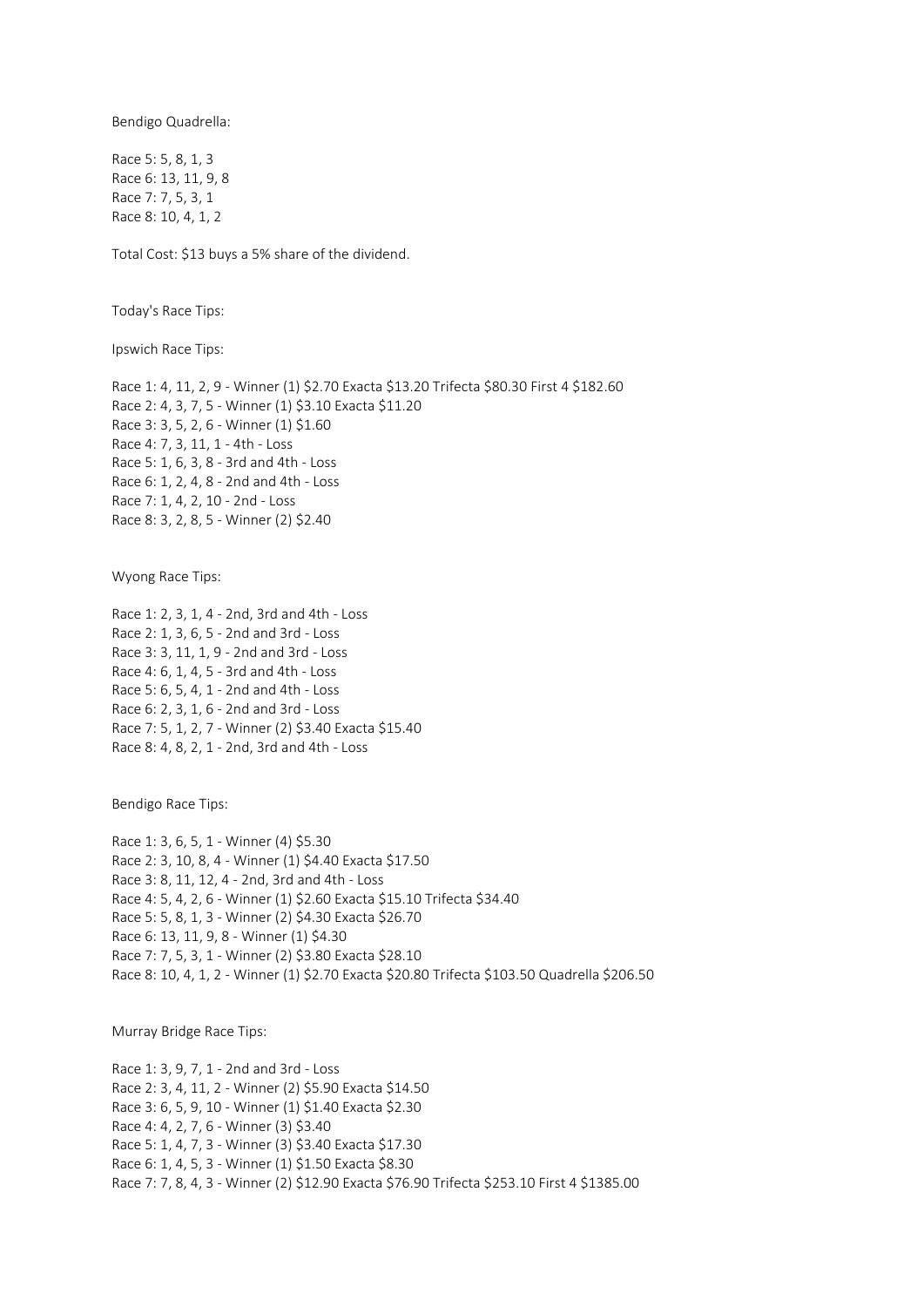Race 8: 3, 14, 10, 12 - Winner (4) \$9.60 Exacta \$82.30 Trifecta \$523.00 Quadrella \$1130.50

Pinjarra Race Tips:

```
Race 1: 4, 1, 2, 3 - Winner (1) $3.30 Exacta $11.30 Trifecta $17.10 First 4 $20.80
Race 2: 3, 7, 10, 2 - 2nd and 3rd - Loss
Race 3: 2, 9, 10, 4 - Winner (1) $1.80
Race 4: 4, 8, 2, 7 - Winner (2) $5.60 Exacta $46.00 Trifecta $114.10 First 4 $330.40
Race 5: 8, 9, 11, 6 - 2nd and 4th - Loss
Race 6: 8, 5, 2, 4 - Winner (2) $3.70 Exacta $10.00
Race 7: 3, 9, 7, 6 - 3rd - Loss
Race 8: 8, 6, 9, 3 - Winner (2) $2.90 Exacta $12.90
Race 9: 10, 5, 4, 3 - Winner (3) $10.20
```
Wednesdays April 12th 2017 Horse Racing Tips:

The results are in...

Wednesday The Final Statistics.

1. Top Selection strike rate at 40% out of 48 races.

- 2. Top 2 Selections strike rate at 52% out of 48 races.
- 3. Exacta strike rate at 48% out of 48 races.
- + Best Top Selection win dividend: \$5.30
- + Best tipped Exacta dividend: \$75.70
- + Best Trifecta dividend: \$228.90
- + Best First 4 dividend: \$220.60
- + Best Quadrella dividend: \$3597.00

So let's have a look at the numbers for this Wednesday with 48 races covered. For the Exotics there were 23 Exacta's in total which is a strike rate of 48% with the best one paying out at \$75.70 with the best tipped Trifecta paying out at \$228.90 and the best tipped First 4 paid out at \$220.60. For Win Bets the best priced Top Selection winner was at \$5.30 with the strike rate for the Top Selection sitting at 40% with the strike rate for the Top 2 Selections sitting at 52% of all races run. With Quadrella's the best today paid out at \$3597.00

### Results:

Please note as of the 24th of May 2015 you will see a change in how the results are given on the website. After the winner result you will see a number for example Winner (1) \$5.30 the (1) represents the winner came from the first tip in the sequence. So (2) will represent tip 2, (3) tip 3 and (4) tip 4. This information is given to help people clearly see which horse in the tips sequence actually won and it is then followed by the exacta, trifecta, first 4 and quadrella results information if we have tipped it correctly within the selections given and the prices shown are from the QLD TAB.

Special Suggested Bet Of The Day: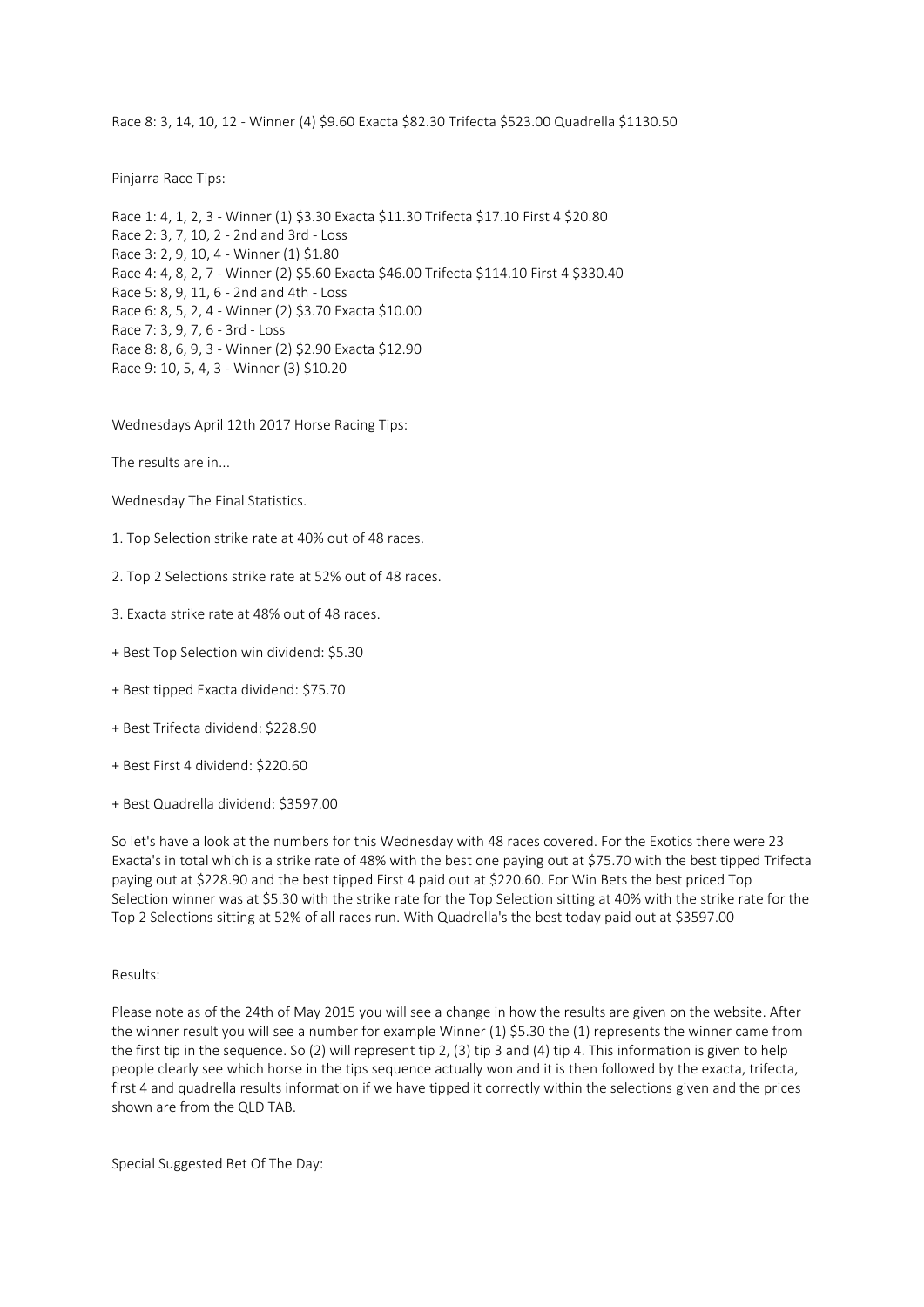Launceston Race 2 Multi Exacta:

1, 3 / 1, 3, 8, 9

So its 1 and 3 for 1st and 1, 3, 8, 9 for 2nd.

Total Cost: \$12 buys a 200% share of the dividend.

Where The Money Is: Those runners which stand out as being well supported early.

Nothing to report today.

Best Longshot's Of The Day:

Nothing to report today.

Best Quaddie Of The Day:

Ballarat Quadrella:

Race 5: 1, 4, 7, 10 Race 6: 11, 6, 1, 2 Race 7: 7, 13, 6, 12 Race 8: 6, 13, 11, 4

Total Cost: \$13 buys a 5% share of the dividend.

Today's Race Tips:

Sunshine Coast Race Tips:

Race 1: 2, 5, 4, 6 - Winner (1) \$2.60 Exacta \$8.40 Trifecta \$30.20 First 4 \$61.60 Race 2: 7, 10, 12, 6 - Winner (1) \$2.80 Exacta \$22.20 Race 3: 8, 3, 4, 13 - 2nd and 4th - Loss Race 4: 1, 8, 2, 11 - 2nd and 4th - Loss Race 5: 7, 3, 9, 1 - Winner (1) \$3.60 Exacta \$16.20 Race 6: 3, 1, 10, 11 - Winner (2) \$3.20 Race 7: 4, 7, 3, 6 - 4th - Loss Race 8: 4, 1, 8, 5 - Winner (3) \$5.60 - L/S No 8

Warwick Farm Race Tips:

Race 1: 8, 1, 9, 14 - 3rd - Loss Race 2: 4, 3, 2, 7 - Winner (1) \$1.90 Exacta \$6.60 Trifecta \$41.50 Race 3: 9, 1, 2, 5 - 2nd and 3rd - Loss Race 4: 8, 4, 2, 3 - 3rd and 4th - Loss Race 5: 4, 1, 6, 5 - Winner (4) \$9.80 Exacta \$75.70 Race 6: 4, 6, 8, 3 - Winner (1) \$3.00 Exacta \$43.70 Race 7: 1, 3, 8, 6 - Winner (3) \$11.30 Exacta \$44.40 Trifecta \$149.90 Race 8: 14, 3, 15, 9 - Winner (1) \$3.70 Quadrella \$3597.00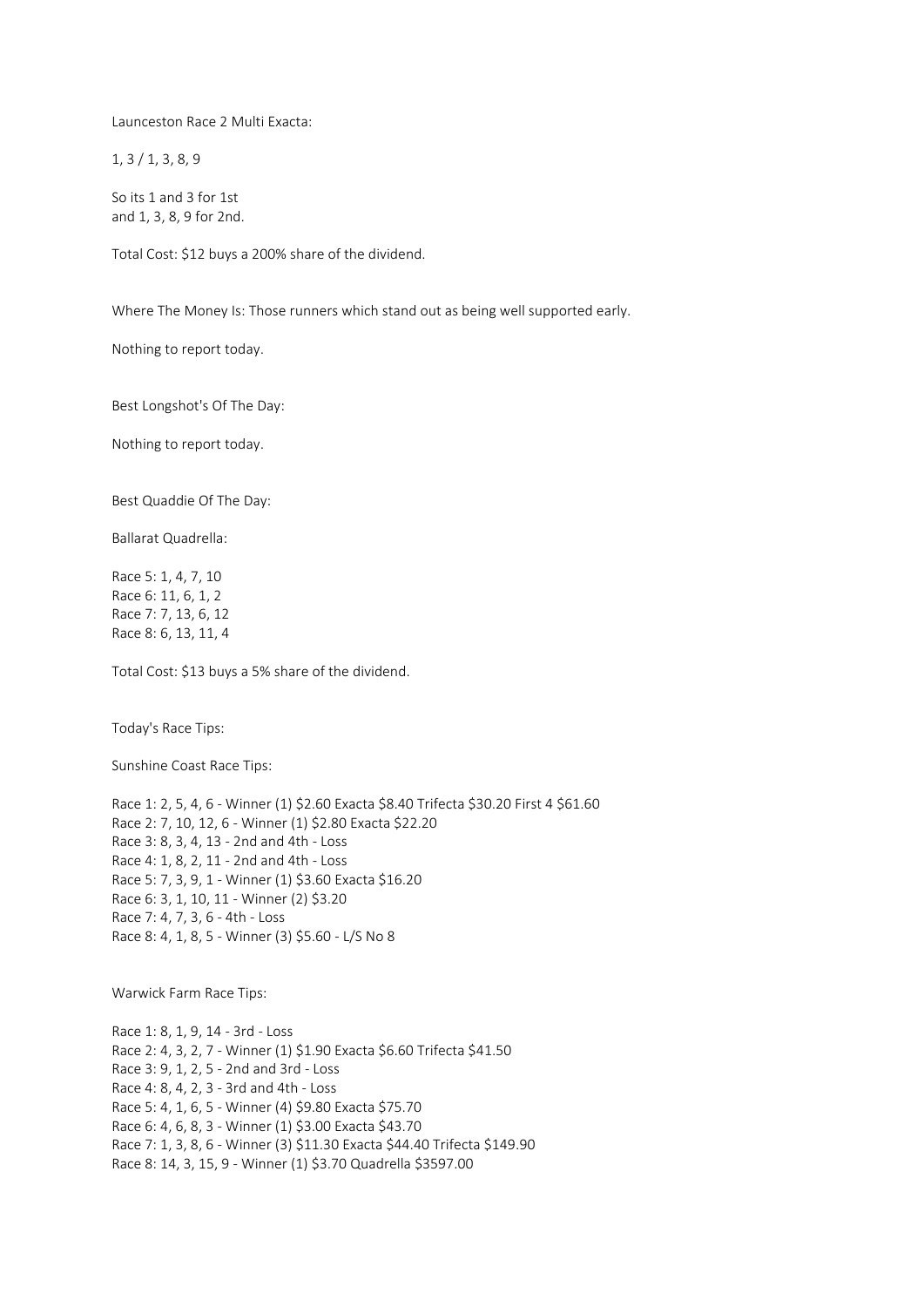Ballarat Race Tips:

Race 1: 7, 8, 4, 1 - Winner (2) \$2.80 Race 2: 3, 9, 11, 2 - Winner (4) \$3.80 Race 3: 2, 6, 1, 10 - Winner (1) \$5.30 Race 4: 4, 9, 7, 8 - Winner (1) \$1.50 Quadrella \$223.10 Race 5: 1, 4, 7, 10 - Winner (1) \$1.80 Exacta \$4.90 Trifecta \$7.10 Race 6: 11, 6, 1, 2 - 2nd, 3rd and 4th - Loss Race 7: 7, 13, 6, 12 - 3rd and 4th - Loss Race 8: 6, 13, 11, 4 - 2nd, 3rd and 4th - Loss

Balaklava Race Tips:

Race 1: 6, 4, 3, 7 - Winner (4) \$6.00 Race 2: 9, 1, 2, 3 - Winner (2) \$5.10 Exacta \$18.90 Trifecta \$42.90 Race 3: 4, 1, 2, 5 - Winner (3) \$3.50 Exacta \$6.80 Race 4: 1, 4, 2, 7 - Winner (1) \$4.50 Exacta \$12.50 Trifecta \$42.50 First 4 \$103.00 Quadrella \$513.60 Race 5: 3, 4, 1, 2 - Winner (2) \$3.60 Exacta \$18.80 Trifecta \$44.80 First 4 \$150.20 Race 6: 1, 3, 4, 6 - Winner (1) \$1.90 Exacta \$10.30 Race 7: 5, 2, 4, 1 - Winner (1) \$4.30 Exacta \$12.10 Race 8: 7, 1, 2, 6 - Winner (1) \$3.80 Exacta \$21.20 Trifecta \$228.90 Quadrella \$207.40

Bunbury Race Tips:

Race 1: 3, 5, 2, 6 - Winner (1) \$4.90 Exacta \$18.20 Trifecta \$51.10 First 4 \$220.60 Race 2: 2, 1, 4, 7 - Winner (1) \$3.50 Race 3: 10, 3, 11, 7 - 3rd and 4th - Loss Race 4: 10, 13, 14, 6 - 2nd - Loss Race 5: 1, 2, 3, 4 - 2nd and 4th - Loss Race 6: 3, 1, 6, 7 - Winner (1) \$2.10 Exacta \$6.20 Race 7: 7, 12, 6, 1 - Winner (3) \$5.10 Exacta \$36.80 Trifecta \$132.30 Race 8: 1, 11, 2, 4 - 2nd and 3rd - Loss

Launceston Race Tips:

Race 1: 5, 1, 2, 12 - Winner (3) \$3.80 Race 2: 3, 1, 8, 9 - Winner (1) \$2.40 Exacta \$4.80 Race 3: 3, 2, 4, 7 - Winner (3) \$3.30 Race 4: 2, 3, 1, 5 - Winner (1) \$2.70 Exacta \$5.60 Quadrella \$120.30 Race 5: 6, 11, 4, 7 - Winner (1) \$3.70 Race 6: 6, 2, 5, 3 - Winner (2) \$2.30 Exacta \$12.50 Race 7: 3, 1, 2, 6 - Winner (2) \$3.60 Exacta \$16.30 Race 8: 4, 6, 3, 2 - Winner (3) \$4.40 Exacta \$11.30 Quadrella \$256.00

Wednesdays April 5th 2017 Horse Racing Tips:

The results are in...

Wednesday The Final Statistics.

1. Top Selection strike rate at 45% out of 47 races.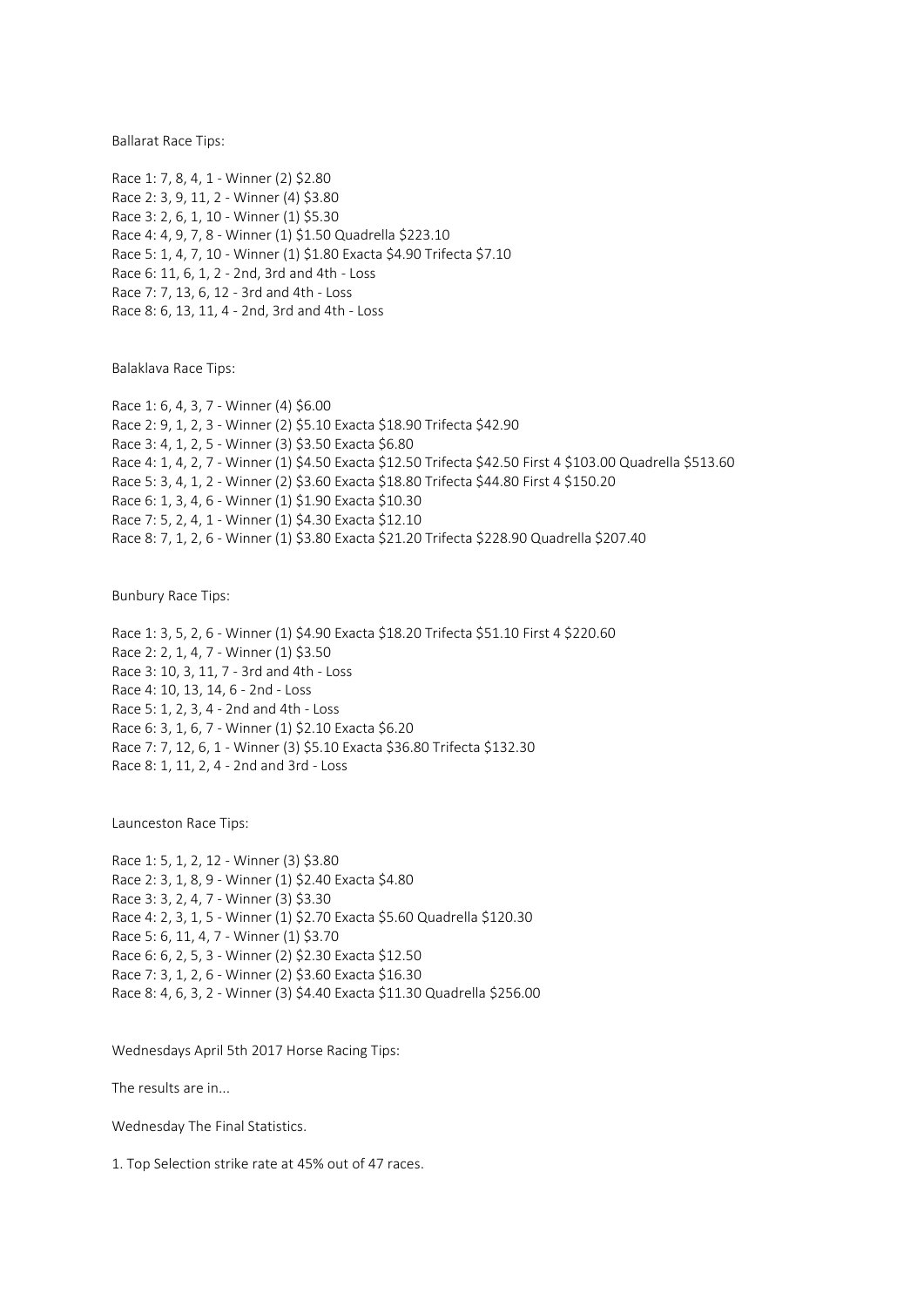- 2. Top 2 Selections strike rate at 51% out of 47 races.
- 3. Exacta strike rate at 43% out of 47 races.
- + Best Top Selection win dividend: \$8.30
- + Best tipped Exacta dividend: \$135.80
- + Best Trifecta dividend: \$308.90
- + Best First 4 dividend: \$281.60
- + Best Quadrella dividend: \$379.00

So let's take a look at the numbers for this Wednesday with 47 races covered. For the Exotics there were 20 Exacta's in total which is a strike rate of 43% with the best one paying out at \$135.80 with the best tipped Trifecta paying out at \$308.90 and the best tipped First 4 paid out at \$281.60. For Win Bets the best priced Top Selection winner was at \$8.30 with the strike rate for the Top Selection sitting at 45% with the strike rate for the Top 2 Selections sitting at 51% of all races run. With Quadrella's the best today paid out at \$379.00

## Results:

Please note as of the 24th of May 2015 you will see a change in how the results are given on the website. After the winner result you will see a number for example Winner (1) \$5.30 the (1) represents the winner came from the first tip in the sequence. So (2) will represent tip 2, (3) tip 3 and (4) tip 4. This information is given to help people clearly see which horse in the tips sequence actually won and it is then followed by the exacta, trifecta, first 4 and quadrella results information if we have tipped it correctly within the selections given and the prices shown are from the QLD TAB.

Special Suggested Bet Of The Day:

Sandown Race 4 Multi Exacta:

2, 4 / 2, 4, 6, 8

So its 2 and 4 for st and 2, 4, 6, 8 for 2nd.

Total Cost: \$12 buys a 200% share of the dividend.

Result - Loss as finished 1st and 3rd.

Where The Money Is: Those runners which stand out as being well supported early.

Nothing to report.

Best Longshot's Of The Day:

Nothing to report.

Best Quaddie Of The Day: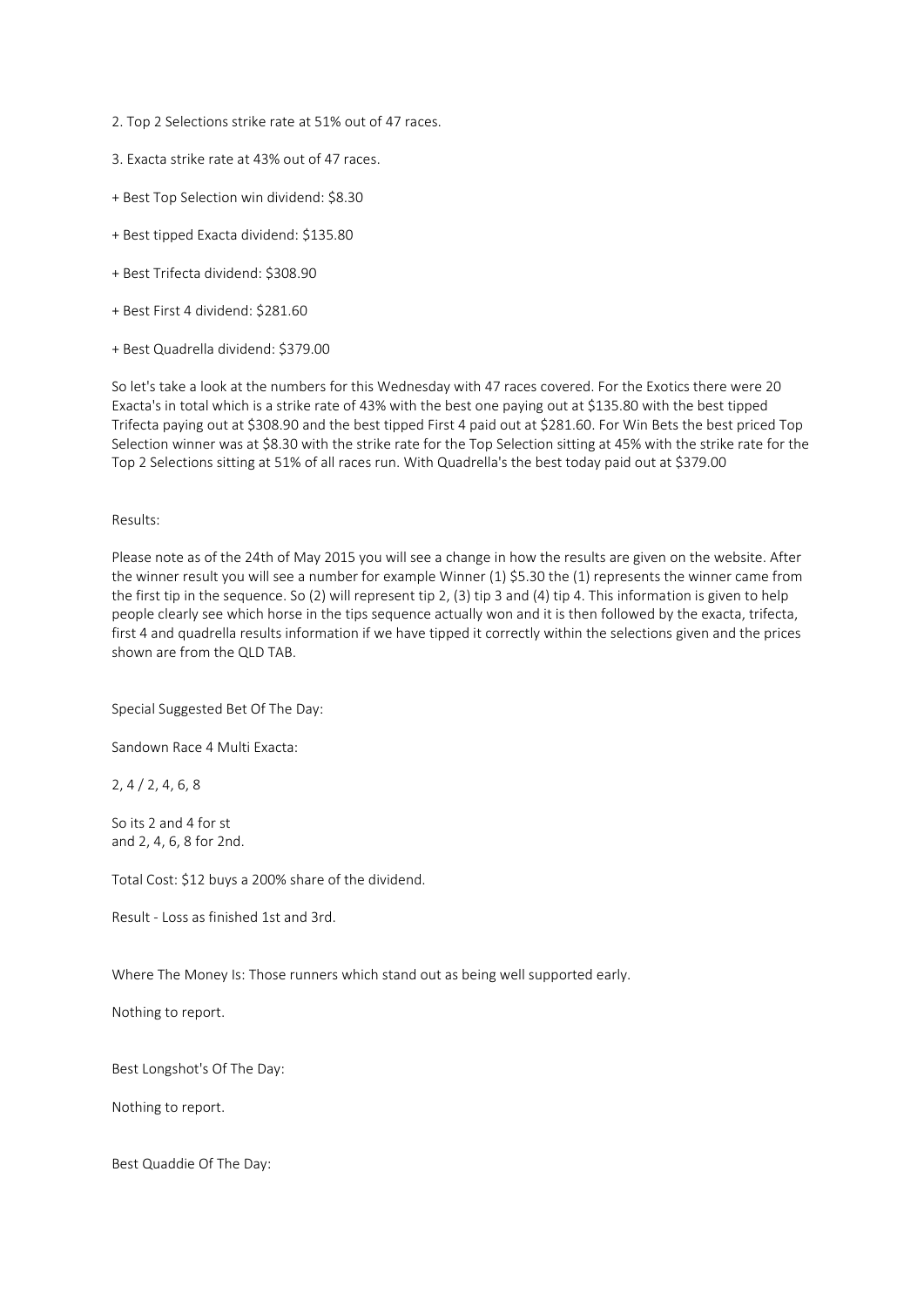Sandown Quadrella:

Race 5: 8, 7, 13, 10 Race 6: 5, 6, 13, 10 Race 7: 12, 13, 4, 11 Race 8: 9, 11, 10, 6

Total Cost: \$13 buys a 5% share of the dividend.

Today's Race Tips:

Sunshine Coast Race Tips:

Race 1: 1, 4, 2, 6 - Winner (1) \$2.00 Exacta \$4.50 Trifecta \$8.10 Race 2: 4, 2, 6, 5 - Winner (3) \$7.40 Exacta \$20.10 Race 3: 8, 3, 5, 4 - 2nd, 3rd and 4th - Loss Race 4: 2, 1, 8, 3 - Winner (1) \$1.60 Exacta \$4.30 Trifecta \$13.10 Race 5: 3, 2, 9, 8 - 3rd and 4th - Loss Race 6: 7, 5, 4, 1 - Winner (2) \$8.40 Race 7: 4, 7, 5, 8 - Winner (3) \$7.00 Exacta \$17.90 Race 8: 5, 6, 12, 10 - 2nd and 3rd - Loss

Warwick Farm Race Tips:

Race 1: 6, 4, 1, 3 - Winner (1) \$4.00 Exacta \$17.80 Race 2: 4, 9, 6, 2 - Winner (2) \$2.80 Exacta \$11.70 Trifecta \$30.30 Race 3: 1, 7, 4, 3 - Winner (1) \$2.60 Race 4: 3, 2, 5, 6 - Winner (3) \$4.10 Quadrella \$379.00 Race 5: 8, 5, 10, 2 - Winner (3) \$6.30 Race 6: 7, 4, 3, 2 - Winner (1) \$2.00 Race 7: 1, 11, 9, 3 - 2nd and 4th - Loss Race 8: 4, 8, 3, 13 - 4th - Loss

Sandown Race Tips:

Race 1: 5, 4, 2, 1 - Winner (1) \$4.50 Exacta \$12.20 Trifecta \$51.10 First 4 \$122.20 Race 2: 1, 10, 9, 8 - Winner (1) \$1.50 Race 3: 5, 7, 4, 8 - Winner (1) \$3.10 Exacta \$22.30 Trifecta \$51.80 First 4 \$91.80 Race 4: 4, 2, 8, 6 - Winner (2) \$3.60 Quadrella \$108.70 Race 5: 8, 7, 13, 10 - Winner (4) \$12.80 Race 6: 5, 6, 13, 10 - 2nd and 4th - Loss Race 7: 12, 13, 4, 11 - 4th - Loss Race 8: 9, 11, 10, 6 - Winner (1) \$8.30

Strathalbyn Race Tips:

Race 1: 3, 4, 7, 1 - Winner (1) \$2.70 Exacta \$13.90 Race 2: 4, 1, 6, 3 - 2nd and 4th - Loss Race 3: 1, 8, 5, 3 - Winner (3) \$3.00 Exacta \$15.80 Trifecta \$35.90 Race 4: 7, 4, 3, 6 - Winner (1) \$4.30 Exacta \$16.60 Trifecta \$108.70 Race 5: 6, 8, 1, 10 - Winner (1) \$2.00 Race 6: 2, 6, 4, 3 - Winner (1) \$4.90 Exacta \$16.30 Trifecta \$40.60 Race 7: 3, 9, 1, 5 - 2nd and 3rd - Loss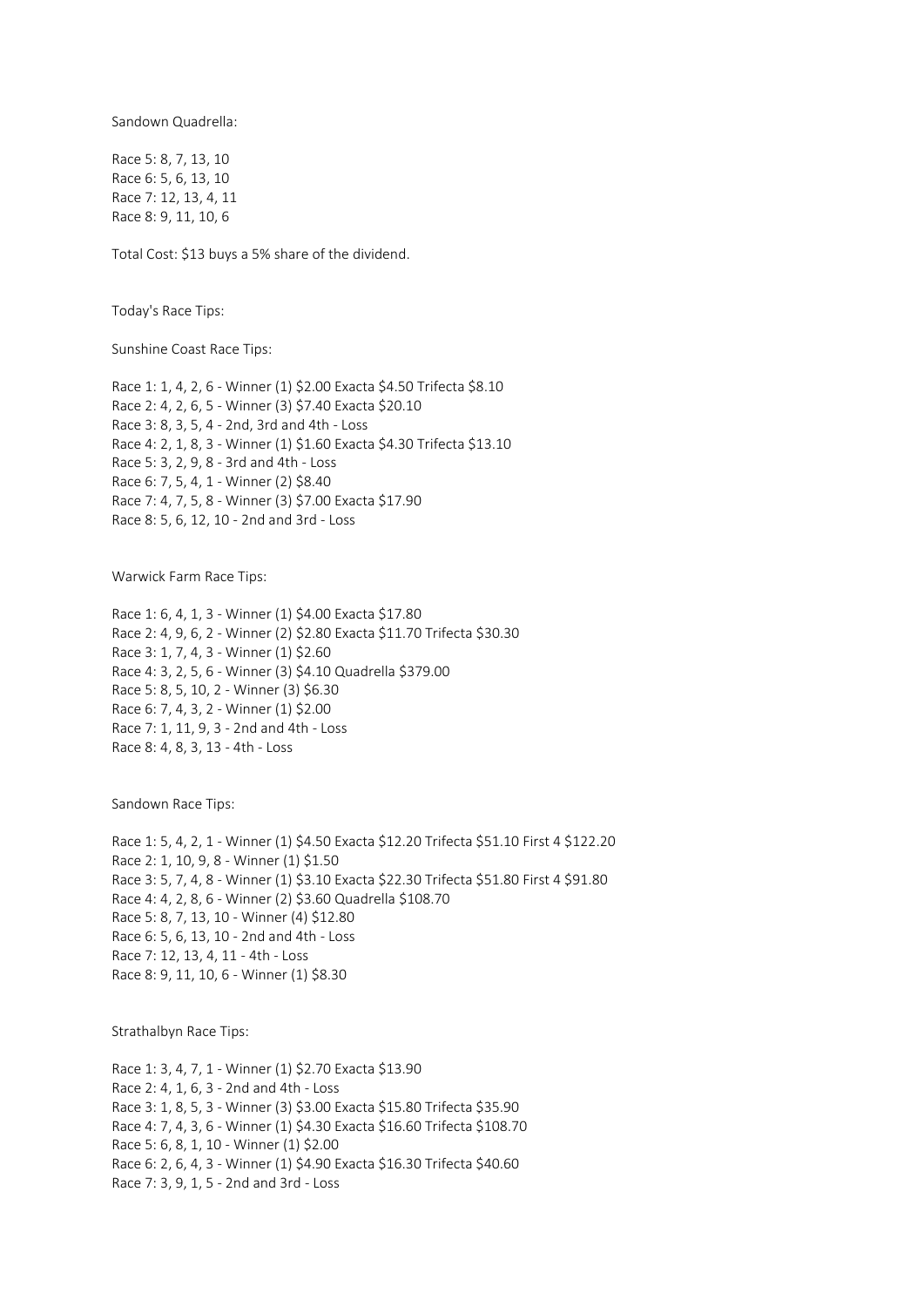Race 8: 6, 14, 9, 12 - Winner (1) \$3.20 Exacta \$13.10 Trifecta \$52.30 First 4 \$281.60

Ascot Race Tips:

Race 1: 4, 6, 2, 7 - Winner (1) \$1.30 Exacta \$2.90 Trifecta \$4.50 Race 2: 1, 7, 5, 3 - Winner (1) \$2.60 Exacta \$4.40 Trifecta \$20.10 Race 3: 4, 8, 3, 6 - Winner (1) \$2.10 Exacta \$5.70 Trifecta \$23.50 Race 4: 3, 5, 7, 2 - 2nd and 3rd - Loss Race 5: 2, 4, 5, 1 - Winner (1) \$1.60 Exacta \$6.00 Race 6: 2, 11, 6, 7 - 4th - Loss Race 7: 1, 4, 6, 12 - Winner (3) \$16.70 Exacta \$135.80 Trifecta \$308.90

Launceston Race Tips:

Race 1: 2, 6, 4, 1 - Winner (1) \$1.70 Exacta \$2.10 Trifecta \$23.40 Race 2: 8, 7, 9, 4 - Winner (4) \$7.40 Race 3: 11, 8, 6, 3 - 4th - Loss Race 4: 2, 4, 5, 7 - Winner (3) \$3.90 Exacta \$28.40 Race 5: 2, 1, 3, 8 - Winner (1) \$2.20 Race 6: 3, 1, 6, 4 - 2nd and 3rd - Loss Race 7: 8, 9, 7, 2 - 2nd and 4th - Loss Race 8: 6, 4, 2, 1 - Winner (1) \$6.10

Wednesdays March 29th 2017 Horse Racing Tips:

The results are in...

Wednesday The Final Statistics.

1. Top Selection strike rate at 30% out of 46 races.

2. Top 2 Selections strike rate at 46% out of 46 races.

3. Exacta strike rate at 41% out of 46 races.

+ Best Top Selection win dividend: \$9.60

+ Best tipped Exacta dividend: \$78.90

+ Best Trifecta dividend: \$383.50

+ Best First 4 dividend: \$521.00

+ Best Quadrella dividend: \$3600.90

So let's have a look at the numbers for this Wednesday with 46 races covered. For the Exotics there were 19 Exacta's in total which is a strike rate of 41% with the best one paying out at \$78.90 with the best tipped Trifecta paying out at \$383.50 and the best tipped First 4 paid out at \$521.00. For Win Bets the best priced Top Selection winner was at \$9.60 with the strike rate for the Top Selection sitting at 30% with the strike rate for the Top 2 Selections sitting at 46% of all races run. With Quadrella's the best today paid out at \$3600.90

Results: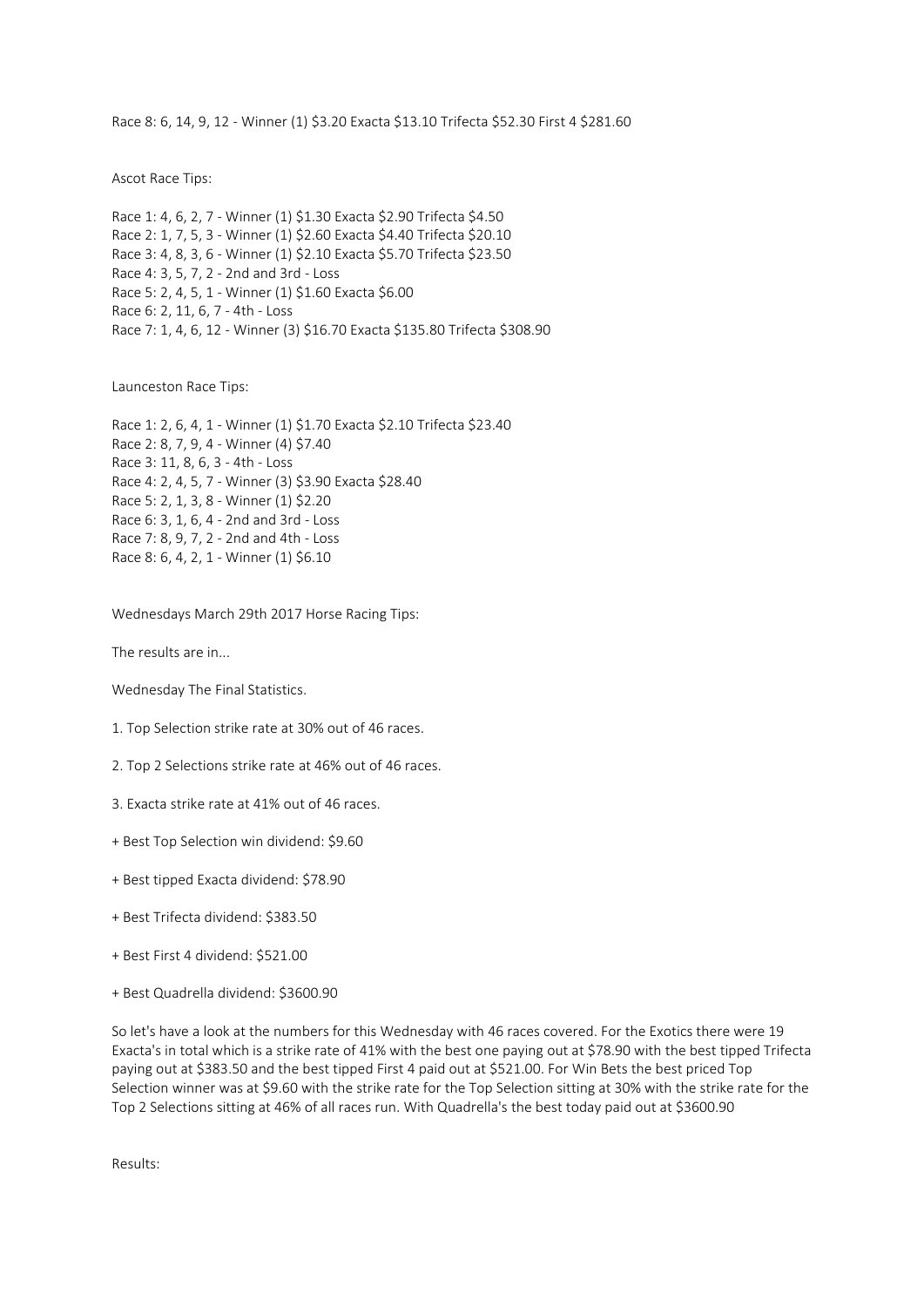Please note as of the 24th of May 2015 you will see a change in how the results are given on the website. After the winner result you will see a number for example Winner (1) \$5.30 the (1) represents the winner came from the first tip in the sequence. So (2) will represent tip 2, (3) tip 3 and (4) tip 4. This information is given to help people clearly see which horse in the tips sequence actually won and it is then followed by the exacta, trifecta, first 4 and quadrella results information if we have tipped it correctly within the selections given and the prices shown are from the QLD TAB.

Special Suggested Bet Of The Day:

Sandown Race 3 Multi Exacta:

1, 5 / 1, 5, 7, 8

So its 1 and 5 for 1st and 1, 5, 7, 8 for 2nd.

Total Cost: \$12 buys a 200% share of the dividend.

Where The Money Is: Those runners which stand out as being well supported early.

Newcastle Race 6 No 9 Power Law at \$12.00 a very strong push for this one in early betting.

Best Longshot's Of The Day:

Doomben Race 3 No Mac's Boy at \$21.00 good early money support around for this one.

Newcastle Race 8 No 17 Lomazzo at \$30.00 again one with good early support at the odds.

Best Quaddie Of The Day:

Newcastle Quadrella:

Race 6: 9, 3, 1, 5 Race 7: 5, 4, 13, 3 Race 8: 3, 1, 17, 10 Race 9: 7, 13, 11, 3

Total Cost: \$13 buys a 5% share of the dividend.

Today's Race Tips:

Doomben Race Tips:

Race 1: 1, 3, 2, 7 - Winner (2) \$4.60 Race 2: 10, 2, 7, 12 - Winner (4) \$17.00 Exacta \$66.20 Race 3: 5, 3, 13, 4 - Winner (1) \$4.30 Exacta \$9.20 Race 4: 8, 1, 10, 4 - Winner (4) \$6.40 Exacta \$16.70 Quadrella \$3600.90 Race 5: 8, 10, 3, 5 - Winner (1) \$1.90 Race 6 onwards abandoned.

Sandown Race Tips: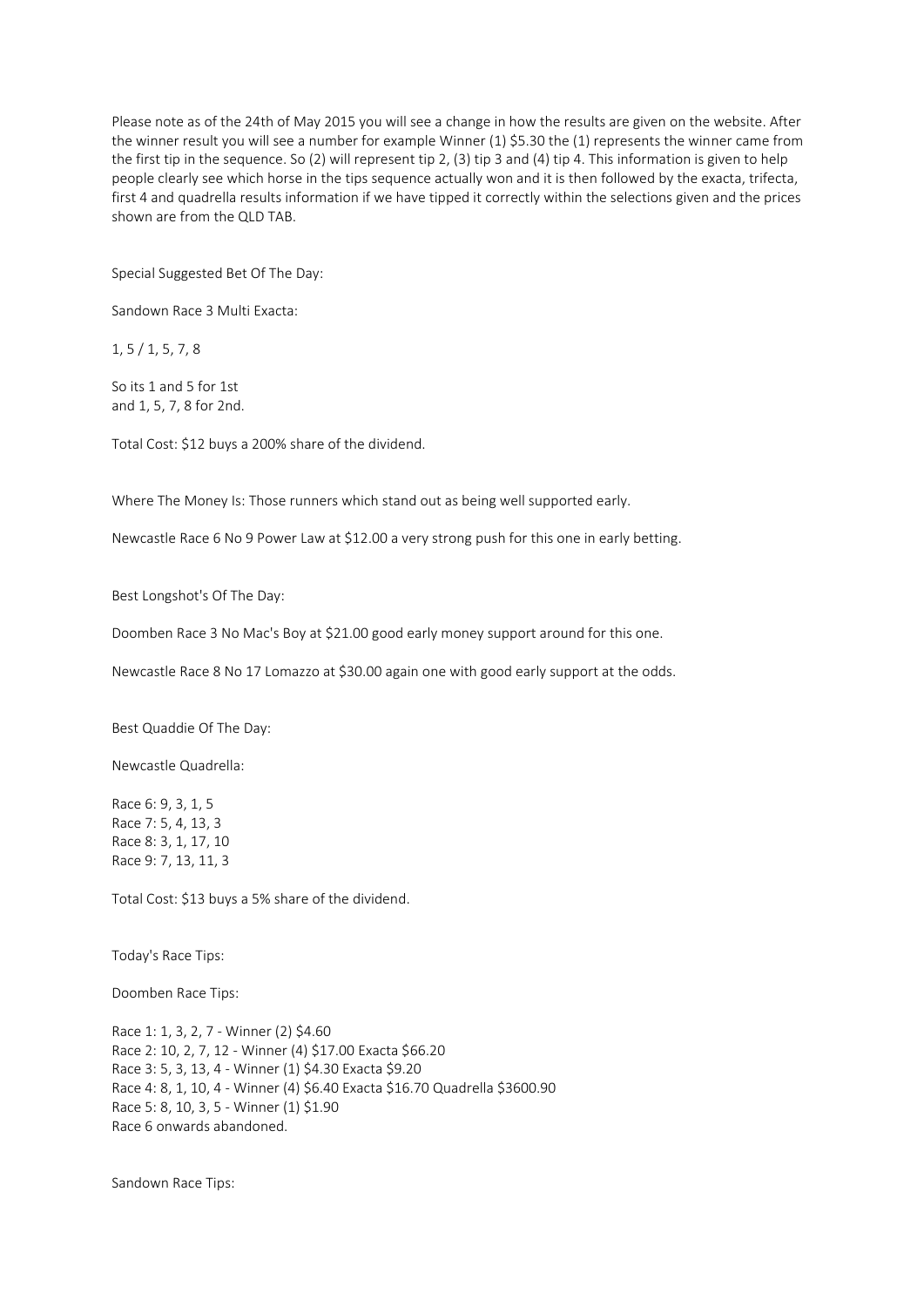Race 1: 7, 10, 3, 6 - Winner (2) \$3.50 Exacta \$9.70 Race 2: 10, 4, 8, 6 - Winner (2) \$4.40 Race 3: 1, 5, 7, 8 - 2nd and 3rd - Loss Race 4: 5, 10, 9, 3 - Winner (2) \$6.60 Exacta \$27.00 Race 5: 2, 5, 4, 3 - Winner (1) \$1.50 Exacta \$6.50 Trifecta \$21.90 Race 6: 2, 4, 11, 6 - Winner (2) \$5.10 Exacta \$50.40 Race 7: 7, 9, 6, 3 - Winner (3) \$4.00 Exacta \$23.00 Trifecta \$44.20 Race 8: 10, 3, 8, 16 - 2nd, 3rd and 4th - Loss

Newcastle Race Tips:

Race 1: 5, 12, 1, 4 - 4th - Loss Race 2: 1, 7, 9, 3 - 4th - Loss Race 3: 6, 12, 13, 11 - Winner (1) \$2.10 Exacta \$4.70 Race 4: 3, 1, 10, 5 - 3rd and 4th - Loss Race 5: 9, 8, 7, 10 - Winner (2) \$11.00 Race 6: 9, 3, 1, 5 - 2nd and 3rd - Loss Race 7: 5, 4, 13, 3 - 3rd and 4th - Loss Race 8: 3, 1, 17, 10 - 2nd - Loss Race 9: 7, 13, 11, 3 - Winner (3) \$7.60

Murray Bridge Race Tips:

Race 1: 3, 2, 1, 4 - Winner (1) \$2.00 Exacta \$2.70 Trifecta \$6.10 Race 2: 3, 11, 5, 10 - Winner (1) \$2.30 Race 3: 6, 10, 9, 3 - Winner (2) \$5.60 Race 4: 5, 7, 10, 8 - Winner (3) \$13.60 Exacta \$32.20 \$134.40 Quadrella \$320.90 Race 5: 7, 3, 5, 1 - 2nd and 3rd - Loss Race 6: 2, 3, 5, 7 - Winner (1) \$2.00 Race 7: 2, 1, 8, 3 - Winner (1) \$2.00 Race 8: 1, 6, 16, 5 - Winner (1) \$9.60 Exacta \$54.10

Ascot Race Tips:

Race 1: 1, 7, 2, 5 - 2nd, 3rd and 4th - Loss Race 2: 3, 6, 4, 2 - 2nd and 3rd - Loss Race 3: 10, 11, 9, 7 - 2nd and 3rd - Loss Race 4: 1, 8, 9, 3 - Winner (1) \$1.60 Exacta \$7.90 Trifecta \$127.80 First 4 \$521.00 Race 5: 11, 10, 5, 3 - 4th - Loss Race 6: 3, 1, 6, 9 - Winner (4) \$15.80 Exacta \$60.00 Trifecta \$375.50 Race 7: 3, 12, 10, 6 - Winner (3) \$5.90 Exacta \$78.90 Trifecta \$383.50 Race 8: 10, 12, 3, 7 - Winner (1) \$2.20 Exacta \$9.10 Trifecta \$23.50

Launceston Race Tips:

Race 1: 3, 2, 9, 8 - Winner (3) \$5.50 Race 2: 3, 4, 7 - Winner (1) \$1.20 Exacta \$1.40 Trifecta \$1.30 Race 3: 9, 10, 8, 6 - Winner (1) \$3.50 Race 4: 8, 5, 7, 6 - Winner (3) \$5.50 Exacta \$17.10 Trifecta \$28.10 Quadrella \$232.50 Race 5: 8, 7, 2, 4 - Winner (4) \$3.80 Race 6: 2, 1, 3, 7 - Winner (1) \$1.80 Exacta \$3.40 Trifecta \$4.90 First 4 \$4.00 Race 7: 1, 7, 3, 6 - 2nd and 3rd - Loss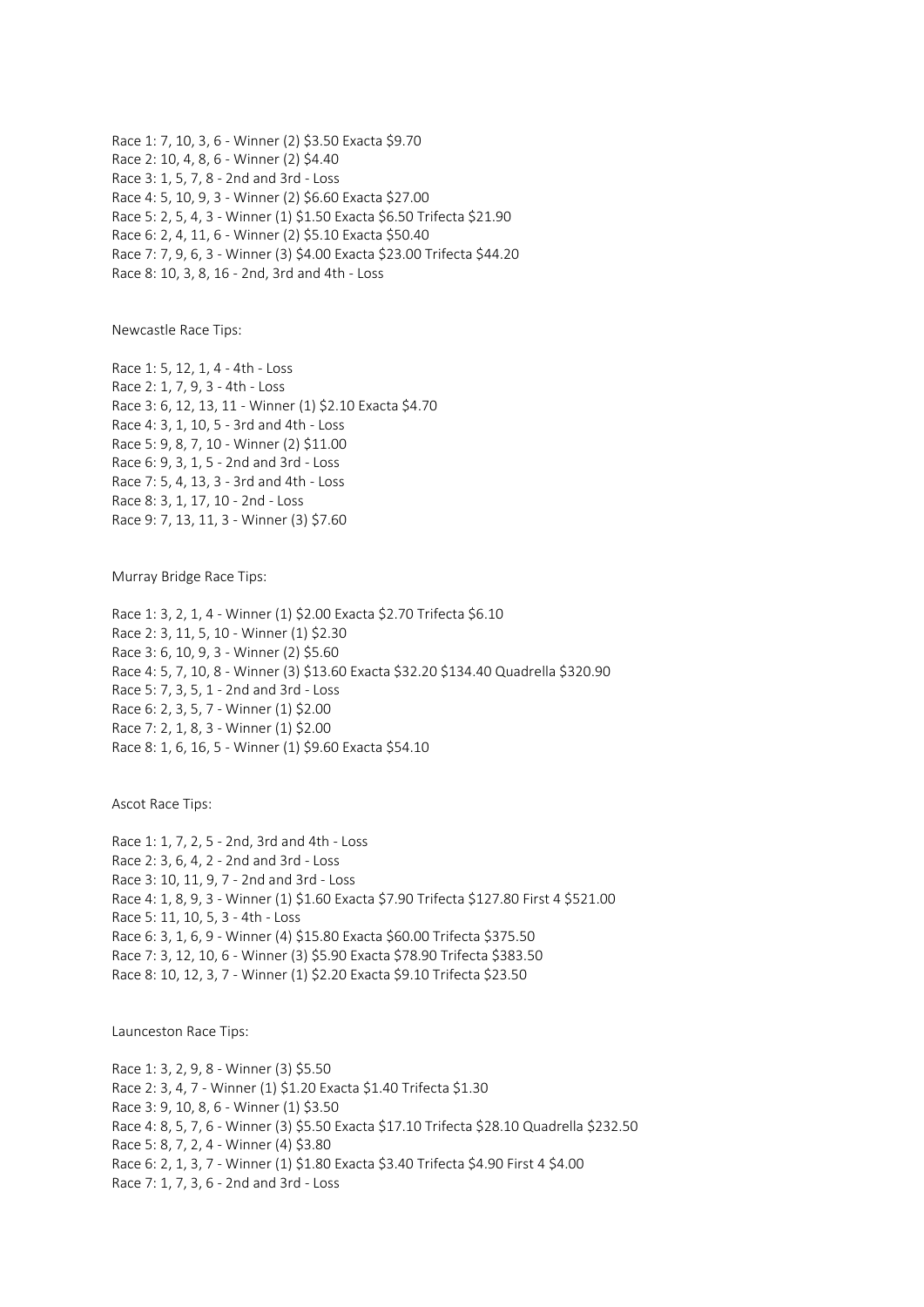Race 8: 8, 7, 4, 1 - 2nd, 3rd and 4th - Loss

Wednesdays March 22nd 2017 Horse Racing Tips:

The results are in...

Wednesday The Final Statistics.

- 1. Top Selection strike rate at 36% out of 45 races.
- 2. Top 2 Selections strike rate at 58% out of 45 races.
- 3. Exacta strike rate at 58% out of 45 races.
- + Best Top Selection win dividend: \$4.90
- + Best tipped Exacta dividend: \$58.30
- + Best Trifecta dividend: \$110.60
- + Best First 4 dividend: \$221.60
- + Best Quadrella dividend: \$1305.20

So let's have a look at the numbers for this Wednesday with 45 races covered. For the Exotics there were 26 Exacta's in total which is a strike rate of 58% with the best one paying out at \$58.30 with the best tipped Trifecta paying out at \$110.60 and the best tipped First 4 paid out at \$221.60. For Win Bets the best priced Top Selection winner was at \$4.90 with the strike rate for the Top Selection sitting at 36% with the strike rate for the Top 2 Selections sitting at 58% of all races run. With Quadrella's the best today paid out at \$1305.20

# Results:

Please note as of the 24th of May 2015 you will see a change in how the results are given on the website. After the winner result you will see a number for example Winner (1) \$5.30 the (1) represents the winner came from the first tip in the sequence. So (2) will represent tip 2, (3) tip 3 and (4) tip 4. This information is given to help people clearly see which horse in the tips sequence actually won and it is then followed by the exacta, trifecta, first 4 and quadrella results information if we have tipped it correctly within the selections given and the prices shown are from the QLD TAB.

Special Suggested Bet Of The Day:

Balaklava Race 3 Multi Exacta:

8, 6 / 8, 6, 5, 12

So its 6 and 8 for 1st and 6, 6, 5, 12 for 2nd.

Total Cost: \$12 buys a 200% share of the dividend.

Where The Money Is: Those runners which stand out as being well supported early.

Nothing to report.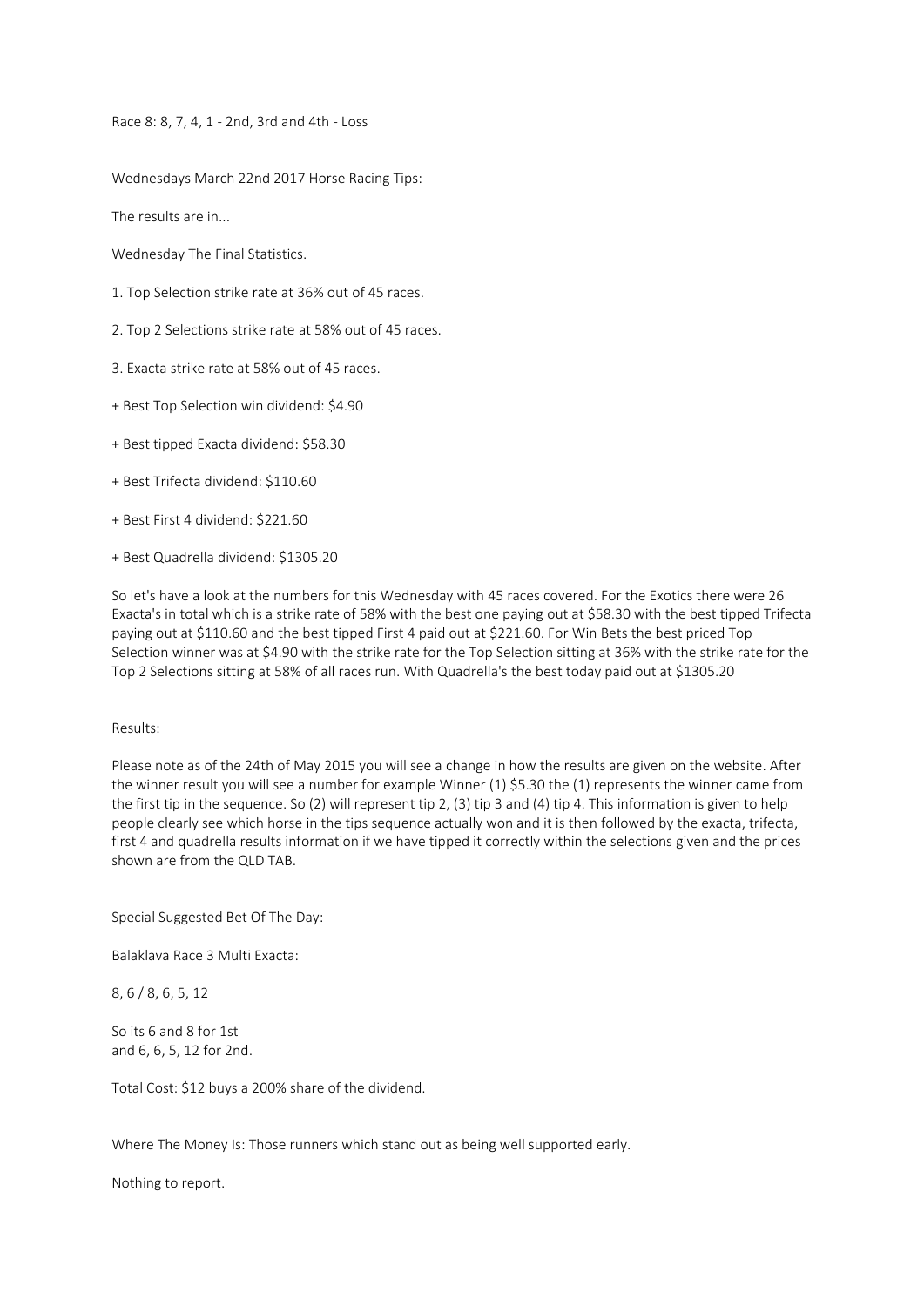Best Longshot's Of The Day:

Nothing to report.

Best Quaddie Of The Day:

Sandown Quadrella:

Race 5: 5, 12, 9, 8 Race 6: 10, 14, 5, 3 Race 7: 2, 9, 5, 8 Race 8: 9, 8, 1, 10

Total Cost: \$13 buys a 5% share of the dividend.

Today's Race Tips:

Doomben Race Tips:

Race 1: 1, 6, 5, 4 - Winner (3) \$6.20 Exacta \$15.60 Race 2: 3, 1, 4, 2 - Winner (4) \$9.90 Exacta \$28.20 Trifecta \$60.20 First 4 \$158.60 Race 3: 7, 1, 4, 8 - Winner (1) \$1.90 Exacta \$9.80 Trifecta \$77.70 Race 4: 3, 6, 1, 7 - Winner (2) \$4.50 Quadrella \$870.70 Race 5: 6, 4, 7, 8 - 2nd and 3rd - Loss Race 6: 6, 3, 5, 2 - Winner (2) \$4.20 Exacta \$32.60 Trifecta \$110.60 First 4 \$221.60 Race 7: 4, 3, 1, 5 - Winner (1) \$2.80 Exacta \$6.90 Race 8: 9, 8, 5, 6 - 2nd, 3rd and 4th - Loss

Warwick Farm Race Tips:

Race 1: 2, 9, 10, 6 - Winner (1) \$1.60 Exacta \$8.70 Trifecta \$22.00 Race 2: 9, 10, 3, 6 - Winner (1) \$1.50 Exacta \$14.20 Race 3: 1, 6, 8, 9 - 3rd and 4th - Loss Race 4: 4, 5, 2, 3 - Winner (1) \$3.30 Exacta \$14.60 Trifecta \$54.80 Race 5: 5, 8, 1, 6 - Winner (1) \$2.60 Exacta \$13.60 Trifecta \$16.60 Race 6: 4, 8, 3, 7 - Winner (1) \$3.50 Exacta \$18.10 Trifecta \$51.20 First 4 \$190.60 Race 7 onwards abandonded.

Sandown Race Tips:

Race 1: 8, 2, 7, 9 - Winner (1) \$2.00 Exacta \$4.20 Trifecta \$17.00 Race 2: 2, 4, 7, 10 - Winner (1) \$2.50 Race 3: 2, 8, 7, 5 - Winner (2) \$4.20 Race 4: 4, 8, 1, 3 - Winner (3) \$3.40 Quadrella \$81.30 Race 5: 5, 12, 9, 8 - 4th - Loss Race 6: 10, 14, 5, 3 - Winner (1) \$4.80 Exacta \$28.60 Race 7: 2, 9, 5, 8 - Winner (2) \$4.60 Exacta \$21.80 Trifecta \$76.50 Race 8: 9, 8, 1, 10 - 2nd and 3rd - Loss

Balaklava Race Tips: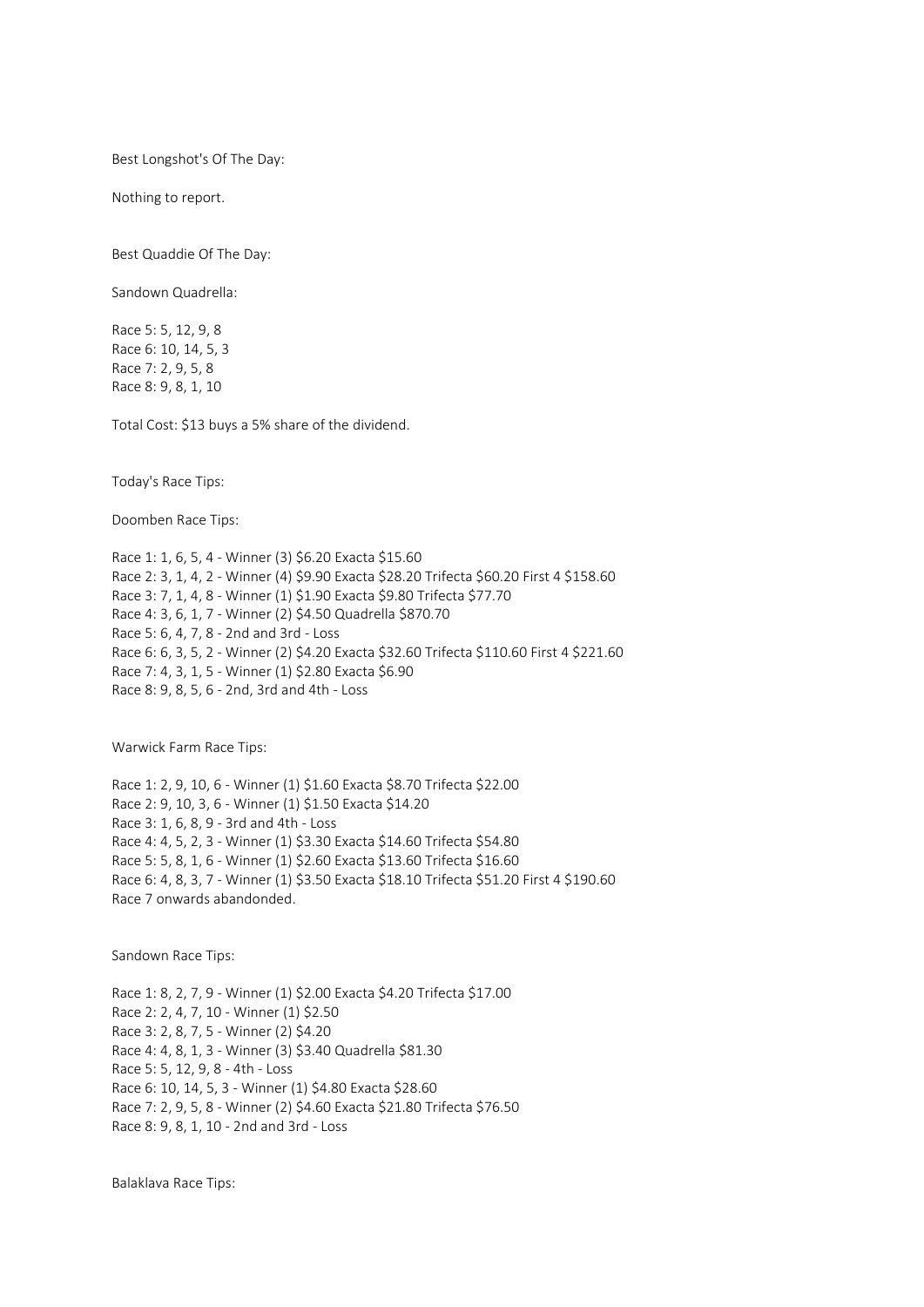Race 1: 9, 7, 1, 4 - 2nd and 4th - Loss Race 2: 3, 11, 8, 7 - Winner (2) \$1.40 Exacta \$2.10 Trifecta \$9.30 First 4 \$32.80 Race 3: 8, 6, 5, 12 - Winner (2) \$5.10 Exacta \$19.10 Trifecta \$56.90 First 4 \$214.00 Race 4: 1, 6, 4, 5 - Winner (3) \$3.60 Race 5: 7, 3, 2, 14 - Winner (3) \$5.30 Race 6: 6, 1, 3, 11 - Winner (4) \$5.70 Exacta \$58.30 Race 7: 9, 6, 8, 7 - Winner (2) \$7.20 Exacta \$47.90 Race 8: 2, 7, 12, 5 - Winner (1) \$3.70 Quadrella \$1115.30

Geraldton Race Tips:

Race 1: 4, 1, 8, 2 - Winner (3) \$9.20 Race 2: 9, 2, 3, 10 - Winner (1) \$4.30 Race 3: 1, 3, 6, 5 - Winner (2) \$2.90 Exacta \$26.50 Race 4: 1, 3, 5, 10 - 3rd and 4th - Loss Race 5: 3, 4, 7, 1 - Winner (1) \$2.80 Exacta \$6.70 Race 6: 3, 6, 8, 1 - 2nd, 3rd and 4th - Loss Race 7: 9, 5, 4, 7 - 2nd and 3rd - Loss

Launceston Race Tips:

Race 1: 13, 6, 14, 3 - Winner (1) \$4.90 Exacta \$32.00 Trifecta \$99.40 Race 2: 2, 5, 11, 1 - Winner (2) \$3.60 Exacta \$15.30 Race 3: 6, 3, 2, 7 - Winner (4) \$8.30 Race 4: 9, 10, 3, 4 - Winner (3) \$2.30 Exacta \$8.20 Trifecta \$41.20 First 4 \$167.20 Quadrella \$1305.20 Race 5: 4, 2, 3, 1 - Winner (2) \$3.70 Exacta \$14.40 Race 6: 3, 5, 9, 4 - Winner (1) \$2.00 Exacta \$7.10 Race 7: 9, 11, 3, 5 - Winner (4) \$4.00 Race 8: 2, 3, 4, 8 - Winner (1) \$3.80 Exacta \$5.20 Quadrella \$108.20

Wednesdays March 15th 2017 Horse Racing Tips:

The results are in...

Wednesday The Final Statistics.

1. Top Selection strike rate at 31% out of 42 races.

- 2. Top 2 Selections strike rate at 48% out of 42 races.
- 3. Exacta strike rate at 43% out of 42 races.
- + Best Top Selection win dividend: \$7.30
- + Best tipped Exacta dividend: \$167.40
- + Best Trifecta dividend: \$507.90
- + Best First 4 dividend: \$86.20
- + Best Quadrella dividend: \$2240.40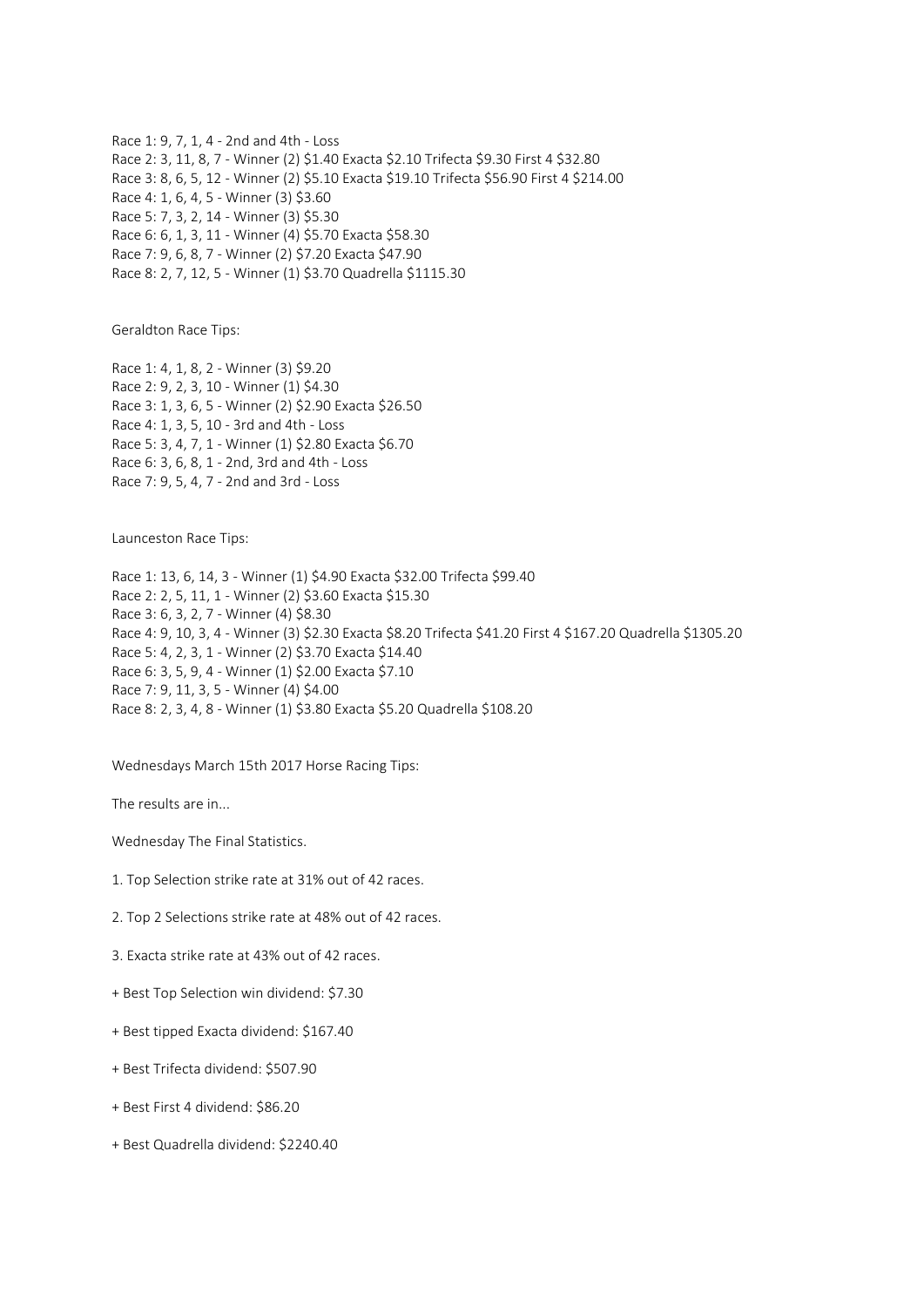So let's have a look at the numbers for this Wednesday with 42 races covered. For the Exotics there were 18 Exacta's in total which is a strike rate of 43% with the best one paying out at \$167.40 with the best tipped Trifecta paying out at \$507.90 and the best tipped First 4 paid out at \$86.20. For Win Bets the best priced Top Selection winner was at \$7.30 with the strike rate for the Top Selection sitting at 31% with the strike rate for the Top 2 Selections sitting at 48% of all races run. With Quadrella's the best today paid out at \$2240.40

Results:

Please note as of the 24th of May 2015 you will see a change in how the results are given on the website. After the winner result you will see a number for example Winner (1) \$5.30 the (1) represents the winner came from the first tip in the sequence. So (2) will represent tip 2, (3) tip 3 and (4) tip 4. This information is given to help people clearly see which horse in the tips sequence actually won and it is then followed by the exacta, trifecta, first 4 and quadrella results information if we have tipped it correctly within the selections given and the prices shown are from the QLD TAB.

Special Suggested Bet Of The Day:

Doomben Race 2 Banker Exacta:

3, 6 / 3, 6, 4, 1

So its 3 and 6 for 1st and 3, 6, 4, 1 for 2nd.

Total Cost: \$12 buys a 200% share of the dividend.

Result - A win and paid out at \$52.40 for 200%

Where The Money Is: Those runners which stand out as being well supported early.

Nothing to report.

Best Longshot's Of The Day:

Nothing to report.

Best Quaddie Of The Day:

Sandown Quadrella:

Race 5: 5, 7, 2, 3 Race 6: 2, 4, 5, 8 Race 7: 3, 4, 5, 2 Race 8: 9, 11, 6, 14

Total Cost: \$13 buys a 5% share of the dividend.

Today's Race Tips:

Doomben Race Tips: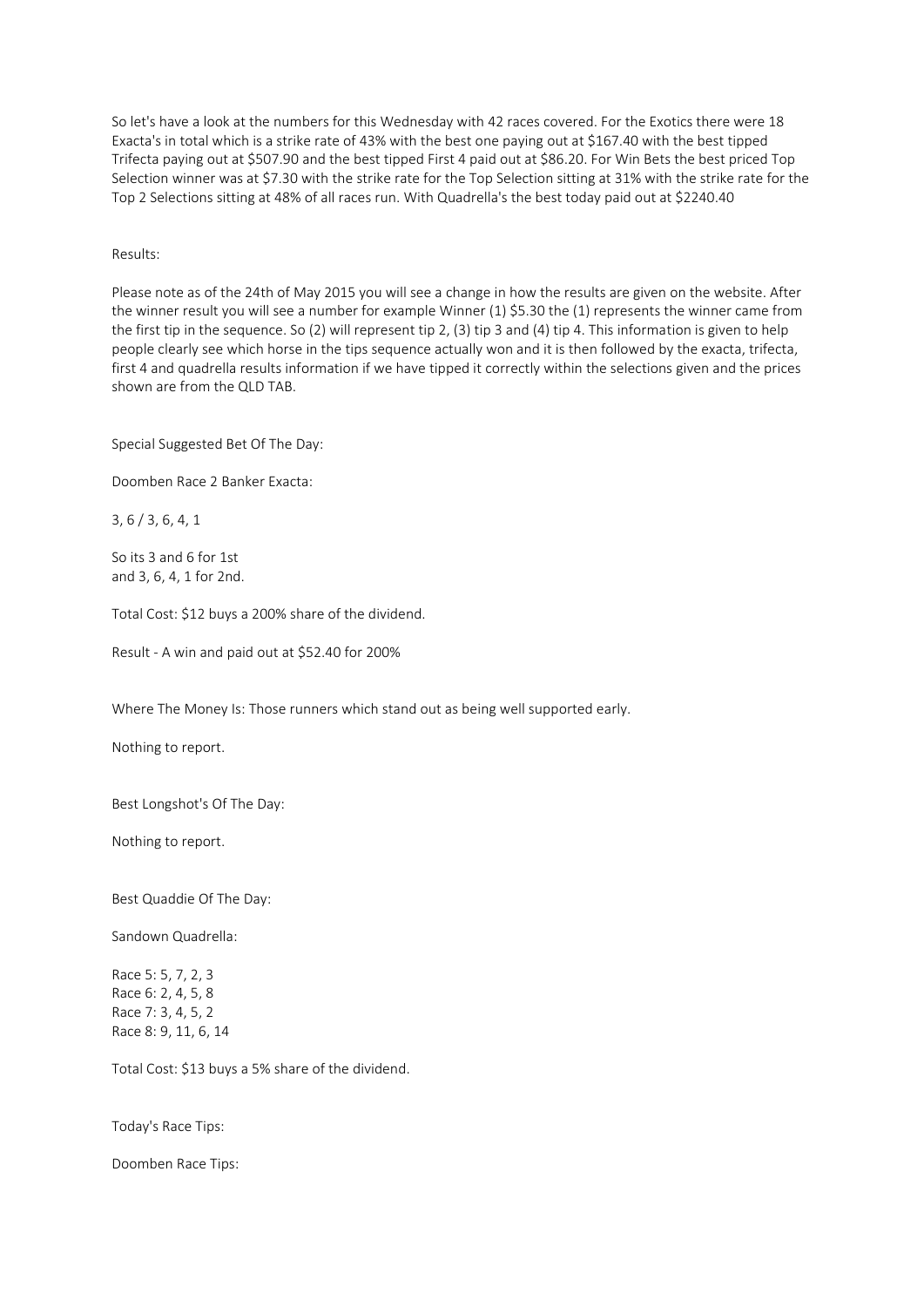Race 1: 1, 2, 3, 4 - Winner (1) \$2.50 Exacta \$12.00 Race 2: 3, 6, 4, 1 - Winner (2) \$6.10 Exacta \$26.20 Trifecta \$54.40 Race 3: 2, 9, 10, 7 - Winner (1) \$1.90 Exacta \$8.60 Race 4: 6, 1, 4, 2 - Winner (2) \$3.80 Exacta \$9.10 Trifecta \$32.70 Quadrella \$141.20 Race 5: 5, 9, 11, 7 - Winner (1) \$5.50 Race 6: 6, 3, 5, 8 - Winner (2) \$11.90 Exacta \$167.40 Trifecta \$507.90 Race 7: 2, 1, 4, 8 - Winner (1) \$2.60 Exacta \$9.40 Race 8: 8, 11, 6, 3 - Winner (3) \$9.40 Quadrella \$2240.40

Sandown Race Tips:

Race 1: 9, 11, 10, 1 - Winner (2) \$4.30 Exacta \$38.60 Race 2: 5, 4, 1, 6 - 2nd, 3rd and 4th - Loss Race 3: 5, 6, 2, 8 - Winner (1) \$3.30 Exacta \$16.30 Race 4: 3, 2, 6, 1 - Winner (4) \$6.90 Exacta \$29.30 Trifecta \$134.10 Race 5: 5, 7, 2, 3 - 2nd, 3rd and 4th - Loss Race 6: 2, 4, 5, 8 - 3rd - Loss Race 7: 3, 4, 5, 2 - Winner (3) \$5.20 Exacta \$13.40 Race 8: 9, 11, 6, 14 - 3rd - Loss

Mt Gambier Race Tips:

Race 1: 2, 1, 3, 4 - 2nd, 3rd and 4th - Loss Race 2: 7, 1, 3, 4 - Winner (2) \$3.30 Exacta \$7.70 Trifecta \$26.40 First 4 \$63.20 Race 3: 5, 7, 4, 3 - 2nd and 3rd - Loss Race 4: 5, 6, 2, 8 - 3rd and 4th - Loss Race 5: 2, 5, 1, 9 - 2nd, 3rd and 4th - Loss Race 6: 6, 10, 11, 5 - 2nd and 4th - Loss Race 7: 3, 2, 7, 6 - Winner (1) \$1.30 Race 8: 7, 6, 1, 2 - 3rd and 4th - Loss Race 9: 5, 6, 15, 13 - 2nd - Loss

Taree Race Tips:

Race 1: 4, 14, 3, 8 - Winner (1) \$6.70 Race 2: 5, 9, 8, 1 - Winner (4) \$6.30 Race 3 onwards abandoned.

Geraldton Race Tips:

Race 1: 1, 10, 3, 5 - 2nd and 4th - Loss Race 2: 3, 5, 6, 8 - Winner (1) \$1.90 Exacta \$5.60 Trifecta \$16.60 First 4 \$86.20 Race 3: 2, 1, 5, 6 - Winner (1) \$3.10 Exacta \$16.00 Race 4: 4, 7, 2, 9 - 3rd and 4th - Loss Race 5: 2, 6, 1, 5 - 2nd - Loss Race 6: 7, 8, 6, 1 - 2nd and 4th - Loss Race 7: 7, 10, 8, 5 - Winner (2) \$5.20 Exacta \$27.30

Launceston Race Tips:

Race 1: 6, 7, 8, 9 - 4th - Loss Race 2: 5, 8, 2, 6 - Winner (1) \$1.40 Exacta \$4.50 Trifecta \$19.10 First 4 \$37.80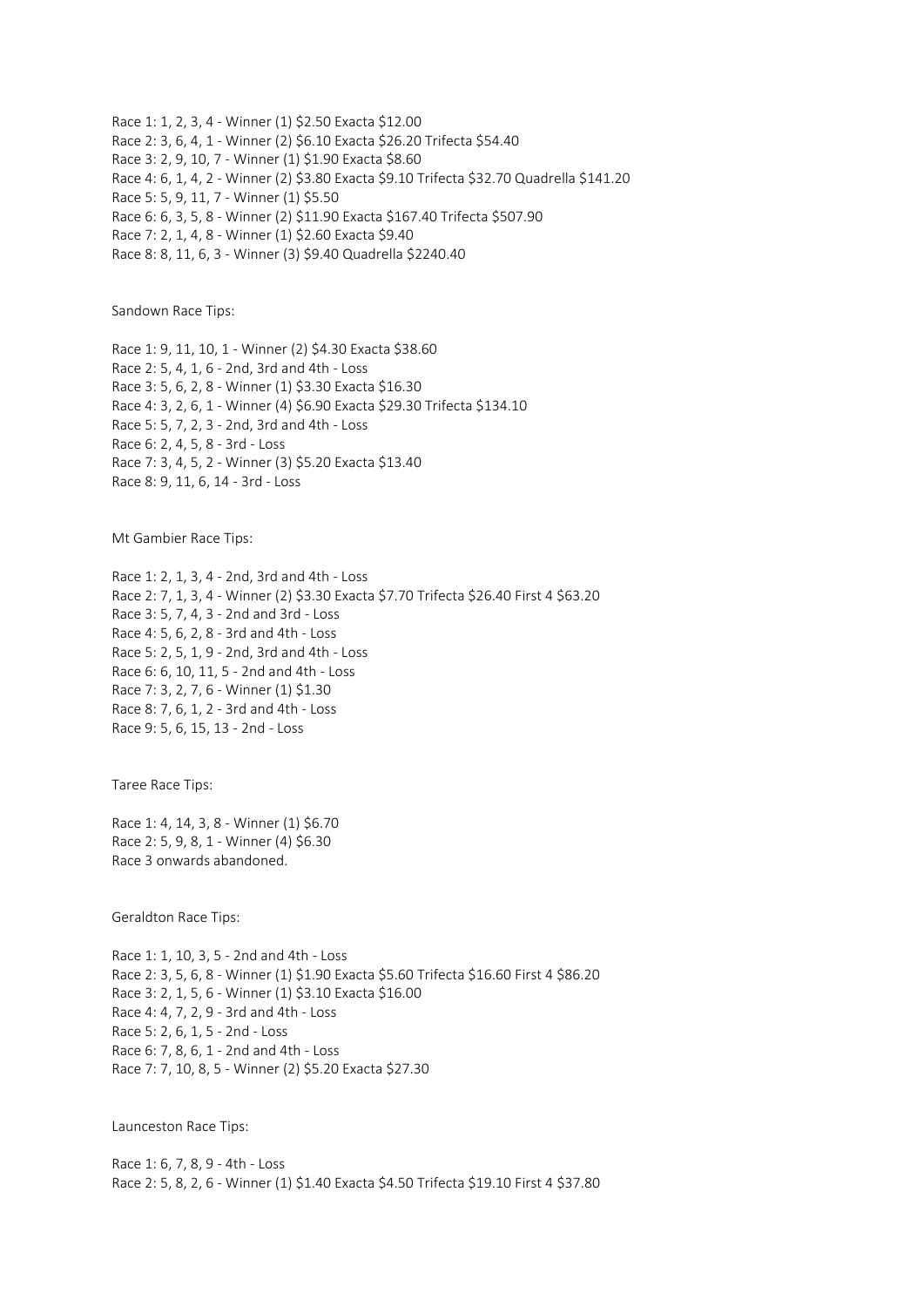Race 3: 4, 11, 1, 10 - Winner (1) \$5.20 Exacta \$6.70 Trifecta \$83.30 Race 4: 4, 5, 8, 10 - Winner (1) \$7.30 Race 5: 10, 1, 7, 8 - Winner (1) \$4.00 Exacta \$26.70 Race 6: 1, 4, 10, 6 - 2nd and 4th - Loss Race 7: 1, 3, 2, 7 - Winner (2) \$4.10 Exacta \$29.20 Trifecta \$129.80 Race 8: 8, 5, 2, 6 - 4th - Loss

Wednesdays March 8th 2017 Horse Racing Tips:

The results are in...

Wednesday The Final Statistics.

1. Top Selection strike rate at 24% out of 50 races.

2. Top 2 Selections strike rate at 50% out of 50 races.

3. Exacta strike rate at 50% out of 50 races.

+ Best Top Selection win dividend: \$4.80

+ Best tipped Exacta dividend: \$87.90

+ Best Trifecta dividend: \$373.30

+ Best First 4 dividend: \$1597.60

+ Best Quadrella dividend: \$1252.10

So let's have a look at the numbers for this Wednesday with 50 races covered. For the Exotics there were 25 Exacta's in total which is a strike rate of 50% with the best one paying out at \$87.90 with the best tipped Trifecta paying out at \$373.30 and the best tipped First 4 paid out at \$1597.60. For Win Bets the best priced Top Selection winner was at \$4.80 with the strike rate for the Top Selection sitting at 24% with the strike rate for the Top 2 Selections sitting at 50% of all races run, With Quadrella's the best today paid out at \$1252.10

#### Results:

Please note as of the 24th of May 2015 you will see a change in how the results are given on the website. After the winner result you will see a number for example Winner (1) \$5.30 the (1) represents the winner came from the first tip in the sequence. So (2) will represent tip 2, (3) tip 3 and (4) tip 4. This information is given to help people clearly see which horse in the tips sequence actually won and it is then followed by the exacta, trifecta, first 4 and quadrella results information if we have tipped it correctly within the selections given and the prices shown are from the QLD TAB.

Special Suggested Bet Of The Day:

Warwick Farm Race 6 Banker Exacta:

5, 7 / 5, 7, 6, 12

So its 5 and 7 for 1st and 5, 7, 6, 12 for 2nd.

Total Cost: \$12 buys a 200% share of the dividend.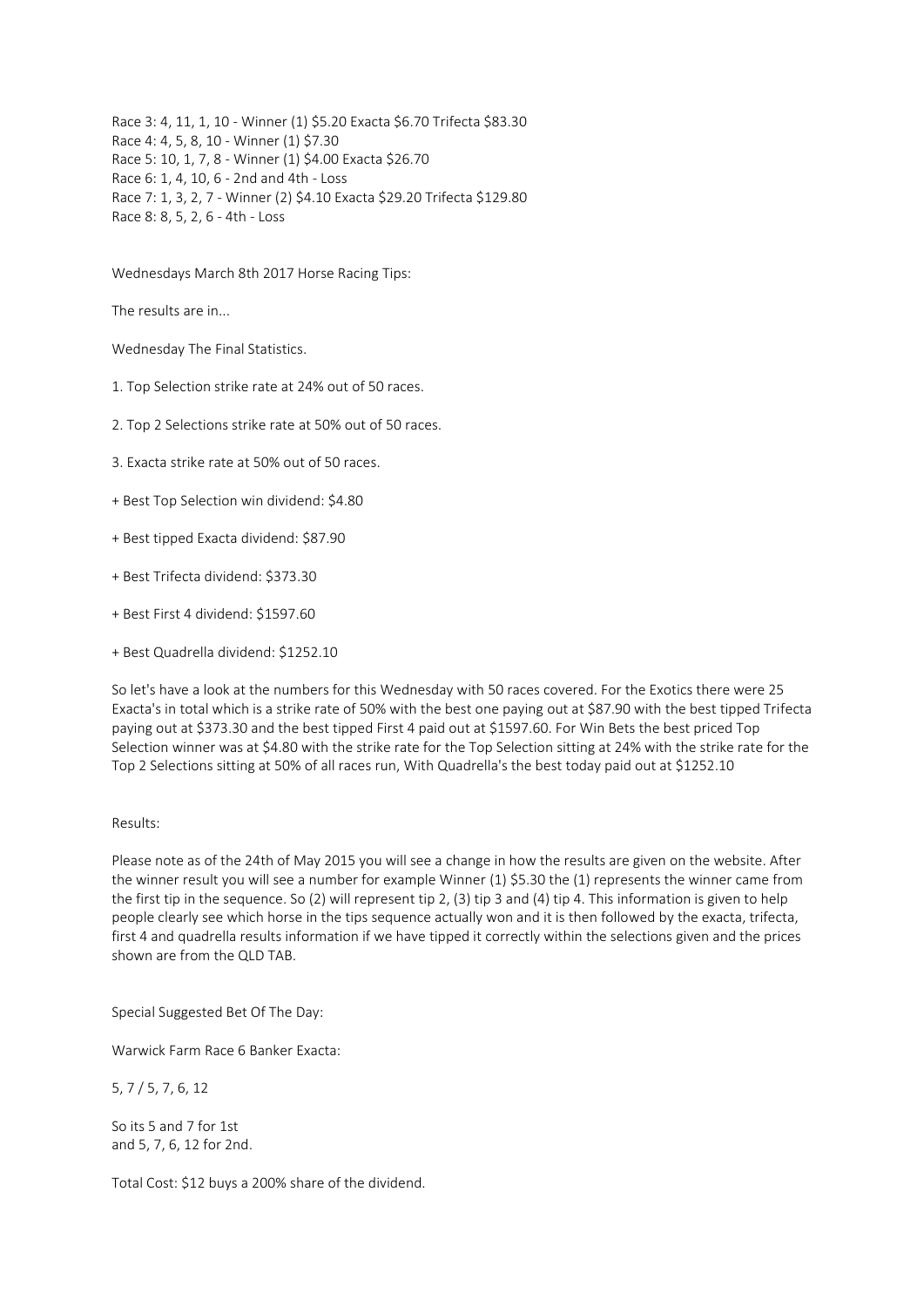Where The Money Is: Those runners which stand out as being well supported early.

Warwick Farm Race 8 No 10 Rosa Coralina at \$12.00 good early money support flowing for this one.

Best Longshot's Of The Day:

Warwick Farm Race 10 No 14 Shoepeg at \$21.00 some nice support for this one at the good odds.

Best Quaddie Of The Day:

Warwick Farm Quadrella:

Race 7: 7, 9, 5, 2 Race 8: 10, 5, 8, 9 Race 9: 4, 7, 5, 9 Race 10: 5, 7, 2, 14

Total Cost: \$13 buys a 5% share of the dividend.

Today's Race Tips:

Eagle Farm Race Tips:

Race 1: 3, 1, 5, 2 - Winner (2) \$3.00 Exacta \$5.40 Trifecta \$19.90 Race 2: 2, 4, 1, 9 - 2nd and 4th - Loss Race 3: 3, 7, 8, 4 - Winner (2) \$6.80 Exacta \$33.50 Race 4: 1, 3, 6, 4 - Winner (4) \$3.90 Race 5: 5, 8, 12, 13 - 2nd, 3rd and 4th - Loss Race 6: 4, 2, 3, 1 - Winner (1) \$4.00 Race 7: 12. 14. 5. 7 - Winner (1) \$1.90 Race 8: 11, 12, 5, 6 - 3rd and 4th - Loss

Warwick Farm Race Tips:

Race 1: 1, 7, 10, 5 - Winner (2) \$2.20 Race 2: 2, 8, 3, 9 - Winner (1) \$3.00 Exacta \$21.10 Race 3: 2, 5, 3, 6 - 2nd and 3rd - Loss Race 4: 4, 6, 11, 7 - Winner (4) \$9.90 Exacta \$67.00 Race 5: 7, 6, 3, 11 - Winner (4) \$12.10 Exacta \$36.70 Trifecta \$90.90 First 4 \$335.40 Race 6: 5, 7, 6, 12 - 3rd and 4th - Loss Race 7: 7, 9, 5, 2 - Winner (3) \$5.70 Race 8: 10, 5, 8, 9 - Winner (2) \$6.00 Race 9: 4, 7, 5, 9 - Winner (1) \$4.80 Exacta \$17.10 Race 10: 5, 7, 2, 14 - Winner (1) \$4.70 Quadrella \$1253.10

Ballarat Race Tips:

Race 1: 1, 2, 4, 6 - Winner (2) \$3.40 Exacta \$18.10 Trifecta \$43.40 Race 2: 2, 5, 4, 3 - Winner (3) \$2.30 Exacta \$2.90 Trifecta \$8.30 Race 3: 3, 4, 6, 9 - Winner (1) \$2.80 Exacta \$7.80 Trifecta \$38.50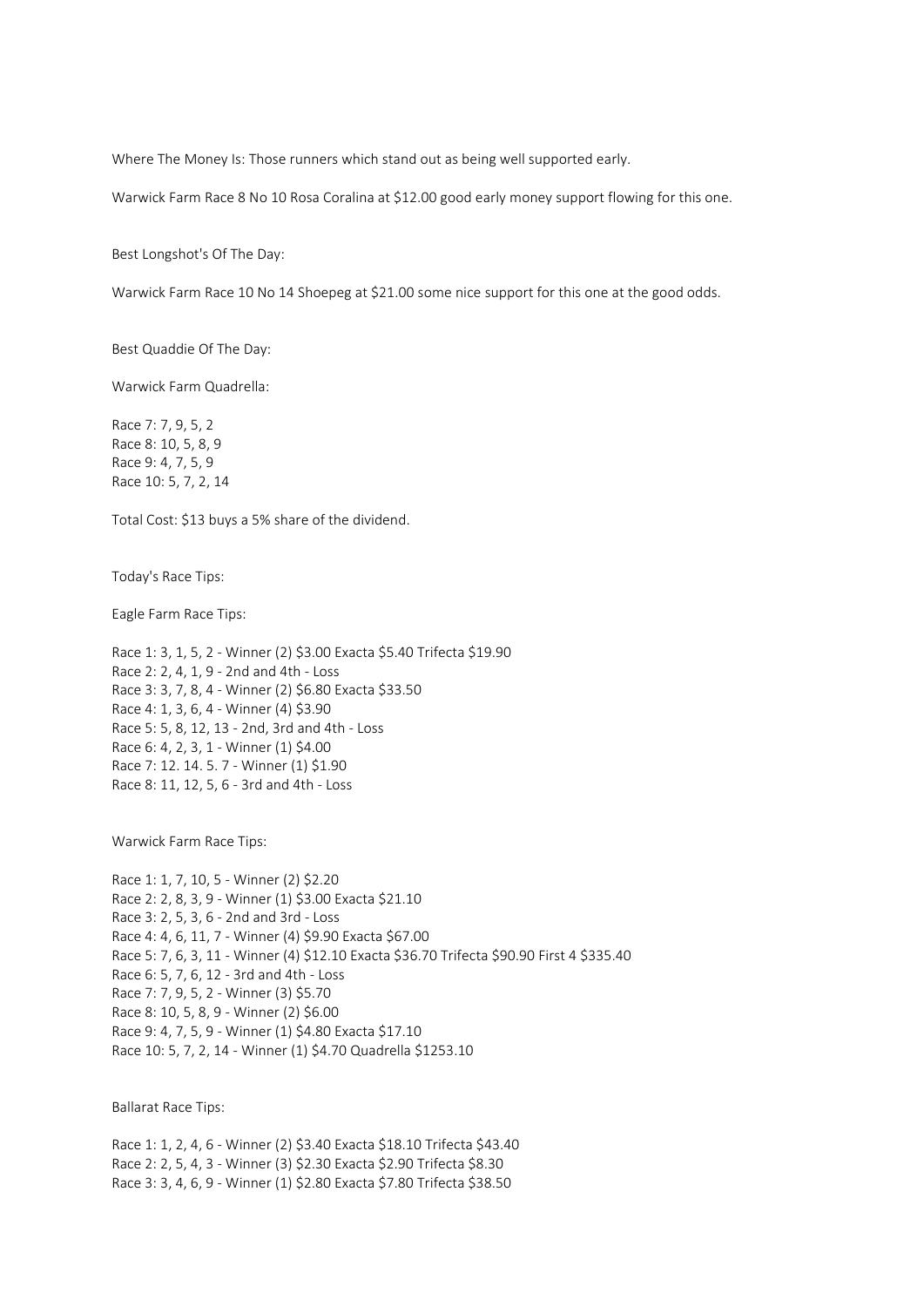Race 4: 4, 8, 2, 6 - 2nd, 3rd and 4th - Loss Race 5: 7, 6, 1, 3 - Winner (1) \$2.40 Exacta \$5.40 Trifecta \$32.70 Race 6: 6, 3, 5, 7 - 2nd and 3rd - Loss Race 7: 5, 6, 1, 8 - Winner (4) \$4.50 Exacta \$25.20 Trifecta \$59.50 First 4 \$85.80 Race 8: 7, 3, 4, 1 - 3rd and 4th - Loss

Strathalbyn Race Tips:

Race 1: 1, 6, 3, 8 - Winner (1) \$1.50 Exacta \$3.20 Race 2: 8, 6, 5, 4 - 2nd, 3rd and 4th - Loss Race 3: 5, 10, 8, 4 - Winner (1) \$2.10 Exacta \$13.00 Race 4: 3, 2, 12, 10 - Winner (2) \$3.80 Race 5: 1, 8, 6, 4 - Winner (1) \$2.40 Exacta \$19.30 Race 6: 1, 5, 8, 7 - Winner (2) \$3.70 Race 7: 13, 4, 2, 3 - 2nd - Loss Race 8: 10, 4, 5, 1 - Winner (4) \$10.40 Exacta \$75.50

Ascot Race Tips:

Race 1: 8, 11, 9, 1 - Winner (2) \$2.50 Exacta \$15.70 Race 2: 1, 2, 9, 3 - Winner (4) \$2.90 Exacta \$9.70 Race 3: 2, 9, 4, 8 - 2nd and 3rd - Loss Race 4: 8, 2, 3, 6 - Winner (1) \$1.50 Exacta \$2.40 Trifecta \$5.40 Race 5: 5, 9, 8, 3 - 3rd and 4th - Loss Race 6: 2, 4, 5, 7 - Winner (3) \$9.80 Exacta \$87.90 Trifecta \$373.30 First 4 \$1597.60 Race 7: 4, 3, 11, 5 - Winner (2) \$13.40 Exacta \$48.90 Race 8: 8, 13, 11, 4 - 2nd - Loss

Launceston Race Tips:

Race 1: 6, 4, 2, 3 - Winner (2) \$11.00 Exacta \$37.80 Trifecta \$111.30 Race 2: 3, 10, 12, 7 - Loss Race 3: 1, 9, 5, 4 - Winner (2) \$5.10 Exacta \$36.30 Race 4: 1, 2, 4, 3 - Winner (2) \$2.00 Exacta \$2.00 Trifecta \$4.50 First 4 \$4.20 Race 5: 6, 3, 10, 5 - 2nd and 4th - Loss Race 6: 2, 7, 5, 8 - Winner (4) \$15.90 Exacta \$71.60 Trifecta \$190.50 Race 7: 4, 1, 2, 6 - Winner (2) \$2.10 Race 8: 2, 1, 4, 6 - Winner (1) \$2.00 Exacta \$4.70

Wednesdays March 1st 2017 Horse Racing Tips:

The results are in...

Wednesday The Final Statistics.

1. Top Selection strike rate at 30% out of 33 races.

2. Top 2 Selections strike rate at 48% out of 33 races.

3. Exacta strike rate at 64% out of 33 races.

+ Best Top Selection win dividend: \$5.70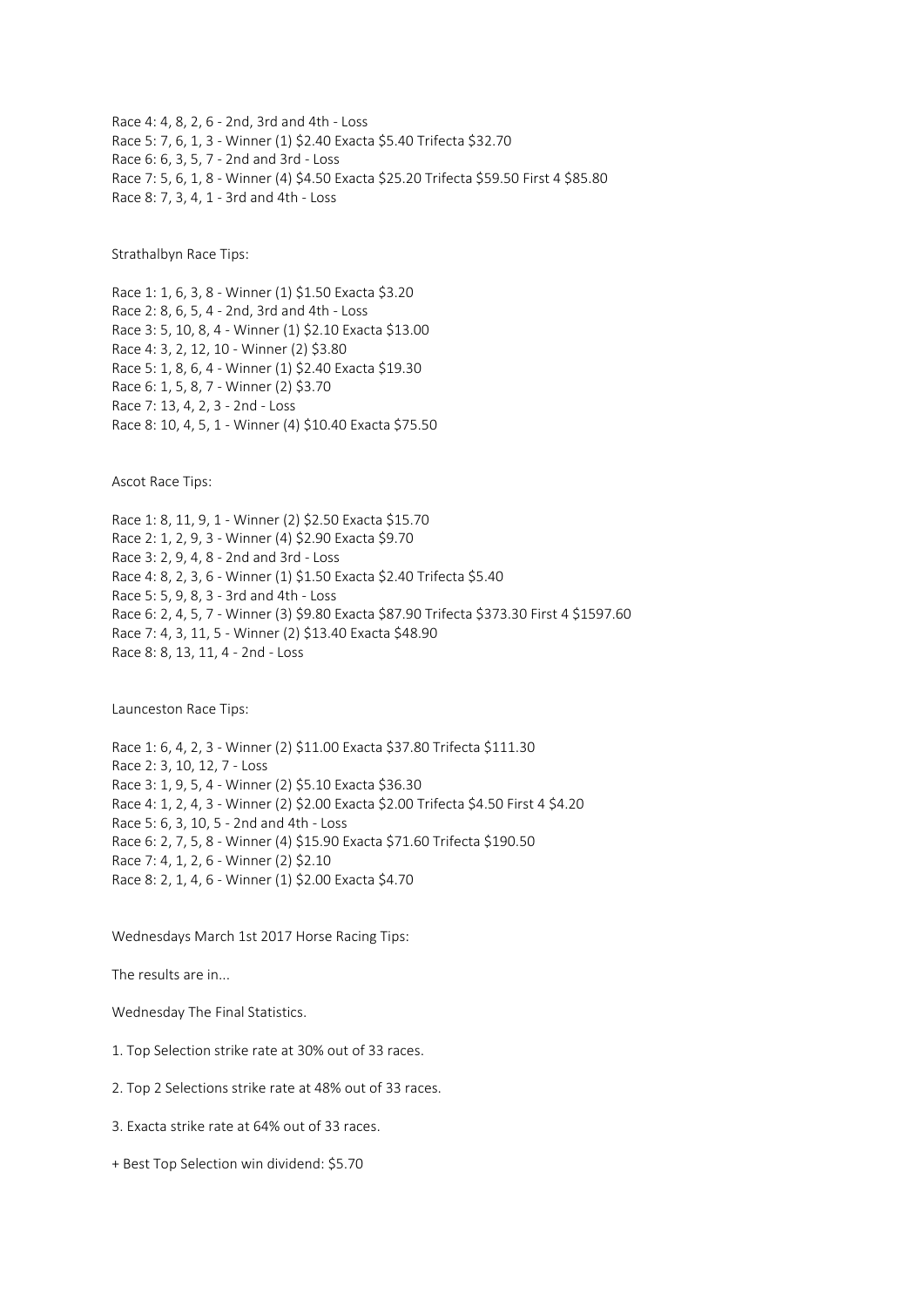- + Best tipped Exacta dividend: \$41.90
- + Best Trifecta dividend: \$102.00
- + Best First 4 dividend: \$295.00
- + Best Quadrella dividend: \$558.00

So let's have a look at the numbers for this Wednesday with 33 races covered on the site. For the Exotics there were 21 Exacta's in total which is a strike rate of 64% with the best one paying out at \$41.90 with the best tipped Trifecta paying out at \$102.00 and the best tipped First 4 paid out at \$295.00. For Win Bets the best priced Top Selection winner was at \$5.70 with the strike rate for the Top Selection sitting at 30% with the strike rate for the Top 2 Selections sitting at 48% of all races run. With Quadrella's the best today paid out at \$558.00

# Results:

Please note as of the 24th of May 2015 you will see a change in how the results are given on the website. After the winner result you will see a number for example Winner (1) \$5.30 the (1) represents the winner came from the first tip in the sequence. So (2) will represent tip 2, (3) tip 3 and (4) tip 4. This information is given to help people clearly see which horse in the tips sequence actually won and it is then followed by the exacta, trifecta, first 4 and quadrella results information if we have tipped it correctly within the selections given and the prices shown are from the QLD TAB.

# Special Suggested Bet Of The Day:

Sandown Race 1 Banker Exacta:

4, 2 / 4, 2, 8, 7

So its 4 and 2 for 1st and 4, 2, 8, 7 for 2nd.

Total Cost: \$12 buys a 200% share of the dividend.

Where The Money Is: Those runners which stand out as being well supported early.

Nothing to report.

Best Longshot's Of The Day:

Bunbury Race 4 No 4 Ken Knows at \$31.00 good support around early for this one 2nd up today.

Best Quaddie Of The Day:

Sandown Quadrella:

Race 5: 4, 5, 1, 9 Race 6: 2, 7, 3, 6 Race 7: 6, 4, 7, 2 Race 8: 8, 4, 5, 7

Total Cost: \$13 buys a 5% share of the dividend.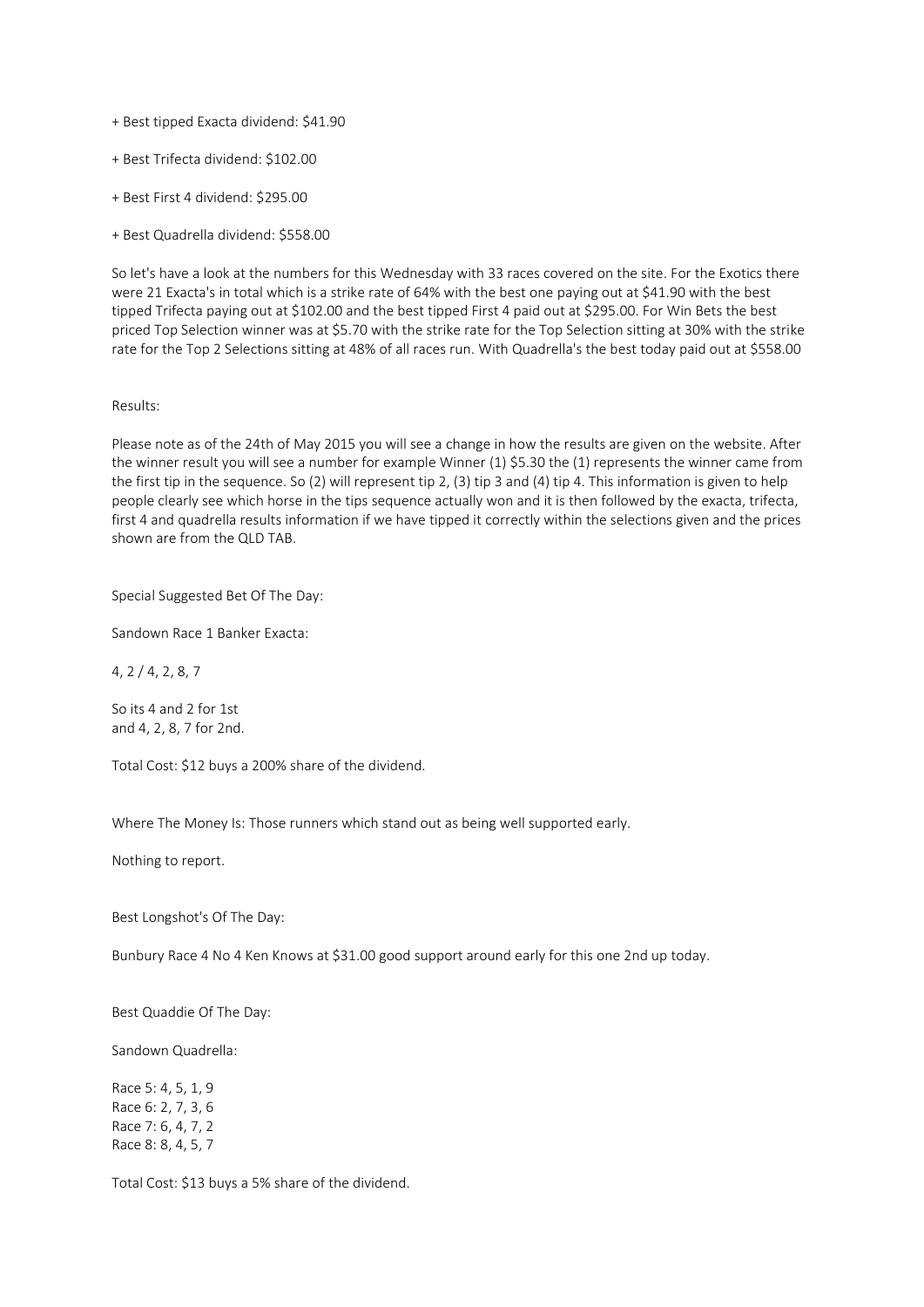Today's Race Tips:

Doomben Race Tips:

Race 1: 3, 1, 6, 2 - Winner (1) \$2.20 Exacta \$5.00 Race 2: 3, 2, 1, 6 - Winner (3) \$4.80 Exacta \$12.40 Trifecta \$56.50 First 4 \$100.60 Race 3: 6, 1, 4, 7 - Winner (2) \$2.20 Race 4: 10, 5, 2, 6 - Winner (2) \$1.70 Quadrella \$133.90 Race 5: 5, 1, 3, 7 - Winner (3) \$5.60 Exacta \$8.00 Trifecta \$29.20 Race 6: 1, 8, 2, 3 - Winner (4) \$2.40 Exacta \$13.30 Trifecta \$28.70 First 4 \$64.40 Race 7: 5, 3, 2, 4 - Winner (2) \$2.80 Exacta \$11.90 Race 8: 7, 5, 3, 2 - Winner (1) \$3.00 Quadrella \$265.50

Sandown Race Tips:

Race 1: 4, 2, 8, 7 - Winner (3) \$6.30 Exacta \$19.50 Trifecta \$56.70 Race 2: 4, 5, 2, 1 - Winner (1) \$5.70 Exacta \$19.00 Race 3: 4, 3, 7, 5 - Winner (1) \$1.90 Exacta \$9.50 Trifecta \$23.50 First 4 \$51.00 Race 4: 7, 3, 6, 4 - Winner (3) \$6.20 Exacta \$36.50 Trifecta \$99.40 Quadrella \$558.00 Race 5: 4, 5, 1, 9 - Winner (4) \$2.70 Exacta \$9.10 Race 6: 2, 7, 3, 6 - Winner (1) \$2.30 Exacta \$11.60 Race 7: 6, 4, 7, 2 - Winner (4) \$6.30 Exacta \$41.00 Trifecta \$82.30 Race 8: 8, 4, 5, 7 - Winner (1) \$1.70 Exacta \$4.00 Trifecta \$14.60 First 4 \$65.40 Quadrella \$106.00

Murray Bridge Race Tips:

Race 1: 4, 2, 1, 7 - Winner (1) \$2.40 Exacta \$15.70 Trifecta \$61.30 First 4 \$166.60 Race 2: 12, 2, 9, 6 - Winner (2) \$2.10 Exacta \$18.30 Trifecta \$49.40 First 4 \$138.20 Race 3: 3, 4, 2, 5 - Winner (1) \$2.40 Exacta \$7.50 Trifecta \$31.90 First 4 \$91.60 Race 4: 4, 1, 6, 2 - Winner (3) \$3.40 Exacta \$10.10 Trifecta \$40.00 First 4 \$67.00 Quadrella \$128.40 Race 5: 2, 9, 16, 14 - Winner (4) \$5.20 Exacta \$29.10 Race 6: 3, 5, 10, 11 - Winner (4) \$8.00 Race 7: 3, 6, 4, 5 - 2nd, 3rd and 4th - Loss Race 8: 4, 2, 3, 6 - Winner (1) \$4.00 Exacta \$13.60 Trifecta \$49.30

Bunbury Race Tips:

Race 1: 1, 4, 9, 6 - Winner (4) \$24.10 Exacta \$41.90 Trifecta \$102.00 Race 2: 5, 1, 11, 10 - Winner (3) \$3.80 Exacta \$7.70 Trifecta \$41.60 First 4 \$295.00 Race 3: 9, 4, 11, 10 - 2nd and 3rd - Loss Race 4: 3, 5, 9, 4 - Winner (2) \$1.90 Race 5: 4, 9, 8, 6 - Loss Race 6: 10, 2, 4, 3 - Winner (2) \$10.80 Race 7: 3, 5, 1, 9 - Winner (1) \$1.70 Race 8: 9, 7, 10, 8 - 4th - Loss Race 9: 3, 6, 2, 10 - 2nd - Loss

Wednesdays February 22nd 2017 Horse Racing Tips:

The results are in...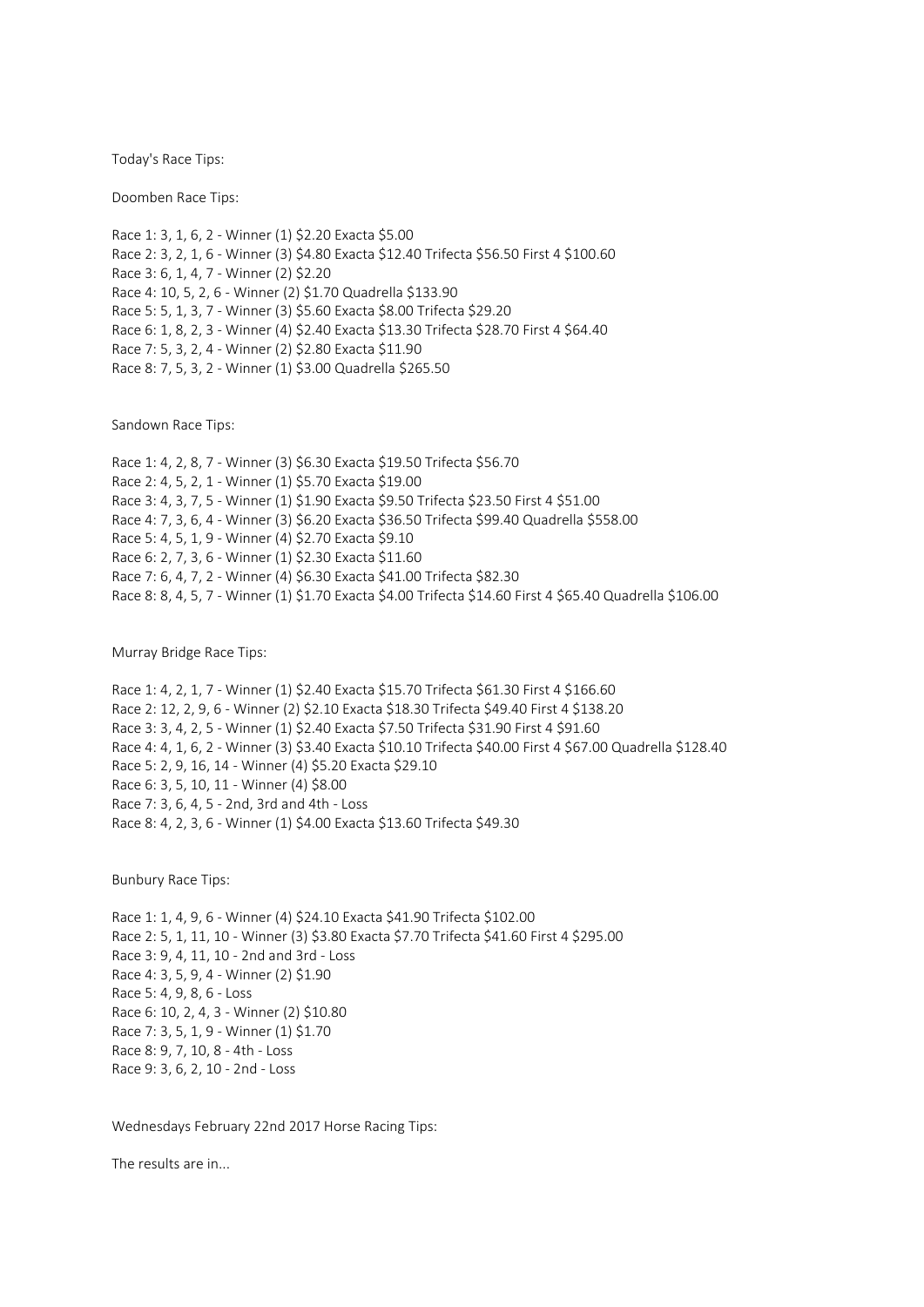Wednesday The Final Statistics.

- 1. Top Selection strike rate at 30% out of 50 races.
- 2. Top 2 Selections strike rate at 50% out of 50 races.
- 3. Exacta strike rate at 44% out of 50 races.
- + Best Top Selection win dividend: \$8.70
- + Best tipped Exacta dividend: \$80.10
- + Best Trifecta dividend: \$399.20
- + Best First 4 dividend: \$515.20
- + Best Quadrella dividend: \$1480.90

So let's have a look at the numbers for this Wednesday with 50 races covered. For the Exotics there were 22 Exacta's in total which is a strike rate of 44% with the best one paying out at \$80.10 with the best tipped Trifecta paying out at \$399.20 and the best tipped First 4 paid out at \$515.20. For Win Bets the best priced Top Selection winner was at \$8.70 with the strike rate for the Top Selection sitting at 30% with the strike rate for the Top 2 Selections sitting at 50% of all races run. With Quadrella's the best today paid out at \$1480.90

### Results:

Please note as of the 24th of May 2015 you will see a change in how the results are given on the website. After the winner result you will see a number for example Winner (1) \$5.30 the (1) represents the winner came from the first tip in the sequence. So (2) will represent tip 2, (3) tip 3 and (4) tip 4. This information is given to help people clearly see which horse in the tips sequence actually won and it is then followed by the exacta, trifecta, first 4 and quadrella results information if we have tipped it correctly within the selections given and the prices shown are from the QLD TAB.

Special Suggested Bet Of The Day:

Launceston Race 3 Banker Exacta:

2, 4 / 2, 4, 11, 14

So its 2 and 4 for 1st and 2, 4, 11, 14 for 2nd.

Total Cost: \$12 buys a 200% share of the dividend.

Where The Money Is: Those runners which stand out as being well supported early.

Sandown Race 7 No 5 Overberg at \$9.00 very solid support for this one early. Watch.

Best Longshot's Of The Day:

Launceston Race 3 No 4 Dubai Hero at \$18.00 good early support around for this one at the odds.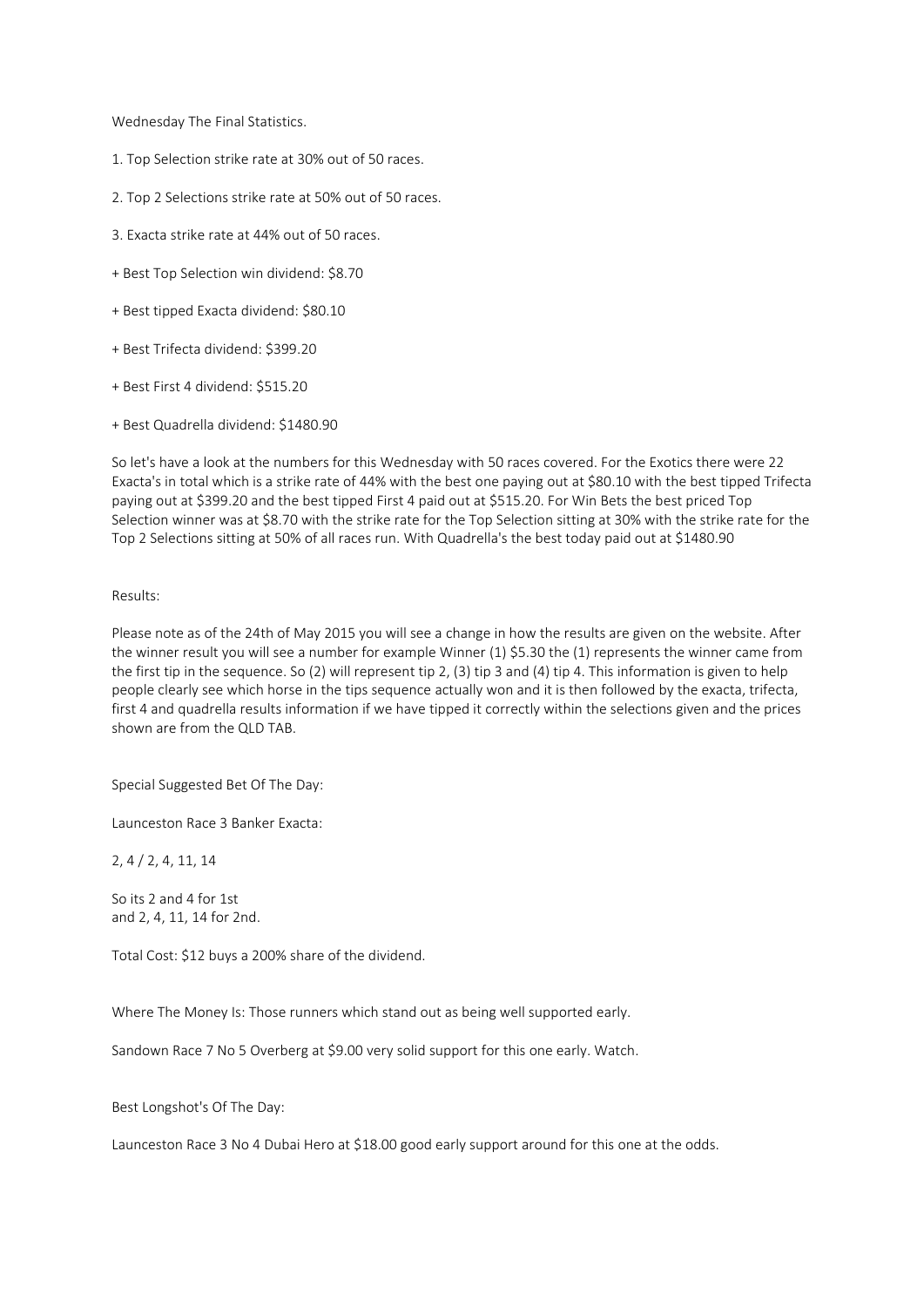Best Quaddie Of The Day:

Sandown Quadrella:

Race 5: 6, 3, 9, 4 Race 6: 5, 7, 10, 13 Race 7: 5, 8, 2, 6 Race 8: 2, 6, 1, 7

Total Cost: \$13 buys a 5% share of the dividend.

Today's Race Tips:

Eagle Farm Race Tips:

Race 1: 1, 7, 8, 5 - Winner (2) \$14.30 Exacta \$38.50 Trifecta \$209.60 Race 2: 9, 4, 13, 1 - Winner (2) \$8.30 Race 3: 5, 3, 7, 2 - 2nd and 4th - Loss Race 4: 3, 6, 2, 7 - Winner (1) \$4.60 Race 5: 6, 7, 2, 5 - Winner (1) \$4.30 Race 6: 7, 11, 3, 4 - Winner (4) \$6.40 Exacta \$32.50 Race 7: 5, 10, 6, 9 - 2nd - Loss Race 8: 1, 7, 8, 11 - Loss

Rosehill Race Tips:

Race 1: 5, 8, 1, 2 - Winner (3) \$12.10 Exacta \$80.10 Race 2: 3, 9, 2, 7 - Winner (4) \$2.80 Exacta \$18.40 Trifecta \$130.80 Race 3: 2, 4, 7, 8 - 3rd and 4th - Loss Race 4: 5, 3, 1, 7 - Winner (1) \$1.80 Race 5: 5, 2, 8, 10 - Winner (4) \$6.40 Exacta \$37.10 Trifecta \$399.20 Race 6: 8, 10, 7, 9 - Winner (1) \$3.80 Exacta \$24.50 Trifecta \$89.50 Race 7: 4, 11, 7, 6 - 2nd and 4th - Loss Race 8: 2, 6, 7, 4 - Winner (3) \$4.00 Exacta \$54.20 Trifecta \$186.80

Sandown Race Tips:

Race 1: 6, 7, 4, 2 - Winner (2) \$2.30 Exacta \$5.40 Race 2: 1, 2, 6, 5 - Winner (1) \$3.00 Race 3: 3, 2, 5, 1 - Winner (3) \$8.20 Race 4: 11, 8, 6, 1 - Winner (1) \$2.00 Exacta \$20.40 Trifecta \$95.60 Quadrella \$200.00 Race 5: 6, 3, 9, 4 - Winner (3) \$4.40 Race 6: 5, 7, 10, 13 - Winner (2) \$4.80 Exacta \$12.40 Trifecta \$52.70 Race 7: 5, 8, 2, 6 - Winner (1) \$8.70 Exacta \$53.90 Trifecta \$200.80 First 4 \$515.20 Race 8: 2, 6, 1, 7 - Winner (1) \$3.40 Quadrella \$1480.90

Strathalbyn Race Tips:

Race 1: 7, 2, 4, 3 - Winner (4) \$4.90 Race 2: 5, 9, 7, 6 - Winner (3) \$7.00 Race 3: 5, 9, 4, 8 - 3rd - Loss Race 4: 4, 9, 2, 3 - Winner (4) \$3.80 Exacta \$17.80 Trifecta \$64.00 Race 5: 1, 3, 7, 2 - Winner (1) \$2.60 Exacta \$19.30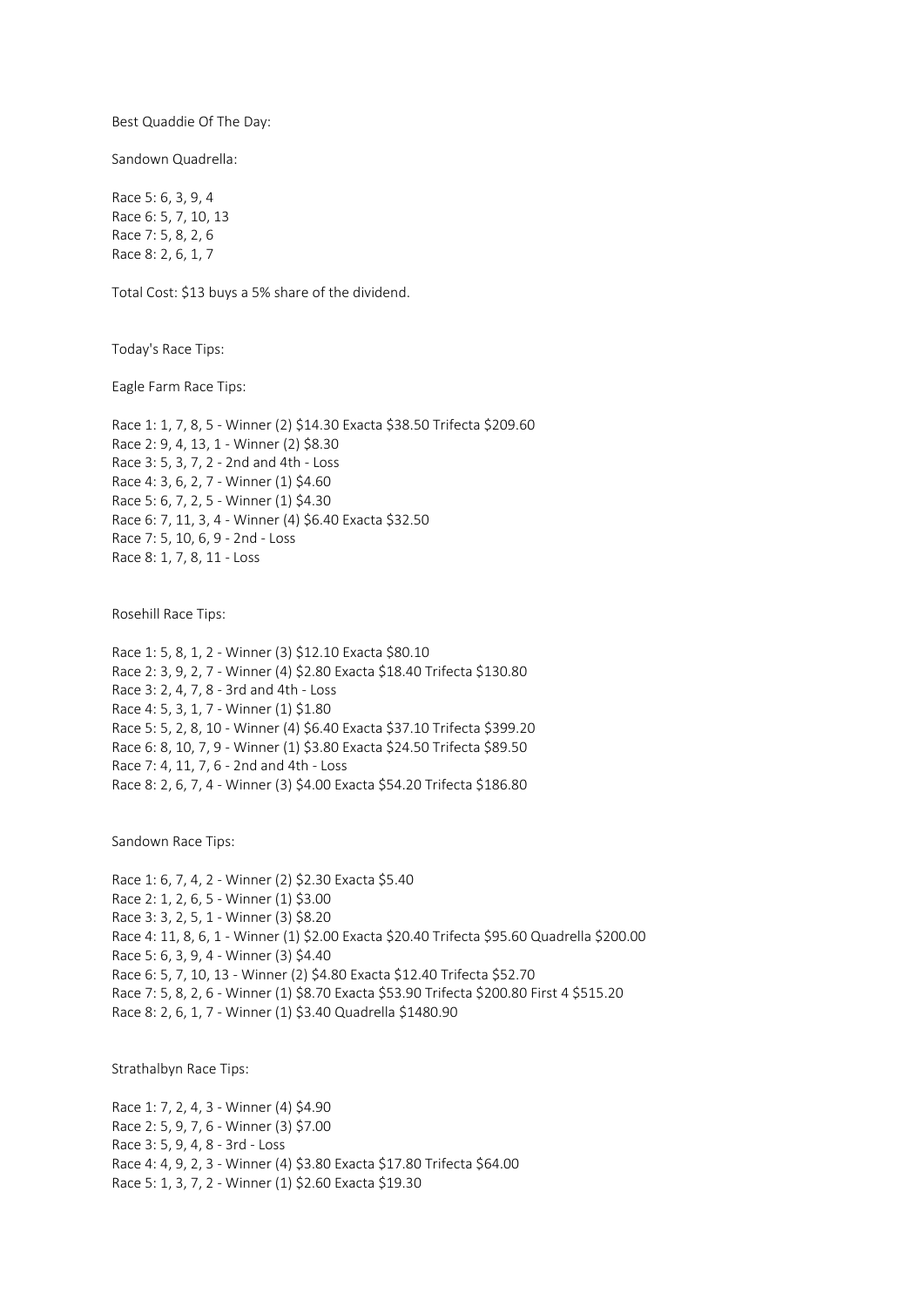Race 6: 3, 5, 1, 2 - Winner (2) \$2.60 Exacta \$20.40 Race 7: 5, 3, 2, 7 - Winner (2) \$5.50 Race 8: 5, 3, 10, 1 - Winner (2) \$7.40 Quadrella \$451.70

Launceston Race Tips:

Race 1: 8, 12, 16, 3 - 2nd, 3rd and 4th - Loss Race 2: 8, 2, 6, 5 - Winner (2) \$3.40 Exacta \$12.50 Trifecta \$60.20 First 4 \$193.20 Race 3: 2, 4, 11, 14 - Winner (3) \$6.70 Race 4: 4, 3, 11, 10 - Winner (1) \$1.70 Race 5: 2, 1, 3, 4 - Winner (1) \$2.90 Exacta \$8.80 Race 6: 4, 12, 5, 3 - Winner (1) \$2.60 Exacta \$7.10 Quadrella \$169.80 Race 7: 1, 8, 3, 12 - Winner (1) \$1.70 Race 8: 4, 9, 2, 3 - Winner (1) \$2.10 Exacta \$7.80 Race 9: 1, 5, 3, 2 - Winner (4) \$2.30 Exacta \$11.10 Trifecta \$24.80 Race 10: 9, 1, 5, 10 - Winner (1) \$3.80 Quadrella \$77.80

Ascot Race Tips:

Race 1: 12, 7, 8, 11 - Winner (4) \$3.20 Exacta \$10.90 Race 2: 4, 2, 3, 1 - Winner (2) \$3.30 Exacta \$10.50 Race 3: 4, 1, 5, 11 - Winner (2) \$2.50 Exacta \$6.90 Trifecta \$63.80 Race 4: 7, 8, 1, 2 - 2nd, 3rd and 4th - Loss Race 5: 12, 9, 2, 5 - Loss Race 6: 5, 6, 8, 9 - 2nd and 4th - Loss Race 7: 3, 10, 11, 2 - 3rd and 4th - Loss Race 8: 6, 12, 11, 3 - 3rd - Loss

Wednesdays February 15th 2017 Horse Racing Tips:

The results are in...

Wednesday The Final Statistics.

- 1. Top Selection strike rate at 31% out of 49 races.
- 2. Top 2 Selections strike rate at 47% out of 49 races.
- 3. Exacta strike rate at 49% out of 49 races.
- + Best Top Selection win dividend: \$5.20
- + Best tipped Exacta dividend: \$74.20
- + Best Trifecta dividend: \$251.00
- + Best First 4 dividend: \$639.08
- + Best Quadrella dividend: \$1014.80

So let's have a look at the numbers for this Wednesday with 49 races covered. For the Exotics there were 24 Exacta's in total which is a strike rate of 49% with the best one paying out at \$74.20 with the best tipped Trifecta paying out at \$251.00 and the best tipped First 4 paid out at \$639.08. For Win Bets the best priced Top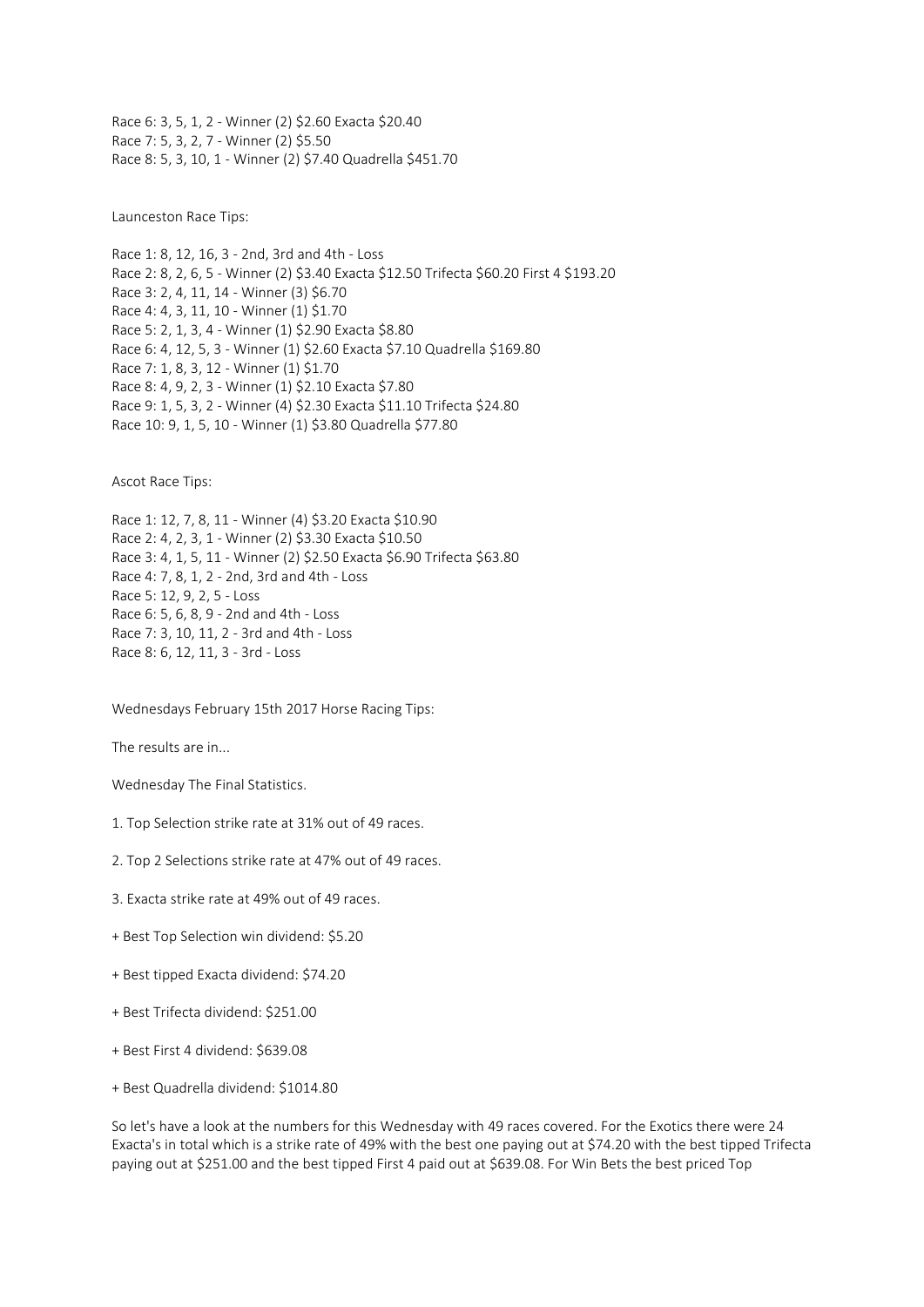Selection winner was at \$5.20 with the strike rate for the Top Selection sitting at 31% with the strike rate for the Top 2 Selections sitting at 47% of all races run. With Quadrella's the best today paid out at \$1014.80

Results:

Please note as of the 24th of May 2015 you will see a change in how the results are given on the website. After the winner result you will see a number for example Winner (1) \$5.30 the (1) represents the winner came from the first tip in the sequence. So (2) will represent tip 2, (3) tip 3 and (4) tip 4. This information is given to help people clearly see which horse in the tips sequence actually won and it is then followed by the exacta, trifecta, first 4 and quadrella results information if we have tipped it correctly within the selections given and the prices shown are from the QLD TAB.

Special Suggested Bet Of The Day:

Morphettville Race 2 Banker Exacta:

10, 11 / 10, 11, 5, 12

So its 10 and 11 for 1st and 10, 11, 5 and 12 for 2nd.

Total Cost: \$12 buys a 200% share of the dividend.

Where The Money Is: Those runners which stand out as being well supported early.

Nothing to report.

Best Longshot's Of The Day:

Nothing to report.

Best Quaddie Of The Day:

Sandown Quadrella:

Race 5: 12, 3, 7, 1 Race 6: 7, 10, 1, 5 Race 7: 12, 7, 2, 5 Race 8: 8, 11, 9, 12

Total Cost: \$13 buys a 5% share of the dividend.

Today's Race Tips:

Doomben Race Tips:

Race 1: 1, 4, 5, 8 - Winner (4) \$4.60 Race 2: 1, 5, 2, 4 - Winner (1) \$1.40 Exacta \$4.90 Tirfecta \$12.60 Race 3: 1, 5, 6, 8 - Winner (4) \$5.30 Race 4: 3, 1, 8, 5 - Winner (3) \$4.90 Exacta \$14.70 Trifecta \$59.00 Quadrella \$444.70 Race 5: 3, 5, 4, 7 - Winner (1) \$2.60 Exacta \$10.00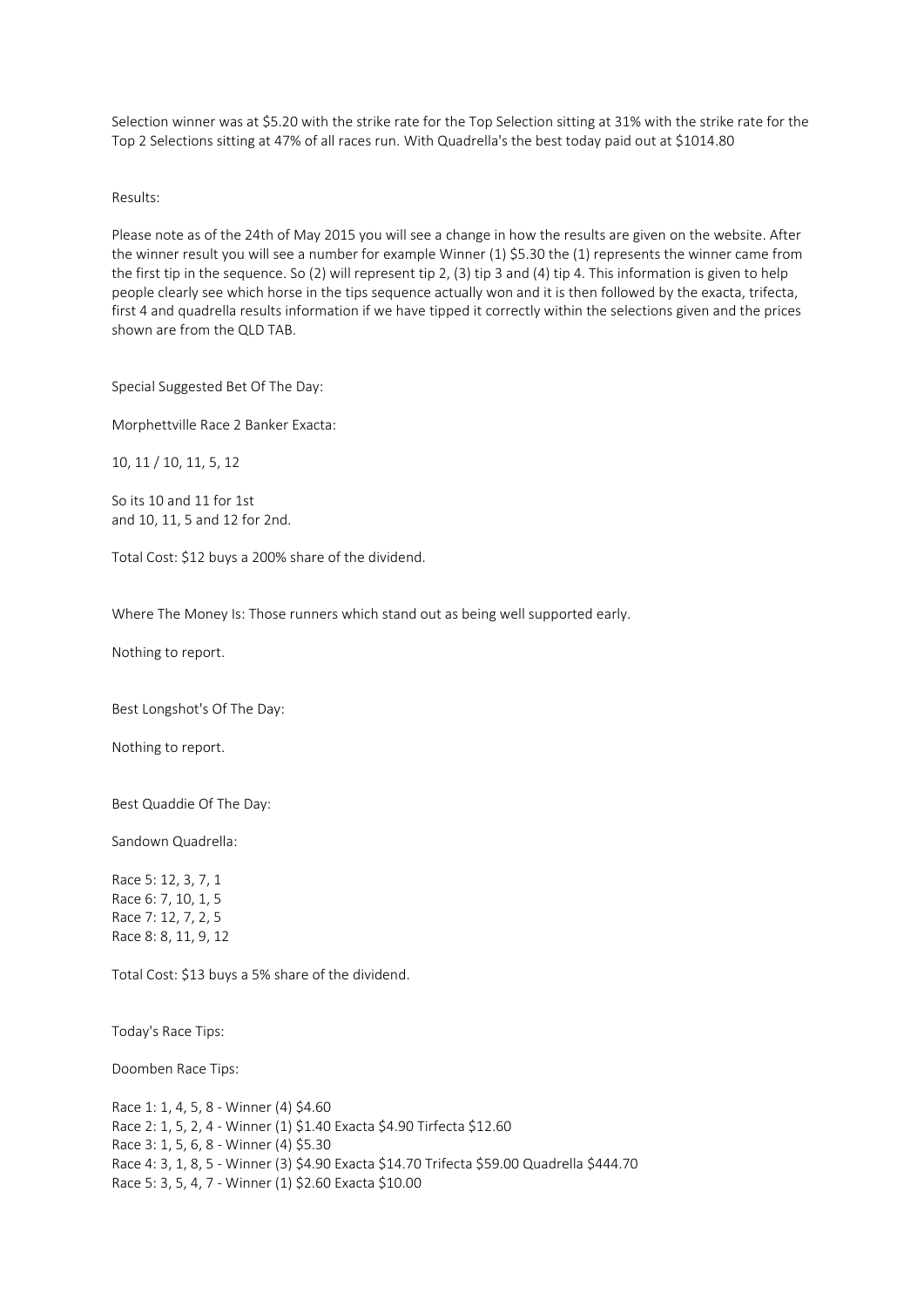Race 6: 6, 8, 1, 2 - 3rd and 4th - Loss Race 7: 5, 10, 12, 7 - Winner (4) \$3.30 Exacta \$10.70 Race 8: 9, 4, 6, 1 - Winner (3) \$5.10

Randwick Race Tips:

Race 1: 4, 2, 8, 3 - Winner (3) \$10.80 Race 2: 2, 3, 8, 10 - Winner (1) \$2.00 Exacta \$13.50 Trifecta \$47.20 Race 3: 3, 7, 10, 8 - Winner (1) \$2.10 Exacta \$15.90 Race 4: 2, 3, 4, 10 - Winner (4) \$7.80 Exacta \$44.80 Quadrella \$1014.80 Race 5: 8, 3, 2, 7 - 2nd and 3rd - Loss Race 6: 7, 2, 3, 9 - 3rd and 4th - Loss Race 7: 4, 6, 9, 1 - Winner (1) \$1.90 Race 8: 10, 8, 1, 3 - 2nd - Loss

Sandown Race Tips:

Race 1: 2, 5, 6, 1 - Winner (1) \$3.00 Race 2: 4, 8, 2, 3 - Winner (3) \$6.20 Exacta \$16.60 Trifecta \$137.00 Race 3: 4, 2, 1, 5 - Winner (1) \$3.00 Exacta \$12.00 Trifecta \$33.20 First 4 \$87.60 Race 4: 4, 6, 1, 3 - Winner (1) \$1.60 Exacta \$7.50 Trifecta \$50.60 Quadrella \$156.90 Race 5: 12, 3, 7, 1 - Winner (2) \$2.70 Exacta \$9.40 Trifecta \$53.10 Race 6: 7, 10, 1, 5 - Winner (3) \$3.40 Race 7: 12, 7, 2, 5 - 3rd - Loss Race 8: 8, 11, 9, 12 - Winner (1) \$2.90 Exacta \$13.10

Morphettville Race Tips:

Race 1: 7, 5, 15, 10 - Winner (3) \$2.70 Race 2: 11, 10, 5, 12 - 2nd and 3rd - Loss Race 3: 7, 9, 6, 11 - Winner (1) \$4.70 Race 4: 2, 6, 4, 5 - Winner (1) \$3.00 Exacta \$12.90 Race 5: 5, 2, 8, 1 - Winner (1) \$2.60 Exacta \$11.00 Race 6: 2, 6, 8, 7 - Winner (1) \$1.40 Race 7: 2, 12, 7, 9 - Winner (1) \$5.40 Exacta \$20.40 Trifecta \$192.50 Race 8: 3, 4, 6, 9 - 2nd and 3rd - Loss

Ascot Race Tips:

Race 1: 1, 6, 3, 2 - 2nd - Loss Race 2: 3, 8, 9, 4 - 2nd and 3rd - Loss Race 3: 6, 4, 7, 2 - Winner (2) \$3.50 Race 4: 1, 6, 3, 11 - Winner (2) \$3.10 Exacta \$17.10 Trifecta \$39.10 Race 5: 3, 8, 10, 4 - Winner (3) \$7.10 Exacta \$23.40 Trifecta \$186.90 First 4 \$546.60 Race 6: 5, 8, 1, 11 - 2nd and 3rd - Loss Race 7: 8, 7, 2, 6 - 2nd - Loss Race 8: 12, 3, 14, 11 - Winner (2) \$7.30 Race 9: 15, 1, 9, 6 - Winner (2) \$5.80 Exacta \$29.20 Trifecta \$77.30

Launceston Race Tips:

Race 1: 10, 8, 17, 14 - 4th - Loss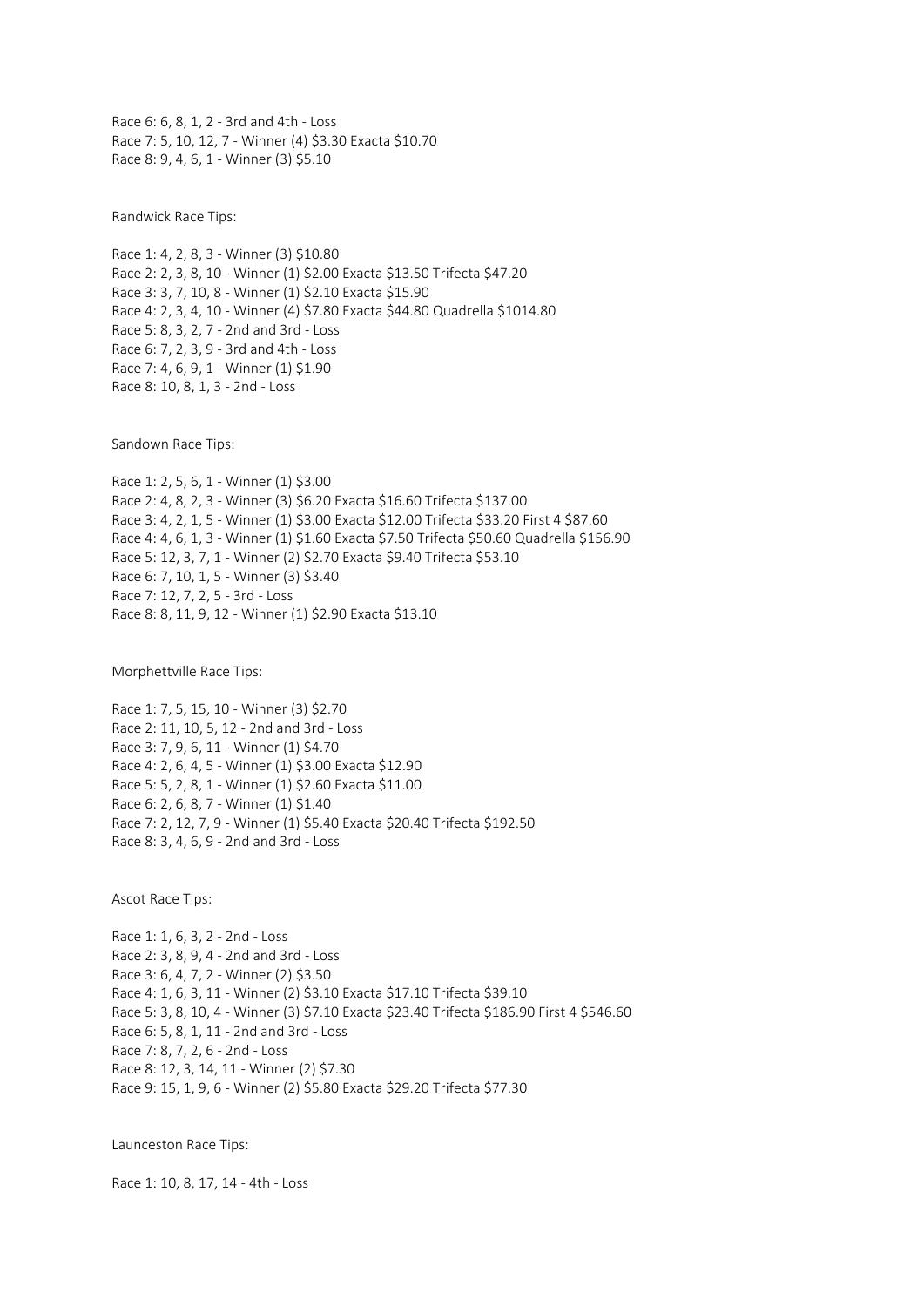Race 2: 4, 11, 2, 10 - Winner (1) \$5.20 Exacta \$34.40 Race 3: 10, 8, 3, 12 - Winner (2) \$3.40 Exacta \$9.70 Race 4: 6, 9, 5, 2 - Winner (2) \$5.00 Exacta \$19.70 Race 5: 7, 3, 9, 2 - Winner (4) \$8.90 Exacta \$74.20 Trifecta \$251.00 First 4 \$639.08 Race 6: 1, 4, 2, 7 - Winner (3) \$2.90 Exacta \$6.30 Race 7: 1, 6, 2, 4 - 2nd, 3rd and 4th - Loss Race 8: 5, 6, 7, 2 - Winner (2) \$4.50 Exacta \$4.80 Trifecta \$33.80

Wednesdays February 8th 2017 Horse Racing Tips:

The results are in...

Wednesday The Final Statistics.

1. Top Selection strike rate at 25% out of 40 races.

- 2. Top 2 Selections strike rate at 30% out of 40 races.
- 3. Exacta strike rate at 40% out of 40 races.
- + Best Top Selection win dividend: \$4.60
- + Best tipped Exacta dividend: \$82.80
- + Best Trifecta dividend: \$556.10
- + Best First 4 dividend: \$104.20
- + Best Quadrella dividend: \$1177.60

So let's have a look the the numbers for this Wednesday with 40 races covered. For the Exotics there were 16 Exacta's in total which is a strike rate of 40% with the best one paying out at \$82.80 with the best tipped Trifecta paying out at \$556.10 and the best tipped First 4 paid out at \$104.20. For Win Bets the best priced Top Selection winner was at \$4.60 with the strike rate for the Top Selection sitting at 25% with the strike rate for the Top 2 Selections sitting at 30%. With Quadrella's the best today paid out at \$1177.60

# Results:

Please note as of the 24th of May 2015 you will see a change in how the results are given on the website. After the winner result you will see a number for example Winner (1) \$5.30 the (1) represents the winner came from the first tip in the sequence. So (2) will represent tip 2, (3) tip 3 and (4) tip 4. This information is given to help people clearly see which horse in the tips sequence actually won and it is then followed by the exacta, trifecta, first 4 and quadrella results information if we have tipped it correctly within the selections given and the prices shown are from the QLD TAB.

Special Suggested Bet Of The Day:

Murray Bridge Race 2 Banker Exacta:

5, 8 / 5, 8, 4, 7

So its 5 and 8 for 1st and 5, 8, 4, 7 for 2nd.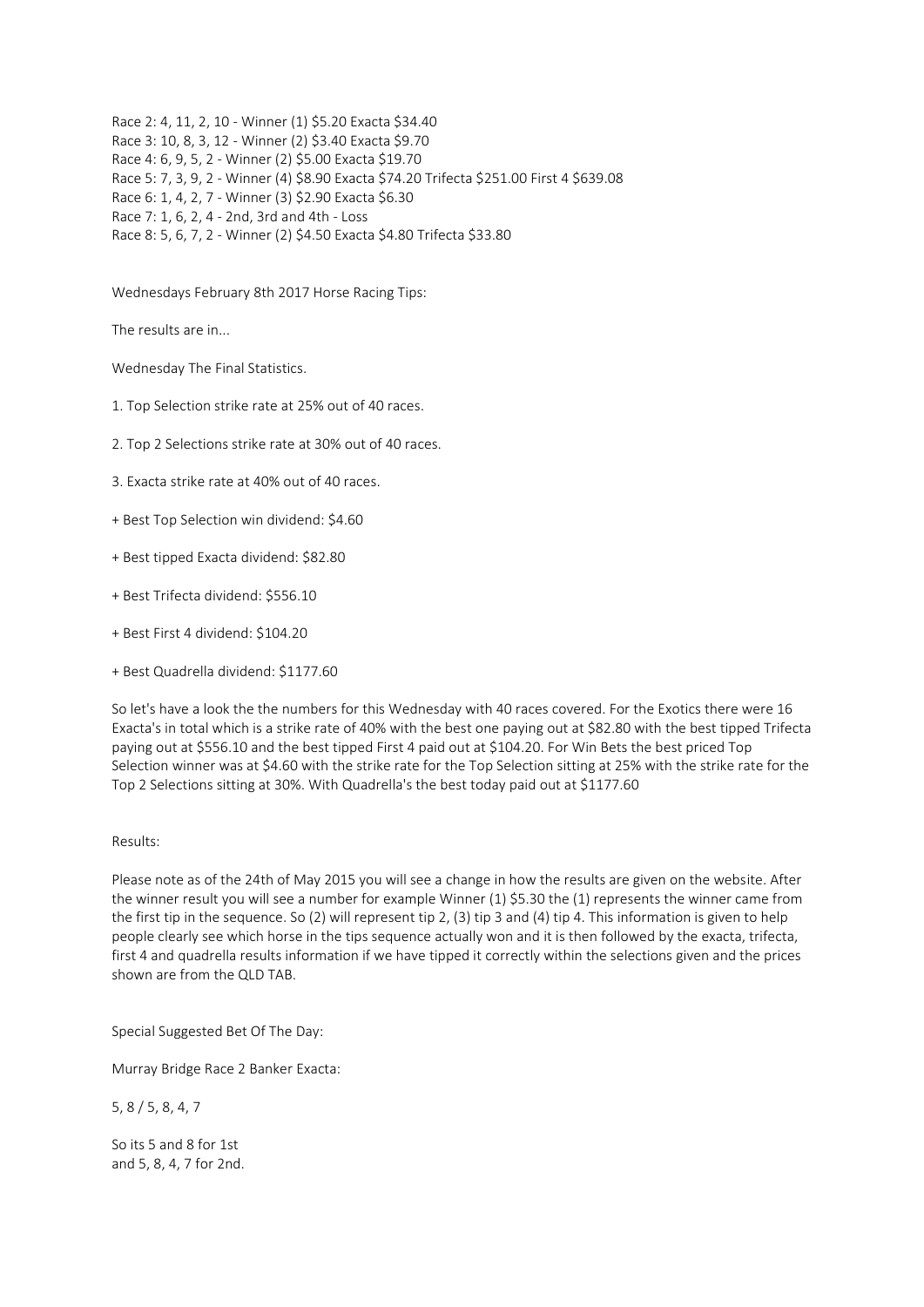Total Cost: \$12 buys a 200% share of the dividend.

Where The Money Is: Those runners which stand out as being well supported early.

Nothing to report.

Best Longshot's Of The Day:

Nothing to report.

Best Quaddie Of The Day:

Sandown Quadrella:

Race 5: 10, 8, 7, 5 Race 6: 13, 5, 12, 4 Race 7: 9, 7, 10, 4 Race 8: 7, 2, 3, 6

Total Cost: \$13 buys a 5% share of the dividend.

Today's Race Tips:

Eagle Farm Race Tips:

Race 1: 3, 1, 6, 10 - Winner (2) \$2.70 Exacta \$26.90 Trifecta \$69.90 Race 2: 5, 7, 2, 8 - Winner (3) \$3.20 Exacta \$13.70 Trifecta \$56.60 First 4 \$104.20 Race 3: 1, 5, 3, 7 - Winner (1) \$2.90 Exacta \$11.30 Race 4: 7, 3, 4, 8 - Winner (3) \$5.10 Exacta \$18.90 Race 5: 6, 4, 8, 2 - Winner (3) \$11.20 Exacta \$34.50 Quadrella \$471.40 Race 6: 7, 3, 8, 5 - Winner (4) \$9.10 Race 7: 4, 11, 5, 9 - 3rd - Loss Race 8: 2, 3, 11, 6 - 3rd and 4th - Loss Race 9: 7, 8, 5, 12 - Winner (4) \$10.60

Warwick Farm Race Tips:

Race 1: 2, 1, 3, 4 - Winner (3) \$5.00 Exacta \$17.40 Trifecta \$67.20 Race 2: 4, 5, 6, 7 - 2nd, 3rd and 4th - Loss Race 3: 7, 8, 6, 3 - 2nd, 3rd and 4th - Loss Race 4: 5, 2, 7, 8 - Winner (1) \$2.00 Race 5: 2, 1, 4, 7 - Winner (1) \$2.40 Exacta \$11.60 Trifecta \$43.60 Race 6: 8, 5, 4, 2 - Winner (4) \$9.80 Exacta \$37.90 Race 7: 13, 16, 9, 7 - Winner (3) \$6.10 Exacta \$38.00 Quadrella \$1177.60 - L/S No 13

Sandown Race Tips:

Race 1: 8, 7, 4, 6 - 2nd and 3rd - Loss Race 2: 3, 7, 5, 6 - 2nd, 3rd and 4th - Loss Race 3: 1, 9, 5, 6 - Winner (1) \$2.10 Exacta \$25.70 Trifecta \$44.50 Race 4: 10, 2, 1, 6 - Winner (4) \$4.00 Exacta \$24.00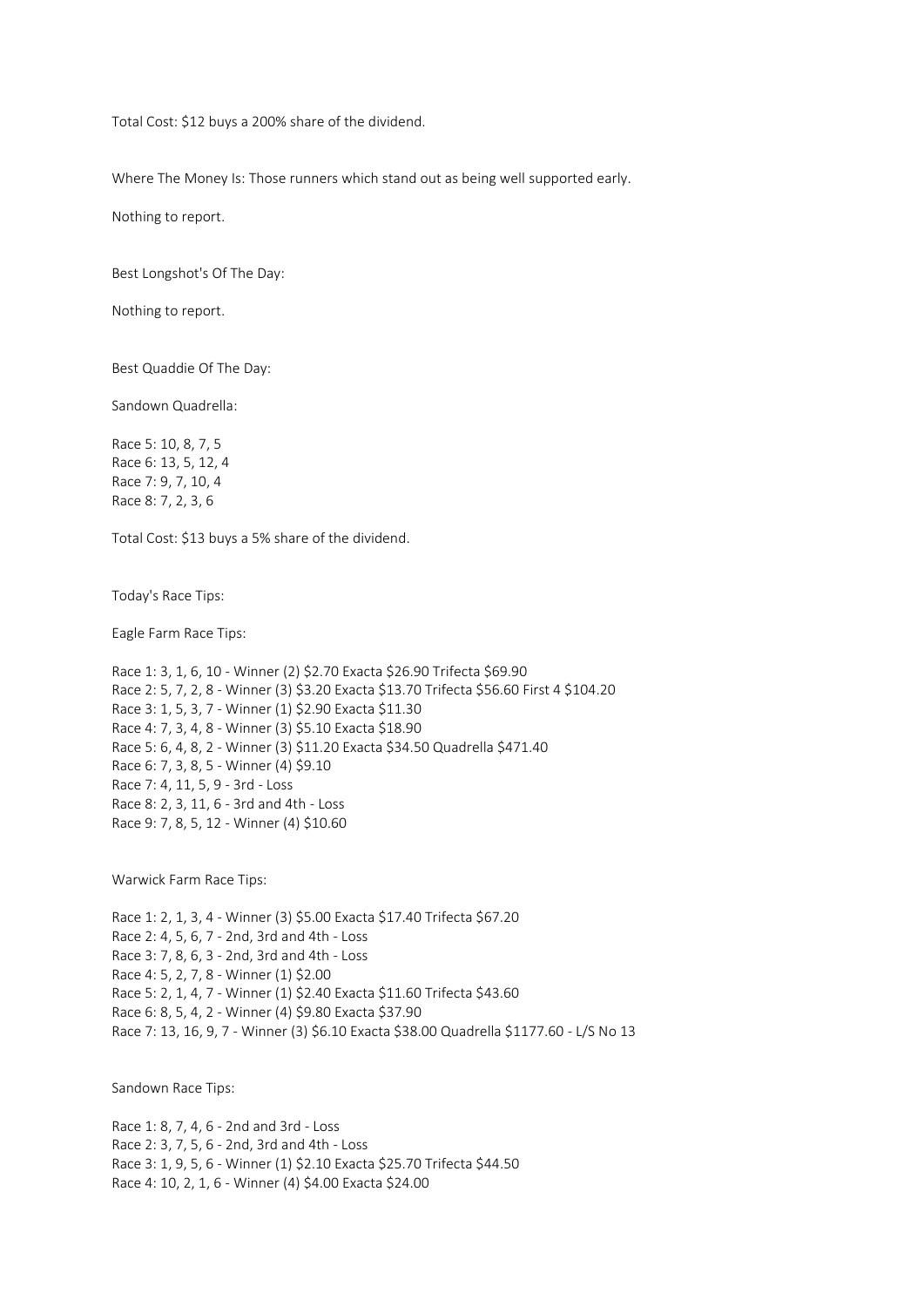Race 5: 10, 8, 7, 5 - 2nd and 3rd - Loss Race 6: 13, 5, 12, 4 - 2nd and 4th - Loss Race 7: 9, 7, 10, 4 - Winner (4) \$3.60 Race 8: 7, 2, 3, 6 - 2nd and 4th - Loss

Murray Bridge Race Tips:

Race 1: 7, 8, 2, 3 - Winner (3) \$10.50 Race 2: 5, 8, 7, 4 - Winner (1) \$1.30 Exacta \$2.50 Race 3: 7, 5, 6, 1 - Winner (1) \$4.60 Race 4: 2, 9, 3, 6 - Winner (1) \$1.40 Exacta \$5.00 Quadrella \$260.70 Race 5: 3, 5, 2, 8 - Winner (1) \$2.30 Exacta \$5.80 Race 6: 3, 5, 2, 6 - Winner (4) \$17.60 Race 7: 11, 6, 5, 8 - 2nd and 3rd - Loss Race 8: 5, 1, 4, 14 - 2nd, 3rd and 4th - Loss

Ascot Race Tips:

Race 1: 5, 1, 9, 2 - 3rd and 4th - Loss Race 2: 5, 13, 2, 15 - 4th - Loss Race 3: 1, 3, 4, 5 - Winner (3) \$7.00 Race 4: 1, 4, 3, 8 - Winner (1) \$1.90 Race 5: 5, 4, 1, 6 - Winner (1) \$3.10 Exacta \$10.60 Trifecta \$78.50 Race 6: 16, 6, 7, 12 - Winner (2) \$10.10 Exacta \$82.80 Trifecta \$556.10 Race 7: 10, 6, 5, 1 - Loss Race 8: 13, 5, 1, 14 - Loss

Wednesdays February 1st 2017 Horse Racing Tips:

The results are in...

Wednesday The Final Statistics.

- 1. Top Selection strike rate at 27% out of 49 races.
- 2. Top 2 Selections strike rate at 39% out of 49 races.
- 3. Exacta strike rate at 39% out of 49 races.
- + Best Top Selection win dividend: \$5.90
- + Best tipped Exacta dividend: \$122.40
- + Best Trifecta dividend: \$124.40
- + Best First 4 dividend: \$3041.60
- + Best Quadrella dividend: \$939.70

So let's have a look at the numbers for this Wednesday with 49 races covered. For the Exotics there were 19 Exacta's in total which is a strike rate of 39% with the best one paying out at \$122.40 with the best tipped Trifecta paying out at \$124.40 and the best tipped First 4 paid out at \$3041.60. For Win Bets the best priced Top Selection winner was at \$5.90 with the strike rate for the Top Selection sitting at 27% with the strike rate for the Top 2 Selections sitting at 39% of all races run. With Quadrella's the best today paid out at \$939.70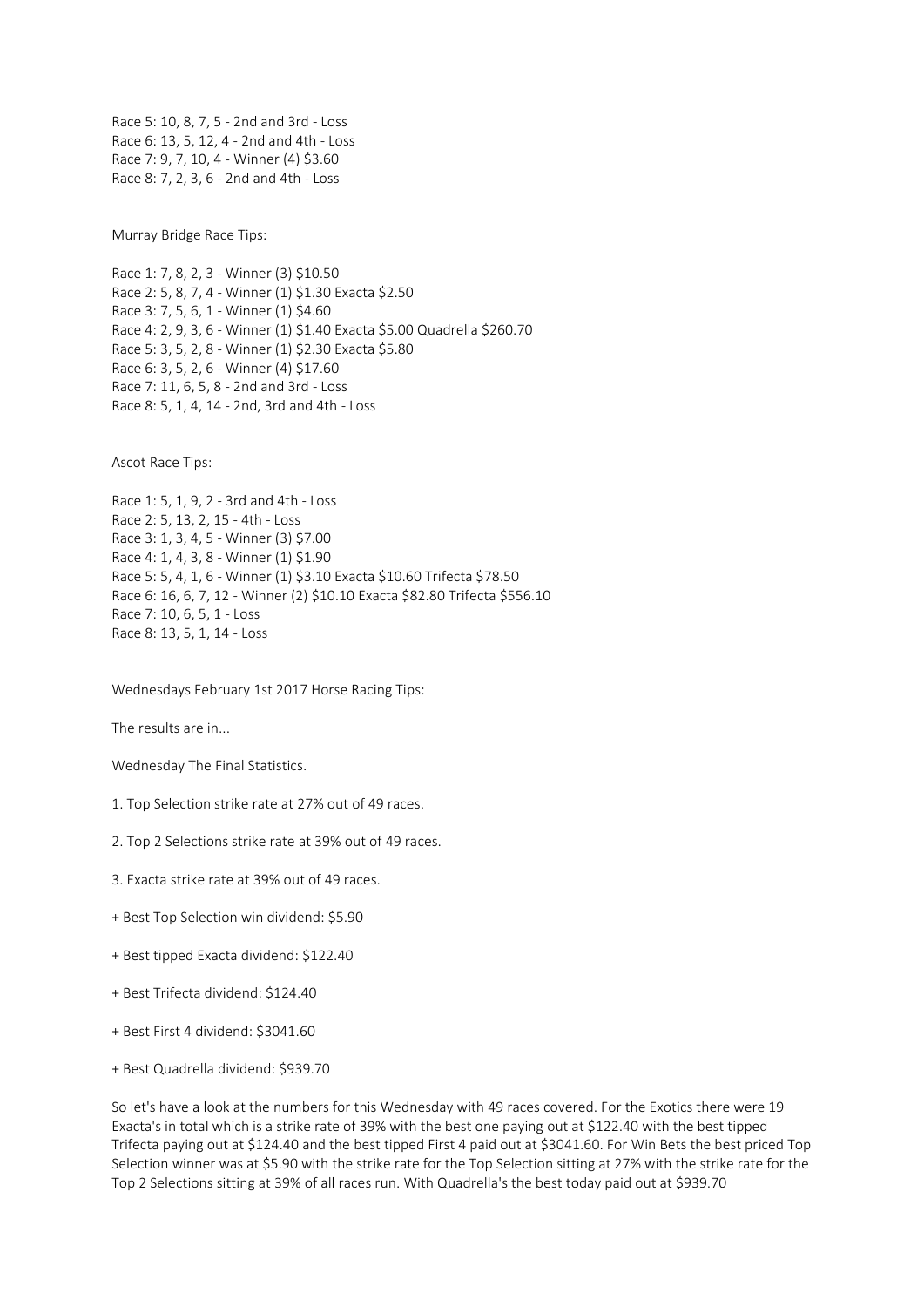Results:

Please note as of the 24th of May 2015 you will see a change in how the results are given on the website. After the winner result you will see a number for example Winner (1) \$5.30 the (1) represents the winner came from the first tip in the sequence. So (2) will represent tip 2, (3) tip 3 and (4) tip 4. This information is given to help people clearly see which horse in the tips sequence actually won and it is then followed by the exacta, trifecta, first 4 and quadrella results information if we have tipped it correctly within the selections given and the prices shown are from the QLD TAB.

Special Suggested Bet Of The Day:

Strathalbyn Race 2 Banker Exacta:

2, 4 / 2, 4, 3, 5

So its 2 and 4 for 1st and 2, 4, 3, 5 for 2nd.

Total Cost: \$12 buys a 200% share of the dividend.

Where The Money Is: Those runners which stand out as being well supported early.

Nothing to report.

Best Longshot's Of The Day:

Nothing to report.

Best Quaddie Of The Day:

Sandown Quadrella:

Race 5: 4, 5, 7, 1 Race 6: 5, 3, 6, 7 Race 7: 11, 3, 10, 1 Race 8: 10, 12, 7, 1

Total Cost: \$13 buys a 5% share of the dividend.

Today's Race Tips:

Doomben Race Tips:

Race 1: 11, 2, 8, 9 - Winner (1) \$2.50 Exacta \$5.20 Trifecta \$8.50 Race 2: 4, 5, 10, 1 - Winner (3) \$3.30 Exacta \$7.70 Race 3: 3, 4, 7, 5 - Winner (4) \$5.50 Race 4: 1, 4, 5, 10 - 2nd, 3rd and 4th - Loss Race 5: 6, 1, 12, 5 - Winner (4) \$4.80 Exacta \$14.20 Trifecta \$28.20 Race 6: 4, 6, 8, 3 - 2nd - Loss Race 7: 6, 11, 4, 1 - Winner (2) \$6.00 Exacta \$34.30 Trifecta \$109.40 First 4 \$223.60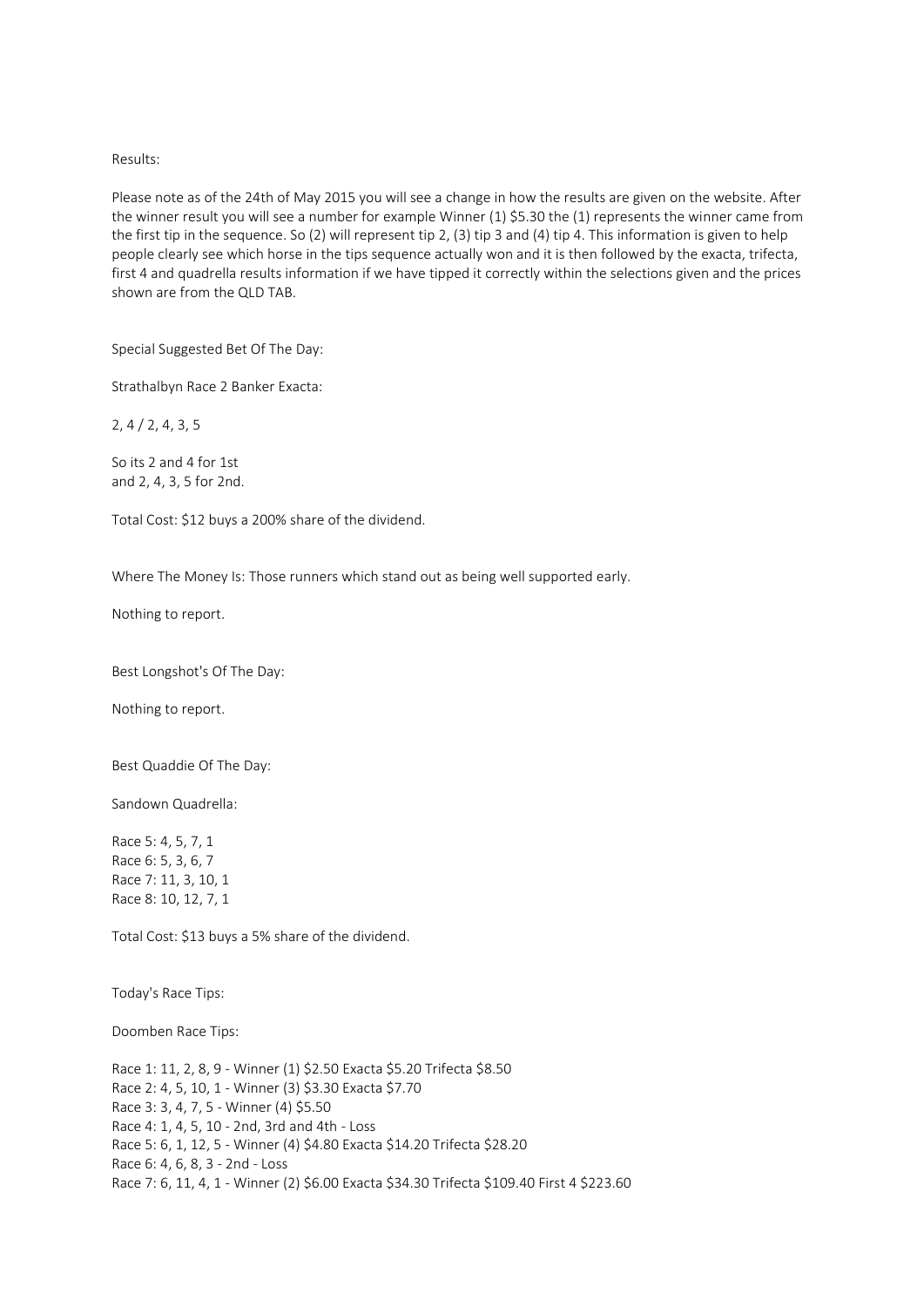Race 8: 13, 8, 6, 7 - 3rd - Loss

Sandown Race Tips:

Race 1: 8, 3, 7, 2 - Winner (1) \$1.30 Race 2: 2, 1, 6, 4 - Winner (1) \$1.70 Exacta \$8.30 Trifecta \$22.60 First 4 \$57.40 Race 3: 3, 5, 2, 6 - Winner (2) \$2.30 Exacta \$4.80 Trifecta \$11.00 First 4 \$39.20 Race 4: 5, 3, 2, 8 - Winner (1) \$1.60 Exacta \$5.70 Trifecta \$15.50 Quadrella \$7.50 Race 5: 4, 5, 7, 1 - Winner (1) \$1,70 Race 6: 5, 3, 6, 7 - Winner (3) \$5.50 Exacta \$58.20 Race 7: 11, 3, 10, 1 - Winner (3) \$5.80 Race 8: 10, 12, 7, 1 - 2nd, 3rd and 4th - Loss

Wyong Race Tips:

Race 1: 1, 6, 3, 5 - Winner (4) \$5.50 Exacta \$23.20 Race 2: 9, 3, 6, 2 - Winner (1) \$2.20 Exacta \$9.40 Race 3: 7, 4, 5, 1 - Winner (1) \$2.90 Exacta \$18.30 Trifecta \$56.40 First 4 \$109.60 Race 4: 6, 4, 9, 11 - Winner (3) \$11.60 Exacta \$122.40 Quadrella \$561.90 Race 5: 5. 7. 3. 4 - Winner (2) \$2.90 Exacta \$8.10 Race 6: 7, 2, 1, 6 - Winner (2) \$2.40 Race 7: 6, 10, 7, 1 - 2nd and 3rd - Loss Race 8: 7, 3, 2, 10 - 2nd and 4th - Loss

Strathalbyn Race Tips:

Race 1: 1, 9, 5, 8 - Winner (1) \$2.80 Race 2: 2, 4, 5, 3 - 2nd and 4th - Loss Race 3: 5, 10, 4, 12 - Winner (3) \$4.60 Exacta \$25.40 Race 4: 10, 3, 7, 5 - Winner (4) \$9.10 Race 5: 4, 1, 6, 7 - Winner (1) \$5.90 Race 6: 2, 1, 6, 3 - Winner (1) \$1.90 Exacta \$6.10 Trifecta \$9.30 Race 7: 2, 4, 11, 10 - 2nd and 3rd - Loss Race 8: 1, 6, 2, 4 - 2nd, 3rd and 4th - Loss

Ascot Race Tips:

Race 1: 6, 5, 9, 1 - 2nd - Loss Race 2: 2, 6, 8, 4 - 2nd and 4th - Loss Race 3: 6, 5, 7, 10 - Winner (2) \$3.50 Race 4: 5, 2, 6, 8 - Winner (4) \$4.20 Exacta \$30.20 Trifecta \$107.10 Race 5: 6, 8, 10, 4 - Winner (3) \$3.30 Exacta \$30.90 Trifecta \$119.70 First 4 \$3041.60 Race 6: 6, 10, 3, 2 - Winner (1) \$1.70 Race 7: 10, 9, 5, 4 - Winner (1) \$2.00 Race 8: 2, 8, 4, 12 - 2nd and 4th - Loss Race 9: 5. 1. 11. 14 - 4th - Loss

Launceston Race Tips:

Race 1: 12. 4. 3. 10 - 2nd, 3rd and 4th - Loss Race 2: 8, 12, 5, 6 - Winner (3) \$7.70 Race 3: 12, 8, 9, 4 - 2nd and 3rd - Loss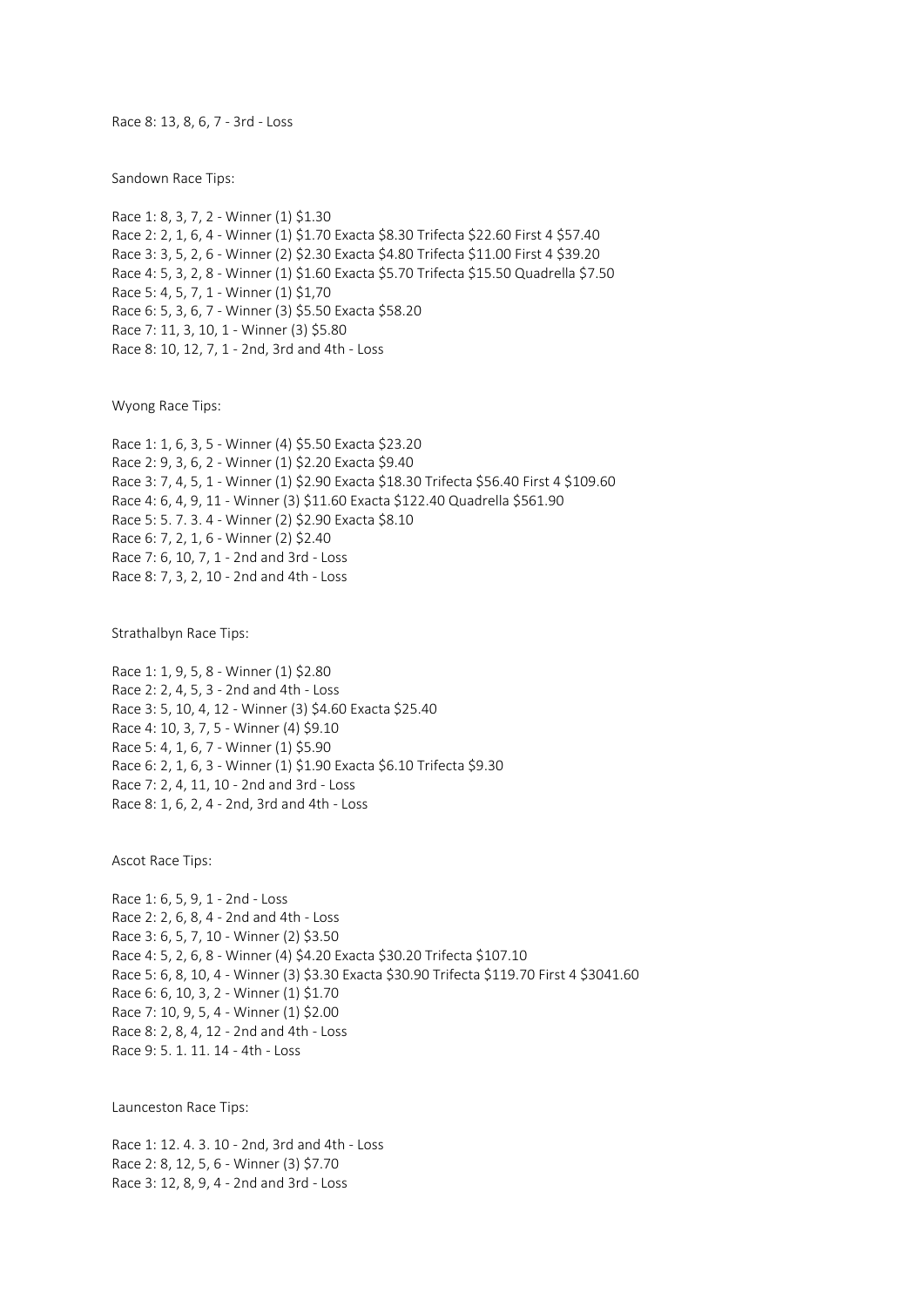Race 4: 3, 4, 8, 9 - 2nd and 3rd - Loss Race 5: 2, 7, 1, 10 - Winner (3) \$4.00 Race 6: 1, 5, 3, 4 - Winner (3) \$7.80 Exacta \$101.70 Race 7: 4, 9, 1, 6 - Winner (1) \$1.70 Race 8: 2, 8, 1, 4 - Winner (2) \$10.10 Exacta \$61.30 Trifecta \$124.40 Quadrella \$939.70

Wednesdays January 25th 2017 Horse Racing Tips:

The results are in...

Wednesday The Final Statistics.

1. Top Selection strike rate at 32% out of 57 races.

2. Top 2 Selections strike rate at 53% out of 57 races.

3. Exacta strike rate at 41% out of 57 races.

- + Best Top Selection win dividend: \$4.80
- + Best tipped Exacta dividend: \$58.80
- + Best Trifecta dividend: \$213.30
- + Best First 4 dividend: \$234.00
- + Best Quadrella dividend: n/a

So let's have a look at the numbers for this Wednesday with 57 races covered. For the Exotics there were 23 Exacta's in total which is a strike rate of 41% with the best one paying out at \$58.80 with the best tipped Trifecta paying out at \$213.30 and the best tipped First 4 paid out at \$234.00. For Win Bets the best priced Top Selection winner was at \$4.80 with the strike rate for the Top Selection sitting at 32% with the strike rate for the Top 2 Selections sitting at 53% of all races run. With Quadrella's none were tipped correctly today.

## Results:

Please note as of the 24th of May 2015 you will see a change in how the results are given on the website. After the winner result you will see a number for example Winner (1) \$5.30 the (1) represents the winner came from the first tip in the sequence. So (2) will represent tip 2, (3) tip 3 and (4) tip 4. This information is given to help people clearly see which horse in the tips sequence actually won and it is then followed by the exacta, trifecta, first 4 and quadrella results information if we have tipped it correctly within the selections given and the prices shown are from the QLD TAB.

Special Suggested Bet Of The Day:

Morphettville Race 4 Banker Exacta:

5, 8 / 5, 8, 1, 9

So its 5 and 8 for 1st and 5, 8, 1, 9 for 2nd.

Total Cost: \$12 buys a 200% share of the dividend.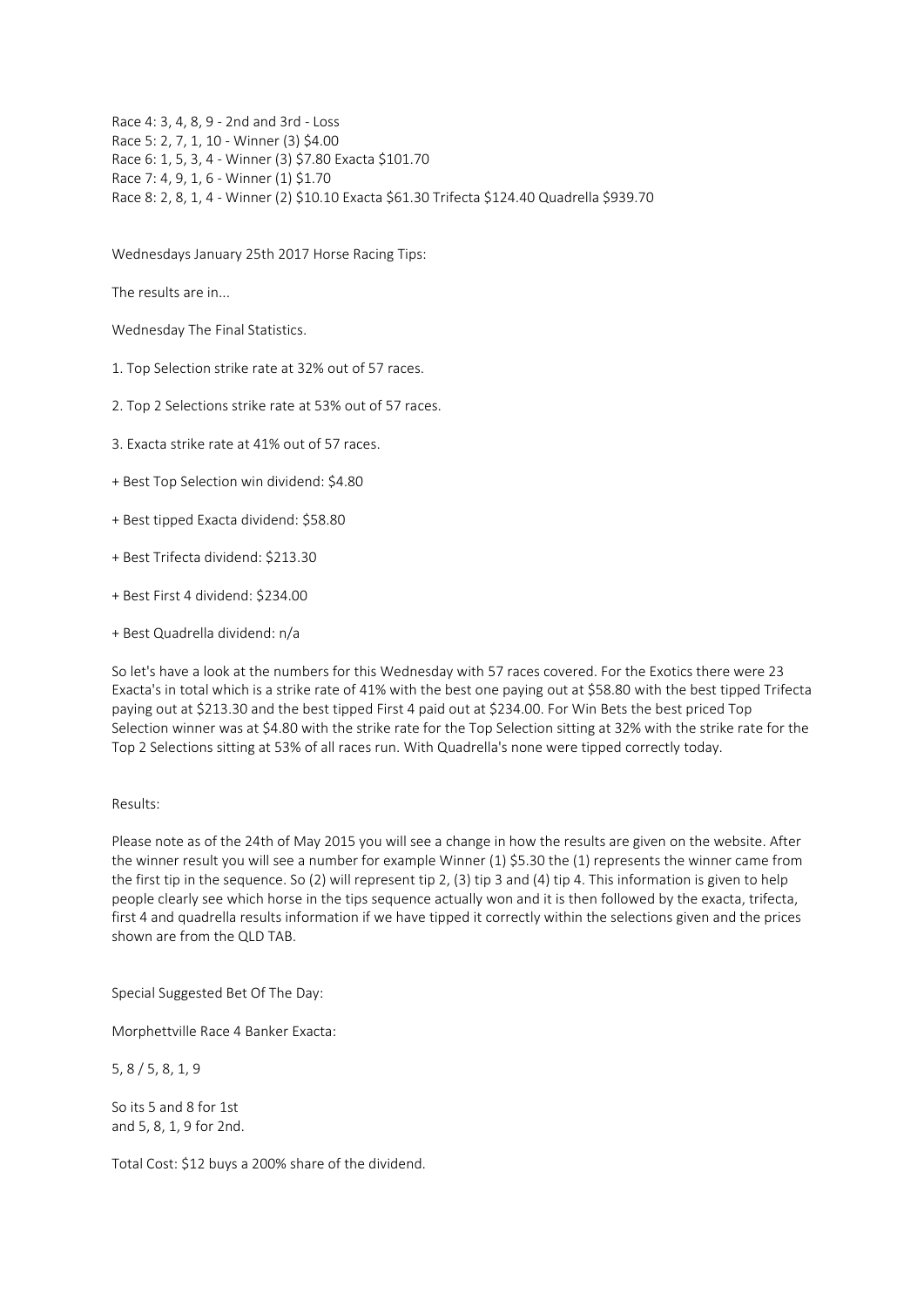Where The Money Is: Those runners which stand out as being well supported early.

Nothing to report.

Best Longshot's Of The Day:

Nothing to report.

Best Quaddie Of The Day:

Ballarat Quadrella:

Race 5: 6, 7, 8, 3 Race 6: 8, 7, 4, 3 Race 7: 3, 8, 6, 2 Race 8: 3, 10, 16, 15

Total Cost: \$13 buys a 5% share of the dividend.

Today's Race Tips:

Gold Coast Race Tips:

Race 1: 3, 5, 1, 4 - Winner (1) \$1.80 Exacta \$9.20 Trifecta \$25.50 Race 2: 4, 3, 2, 1 - Winner (2) \$2.80 Race 3: 3, 1, 8, 7 - Winner (2) \$3.80 Race 4: 1, 2, 8, 9 - 2nd and 3rd - Loss Race 5: 8, 7, 10, 3 - Winner (DH) (2) \$5.40 & (4) \$1.80 Exacta \$40.30 Race 6: 1, 5, 9, 7 - 2nd - Loss Race 7: 3, 6, 10, 4 - Winner (4) \$9.50 Race 8: 7, 6, 5, 4 - Winner (1) \$3.10

Hawkesbury Race Tips:

Race 1: 1, 4, 2, 5 - Winner (2) \$5.70 Exacta \$33.60 Trifecta \$50.60 First 4 \$85.00 Race 2: 4, 7, 2, 5 - Winner (2) \$2.20 Exacta \$20.60 Trifecta \$24.20 First 4 \$50.80 Race 3: 7, 1, 8, 6 - Winner (1) \$2.00 Exacta \$4.40 Trifecta \$32.40 Race 4: 13, 4, 5, 9 - 2nd and 4th - Loss Race 5: 8, 5, 6, 2 - 3rd and 4th - Loss Race 6: 6, 5, 9, 7 - Winner (1) \$2.30 Race 7: 5, 1, 3, 4 - Winner (3) \$2.60 Exacta \$9.50 Trifecta \$35.10 First 4 \$128.20

Ballarat Race Tips:

Race 1: 1, 7, 5, 3 - Winner (1) \$2.90 Race 2: 8, 1, 6, 9 - Winner (1) \$2.20 Exacta \$8.80 Trifecta \$20.50 First 4 \$62.80 Race 3: 7, 8, 9, 10 - Winner (3) \$4.30 Exacta \$29.10 Trifecta \$58.80 Race 4: 2, 5, 1, 6 - 2nd - Loss Race 5: 6, 7, 8, 3 - Winner (2) \$3.10 Exacta \$18.70 Race 6: 8, 7, 4, 3 - Winner (1) \$2.40 Race 7: 3, 8, 6, 2 - Winner (2) \$3.40 Exacta \$9.70 Trifecta \$17.70 First 4 \$42.60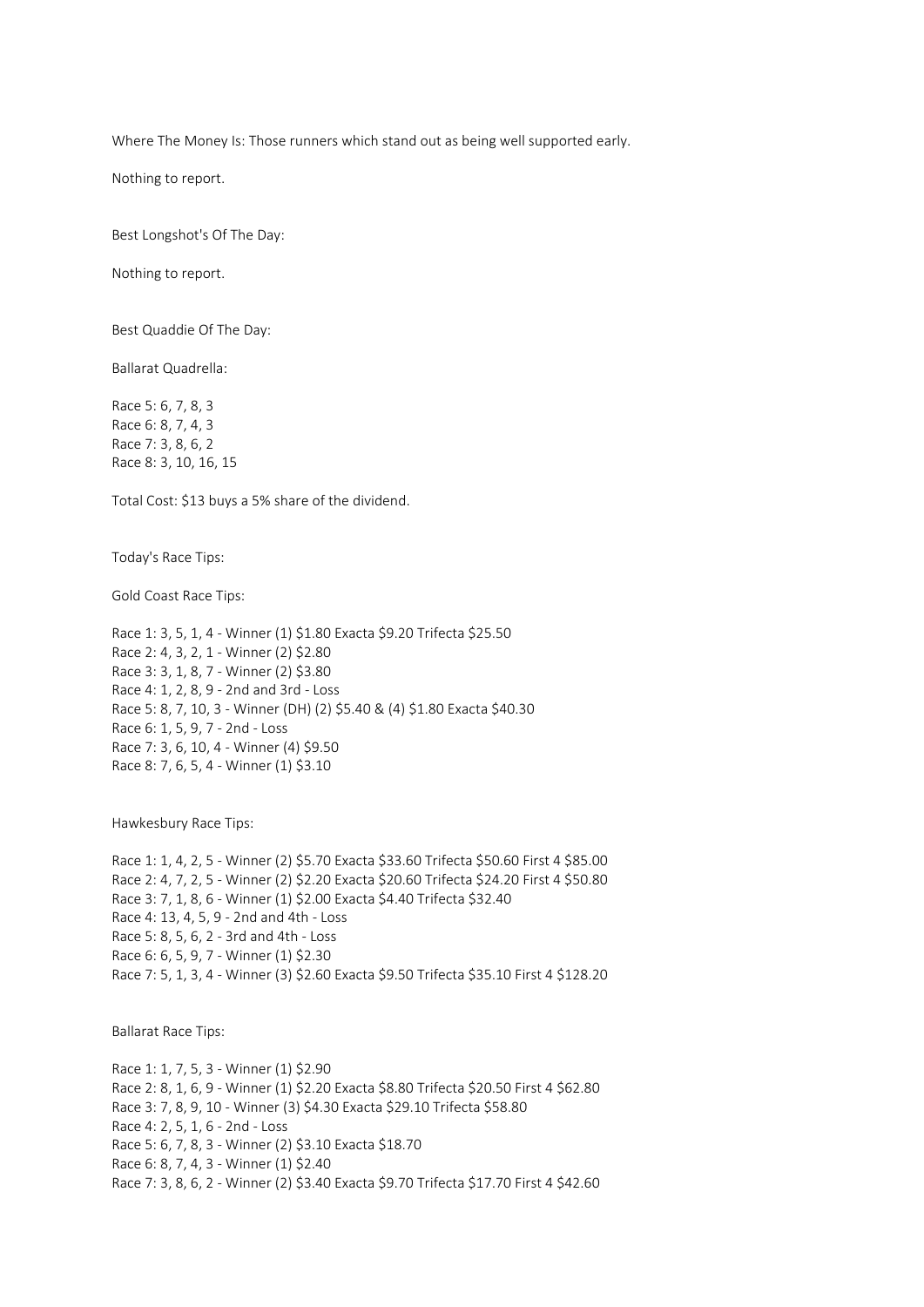Race 8: 3, 10, 16, 15 - 2nd and 3rd - Loss

Morphettville Race Tips:

Race 1: 4, 1, 7, 6 - Winner (3) \$4.10 Race 2: 2, 3, 1, 4 - Winner (2) \$3.50 Race 3: 8, 5, 1, 6 - Winner (3) \$5.10 Exacta \$20.70 Trifecta \$35.80 Race 4: 8, 5, 1, 9 - 2nd, 3rd and 4th - Loss Race 5: 11, 6, 9, 2 - Winner (2) \$3.60 Exacta \$25.10 Trifecta \$147.00 Race 6: 3, 6, 2, 4 - Winner (2) \$5.30 Exacta \$33.00 Trifecta \$67.40 Race 7: 9, 5, 11, 7 - 3rd and 4th - Loss Race 8: 5, 13, 12, 11 - 2nd - Loss

Pinjarra Race Tips:

Race 1: 5, 2, 4, 7 - Winner (1) \$1.80 Exacta \$4.90 Race 2: 4, 9, 6, 12 - 2nd - Loss Race 3: 6, 11, 10, 7 - Winner (1) \$2.50 Race 4: 9, 3, 4, 10 - Winner (1) \$4.80 Exacta \$33.10 Trifecta \$93.80 Race 5: 5, 8, 9, 10 - Winner (1) \$4.50 Exacta \$26.10 Trifecta \$160.50 Race 6: 2, 7, 6, 3 - 2nd and 4th - Loss Race 7: 2, 11, 6, 10 - Winner (1) \$1.70 Exacta \$12.90 Trifecta \$90.20 Race 8: 11, 10, 3, 7 - Winner (3) \$4.70 Race 9: 3, 11, 8, 9 - 2nd and 4th - Loss

Pakenham Race Tips:

Race 1: 7, 6, 5, 3 - Winner (2) \$2.70 Race 2: 8, 5, 9, 6 - 2nd, 3rd and 4th - Loss Race 3: 12, 7, 8, 4 - Winner (4) \$3.00 Exacta \$10.70 Trifecta \$58.50 First 4 \$234.00 Race 4: 8, 7, 3, 2 - 2nd, 3rd and 4th - Loss Race 5: 4, 1, 2, 9 - Winner (4) \$7.50 Exacta \$35.70 Trifecta \$213.30 Race 6: 6, 8, 3, 2 - Winner (1) \$2.10 Exacta \$3.30 Trifecta \$9.90 First 4 \$21.20 Race 7: 4, 10, 5, 15 - 2nd and 4th - Loss Race 8: 6, 9, 8, 10 - Winner (1) \$2.50

Launceston Race Tips:

Race 1: 3, 1, 2, 5 - Winner (2) \$4.90 Race 2: 11, 10, 13, 4 - Winner (3) \$3.70 Exacta \$25.00 Trifecta \$126.20 Race 3: 1, 5, 3, 14 - Winner (1) \$4.00 Exacta \$28.40 Race 4: 8, 11, 10, 9 - 2nd, 3rd and 4th - Loss Race 5: 1, 3, 6, 5 - Winner (1) \$1.20 Race 6: 1, 4, 7, 9 - Winner (1) \$2.30 Exacta \$2.70 Trifecta \$10.90 Race 7: 1, 2, 10, 4 - 2nd and 3rd - Loss Race 8: 7, 4, 3, 5 - 4th - Loss Race 9: 3, 6, 1, 9 - Winner (1) \$1.60

Wednesdays January 18th 2017 Horse Racing Tips:

The results are in...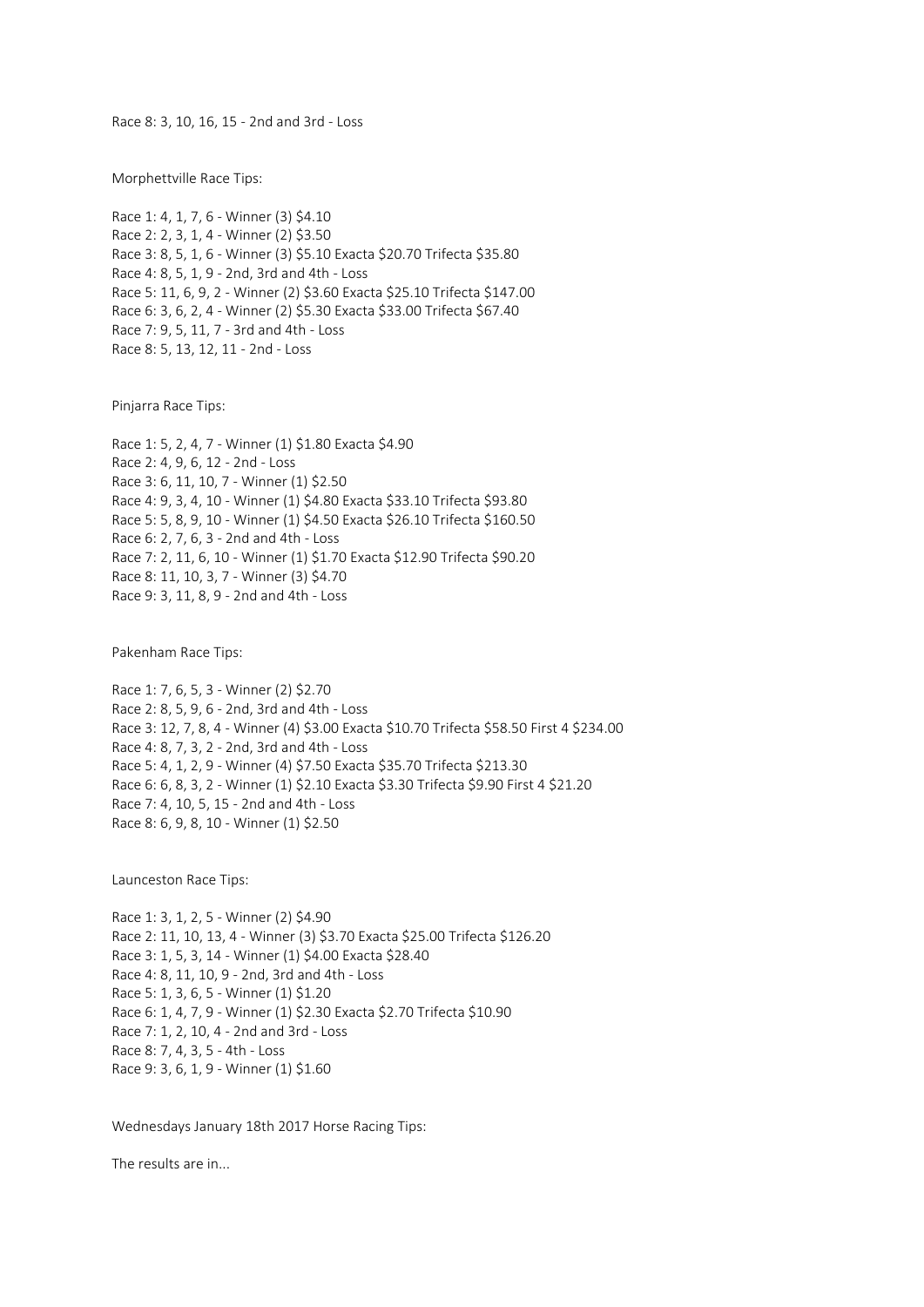Wednesday The Final Statistics.

- 1. Top Selection strike rate at 43% out of 47 races.
- 2. Top 2 Selections strike rate at 55% out of 47 races.
- 3. Exacta strike rate at 45% out of 47 races.
- + Best Top Selection win dividend: \$5.30
- + Best tipped Exacta dividend: \$46.70
- + Best Trifecta dividend: \$131.70
- + Best First 4 dividend: \$23.20
- + Best Quadrella dividend: \$942.20

So let's have a look at the numbers for this Wednesday with 47 races covered. For the Exotics there were 21 Exacta's in total which is a strike rate of 45% with the best one paying out at \$46.70 with the best tipped Trifecta paying out at \$131.70 and the best tipped First 4 paid out at \$23.20. For Win Bets the best priced Top Selection winner was at \$5.30 with the strike rate for the Top Selection sitting at 43% with the strike rate for the Top 2 Selections sitting at 55% of all races run. With Quadrella's the best today paid out at \$942.20

## Results:

Please note as of the 24th of May 2015 you will see a change in how the results are given on the website. After the winner result you will see a number for example Winner (1) \$5.30 the (1) represents the winner came from the first tip in the sequence. So (2) will represent tip 2, (3) tip 3 and (4) tip 4. This information is given to help people clearly see which horse in the tips sequence actually won and it is then followed by the exacta, trifecta, first 4 and quadrella results information if we have tipped it correctly within the selections given and the prices shown are from the QLD TAB.

Special Suggested Bet Of The Day:

Morphettville Race 1 Banker Exacta:

4, 9 / 4, 9, 5, 10

So its 4 and 9 for 1st and 4, 9, 5, 10 for 2nd.

Total Cost: \$12 buys a 200% share of the dividend.

Where The Money Is: Those runners which stand out as being well supported early.

Sandown Race 4 No 4 Zolotoi at \$12.00 nice early support around for this one today.

Best Longshot's Of The Day:

Morphettville Race 8 No 12 Williander Miss at \$31.00 good support around for this one early at the odds.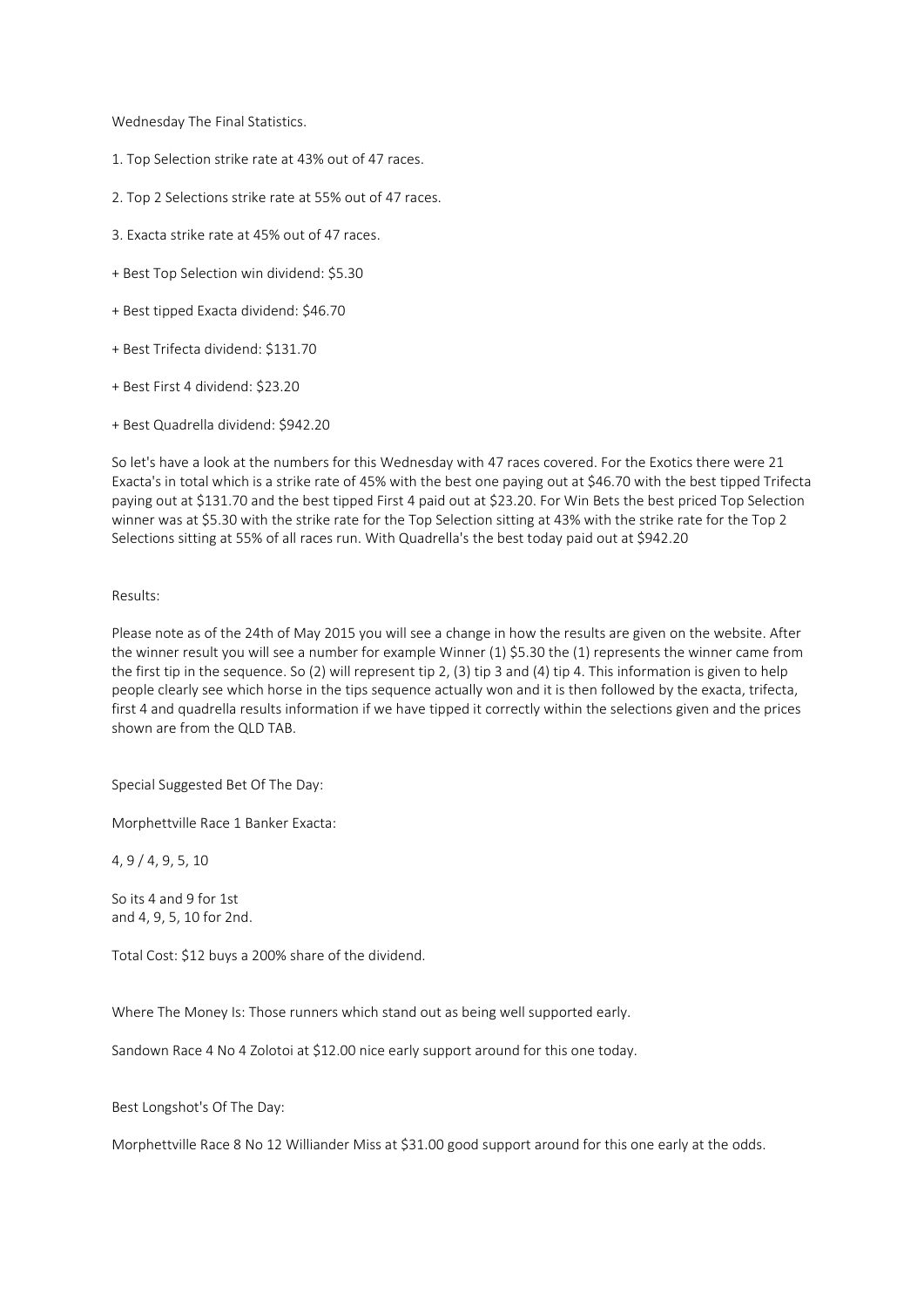Best Quaddie Of The Day:

Sandown Quadrella:

Race 5: 7, 5, 13, 1 Race 6: 5, 2, 6, 3 Race 7: 2, 9, 15, 6 Race 8: 13, 10, 8, 9

Total Cost: \$13 buys a 5% share of the dividend.

Today's Race Tips:

Morphettville Race Tips:

Race 1: 4, 9, 10, 5 - Winner (1) \$1.80 Exacta \$5.20 Trifecta \$12.10 First 4 \$23.20 Race 2: 3, 1, 5, 6 - Winner (1) \$3.20 Race 3: 3, 2, 7, 1 - Winner (4) \$5.10 Exacta \$26.30 Trifecta \$59.70 Race 4: 8, 5, 12, 11 - Winner (1) \$4.60 Exacta \$8.50 Quadrella \$170.90 Race 5: 3, 1, 10, 6 - 4th - Loss Race 6: 2, 1, 4, 7 - Winner (2) \$5.60 Exacta \$29.80 Race 7: 6, 4, 7, 3 - Winner (1) \$2.80 Race 8: 4, 9, 12, 3 - Winner (4) \$4.40

Ascot Race Tips:

Race 1: 11, 1, 8, 12 - Winner (1) \$1.70 Exacta \$9.50 Race 2: 6, 4, 5, 3 - Winner (1) \$1.20 Exacta \$6.40 Race 3: 5, 4, 8, 2 - Winner (1) \$1.90 Race 4: 3, 4, 5, 2 - Winner (1) \$2.90 Exacta \$36.90 Quadrella \$8.50 Race 5: 3, 8, 7, 10 - Winner (2) \$4.10 Exacta \$29.60 Trifecta \$131.70 Race 6: 3, 12, 11, 5 - Winner (1) \$5.30 Exacta \$18.70 Race 7: 6, 14, 3, 1 - 4th - Loss Race 8: 14, 9, 6, 4 - Winner (1) \$2.20

Launceston Race Tips:

Race 1: 3, 6, 9, 14 - Winner (1) \$2.80 Race 2: 2, 5, 3, 12 - Winner (3) \$6.20 Race 3: 5, 9, 7, 2 - Winner (3) \$4.90 Race 4: 3, 6, 5, 1 - Winner (2) \$4.40 Exacta \$8.90 Trifecta \$22.50 Quadrella \$942.20 Race 5: 1, 2, 4, 6 - Winner (1) \$2.20 Exacta \$5.90 Trifecta \$7.90 First 4 \$8.00 Race 6: 11, 10, 9, 4 - 3rd - Loss Race 7: 7, 3, 11, 6 - Winner (1) \$3.00 Exacta \$14.60 Race 8: 1, 6, 4, 2 - Winner (1) \$2.40 Exacta \$9.40 Trifecta \$23.00

Doomben Race Tips:

Race 1: 9, 7, 2, 4 - Winner (1) \$1.30 Exacta \$6.50 Trifecta \$11.50 Race 2: 6, 4, 1, 10 - 2nd, 3rd and 4th - Loss Race 3: 3, 7, 2, 5 - Winner (2) \$7.10 Exacta \$46.70 Race 4: 1, 7, 6, 11 - Winner (1) \$1.10 Race 5: 4, 2, 1, 3 - Winner (3) \$5.40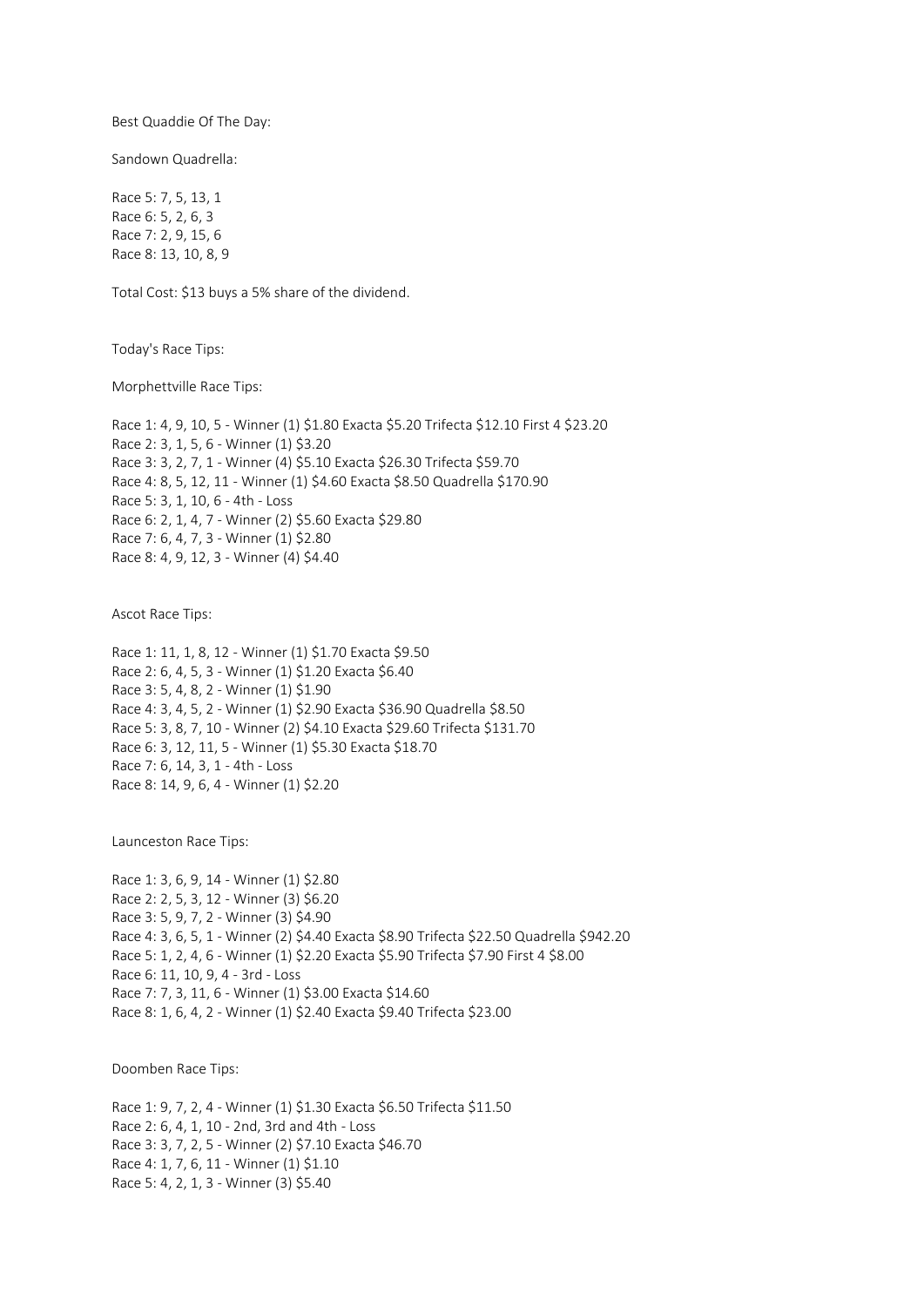Race 6: 4, 3, 8, 1 - Winner (4) \$2.30 Exacta \$13.20 Race 7: 8, 7, 10, 5 - 2nd and 3rd - Loss Race 8: 1, 13, 9, 4 - Winner (2) \$2.90

Warwick Farm Race Tips:

Race 1: 1, 7, 2, 9 - Winner (1) \$2.60 Exacta \$15.00 Trifecta \$24.10 Race 2: 2, 6, 7, 4 - Winner (2) \$7.50 Exacta \$14.00 Race 3: 1, 8, 4, 7 - 2nd, 3rd and 4th - Loss Race 4: 3, 1, 7, 4 - Winner (1) \$4.90 Exacta \$23.00 Race 5: 9, 1, 3, 7 - Winner (4) \$4.30 Race 6: 6, 4, 5, 1 - Winner (3) \$7.20 Race 7: 4, 8, 6, 3 - 2nd and 3rd - Loss

Sandown Race Tips:

Race 1: 3, 5, 1, 6 - Winner (1) \$1.80 Exacta \$6.20 Race 2: 12, 10, 6, 13 - Winner (4) \$7.40 Race 3: 6, 5, 2, 11 - 2nd - Loss Race 4: 4, 7, 5, 2 - Winner (3) \$3.90 Race 5: 7, 5, 13, 1 - Winner (4) \$6.70 Race 6: 5, 2, 6, 3 - 3rd - Loss Race 7: 2, 9, 15, 6 - Winner (1) \$1.80 Exacta \$8.00 Race 8: 13, 10, 8, 9 - 3rd - Loss

Wednesdays January 11th 2017 Horse Racing Tips:

The results are in...

Wednesday The Final Statistics.

1. Top Selection strike rate at 29% out of 49 races.

- 2. Top 2 Selections strike rate at 45% out of 49 races.
- 3. Exacta strike rate at 27% out of 49 races.
- + Best Top Selection win dividend: \$4.10
- + Best tipped Exacta dividend: \$35.00
- + Best Trifecta dividend: \$101.70
- + Best First 4 dividend: \$345.20
- + Best Quadrella dividend: \$434.30

So let's have a look at the numbers for this Wednesday with 49 races covered. For the Exotics there were 13 Exacta's which is a strike rate of 27% with the best one paying out at \$35.00 with the best tipped Trifecta paying out at \$101.70 and the best tipped First 4 paid out at \$345.20. For Win Bets the best priced Top Selection winner was at \$4.10 with the strike rate for the Top Selection sitting at 29% with the strike rate for the Top 2 Selections sitting at 45% of all races run. With Quadrella's the best today paid out at \$434.30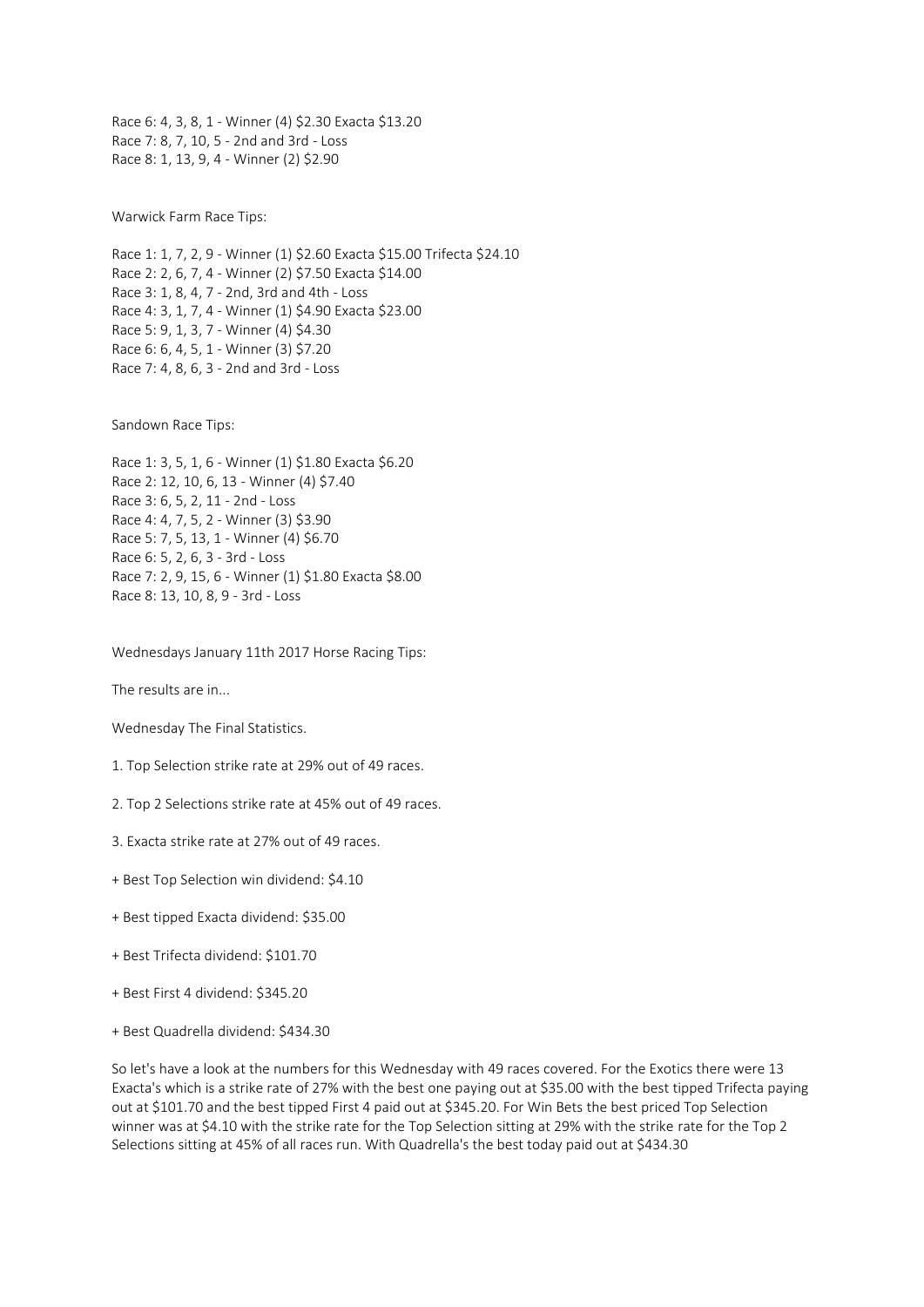## Results:

Please note as of the 24th of May 2015 you will see a change in how the results are given on the website. After the winner result you will see a number for example Winner (1) \$5.30 the (1) represents the winner came from the first tip in the sequence. So (2) will represent tip 2, (3) tip 3 and (4) tip 4. This information is given to help people clearly see which horse in the tips sequence actually won and it is then followed by the exacta, trifecta, first 4 and quadrella results information if we have tipped it correctly within the selections given and the prices shown are from the QLD TAB.

Special Suggested Bet Of The Day:

Devonport Race 3 Multi Trifecta:

7 / 4, 5, 9 / Field

So its 7 for 1st and 4, 5, 9 for 2nd and the field for 3rd.

Total Cost: \$12 buys a 33% share of the dividend.

Where The Money Is: Those runners which stand out as being well supported early.

Devonport Race 6 No 6 Zigold at \$12.00 solid early support around for this one today.

Best Longshot's Of The Day:

Nothing to report.

Best Quaddie Of The Day:

Sandown Quadrella:

Race 5: 10, 6, 5, 7 Race 6: 7, 11, 4, 9 Race 7: 8, 4, 10, 6 Race 8: 11, 12, 8, 9

Total Cost: \$13 buys a 5% share of the dividend.

Today's Race Tips:

Eagle Farm Race Tips:

Race 1: 3, 4, 6, 1 - Winner (1) \$1.70 Race 2: 6, 5, 3, 2 - Winner (3) \$5.00 Race 3: 2, 4, 7, 3 - Winner (1) \$1.80 Race 4: 6, 1, 9, 4 - 2nd and 4th - Loss Race 5: 2, 7, 5, 1 - 3rd and 4th - Loss Race 6: 6, 2, 3, 5 - 2nd and 4th - Loss Race 7: 1, 11, 2, 6 - 2nd and 3rd - Loss Race 8: 11, 1, 9, 4 - Winner (3) \$7.10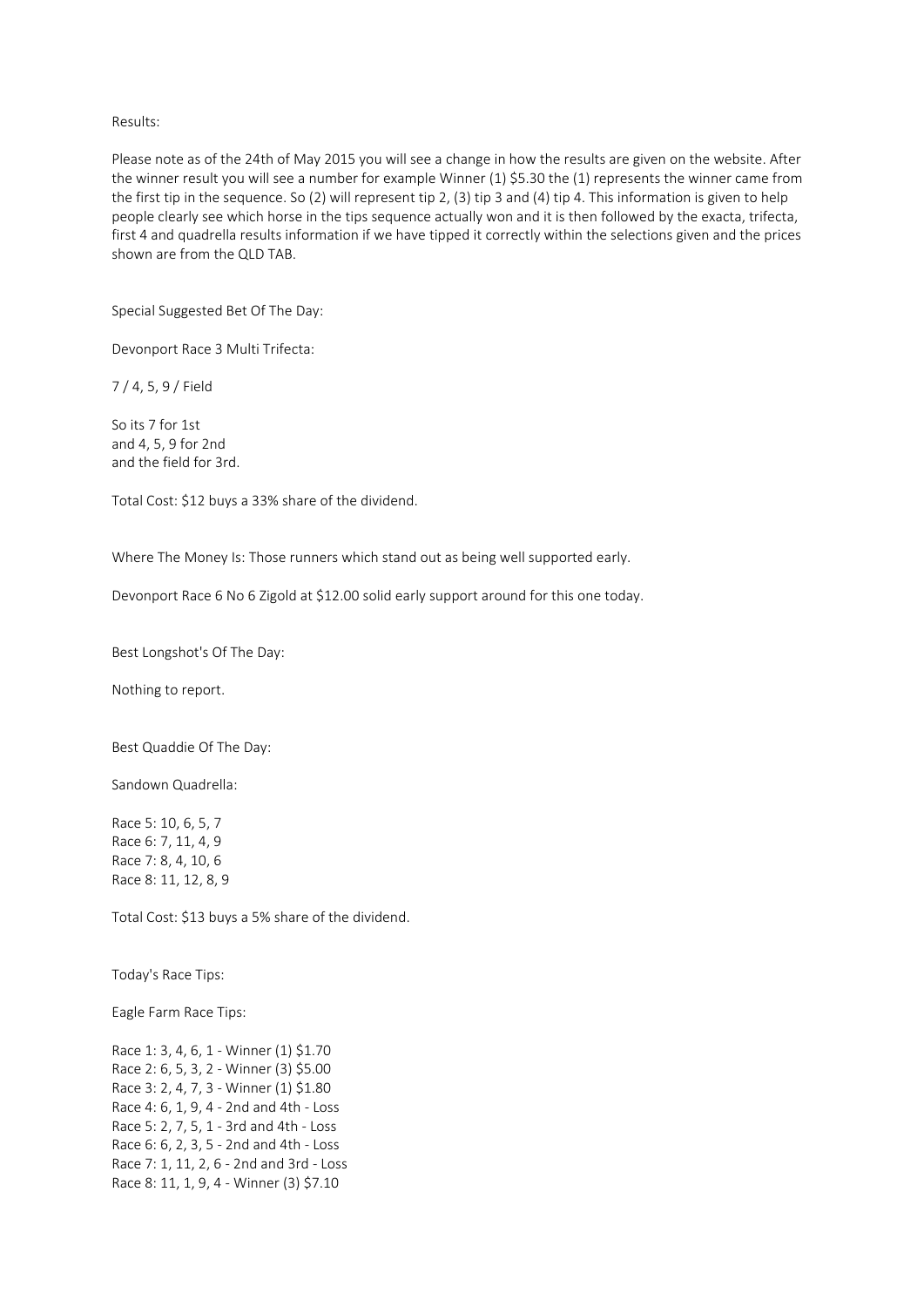Canterbury Race Tips:

Race 1: 1, 2, 3, 5 - Winner (1) \$2.00 Exacta \$9.40 Trifecta \$25.30 First 4 \$112.00 Race 2: 5, 1, 2, 6 - Winner (2) \$4.10 Race 3: 3, 1, 4, 5 - Winner (1) \$1.70 Exacta \$4.30 Trifecta \$13.40 Race 4: 5, 8, 6, 1 - Winner (2) \$5.00 Exacta \$10.80 Trifecta \$26.30 Quadrella \$96.50 Race 5: 1, 2, 7, 3 - Winner (1) \$1.80 Exacta \$7.50 Trifecta \$37.20 Race 6: 4, 2, 11, 10 - Winner (3) \$5.80 Race 7: 8, 2, 1, 5 - Winner (2) \$4.50 Exacta \$25.00 Quadrella \$434.30

Sandown Race Tips:

Race 1: 1, 5, 9, 8 - Winner (2) \$2.10 Exacta \$7.60 Trifecta \$25.60 First 4 \$42.00 Race 2: 1, 9, 6, 11 - Winner (2) \$3.00 Race 3: 5, 6, 1, 4 - Winner (1) \$2.80 Exacta \$10.70 Race 4: 3, 9, 2, 8 - Winner (4) \$5.30 Exacta \$35.00 Quadrella \$108.40 Race 5: 10, 6, 5, 7 - 3rd and 4th - Loss Race 6: 7, 11, 4, 9 - 2nd - Loss Race 7: 8, 4, 10, 6 - Winner (2) \$4.20 Exacta \$31.40 Trifecta \$101.70 First 4 \$345.20 Race 8: 11, 12, 8, 9 - 2nd, 3rd and 4th - Loss

Murray Bridge Race Tips:

Race 1: 7, 3, 5, 2 - Winner (1) \$1.20 Exacta \$2.80 Trifecta \$5.20 Race 2: 2, 11, 8, 6 - Winner (1) \$3.40 Race 3: 4, 5, 6, 9 - Winner (1) \$1.50 Race 4: 8, 9, 6, 7 - Winner (2) \$2.60 Quadrella \$20.70 Race 5: 8, 2, 5, 3 - Winner (2) \$4.30 Race 6: 6, 3, 4, 9 - Winner (1) \$4.10 Race 7: 2, 9, 6, 5 - 3rd - Loss Race 8: 13. 7, 6, 16 - Winner (4) \$12.40

Devonport Race Tips:

Race 1: 2, 6, 8, 9 - 3rd and 4th - Loss Race 2: 2, 3, 4, 1 - Winner (3) \$7.20 Exacta \$28.00 Race 3: 7, 5, 4, 9 - 2nd - Loss Race 4: 10, 11, 4, 2 - 4th - Loss Race 5: 2, 4, 9, 3 - 3rd and 4th - Loss Race 6: 6, 1, 5, 7 - 4th - Loss Race 7: 2, 7, 10, 1 - Winner (1) \$2.90 Race 8: 1, 3, 5, 4 - Winner (3) \$9.10 Race 9: 5, 4, 1, 12 - Loss

Bunbury Race Tips:

Race 1: 7, 3, 12, 5 - Winner (3) \$2.50 Race 2: 7, 15, 6, 3 - Winner (4) \$5.70 Exacta \$20.70 Race 3: 7, 12, 8, 10 - Winner (1) \$1.60 Race 4: 2, 11, 10, 3 - Winner (4) \$5.80 Race 5: 7, 9, 5, 10 - Loss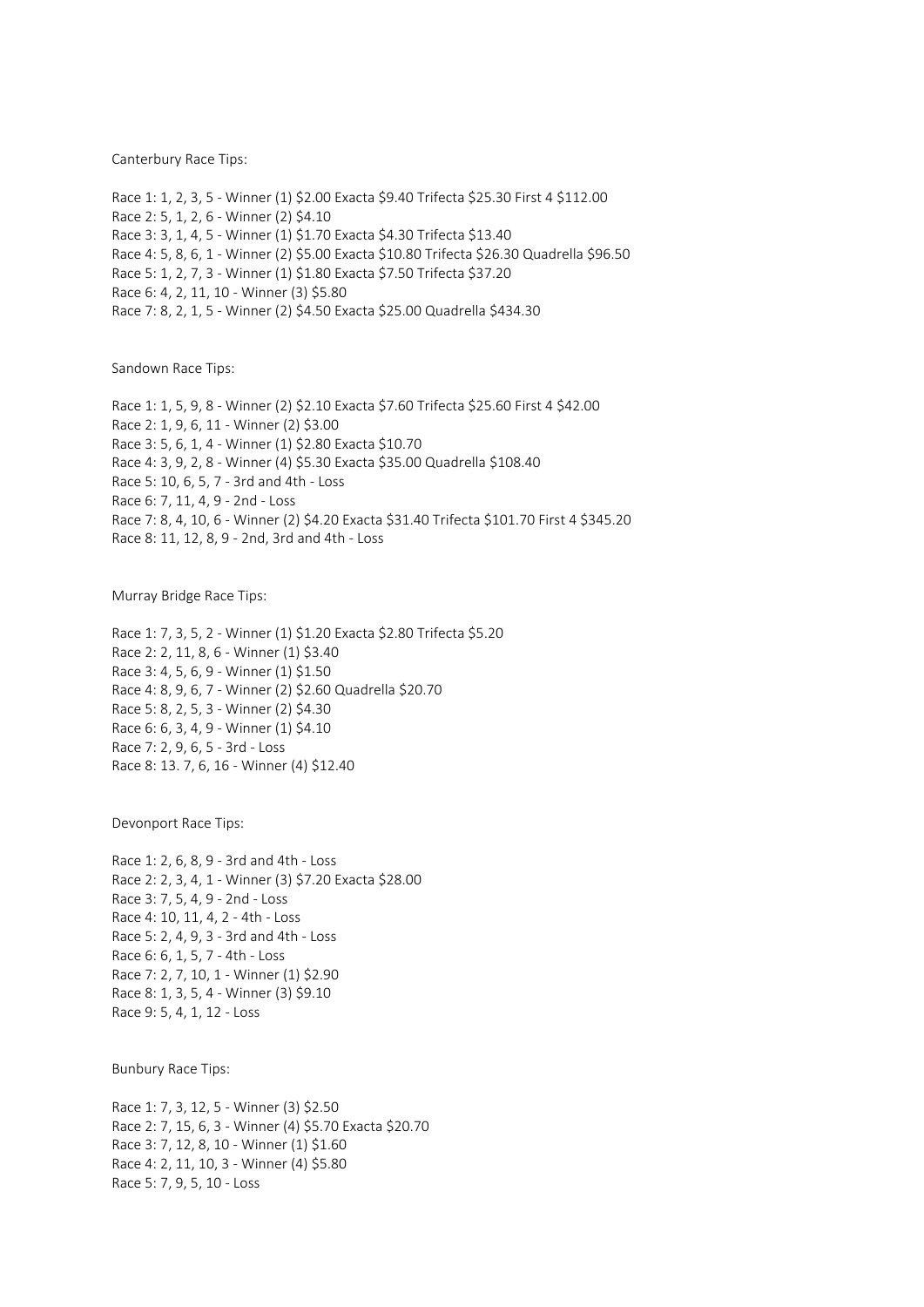Race 6: 5, 6, 4, 3 - 3rd - Loss Race 7: 4, 9, 3, 7 - Winner (4) \$4.70 Race 8: 8, 7, 9, 10 - Winner (1) \$4.00 Race 9: 8, 9, 4, 2 - Winner (1) \$2.90 Exacta \$32.30

Wednesdays January 4th 2017 Horse Racing Tips:

The results are in...

Wednesday The Final Statistics.

1. Top Selection strike rate at 24% out of 37 races.

2. Top 2 Selections strike rate at 35% out of 37 races.

3. Exacta strike rate at 38% out of 37 races.

+ Best Top Selection win dividend: \$3.90

+ Best tipped Exacta dividend: \$106.30

+ Best Trifecta dividend: \$64.30

+ Best First 4 dividend: \$30.40

+ Best Quadrella dividend: n/a

So let's have a look at the numbers for this Wednesday with 37 races covered. For the Exotics there were 14 Exacta's in total which is a strike rate of 38% with the best one paying out at \$106.30 with the best tipped Trifecta paying out at \$64.30 and the best tipped First 4 paid out at \$30.40. For Win Bets the best priced Top Selection winner was at \$3.90 with the strike rate for the Top Selection sitting at 24% with the strike rate for the Top 2 Selections sitting at 35%. With Quadrella's none were tipped today.

## Results:

Please note as of the 24th of May 2015 you will see a change in how the results are given on the website. After the winner result you will see a number for example Winner (1) \$5.30 the (1) represents the winner came from the first tip in the sequence. So (2) will represent tip 2, (3) tip 3 and (4) tip 4. This information is given to help people clearly see which horse in the tips sequence actually won and it is then followed by the exacta, trifecta, first 4 and quadrella results information if we have tipped it correctly within the selections given and the prices shown are from the QLD TAB.

Special Suggested Bet Of The Day:

Sandown Race 2 Banker Exacta:

2, 6 / 2, 6, 4, 8

So its 2 and 6 for 1st and 2, 6, 4, 8 for 2nd.

Total Cost: \$12 buys a 200% share of the dividend.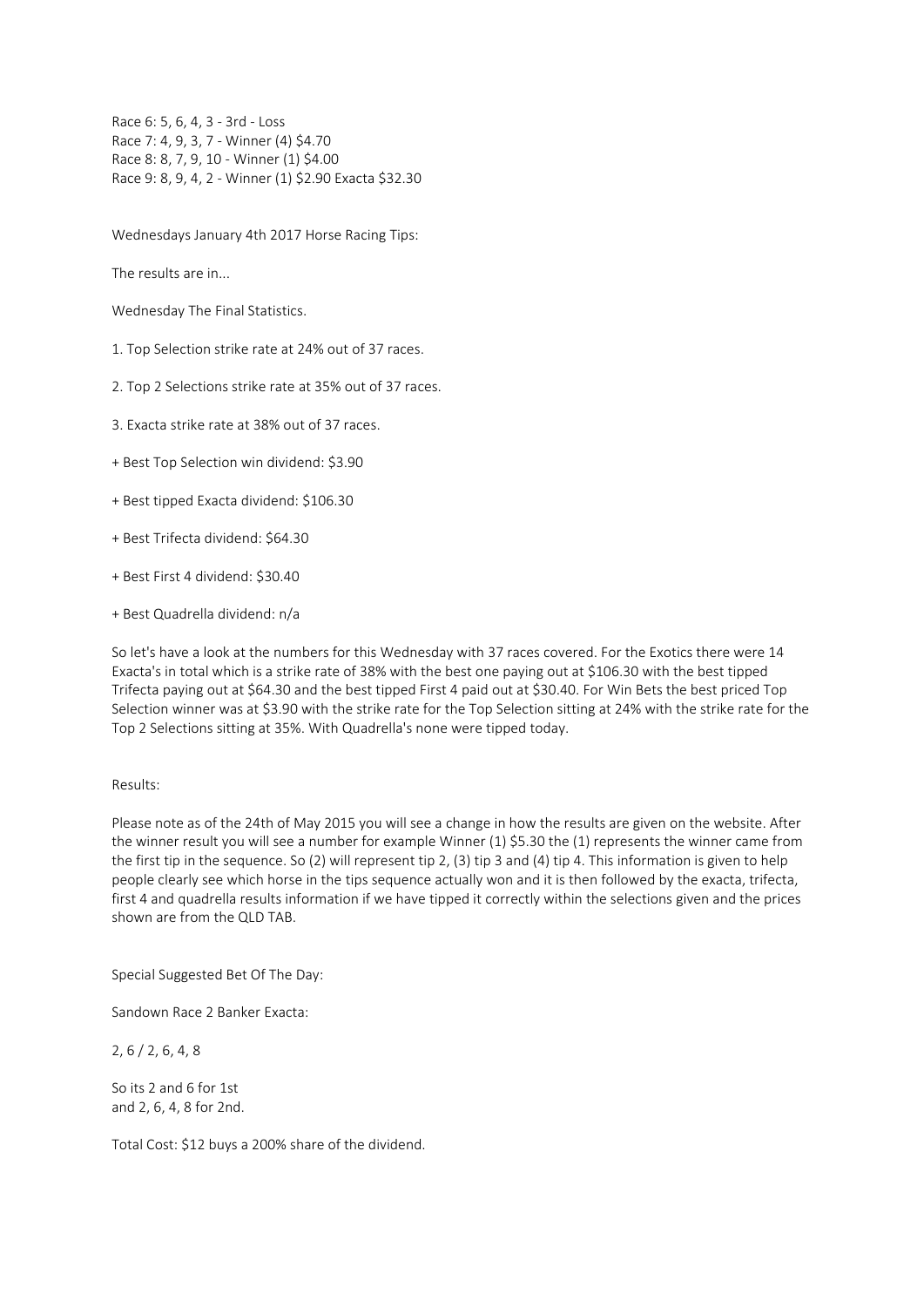Where The Money Is: Those runners which stand out as being well supported early.

Nothing to report.

Best Longshot's Of The Day:

Nothing to report.

Best Quaddie Of The Day:

Sandown Quadrella:

Race 5: 12, 6, 11, 8 Race 6: 9, 13, 5, 1 Race 7: 5, 1, 8, 2 Race 8: 8, 7, 14, 10

Total Cost: \$13 buys a 5% share of the dividend.

Today's Race Tips:

Sunshine Coast Race Tips:

Race 1: 2, 9, 5, 4 - Winner (3) \$3.50 Exacta \$8.00 Trifecta \$42.50 Race 2: 5, 1, 6, 2 - 2nd, 3rd and 4th - Loss Race 3: 3, 5, 6, 2 - Winner (4) \$5.00 Exacta \$14.40 Race 4: 2, 4, 7, 1 - Winner (1) \$2.30 Exacta \$8.50 Race 5: 1, 2, 7, 6 - Winner (4) \$5.30 Exacta \$23.00 Race 6: 8, 11, 2, 10 - 4th - Loss Race 7: 11, 12, 5, 7 - Winner (2) \$5.40 L/S No 12

Sandown Race Tips:

Race 1: 7, 5, 9, 8 - Winner (1) \$3.30 Race 2: 6, 2, 8, 4 - Winner (3) \$3.00 Exacta \$9.70 Trifecta \$37.20 Race 3: 2, 3, 7, 5 - Winner (1) \$1.70 Race 4: 9, 7, 8, 1 - 2nd and 3rd - Loss Race 5: 12, 6, 11, 8 - Winner (3) \$7.20 Race 6: 9, 13, 5, 1 - Winner (4) \$6.40 Race 7: 5, 1, 8, 2 - 3rd and 4th - Loss Race 8: 8, 7, 14, 10 - 2nd and 3rd - Loss

Wyong Race Tips:

Race 1: 1, 4, 2, 6 - 2nd, 3rd and 4th - Loss Race 2: 3, 2, 4, 1 - Winner (1) \$1.60 Exacta \$2.80 Trifecta \$16.60 First 4 \$30.40 Race 3: 1, 6, 5, 4 - Winner (4) \$9.00 Exacta \$39.40 Race 4: 6, 12, 1, 8 - Winner (1) \$1.80 Exacta \$7.00 Race 5: 8, 2, 5, 12 - Winner (1) \$2.20 Exacta \$5.30 Trifecta \$20.20 Race 6: 4, 2, 1, 6 - 2nd and 3rd - Loss Race 7: 1, 5, 8, 4 - 2nd and 3rd - Loss